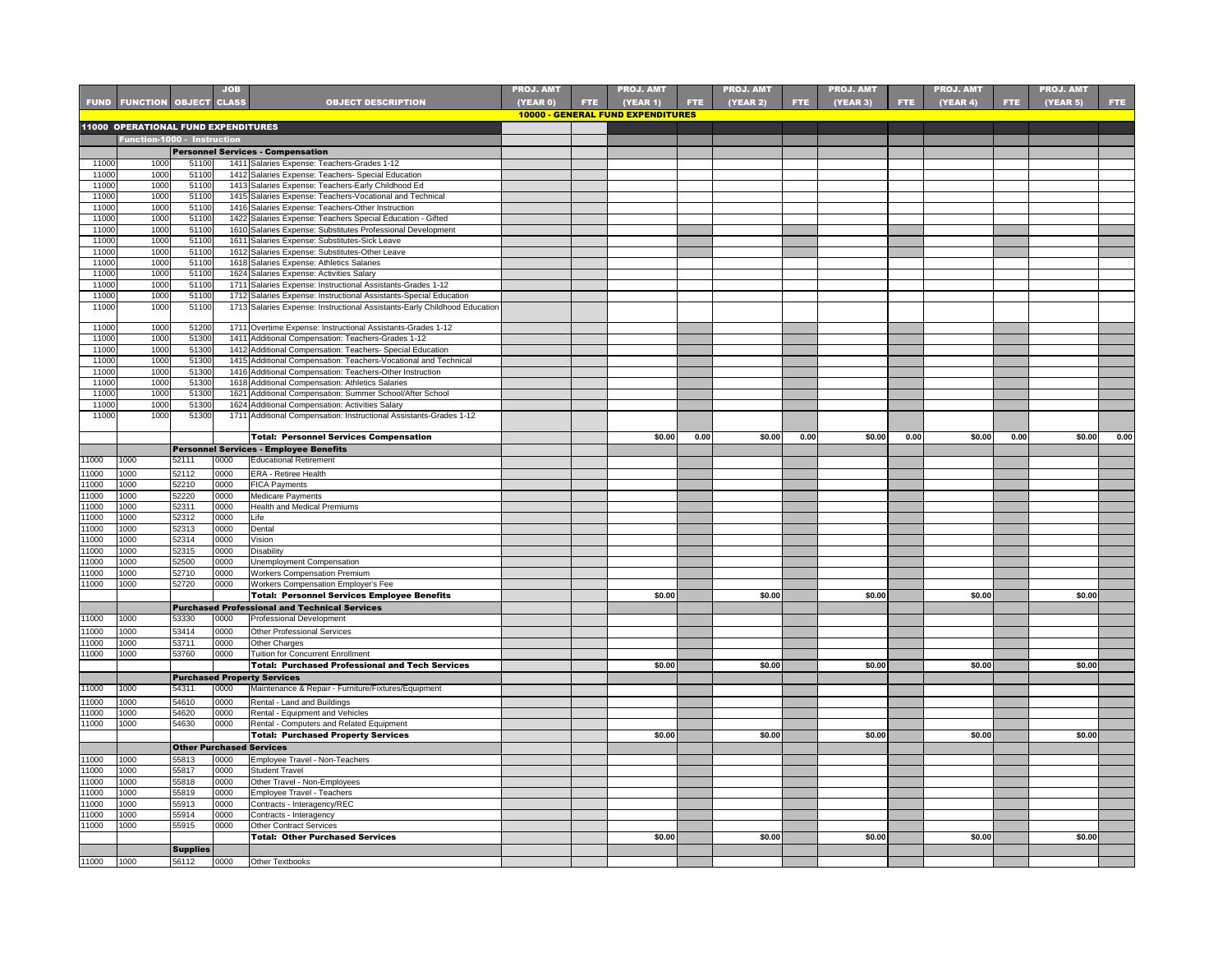| 11000          | 1000         | 56113           | 0000         | Software                                                                              |        |      |        |      |        |      |        |      |        |      |
|----------------|--------------|-----------------|--------------|---------------------------------------------------------------------------------------|--------|------|--------|------|--------|------|--------|------|--------|------|
| 11000          | 1000         | 56118           | 0000         | <b>General Supplies and Materials</b>                                                 |        |      |        |      |        |      |        |      |        |      |
|                |              |                 |              | <b>Total: Supplies</b>                                                                | \$0.00 |      | \$0.00 |      | \$0.00 |      | \$0.00 |      | \$0.00 |      |
|                |              | <b>Property</b> |              |                                                                                       |        |      |        |      |        |      |        |      |        |      |
| 11000          | 1000         | 57331           | 0000         | Fixed Assets (more than \$5,000)                                                      |        |      |        |      |        |      |        |      |        |      |
| 11000          | 1000         | 57332           | 0000         | Supply Assets (\$5,000 or less)                                                       |        |      |        |      |        |      |        |      |        |      |
|                |              |                 |              | <b>Total: Property</b>                                                                | \$0.00 |      | \$0.00 |      | \$0.00 |      | \$0.00 |      | \$0.00 |      |
|                |              |                 |              |                                                                                       |        |      |        |      |        |      |        |      |        |      |
| 11000          | 1000         |                 |              | <b>TOTAL: INSTRUCTION</b>                                                             | \$0.00 | 0.00 | \$0.00 | 0.00 | \$0.00 | 0.00 | \$0.00 | 0.00 | \$0.00 | 0.00 |
|                |              |                 |              | Function-2100 - Support Services - Students                                           |        |      |        |      |        |      |        |      |        |      |
|                |              |                 |              | <b>Personnel Services - Compensation</b>                                              |        |      |        |      |        |      |        |      |        |      |
| 11000          | 2100         | 51100           | 1211         | Salaries Expense: Coordinator/Subject Matter Specialist                               |        |      |        |      |        |      |        |      |        |      |
| 11000          | 2100         | 51100           | 1214         | Salaries Expense: Guidance Counselors/Social Workers                                  |        |      |        |      |        |      |        |      |        |      |
| 11000          | 2100         | 51100           | 1215         | Salaries Expense: Registered Nurse                                                    |        |      |        |      |        |      |        |      |        |      |
| 11000          | 2100         | 51100           | 1216         | Salaries Expense: Health Assistants                                                   |        |      |        |      |        |      |        |      |        |      |
| 11000          | 2100         | 51100           | 1217         | Salaries Expense: Secretary, Clerical, Technical Assistants                           |        |      |        |      |        |      |        |      |        |      |
| 11000          | 2100         | 51100           | 1218         | Salaries Expense: School/Student Support                                              |        |      |        |      |        |      |        |      |        |      |
| 11000          | 2100         | 51100           | 1311         | Salaries Expense: Diagnostician                                                       |        |      |        |      |        |      |        |      |        |      |
| 11000          | 2100         | 51100           | 1312         | Salaries Expense: Speech Therapist                                                    |        |      |        |      |        |      |        |      |        |      |
| 11000          | 2100         | 51100           | 1313         | Salaries Expense: Occupational Therapist                                              |        |      |        |      |        |      |        |      |        |      |
| 11000          | 2100         | 51100           | 1314         | Salaries Expense: Physical Therapist/Recreational Therapist                           |        |      |        |      |        |      |        |      |        |      |
| 11000<br>11000 | 2100<br>2100 | 51100<br>51100  | 1315<br>1316 | Salaries Expense: Psychologist Counselors                                             |        |      |        |      |        |      |        |      |        |      |
|                |              |                 | 1317         | Salaries Expense: Audiologists                                                        |        |      |        |      |        |      |        |      |        |      |
| 11000<br>11000 | 2100<br>2100 | 51100<br>51100  | 1318         | Salaries Expense: Interpreters<br>Salaries Expense: Specialists                       |        |      |        |      |        |      |        |      |        |      |
| 11000          | 2100         | 51100           | 1319         | Salaries Expense: Special Ed. Assistants                                              |        |      |        |      |        |      |        |      |        |      |
| 11000          | 2100         | 51100           | 1511         | Salaries Expense: Data Processing                                                     |        |      |        |      |        |      |        |      |        |      |
|                |              |                 |              | <b>Total: Personnel Services - Compensation</b>                                       | \$0.00 | 0.00 | \$0.00 | 0.00 | \$0.00 | 0.00 | \$0.00 | 0.00 | \$0.00 | 0.00 |
|                |              |                 |              | <b>Personnel Services - Employee Benefits</b>                                         |        |      |        |      |        |      |        |      |        |      |
| 11000          | 2100         | 52111           | 0000         | <b>Educational Retirement</b>                                                         |        |      |        |      |        |      |        |      |        |      |
| 11000          | 2100         | 52112           | 0000         | ERA - Retiree Health                                                                  |        |      |        |      |        |      |        |      |        |      |
| 11000          | 2100         | 52210           | 0000         | <b>FICA Payments</b>                                                                  |        |      |        |      |        |      |        |      |        |      |
| 11000          | 2100         | 52220           | 0000         | Medicare Payments                                                                     |        |      |        |      |        |      |        |      |        |      |
| 11000          | 2100         | 52311           | 0000         | Health and Medical Premiums                                                           |        |      |        |      |        |      |        |      |        |      |
| 11000          | 2100         | 52312           | 0000         | Life                                                                                  |        |      |        |      |        |      |        |      |        |      |
| 11000          | 2100         | 52313           | 0000         | Dental                                                                                |        |      |        |      |        |      |        |      |        |      |
| 11000          | 2100         | 52314           | 0000         | /ision                                                                                |        |      |        |      |        |      |        |      |        |      |
| 11000          | 2100         | 52315           | 0000         | Disability                                                                            |        |      |        |      |        |      |        |      |        |      |
| 11000          | 2100         | 52316           | 0000         | Other Insurance                                                                       |        |      |        |      |        |      |        |      |        |      |
| 11000          | 2100         | 52500           | 0000         | Unemployment Compensation                                                             |        |      |        |      |        |      |        |      |        |      |
| 11000          | 2100         | 52710           | 0000         | <b>Workers Compensation Premium</b>                                                   |        |      |        |      |        |      |        |      |        |      |
| 11000          | 2100         | 52720<br>52912  | 0000         | Workers Compensation Employer's Fee                                                   |        |      |        |      |        |      |        |      |        |      |
| 11000<br>11000 | 2100<br>2100 | 2913            | 0000<br>0000 | Employee Assistance Programs<br><b>Workers Compensation Employee Fees</b>             |        |      |        |      |        |      |        |      |        |      |
|                |              |                 |              | <b>Total: Personnel Services - Employee Benefits</b>                                  | \$0.00 |      | \$0.00 |      | \$0.00 |      | \$0.00 |      | \$0.00 |      |
|                |              |                 |              | <b>Purchased Professional and Technical Services</b>                                  |        |      |        |      |        |      |        |      |        |      |
| 11000          | 2100         | 53211           | 0000         | Diagnosticians - Contracted                                                           |        |      |        |      |        |      |        |      |        |      |
| 11000          | 2100         | 53212           | 0000         | Speech Therapists - Contracted                                                        |        |      |        |      |        |      |        |      |        |      |
| 11000          | 2100         | 53213           | 0000         | Occupational Therapists - Contracted                                                  |        |      |        |      |        |      |        |      |        |      |
| 11000          | 2100         | 53214           | 0000         | Physical/Recreational Therapists - Contracted                                         |        |      |        |      |        |      |        |      |        |      |
| 11000          | 2100         | 53215           | 0000         | Psychologists/Counselors - Contracted                                                 |        |      |        |      |        |      |        |      |        |      |
| 11000          | 2100         | 53216           | 0000         | Audiologists - Contracted                                                             |        |      |        |      |        |      |        |      |        |      |
| 11000          | 2100         | 53217           | 0000         | Interpreters - Contracted                                                             |        |      |        |      |        |      |        |      |        |      |
| 11000          | 2100         | 53218           | 0000         | Specialists - Contracted                                                              |        |      |        |      |        |      |        |      |        |      |
| 11000          | 2100         | 53219           | 0000         | Special Ed Assistants (Non-Instructional) - Contracted                                |        |      |        |      |        |      |        |      |        |      |
| 11000          | 2100         | 53330           | 0000         | Professional Development                                                              |        |      |        |      |        |      |        |      |        |      |
| 11000          | 2100         | 53414           | 0000         | <b>Other Services</b>                                                                 |        |      |        |      |        |      |        |      |        |      |
| 11000          | 2100         | 53711           | 0000         | Other Charges                                                                         |        |      |        |      |        |      |        |      |        |      |
|                |              |                 |              | <b>Total: Purchased Professional and Tech Services</b>                                | \$0.00 |      | \$0.00 |      | \$0.00 |      | \$0.00 |      | \$0.00 |      |
|                |              |                 |              | <b>Purchased Property Services</b>                                                    |        |      |        |      |        |      |        |      |        |      |
| 11000          | 2100         | 54311           | 0000         | Maintenance & Repair - Furniture/Fixtures/Equipment                                   |        |      |        |      |        |      |        |      |        |      |
| 11000          | 2100         | 54610           | 0000         | Rental - Land and Buildings                                                           |        |      |        |      |        |      |        |      |        |      |
| 11000          | 2100         | 54620           | 0000         | Rental - Equipment and Vehicles                                                       |        |      |        |      |        |      |        |      |        |      |
| 11000          | 2100         | 54630           | 0000         | Rental - Computers and Related Equipment<br><b>Total: Purchased Property Services</b> | \$0.00 |      | \$0.00 |      | \$0.00 |      | \$0.00 |      | \$0.00 |      |
|                |              |                 |              |                                                                                       |        |      |        |      |        |      |        |      |        |      |
| 11000          | 2100         | 55200           | 0000         | <b>Other Purchased Services</b>                                                       |        |      |        |      |        |      |        |      |        |      |
| 11000          | 2100         | 55813           | 0000         | Property/Liability Insurance<br>Employee Travel - Non-Teachers                        |        |      |        |      |        |      |        |      |        |      |
|                |              |                 |              |                                                                                       |        |      |        |      |        |      |        |      |        |      |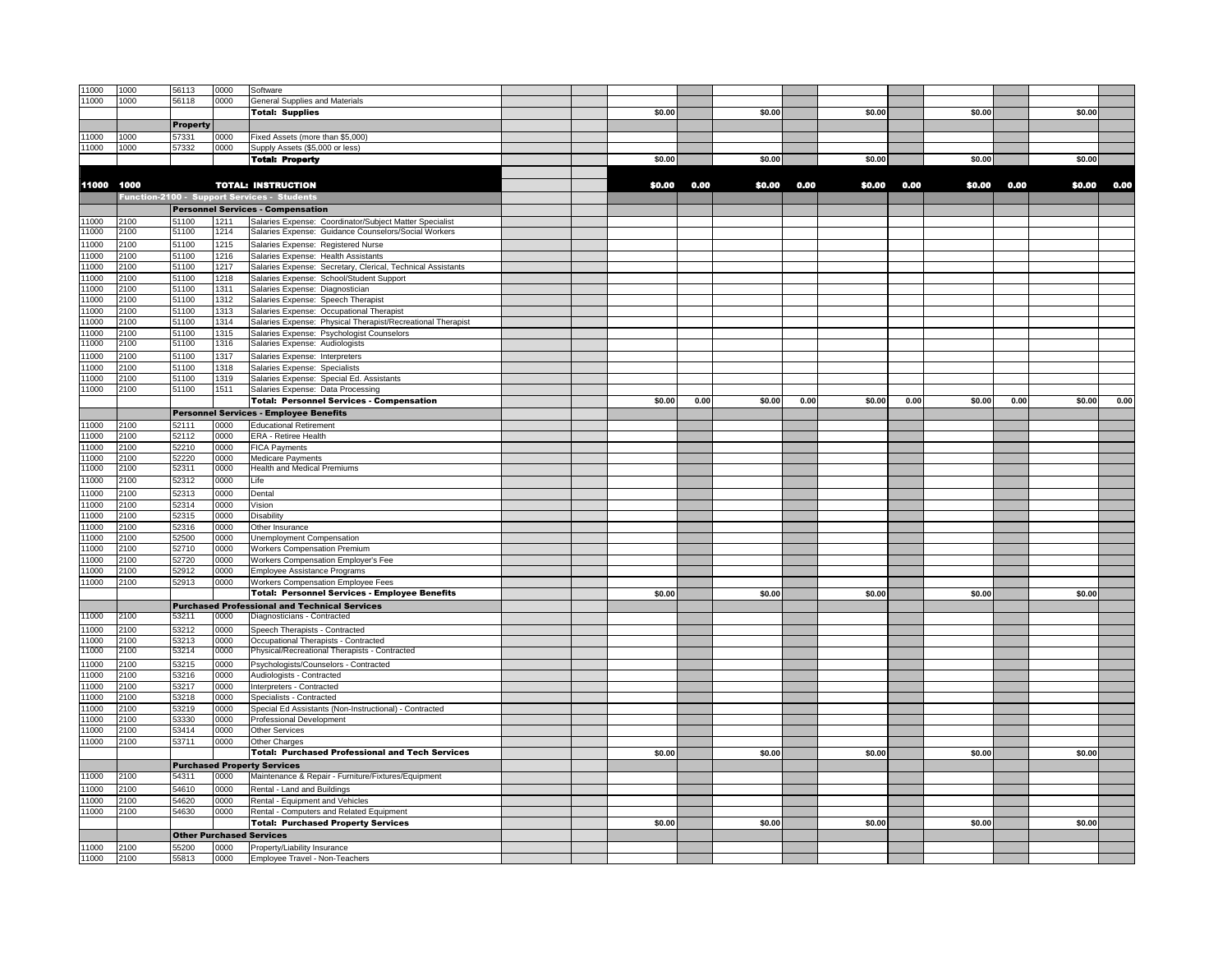| 11000          | 2100         | 55818           | 0000         | Other Travel - Non-Employees                                   |  |        |      |        |      |        |      |        |      |        |      |
|----------------|--------------|-----------------|--------------|----------------------------------------------------------------|--|--------|------|--------|------|--------|------|--------|------|--------|------|
| 11000          | 2100         | 55913           | 0000         | Contracts - Interagency/REC                                    |  |        |      |        |      |        |      |        |      |        |      |
| 11000          | 2100         | 55914           | 0000         | Contracts - Interagency                                        |  |        |      |        |      |        |      |        |      |        |      |
| 11000          | 2100         | 55915           | 0000         | <b>Other Contract Services</b>                                 |  |        |      |        |      |        |      |        |      |        |      |
|                |              |                 |              |                                                                |  | \$0.00 |      |        |      |        |      |        |      |        |      |
|                |              |                 |              | <b>Total: Other Purchased Services</b>                         |  |        |      | \$0.00 |      | \$0.00 |      | \$0.00 |      | \$0.00 |      |
|                |              | <b>Supplies</b> |              |                                                                |  |        |      |        |      |        |      |        |      |        |      |
| 11000          | 2100         | 56113           | 0000         | Software                                                       |  |        |      |        |      |        |      |        |      |        |      |
| 11000          | 2100         | 56118           | 0000         | General Supplies and Materials                                 |  |        |      |        |      |        |      |        |      |        |      |
|                |              |                 |              | <b>Total: Supplies</b>                                         |  | \$0.00 |      | \$0.00 |      | \$0.00 |      | \$0.00 |      | \$0.00 |      |
|                |              | <b>Property</b> |              |                                                                |  |        |      |        |      |        |      |        |      |        |      |
| 11000          | 2100         | 57331           | 0000         | Fixed Assets (more than \$5,000)                               |  |        |      |        |      |        |      |        |      |        |      |
| 11000          | 2100         | 57332           | 0000         | Supply Assets (\$5,000 or less)                                |  |        |      |        |      |        |      |        |      |        |      |
|                |              |                 |              | <b>Total: Property</b>                                         |  | \$0.00 |      | \$0.00 |      | \$0.00 |      | \$0.00 |      | \$0.00 |      |
|                |              |                 |              |                                                                |  |        |      |        |      |        |      |        |      |        |      |
| 11000 2100     |              |                 |              | <b>TOTAL: SUPPORT SERVICES - STUDENTS</b>                      |  | \$0.00 | 0.00 | \$0.00 | 0.00 | \$0.00 | 0.00 | \$0.00 | 0.00 | \$0.00 | 0.00 |
|                |              |                 |              | Function-2200 - Support Services - Instruction                 |  |        |      |        |      |        |      |        |      |        |      |
|                |              |                 |              |                                                                |  |        |      |        |      |        |      |        |      |        |      |
|                |              |                 |              | <b>Personnel Services - Compensation</b>                       |  |        |      |        |      |        |      |        |      |        |      |
| 11000          | 2200         | 51100           | 1211         | Salaries Expense: Coordinator/Subject Matter Specialist        |  |        |      |        |      |        |      |        |      |        |      |
| 11000          | 2200         | 51100           | 1212         | Salaries Expense: Library/Media Specialist                     |  |        |      |        |      |        |      |        |      |        |      |
| 11000          | 2200         | 51100           | 1213         | Salaries Expense: Library/Media Assistants                     |  |        |      |        |      |        |      |        |      |        |      |
| 11000          | 2200         | 51100           | 1217         | Salaries Expense: Secretary, Clerical, Technical Assistants    |  |        |      |        |      |        |      |        |      |        |      |
| 11000          | 2200         | 51100           | 1511         | Salaries Expense: Data Processing                              |  |        |      |        |      |        |      |        |      |        |      |
|                |              |                 |              | <b>Total: Support Services - Instruction</b>                   |  | \$0.00 | 0.00 | \$0.00 | 0.00 | \$0.00 | 0.00 | \$0.00 | 0.00 | \$0.00 | 0.00 |
|                |              |                 |              | <b>Personnel Services - Employee Benefits</b>                  |  |        |      |        |      |        |      |        |      |        |      |
| 11000          | 2200         | 52111           | 0000         | <b>Educational Retirement</b>                                  |  |        |      |        |      |        |      |        |      |        |      |
| 11000          | 2200         | 52112           | 0000         | ERA - Retiree Health                                           |  |        |      |        |      |        |      |        |      |        |      |
| 11000          | 2200         | 52210           | 0000         | FICA Payments                                                  |  |        |      |        |      |        |      |        |      |        |      |
| 1000           | 2200         | 52220           | 0000         | Medicare Payments                                              |  |        |      |        |      |        |      |        |      |        |      |
| 11000          | 2200         | 52311           | 0000         | Health and Medical Premiums                                    |  |        |      |        |      |        |      |        |      |        |      |
| 11000          | 2200         | 52312           | 0000         | ∟ife                                                           |  |        |      |        |      |        |      |        |      |        |      |
| 11000          | 2200         | 52313           | 0000         | Dental                                                         |  |        |      |        |      |        |      |        |      |        |      |
|                |              | 52314           |              |                                                                |  |        |      |        |      |        |      |        |      |        |      |
| 11000<br>11000 | 2200         |                 | 0000         | Vision                                                         |  |        |      |        |      |        |      |        |      |        |      |
| 11000          | 2200<br>2200 | 52315<br>52500  | 0000<br>0000 | Disability<br>Unemployment Compensation                        |  |        |      |        |      |        |      |        |      |        |      |
|                |              |                 |              |                                                                |  |        |      |        |      |        |      |        |      |        |      |
| 1000           | 2200         | 52710           | 0000         | <b>Workers Compensation Premium</b>                            |  |        |      |        |      |        |      |        |      |        |      |
| 1000           | 2200         | 52720           | 0000         | Workers Compensation Employer's Fee                            |  |        |      |        |      |        |      |        |      |        |      |
| 11000          | 2200         | 52912           | 0000         | Employee Assistance Programs                                   |  |        |      |        |      |        |      |        |      |        |      |
|                |              |                 |              | <b>Total: Personnel Services - Employee Benefits</b>           |  | \$0.00 |      | \$0.00 |      | \$0.00 |      | \$0.00 |      | \$0.00 |      |
|                |              |                 |              | <b>Purchased Professional and Technical Services</b>           |  |        |      |        |      |        |      |        |      |        |      |
| 11000          | 2200         | 53330           | 0000         | Professional Development                                       |  |        |      |        |      |        |      |        |      |        |      |
| 11000          | 2200         | 53414           | 0000         | Other Professional Services                                    |  |        |      |        |      |        |      |        |      |        |      |
| 11000          | 2200         | 53711           | 0000         | Other Charges                                                  |  |        |      |        |      |        |      |        |      |        |      |
|                |              |                 |              | <b>Total: Purchased Professional and Tech Services</b>         |  | \$0.00 |      | \$0.00 |      | \$0.00 |      | \$0.00 |      | \$0.00 |      |
|                |              |                 |              | <b>Purchased Property Services</b>                             |  |        |      |        |      |        |      |        |      |        |      |
| 11000          | 2200         | 54311           | 0000         | Maintenance & Repair - Furniture/Fixtures/Equipment            |  |        |      |        |      |        |      |        |      |        |      |
| 1000           |              |                 |              |                                                                |  |        |      |        |      |        |      |        |      |        |      |
| 11000          | 2200<br>2200 | 54610<br>54620  | 0000<br>0000 | Rental - Land and Buildings<br>Rental - Equipment and Vehicles |  |        |      |        |      |        |      |        |      |        |      |
| 11000          |              | 54630           |              | Rental - Computers and Related Equipment                       |  |        |      |        |      |        |      |        |      |        |      |
|                | 2200         |                 | 0000         | <b>Total: Purchased Property Services</b>                      |  | \$0.00 |      | \$0.00 |      | \$0.00 |      | \$0.00 |      | \$0.00 |      |
|                |              |                 |              |                                                                |  |        |      |        |      |        |      |        |      |        |      |
|                |              |                 |              | <b>Other Purchased Services</b>                                |  |        |      |        |      |        |      |        |      |        |      |
| 11000          | 2200         | 55813           | 0000         | Employee Travel - Non-Teachers                                 |  |        |      |        |      |        |      |        |      |        |      |
| 11000          | 2200         | 55818           | 0000         | Other Travel - Non-Employees                                   |  |        |      |        |      |        |      |        |      |        |      |
| 11000          | 2200         | 55913           | 0000         | Contracts - Interagency/REC                                    |  |        |      |        |      |        |      |        |      |        |      |
| 1000           | 2200         | 55914           | 0000         | Contracts - Interagency                                        |  |        |      |        |      |        |      |        |      |        |      |
| 11000          | 2200         | 55915           | 0000         | <b>Other Contract Services</b>                                 |  |        |      |        |      |        |      |        |      |        |      |
|                |              |                 |              | <b>Total: Other Purchased Services</b>                         |  | \$0.00 |      | \$0.00 |      | \$0.00 |      | \$0.00 |      | \$0.00 |      |
|                |              | <b>Supplies</b> |              |                                                                |  |        |      |        |      |        |      |        |      |        |      |
| 1000           | 2200         | 56113           | 0000         | Software                                                       |  |        |      |        |      |        |      |        |      |        |      |
| 11000          | 2200         | 56114           | 0000         | Library And Audio-Visual                                       |  |        |      |        |      |        |      |        |      |        |      |
| 11000          | 2200         | 56118           | 0000         | General Supplies and Materials                                 |  |        |      |        |      |        |      |        |      |        |      |
|                |              |                 |              | <b>Total: Supplies</b>                                         |  | \$0.00 |      | \$0.00 |      | \$0.00 |      | \$0.00 |      | \$0.00 |      |
|                |              | <b>Property</b> |              |                                                                |  |        |      |        |      |        |      |        |      |        |      |
| 1000           | 2200         | 57331           | 0000         | Fixed Assets (more than \$5,000)                               |  |        |      |        |      |        |      |        |      |        |      |
| 11000          | 2200         | 57332           | 0000         | Supply Assets (\$5,000 or less)                                |  |        |      |        |      |        |      |        |      |        |      |
|                |              |                 |              | <b>Total: Property</b>                                         |  | \$0.00 |      | \$0.00 |      | \$0.00 |      | \$0.00 |      | \$0.00 |      |
|                |              |                 |              |                                                                |  |        |      |        |      |        |      |        |      |        |      |
| 11000 2200     |              |                 |              | <b>TOTAL: SUPPORT SERVICES - INSTRUCTION</b>                   |  | \$0.00 | 0.00 | \$0.00 | 0.00 | \$0.00 | 0.00 | \$0.00 | 0.00 | \$0.00 | 0.00 |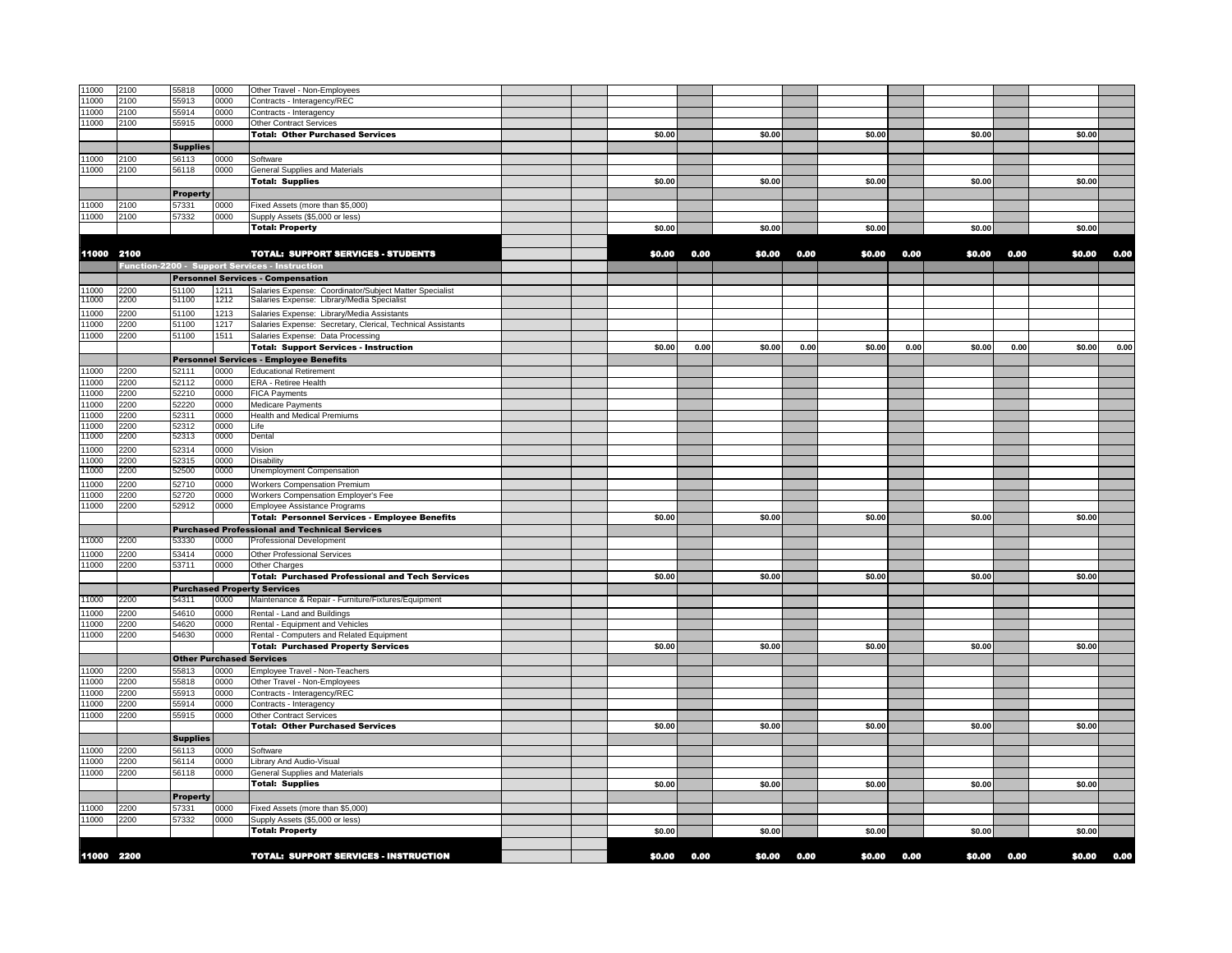|            | Function-2300 - General Administration |                 |              |                                                                |  |        |      |        |      |        |      |        |      |        |      |
|------------|----------------------------------------|-----------------|--------------|----------------------------------------------------------------|--|--------|------|--------|------|--------|------|--------|------|--------|------|
|            |                                        |                 |              | <b>Personnel Services - Compensation</b>                       |  |        |      |        |      |        |      |        |      |        |      |
| 11000      | 2300                                   | 51100           | 1111         | Salaries Expense: Superintendent                               |  |        |      |        |      |        |      |        |      |        |      |
| 11000      | 2300                                   | 51100           | 1113         | Salaries Expense: Administrative Associates                    |  |        |      |        |      |        |      |        |      |        |      |
| 11000      | 2300                                   | 51100           | 1114         | Salaries Expense: Administrative Assistants                    |  |        |      |        |      |        |      |        |      |        |      |
| 11000      | 2300                                   | 51100           | 1217         | Salaries Expense: Secretarial/Clerical/Technical Assistants    |  |        |      |        |      |        |      |        |      |        |      |
| 11000      | 2300                                   | 51100           | 1511         |                                                                |  |        |      |        |      |        |      |        |      |        |      |
| 11000      | 2300                                   | 51100           |              | Salaries Expense: Data Processing                              |  |        |      |        |      |        |      |        |      |        |      |
| 11000      | 2300                                   | 51300           | 1800<br>1111 | Salaries Expense: Board Members                                |  |        |      |        |      |        |      |        |      |        |      |
|            |                                        |                 |              | Additional Compensation: Superintendent                        |  | \$0.00 | 0.00 | \$0.00 | 0.00 | \$0.00 | 0.00 | \$0.00 | 0.00 | \$0.00 | 0.00 |
|            |                                        |                 |              | <b>Total: Personnel Services - Compensation</b>                |  |        |      |        |      |        |      |        |      |        |      |
|            |                                        |                 |              | <b>Personnel Services - Employee Benefits</b>                  |  |        |      |        |      |        |      |        |      |        |      |
| 11000      | 2300                                   | 52111           | 0000         | <b>Educational Retirement</b>                                  |  |        |      |        |      |        |      |        |      |        |      |
| 11000      | 2300                                   | 52112           | 0000         | ERA - Retiree Health                                           |  |        |      |        |      |        |      |        |      |        |      |
| 11000      | 2300                                   | 52210           | 0000         | <b>FICA Payments</b>                                           |  |        |      |        |      |        |      |        |      |        |      |
| 11000      | 2300                                   | 52220           | 0000         | <b>Medicare Payments</b>                                       |  |        |      |        |      |        |      |        |      |        |      |
| 11000      | 2300                                   | 52311           | 0000         | Health and Medical Premiums                                    |  |        |      |        |      |        |      |        |      |        |      |
| 11000      | 2300                                   | 52312           | 0000         | Life                                                           |  |        |      |        |      |        |      |        |      |        |      |
| 11000      | 2300                                   | 52313           | 0000         | Dental                                                         |  |        |      |        |      |        |      |        |      |        |      |
| 11000      | 2300                                   | 52314           | 0000         | Vision                                                         |  |        |      |        |      |        |      |        |      |        |      |
| 11000      | 2300                                   | 52315           | 0000         | <b>Disability</b>                                              |  |        |      |        |      |        |      |        |      |        |      |
| 11000      | 2300                                   | 52500           | 0000         | Unemployment Compensation                                      |  |        |      |        |      |        |      |        |      |        |      |
| 11000      | 2300                                   | 52710           | 0000         | <b>Workers Compensation Premium</b>                            |  |        |      |        |      |        |      |        |      |        |      |
| 11000      | 2300                                   | 52720           | 0000         | Workers Compensation Employer's Fee                            |  |        |      |        |      |        |      |        |      |        |      |
| 11000      | 2300                                   | 52912           | 0000         | Employee Assistance Programs                                   |  |        |      |        |      |        |      |        |      |        |      |
|            |                                        |                 |              | <b>Total: Personnel Services - Employee Benefits</b>           |  | \$0.00 |      | \$0.00 |      | \$0.00 |      | \$0.00 |      | \$0.00 |      |
|            |                                        |                 |              | <b>Purchased Professional and Technical Services</b>           |  |        |      |        |      |        |      |        |      |        |      |
| 11000      | 2300                                   | 53330           | 0000         | <b>Professional Development</b>                                |  |        |      |        |      |        |      |        |      |        |      |
| 11000      | 2300                                   | 53411           | 0000         | Auditing                                                       |  |        |      |        |      |        |      |        |      |        |      |
| 11000      | 2300                                   | 53412           | 0000         | <b>Bond/Board Elections</b>                                    |  |        |      |        |      |        |      |        |      |        |      |
| 11000      | 2300                                   | 53413           | 0000         | Legal                                                          |  |        |      |        |      |        |      |        |      |        |      |
| 1000       | 2300                                   | 53414           | 0000         | <b>Other Services</b>                                          |  |        |      |        |      |        |      |        |      |        |      |
| 1000       | 2300                                   | 53711           | 0000         | Other Charges                                                  |  |        |      |        |      |        |      |        |      |        |      |
| 11000      | 2300                                   | 53713           | 0000         |                                                                |  |        |      |        |      |        |      |        |      |        |      |
|            |                                        |                 |              | Indirect Costs Program Administration                          |  | \$0.00 |      | \$0.00 |      | \$0.00 |      | \$0.00 |      | \$0.00 |      |
|            |                                        |                 |              | <b>Total: Purchased Professional and Tech Services</b>         |  |        |      |        |      |        |      |        |      |        |      |
|            |                                        |                 |              | <b>Purchased Property Services</b>                             |  |        |      |        |      |        |      |        |      |        |      |
| 11000      | 2300                                   | 54311           | 0000         | Maintenance & Repair - Furniture/Fixtures/Equipment            |  |        |      |        |      |        |      |        |      |        |      |
| 1000       | 2300                                   | 54610           | 0000         | Rental - Land and Buildings                                    |  |        |      |        |      |        |      |        |      |        |      |
| 1000       | 2300                                   | 54620           | 0000         | Rental - Equipment and Vehicles                                |  |        |      |        |      |        |      |        |      |        |      |
| 11000      | 2300                                   | 54630           | 0000         | Rental - Computers and Related Equipment                       |  |        |      |        |      |        |      |        |      |        |      |
|            |                                        |                 |              | <b>Total: Purchased Property Services</b>                      |  | \$0.00 |      | \$0.00 |      | \$0.00 |      | \$0.00 |      | \$0.00 |      |
|            |                                        |                 |              | <b>Other Purchased Services</b>                                |  |        |      |        |      |        |      |        |      |        |      |
| 11000      | 2300                                   | 55400           | 0000         | Advertising                                                    |  |        |      |        |      |        |      |        |      |        |      |
| 11000      | 2300                                   | 55811           | 0000         | Board Travel                                                   |  |        |      |        |      |        |      |        |      |        |      |
| 11000      | 2300                                   | 55812           | 0000         | <b>Board Training</b>                                          |  |        |      |        |      |        |      |        |      |        |      |
| 11000      | 2300                                   | 55813           | 0000         | Employee Travel - Non-Teachers                                 |  |        |      |        |      |        |      |        |      |        |      |
| 11000      | 2300                                   | 55815           | 0000         | <b>Bus Driver Institute Training</b>                           |  |        |      |        |      |        |      |        |      |        |      |
| 1000       | 2300                                   | 55816           | 0000         | <b>Bus Driver In-Service Training</b>                          |  |        |      |        |      |        |      |        |      |        |      |
| 11000      | 2300                                   | 55818           | 0000         | Other Travel - Non-Employees                                   |  |        |      |        |      |        |      |        |      |        |      |
| 1000       | 2300                                   | 55913           | 0000         | Contracts - Interagency/REC                                    |  |        |      |        |      |        |      |        |      |        |      |
| 1000       | 2300                                   | 55914           | 0000         | Contracts - Interagency                                        |  |        |      |        |      |        |      |        |      |        |      |
| 11000      | 2300                                   | 55915           | 0000         | <b>Other Contract Services</b>                                 |  |        |      |        |      |        |      |        |      |        |      |
|            |                                        |                 |              | <b>Total: Other Purchased Services</b>                         |  | \$0.00 |      | \$0.00 |      | \$0.00 |      | \$0.00 |      | \$0.00 |      |
|            |                                        | <b>Supplies</b> |              |                                                                |  |        |      |        |      |        |      |        |      |        |      |
| 11000      | 2300                                   | 56113           | 0000         | Software                                                       |  |        |      |        |      |        |      |        |      |        |      |
| 11000      | 2300                                   | 56115           | 0000         |                                                                |  |        |      |        |      |        |      |        |      |        |      |
| 11000      | 2300                                   | 56118           | 0000         | <b>Board Expenses</b><br><b>General Supplies and Materials</b> |  |        |      |        |      |        |      |        |      |        |      |
|            |                                        |                 |              |                                                                |  | \$0.00 |      | \$0.00 |      | \$0.00 |      | \$0.00 |      | \$0.00 |      |
|            |                                        |                 |              | <b>Total: Supplies</b>                                         |  |        |      |        |      |        |      |        |      |        |      |
|            |                                        | <b>Property</b> |              |                                                                |  |        |      |        |      |        |      |        |      |        |      |
| 11000      | 2300                                   | 57331           | 0000         | Fixed Assets (more than \$5,000)                               |  |        |      |        |      |        |      |        |      |        |      |
| 11000      | 2300                                   | 57332           | 0000         | Supply Assets (\$5,000 or less)                                |  |        |      |        |      |        |      |        |      |        |      |
|            |                                        |                 |              | <b>Total: Property</b>                                         |  | \$0.00 |      | \$0.00 |      | \$0.00 |      | \$0.00 |      | \$0.00 |      |
|            |                                        |                 |              |                                                                |  |        |      |        |      |        |      |        |      |        |      |
| 11000 2300 |                                        |                 |              | <b>TOTAL: GENERAL ADMINISTRATION</b>                           |  | \$0.00 | 0.00 | \$0.00 | 0.00 | \$0.00 | 0.00 | \$0.00 | 0.00 | \$0.00 | 0.00 |
|            | Function-2400 - School Administration  |                 |              |                                                                |  |        |      |        |      |        |      |        |      |        |      |
|            |                                        |                 |              | <b>Personnel Services - Compensation</b>                       |  |        |      |        |      |        |      |        |      |        |      |
| 11000      | 2400                                   | 51100           |              | 1112 Salaries Expense: Principal                               |  |        |      |        |      |        |      |        |      |        |      |
| 11000      | 2400                                   | 51100           | 1211         | Salaries Expense: Coordinator/Subject Matter Specialist        |  |        |      |        |      |        |      |        |      |        |      |
|            |                                        |                 |              |                                                                |  |        |      |        |      |        |      |        |      |        |      |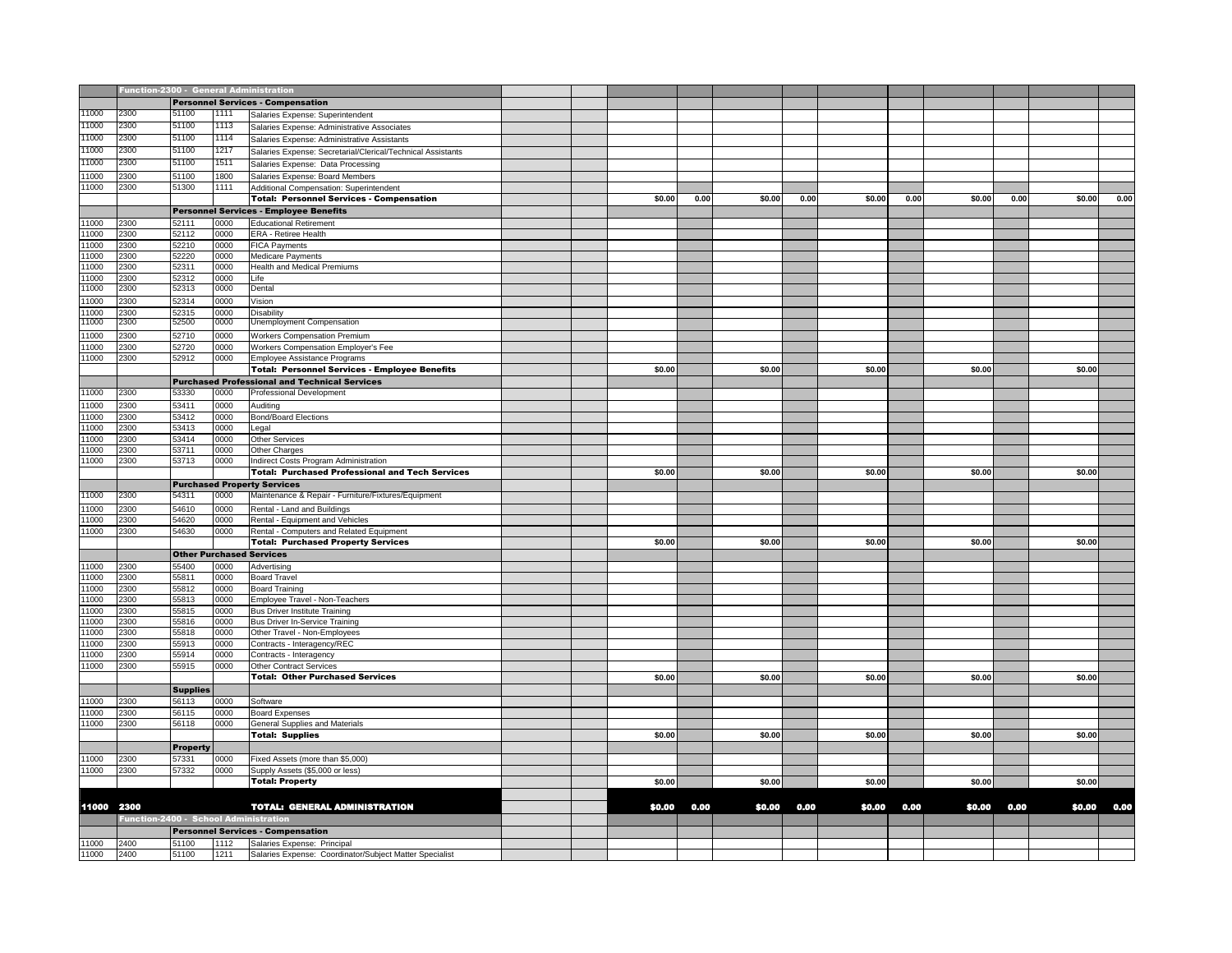| 11000          | 2400                                    | 51100           | 1217         | Salaries Expense: Secretary, Clerical, Technical Assistants                                         |  |        |      |        |      |        |      |        |      |        |      |
|----------------|-----------------------------------------|-----------------|--------------|-----------------------------------------------------------------------------------------------------|--|--------|------|--------|------|--------|------|--------|------|--------|------|
| 11000          | 2400                                    | 51100           | 1511         | Salaries Expense: Data Processing                                                                   |  |        |      |        |      |        |      |        |      |        |      |
| 11000          | 2400                                    | 51300           | 1112         | <b>Additional Compensation</b>                                                                      |  |        |      |        |      |        |      |        |      |        |      |
|                |                                         |                 |              | <b>Total: Personnel Services - Compensation</b>                                                     |  | \$0.00 | 0.00 | \$0.00 | 0.00 | \$0.00 | 0.00 | \$0.00 | 0.00 | \$0.00 | 0.00 |
|                |                                         |                 |              | <b>Personnel Services - Employee Benefits</b>                                                       |  |        |      |        |      |        |      |        |      |        |      |
| 11000          | 2400                                    | 52111           | 0000         | <b>Educational Retirement</b>                                                                       |  |        |      |        |      |        |      |        |      |        |      |
| 11000          | 2400                                    | 52112           | 2000         | ERA - Retiree Health                                                                                |  |        |      |        |      |        |      |        |      |        |      |
| 11000          | 2400                                    | 52210           | 0000         | <b>FICA Payments</b>                                                                                |  |        |      |        |      |        |      |        |      |        |      |
| 11000          | 2400                                    | 52220           | 0000         | <b>Medicare Payments</b>                                                                            |  |        |      |        |      |        |      |        |      |        |      |
| 11000<br>11000 | 2400<br>2400                            | 52311<br>52312  | 0000<br>0000 | <b>Health and Medical Premiums</b><br>Life                                                          |  |        |      |        |      |        |      |        |      |        |      |
| 1000           | 2400                                    | 52313           | 0000         | Dental                                                                                              |  |        |      |        |      |        |      |        |      |        |      |
| 1000           | 2400                                    | 52314           | 0000         | Vision                                                                                              |  |        |      |        |      |        |      |        |      |        |      |
| 11000          | 2400                                    | 52315           | 0000         | Disability                                                                                          |  |        |      |        |      |        |      |        |      |        |      |
| 11000          | 2400                                    | 52500           | 0000         | Unemployment Compensation                                                                           |  |        |      |        |      |        |      |        |      |        |      |
| 11000          | 2400                                    | 52710           | 0000         | Workers Compensation Premium                                                                        |  |        |      |        |      |        |      |        |      |        |      |
| 11000          | 2400                                    | 52720           | 0000         | Workers Compensation Employer's Fee                                                                 |  |        |      |        |      |        |      |        |      |        |      |
| 11000          | 2400                                    | 52912           | 0000         | Employee Assistance Programs                                                                        |  |        |      |        |      |        |      |        |      |        |      |
|                |                                         |                 |              | <b>Total: Personnel Services - Employee Benefits</b>                                                |  | \$0.00 |      | \$0.00 |      | \$0.00 |      | \$0.00 |      | \$0.00 |      |
|                |                                         |                 |              | <b>Purchased Professional and Technical Services</b>                                                |  |        |      |        |      |        |      |        |      |        |      |
| 11000          | 2400                                    | 53330           | 0000         | <b>Professional Development</b>                                                                     |  |        |      |        |      |        |      |        |      |        |      |
| 11000          | 2400                                    | 53414           | 0000         | Other Services                                                                                      |  |        |      |        |      |        |      |        |      |        |      |
| 11000          | 2400                                    | 53711           | 0000         | Other Charges                                                                                       |  |        |      |        |      |        |      |        |      |        |      |
|                |                                         |                 |              | <b>Total: Purchased Professional and Tech Services</b>                                              |  | \$0.00 |      | \$0.00 |      | \$0.00 |      | \$0.00 |      | \$0.00 |      |
|                |                                         |                 |              | <b>Purchased Property Services</b>                                                                  |  |        |      |        |      |        |      |        |      |        |      |
| 11000          | 2400                                    | 54311           | 0000         | Maintenance & Repair - Furniture/Fixtures/Equipment                                                 |  |        |      |        |      |        |      |        |      |        |      |
| 1000           | 2400                                    | 54610           | 0000         | Rental - Land and Buildings                                                                         |  |        |      |        |      |        |      |        |      |        |      |
| 11000          | 2400                                    | 54620           | 0000         | Rental - Equipment and Vehicles                                                                     |  |        |      |        |      |        |      |        |      |        |      |
| 11000          | 2400                                    | 54630           | 0000         | Rental - Computers and Related Equipment                                                            |  |        |      |        |      |        |      |        |      |        |      |
|                |                                         |                 |              | <b>Total: Purchased Property Services</b>                                                           |  | \$0.00 |      | \$0.00 |      | \$0.00 |      | \$0.00 |      | \$0.00 |      |
|                |                                         |                 |              | <b>Other Purchased Services</b>                                                                     |  |        |      |        |      |        |      |        |      |        |      |
| 11000<br>11000 | 2400<br>2400                            | 55813<br>55913  | 0000<br>0000 | Employee Travel - Non-Teachers                                                                      |  |        |      |        |      |        |      |        |      |        |      |
| 11000          | 2400                                    | 55914           | 0000         | Contracts - Interagency/REC<br>Contracts - Interagency                                              |  |        |      |        |      |        |      |        |      |        |      |
| 11000          | 2400                                    | 55915           | 0000         | <b>Other Contract Services</b>                                                                      |  |        |      |        |      |        |      |        |      |        |      |
|                |                                         |                 |              | <b>Total: Other Purchased Services</b>                                                              |  | \$0.00 |      | \$0.00 |      | \$0.00 |      | \$0.00 |      | \$0.00 |      |
|                |                                         | <b>Supplies</b> |              |                                                                                                     |  |        |      |        |      |        |      |        |      |        |      |
| 11000          | 2400                                    | 56113           | 0000         | Software                                                                                            |  |        |      |        |      |        |      |        |      |        |      |
| 11000          | 2400                                    | 56118           | 0000         | General Supplies and Materials                                                                      |  |        |      |        |      |        |      |        |      |        |      |
|                |                                         |                 |              | <b>Total: Supplies</b>                                                                              |  | \$0.00 |      | \$0.00 |      | \$0.00 |      | \$0.00 |      | \$0.00 |      |
|                |                                         | <b>Property</b> |              |                                                                                                     |  |        |      |        |      |        |      |        |      |        |      |
| 1000           | 2400                                    | 57331           | 0000         | Fixed Assets (more than \$5,000)                                                                    |  |        |      |        |      |        |      |        |      |        |      |
| 11000          | 2400                                    | 57332           | 0000         | Supply Assets (\$5,000 or less)                                                                     |  |        |      |        |      |        |      |        |      |        |      |
|                |                                         |                 |              | <b>Total: Property</b>                                                                              |  | \$0.00 |      | \$0.00 |      | \$0.00 |      | \$0.00 |      | \$0.00 |      |
|                |                                         |                 |              |                                                                                                     |  |        |      |        |      |        |      |        |      |        |      |
| 11000 2400     |                                         |                 |              | <b>TOTAL: SCHOOL ADMINISTRATION</b>                                                                 |  | \$0.00 | 0.00 | \$0.00 | 0.00 | \$0.00 | 0.00 | \$0.00 | 0.00 | \$0.00 | 0.00 |
|                | <b>Function-2500 - Central Services</b> |                 |              |                                                                                                     |  |        |      |        |      |        |      |        |      |        |      |
|                |                                         |                 |              | <b>Personnel Services - Compensation</b>                                                            |  |        |      |        |      |        |      |        |      |        |      |
| 11000          | 2500                                    | 51100           | 1113         | Salaries Expense: Administrative Associates                                                         |  |        |      |        |      |        |      |        |      |        |      |
| 11000<br>11000 | 2500<br>2500                            | 51100<br>51100  | 1114<br>1115 | Salaries Expense: Administrative Assistants<br>Salaries Expense: Assoc. Supt.-Fin./Business Manager |  |        |      |        |      |        |      |        |      |        |      |
| 1000           | 2500                                    | 51100           | 1217         | Salaries Expense: Secretary, Clerical, Technical Assistants                                         |  |        |      |        |      |        |      |        |      |        |      |
| 11000          | 2500                                    | 51100           | 1220         | Salaries Expense: Business Office Support                                                           |  |        |      |        |      |        |      |        |      |        |      |
| 11000          | 2500                                    | 51100           | 1511         | Salaries Expense: Data Processing                                                                   |  |        |      |        |      |        |      |        |      |        |      |
|                |                                         |                 |              | <b>Total: Personnel Services - Compensation</b>                                                     |  | \$0.00 | 0.00 | \$0.00 | 0.00 | \$0.00 | 0.00 | \$0.00 | 0.00 | \$0.00 | 0.00 |
|                |                                         |                 |              | <b>Personnel Services - Employee Benefits</b>                                                       |  |        |      |        |      |        |      |        |      |        |      |
| 11000          | 2500                                    | 52111           | 0000         | <b>Educational Retirement</b>                                                                       |  |        |      |        |      |        |      |        |      |        |      |
| 11000          | 2500                                    | 52112           | 0000         | ERA - Retiree Health                                                                                |  |        |      |        |      |        |      |        |      |        |      |
| 11000          | 2500                                    | 52210           | 0000         | <b>FICA Payments</b>                                                                                |  |        |      |        |      |        |      |        |      |        |      |
| 11000          | 2500                                    | 52220           | 0000         | Medicare Payments                                                                                   |  |        |      |        |      |        |      |        |      |        |      |
| 11000          | 2500                                    | 52311           | 0000         | Health and Medical Premiums                                                                         |  |        |      |        |      |        |      |        |      |        |      |
| 11000<br>11000 | 2500<br>2500                            | 52312<br>52313  | 0000<br>0000 | Life                                                                                                |  |        |      |        |      |        |      |        |      |        |      |
|                |                                         |                 |              | Dental                                                                                              |  |        |      |        |      |        |      |        |      |        |      |
| 11000<br>11000 | 2500<br>2500                            | 52314<br>52315  | 0000<br>0000 | Vision<br>Disability                                                                                |  |        |      |        |      |        |      |        |      |        |      |
| 11000          | 2500                                    | 52500           | 0000         | Unemployment Compensation                                                                           |  |        |      |        |      |        |      |        |      |        |      |
| 11000          | 2500                                    | 52710           | 0000         | <b>Workers Compensation Premium</b>                                                                 |  |        |      |        |      |        |      |        |      |        |      |
|                |                                         |                 |              |                                                                                                     |  |        |      |        |      |        |      |        |      |        |      |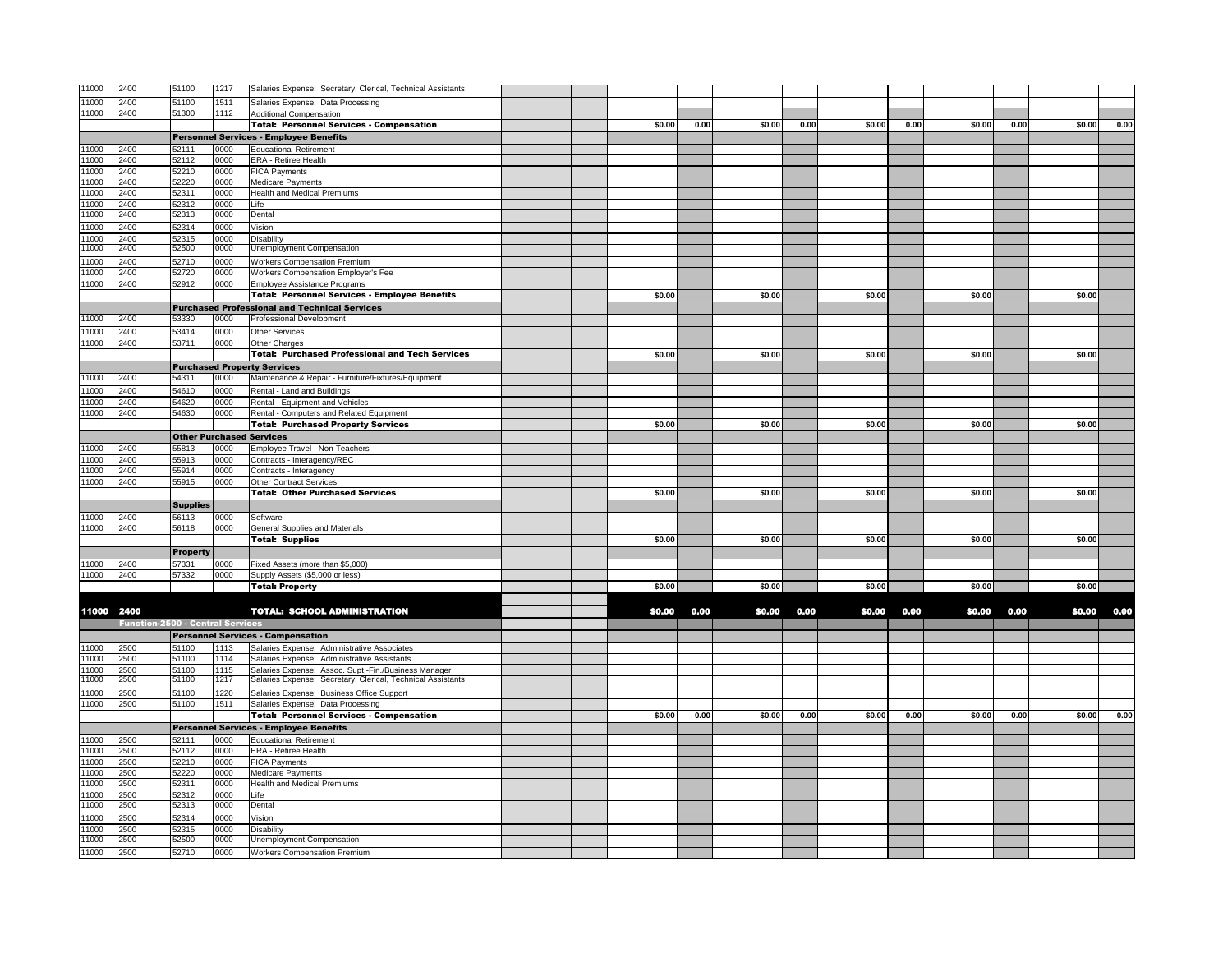| 11000      | 2500 | 52720           | 0000 | Workers Compensation Employer's Fee                                                     |        |      |        |      |        |      |        |      |        |      |
|------------|------|-----------------|------|-----------------------------------------------------------------------------------------|--------|------|--------|------|--------|------|--------|------|--------|------|
| 11000      | 2500 | 52912           | 0000 | <b>Employee Assistance Programs</b>                                                     |        |      |        |      |        |      |        |      |        |      |
|            |      |                 |      | <b>Total: Personnel Services - Employee Benefits</b>                                    | \$0.00 |      | \$0.00 |      | \$0.00 |      | \$0.00 |      | \$0.00 |      |
|            |      |                 |      | <b>Purchased Professional and Technical Services</b>                                    |        |      |        |      |        |      |        |      |        |      |
| 11000      | 2500 | 53330           | 0000 | Professional Development                                                                |        |      |        |      |        |      |        |      |        |      |
|            |      |                 |      |                                                                                         |        |      |        |      |        |      |        |      |        |      |
| 11000      | 2500 | 53414           | 0000 | <b>Other Services</b>                                                                   |        |      |        |      |        |      |        |      |        |      |
| 11000      | 2500 | 53711           | 0000 | Other Charges                                                                           |        |      |        |      |        |      |        |      |        |      |
|            |      |                 |      | <b>Total: Purchased Professional and Tech Services</b>                                  | \$0.00 |      | \$0.00 |      | \$0.00 |      | \$0.00 |      | \$0.00 |      |
|            |      |                 |      | <b>Purchased Property Services</b>                                                      |        |      |        |      |        |      |        |      |        |      |
| 1000       | 2500 | 54311           | 0000 | Maintenance & Repair - Furniture/Fixtures/Equipment                                     |        |      |        |      |        |      |        |      |        |      |
| 1000       | 2500 | 54610           | 0000 | Rental - Land and Buildings                                                             |        |      |        |      |        |      |        |      |        |      |
| 1000       | 2500 | 54620           | 0000 | Rental - Equipment and Vehicles                                                         |        |      |        |      |        |      |        |      |        |      |
| 11000      | 2500 | 54630           | 0000 | Rental - Computers and Related Equipment                                                |        |      |        |      |        |      |        |      |        |      |
|            |      |                 |      | <b>Total: Purchased Property Services</b>                                               | \$0.00 |      | \$0.00 |      | \$0.00 |      | \$0.00 |      | \$0.00 |      |
|            |      |                 |      | <b>Other Purchased Services</b>                                                         |        |      |        |      |        |      |        |      |        |      |
| 11000      | 2500 | 55400           | 0000 | Advertising                                                                             |        |      |        |      |        |      |        |      |        |      |
| 11000      | 2500 | 55813           | 0000 | Employee Travel - Non-Teachers                                                          |        |      |        |      |        |      |        |      |        |      |
| 1000       | 2500 | 55913           | 0000 | Contracts - Interagency/REC                                                             |        |      |        |      |        |      |        |      |        |      |
| 1000       | 2500 | 55914           | 0000 | Contracts - Interagency                                                                 |        |      |        |      |        |      |        |      |        |      |
| 11000      | 2500 | 55915           | 0000 |                                                                                         |        |      |        |      |        |      |        |      |        |      |
|            |      |                 |      | <b>Other Contract Services</b><br><b>Total: Other Purchased Services</b>                | \$0.00 |      | \$0.00 |      | \$0.00 |      | \$0.00 |      | \$0.00 |      |
|            |      |                 |      |                                                                                         |        |      |        |      |        |      |        |      |        |      |
|            |      | <b>Supplies</b> |      |                                                                                         |        |      |        |      |        |      |        |      |        |      |
| 1000       | 2500 | 56113           | 0000 | Software                                                                                |        |      |        |      |        |      |        |      |        |      |
| 1000       | 2500 | 56118           | 0000 | General Supplies and Materials                                                          |        |      |        |      |        |      |        |      |        |      |
|            |      |                 |      | <b>Total: Supplies</b>                                                                  | \$0.00 |      | \$0.00 |      | \$0.00 |      | \$0.00 |      | \$0.00 |      |
|            |      | <b>Property</b> |      |                                                                                         |        |      |        |      |        |      |        |      |        |      |
| 1000       | 2500 | 57331           | 0000 | Fixed Assets (more than \$5,000)                                                        |        |      |        |      |        |      |        |      |        |      |
| 11000      | 2500 | 57332           | 0000 | Supply Assets (\$5,000 or less)                                                         |        |      |        |      |        |      |        |      |        |      |
|            |      |                 |      | <b>Total: Property</b>                                                                  | \$0.00 |      | \$0.00 |      | \$0.00 |      | \$0.00 |      | \$0.00 |      |
|            |      |                 |      |                                                                                         |        |      |        |      |        |      |        |      |        |      |
| 11000 2500 |      |                 |      | <b>TOTAL: CENTRAL SERVICES</b>                                                          | \$0.00 | 0.00 | \$0.00 | 0.00 | \$0.00 | 0.00 | \$0.00 | 0.00 | \$0.00 | 0.00 |
|            |      |                 |      | Function-2600 - Operation and Maintenance of Plant                                      |        |      |        |      |        |      |        |      |        |      |
|            |      |                 |      |                                                                                         |        |      |        |      |        |      |        |      |        |      |
|            |      |                 |      | <b>Personnel Services - Compensation</b>                                                |        |      |        |      |        |      |        |      |        |      |
| 11000      | 2600 | 51100           | 1113 | Salaries Expense: Administrative Associates                                             |        |      |        |      |        |      |        |      |        |      |
| 11000      | 2600 | 51100           | 1114 | Salaries Expense: Administrative Assistants                                             |        |      |        |      |        |      |        |      |        |      |
| 11000      | 2600 | 51100           | 1217 | Salaries Expense: Secretary, Clerical, Technical Assistants                             |        |      |        |      |        |      |        |      |        |      |
| 11000      | 2600 | 51100           | 1219 | Salaries Expense: Duty Personnel                                                        |        |      |        |      |        |      |        |      |        |      |
| 11000      | 2600 | 51100           | 1614 | Salaries Expense: Maintenance                                                           |        |      |        |      |        |      |        |      |        |      |
| 11000      | 2600 | 51100           | 1615 | Salaries Expense: Custodial                                                             |        |      |        |      |        |      |        |      |        |      |
| 11000      | 2600 | 51100           | 1623 | Salaries Expense: Crosswalk Guards                                                      |        |      |        |      |        |      |        |      |        |      |
|            |      |                 |      | <b>Total: Personnel Services - Compensation</b>                                         | \$0.00 | 0.00 | \$0.00 | 0.00 | \$0.00 | 0.00 | \$0.00 | 0.00 | \$0.00 | 0.00 |
|            |      |                 |      | <b>Personnel Services - Employee Benefits</b>                                           |        |      |        |      |        |      |        |      |        |      |
| 11000      | 2600 | 52111           | 0000 | <b>Educational Retirement</b>                                                           |        |      |        |      |        |      |        |      |        |      |
| 11000      | 2600 | 52112           | 0000 | ERA - Retiree Health                                                                    |        |      |        |      |        |      |        |      |        |      |
| 11000      | 2600 | 52210           | 0000 | <b>FICA Payments</b>                                                                    |        |      |        |      |        |      |        |      |        |      |
| 1000       | 2600 | 52220           | 0000 | <b>Medicare Payments</b>                                                                |        |      |        |      |        |      |        |      |        |      |
| 11000      | 2600 | 52311           | 0000 | <b>Health and Medical Premiums</b>                                                      |        |      |        |      |        |      |        |      |        |      |
| 11000      | 2600 | 52312           | 0000 | Life                                                                                    |        |      |        |      |        |      |        |      |        |      |
| 11000      | 2600 | 52313           | 0000 | Dental                                                                                  |        |      |        |      |        |      |        |      |        |      |
| 11000      | 2600 | 52314           | 0000 | Vision                                                                                  |        |      |        |      |        |      |        |      |        |      |
| 11000      | 2600 | 52315           | 0000 | <b>Disability</b>                                                                       |        |      |        |      |        |      |        |      |        |      |
| 11000      | 2600 | 52500           | 0000 | Unemployment Compensation                                                               |        |      |        |      |        |      |        |      |        |      |
| 11000      | 2600 | 52710           | 0000 | <b>Workers Compensation Premium</b>                                                     |        |      |        |      |        |      |        |      |        |      |
| 11000      | 2600 | 52720           | 0000 | Workers Compensation Employer's Fee                                                     |        |      |        |      |        |      |        |      |        |      |
| 11000      | 2600 | 52912           | 0000 | Employee Assistance Programs                                                            |        |      |        |      |        |      |        |      |        |      |
|            |      |                 |      | <b>Total: Personnel Services - Employee Benefits</b>                                    | \$0.00 |      | \$0.00 |      | \$0.00 |      | \$0.00 |      | \$0.00 |      |
|            |      |                 |      |                                                                                         |        |      |        |      |        |      |        |      |        |      |
| 11000      | 2600 | 53330           | 0000 | <b>Purchased Professional and Technical Services</b><br><b>Professional Development</b> |        |      |        |      |        |      |        |      |        |      |
|            |      |                 |      |                                                                                         |        |      |        |      |        |      |        |      |        |      |
| 11000      | 2600 | 53711           | 0000 | Other Charges                                                                           |        |      |        |      |        |      |        |      |        |      |
|            |      |                 |      | <b>Total: Purchased Professional and Tech Services</b>                                  | \$0.00 |      | \$0.00 |      | \$0.00 |      | \$0.00 |      | \$0.00 |      |
|            |      |                 |      | <b>Purchased Property Services</b>                                                      |        |      |        |      |        |      |        |      |        |      |
| 11000      | 2600 | 54311           | 0000 | Maintenance & Repair - Furniture/Fixtures/Equipment                                     |        |      |        |      |        |      |        |      |        |      |
| 11000      | 2600 | 54312           | 0000 | Maintenance & Repair - Buildings and Grounds                                            |        |      |        |      |        |      |        |      |        |      |
| 11000      | 2600 | 54313           | 0000 | Maintenance & Repair - Vehicles                                                         |        |      |        |      |        |      |        |      |        |      |
| 11000      | 2600 | 54411           | 0000 | Electricity                                                                             |        |      |        |      |        |      |        |      |        |      |
| 11000      | 2600 | 54412           | 0000 | Natural Gas (Buildings)                                                                 |        |      |        |      |        |      |        |      |        |      |
| 11000      | 2600 | 54413           | 0000 | Propane/Butane (Buildings)                                                              |        |      |        |      |        |      |        |      |        |      |
|            |      |                 |      |                                                                                         |        |      |        |      |        |      |        |      |        |      |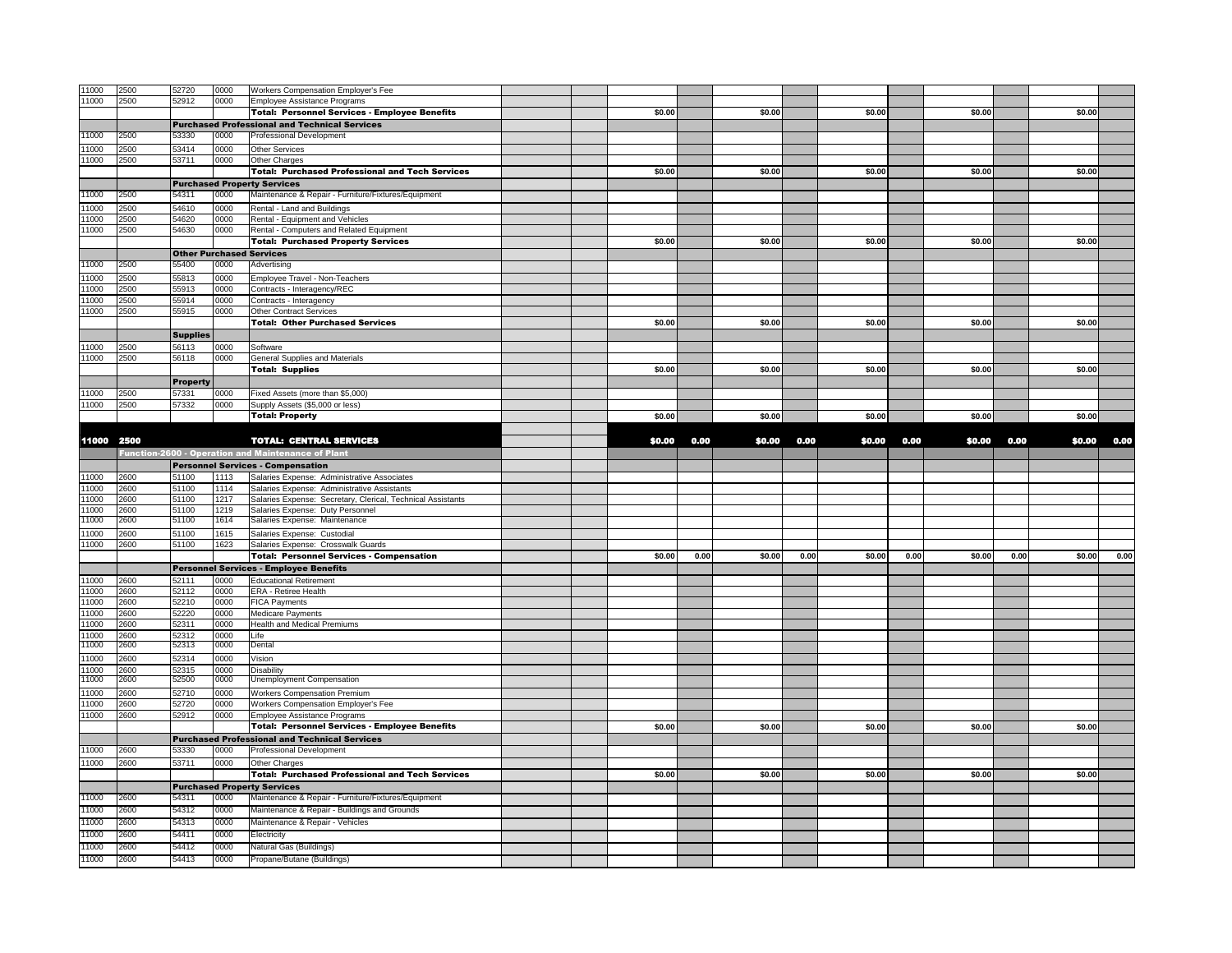| 11000          | 2600                                          | 54414                           | 0000         | Other Energy (Buildings)                                    |        |      |        |      |        |      |        |      |        |      |
|----------------|-----------------------------------------------|---------------------------------|--------------|-------------------------------------------------------------|--------|------|--------|------|--------|------|--------|------|--------|------|
| 11000          | 2600                                          | 54415                           | 0000         | Water/Sewage                                                |        |      |        |      |        |      |        |      |        |      |
| 11000          | 2600                                          | 54416                           | 0000         | <b>Communication Services</b>                               |        |      |        |      |        |      |        |      |        |      |
| 1000           | 2600                                          | 54610                           | 0000         | Rental - Land and Buildings                                 |        |      |        |      |        |      |        |      |        |      |
| 11000          | 2600                                          | 54620                           | 0000         | Rental - Equipment and Vehicles                             |        |      |        |      |        |      |        |      |        |      |
| 11000          | 2600                                          | 54630                           | 0000         | Rental - Computers and Related Equipment                    |        |      |        |      |        |      |        |      |        |      |
|                |                                               |                                 |              | <b>Total: Purchased Property Services</b>                   | \$0.00 |      | \$0.00 |      | \$0.00 |      | \$0.00 |      | \$0.00 |      |
|                |                                               | <b>Other Purchased Services</b> |              |                                                             |        |      |        |      |        |      |        |      |        |      |
| 1000           | 2600                                          | 55200                           | 0000         | Property/Liability Insurance                                |        |      |        |      |        |      |        |      |        |      |
| 1000           | 2600                                          | 55813                           | 0000         | Employee Travel - Non-Teachers                              |        |      |        |      |        |      |        |      |        |      |
| 1000           | 2600                                          | 55913                           | 0000         | Contracts - Interagency/REC                                 |        |      |        |      |        |      |        |      |        |      |
| 11000          | 2600                                          | 55914                           | 0000         | Contracts - Interagency                                     |        |      |        |      |        |      |        |      |        |      |
| 11000          | 2600                                          | 55915                           | 0000         | <b>Other Contract Services</b>                              |        |      |        |      |        |      |        |      |        |      |
|                |                                               |                                 |              | <b>Total: Other Purchased Services</b>                      | \$0.00 |      | \$0.00 |      | \$0.00 |      | \$0.00 |      | \$0.00 |      |
|                |                                               | <b>Supplies</b>                 |              |                                                             |        |      |        |      |        |      |        |      |        |      |
| 11000          | 2600                                          | 56113                           | 0000         | Software                                                    |        |      |        |      |        |      |        |      |        |      |
| 11000          | 2600                                          | 56118                           | 0000         | General Supplies and Materials                              |        |      |        |      |        |      |        |      |        |      |
| 1000           | 2600                                          | 56210                           | 0000         | Natural Gas (Vehicles)                                      |        |      |        |      |        |      |        |      |        |      |
| 1000           | 2600                                          | 56211                           | 0000         | Gasoline                                                    |        |      |        |      |        |      |        |      |        |      |
| 11000          | 2600                                          | 56212                           | 0000         | <b>Diesel Fuel</b>                                          |        |      |        |      |        |      |        |      |        |      |
| 11000          | 2600                                          | 56213                           | 0000         | Propane (Vehicles)                                          |        |      |        |      |        |      |        |      |        |      |
| 1000           | 2600                                          | 56214                           | 0000         | Lubricants/Anti-Freeze                                      |        |      |        |      |        |      |        |      |        |      |
| 1000           | 2600                                          | 56215                           | 0000         | Tires/Tubes                                                 |        |      |        |      |        |      |        |      |        |      |
| 11000          | 2600                                          | 56216                           | 0000         | Maintenance Supplies/Parts                                  |        |      |        |      |        |      |        |      |        |      |
|                |                                               |                                 |              | <b>Total: Supplies</b>                                      | \$0.00 |      | \$0.00 |      | \$0.00 |      | \$0.00 |      | \$0.00 |      |
|                |                                               | <b>Property</b>                 |              |                                                             |        |      |        |      |        |      |        |      |        |      |
| 1000           | 2600                                          | 57331                           | 0000         | Fixed Assets (more than \$5,000)                            |        |      |        |      |        |      |        |      |        |      |
| 11000          | 2600                                          | 57332                           | 0000         | Supply Assets (\$5,000 or less)                             |        |      |        |      |        |      |        |      |        |      |
|                |                                               |                                 |              | <b>Total: Property</b>                                      | \$0.00 |      | \$0.00 |      | \$0.00 |      | \$0.00 |      | \$0.00 |      |
|                |                                               |                                 |              |                                                             |        |      |        |      |        |      |        |      |        |      |
| 11000 2600     |                                               |                                 |              | <b>TOTAL: OPERATION AND MAINTENANCE OF PLANT</b>            | \$0.00 | 0.00 | \$0.00 | 0.00 | \$0.00 | 0.00 | \$0.00 | 0.00 | \$0.00 | 0.00 |
|                | <b>Function-2700 - Student Transportation</b> |                                 |              |                                                             |        |      |        |      |        |      |        |      |        |      |
|                |                                               |                                 |              | <b>Personnel Services - Compensation</b>                    |        |      |        |      |        |      |        |      |        |      |
| 11000          | 2700                                          | 51100                           | 1113         | Salaries Expense: Administrative Associates                 |        |      |        |      |        |      |        |      |        |      |
| 11000          | 2700                                          | 51100                           | 1114         | Salaries Expense: Administrative Assistants                 |        |      |        |      |        |      |        |      |        |      |
|                |                                               |                                 |              |                                                             |        |      |        |      |        |      |        |      |        |      |
| 11000          | 2700                                          | 51100                           | 1217         | Salaries Expense: Secretary, Clerical, Technical Assistants |        |      |        |      |        |      |        |      |        |      |
| 1000           | 2700                                          | 51100                           | 1319         | Salaries Expense: Special Ed. Assistants                    |        |      |        |      |        |      |        |      |        |      |
| 1000           | 2700                                          | 51100                           | 1614         | Salaries Expense: Maintenance                               |        |      |        |      |        |      |        |      |        |      |
| 11000          | 2700                                          | 51100                           | 1615         | Salaries Expense: Custodial                                 |        |      |        |      |        |      |        |      |        |      |
| 11000          | 2700                                          | 51100                           | 1622         | Salaries Expense: Bus Drivers                               |        |      |        |      |        |      |        |      |        |      |
|                |                                               |                                 |              | <b>Total: Personnel Services - Compensation</b>             | \$0.00 | 0.00 | \$0.00 | 0.00 | \$0.00 | 0.00 | \$0.00 | 0.00 | \$0.00 |      |
|                |                                               |                                 |              | <b>Personnel Services - Employee Benefits</b>               |        |      |        |      |        |      |        |      |        | 0.00 |
| 11000          | 2700                                          | 52111                           | 0000         | <b>Educational Retirement</b>                               |        |      |        |      |        |      |        |      |        |      |
| 11000          | 2700                                          | 52112                           | 0000         | ERA - Retiree Health                                        |        |      |        |      |        |      |        |      |        |      |
| 11000          | 2700                                          | 52210                           | 0000         | <b>FICA Payments</b>                                        |        |      |        |      |        |      |        |      |        |      |
| 11000          | 2700                                          | 52220                           | 0000         | Medicare Payments                                           |        |      |        |      |        |      |        |      |        |      |
| 11000          | 2700                                          | 52311                           | 0000         | Health and Medical Premiums                                 |        |      |        |      |        |      |        |      |        |      |
| 11000          | 2700                                          | 52312                           | 0000         | Life                                                        |        |      |        |      |        |      |        |      |        |      |
| 11000          | 2700                                          | 52313                           | 0000         | Dental                                                      |        |      |        |      |        |      |        |      |        |      |
| 11000          | 2700                                          | 52314                           | 0000         | Vision                                                      |        |      |        |      |        |      |        |      |        |      |
| 11000<br>11000 | 2700<br>2700                                  | 52315<br>52500                  | 0000<br>0000 | Disability<br>Unemployment Compensation                     |        |      |        |      |        |      |        |      |        |      |
|                |                                               |                                 |              |                                                             |        |      |        |      |        |      |        |      |        |      |
| 1000           | 2700                                          | 52710                           | 0000         | <b>Workers Compensation Premium</b>                         |        |      |        |      |        |      |        |      |        |      |
| 1000           | 2700                                          | 52720                           | 0000         | Workers Compensation Employer's Fee                         |        |      |        |      |        |      |        |      |        |      |
| 1000           | 2700                                          | 52912                           | 0000         | Employee Assistance Programs                                |        |      |        |      |        |      |        |      |        |      |
|                |                                               |                                 |              | <b>Total: Personnel Services - Employee Benefits</b>        | \$0.00 |      | \$0.00 |      | \$0.00 |      | \$0.00 |      | \$0.00 |      |
|                |                                               |                                 |              | <b>Purchased Professional and Technical Services</b>        |        |      |        |      |        |      |        |      |        |      |
| 11000          | 2600                                          | 53330                           | 0000         | <b>Professional Development</b>                             |        |      |        |      |        |      |        |      |        |      |
| 11000          | 2600                                          | 53711                           | 0000         | Other Charges                                               |        |      |        |      |        |      |        |      |        |      |
|                |                                               |                                 |              | <b>Total: Purchased Professional and Tech Services</b>      | \$0.00 |      | \$0.00 |      | \$0.00 |      | \$0.00 |      | \$0.00 |      |
|                |                                               |                                 |              | <b>Purchased Property Services</b>                          |        |      |        |      |        |      |        |      |        |      |
| 11000          | 2700                                          | 54311                           | 0000         | Maintenance & Repair - Furniture/Fixtures/Equipment         |        |      |        |      |        |      |        |      |        |      |
| 11000          | 2700                                          | 54312                           | 0000         | Maintenance & Repair - Buildings and Grounds                |        |      |        |      |        |      |        |      |        |      |
| 11000          | 2700                                          | 54313                           | 0000         | Maintenance & Repair - Vehicles                             |        |      |        |      |        |      |        |      |        |      |
| 11000          | 2700                                          | 54314                           | 0000         | Maintenance & Repair - Buses                                |        |      |        |      |        |      |        |      |        |      |
| 11000<br>11000 | 2700<br>2700                                  | 54411<br>54412                  | 0000<br>0000 | Electricity<br>Natural Gas (Buildings)                      |        |      |        |      |        |      |        |      |        |      |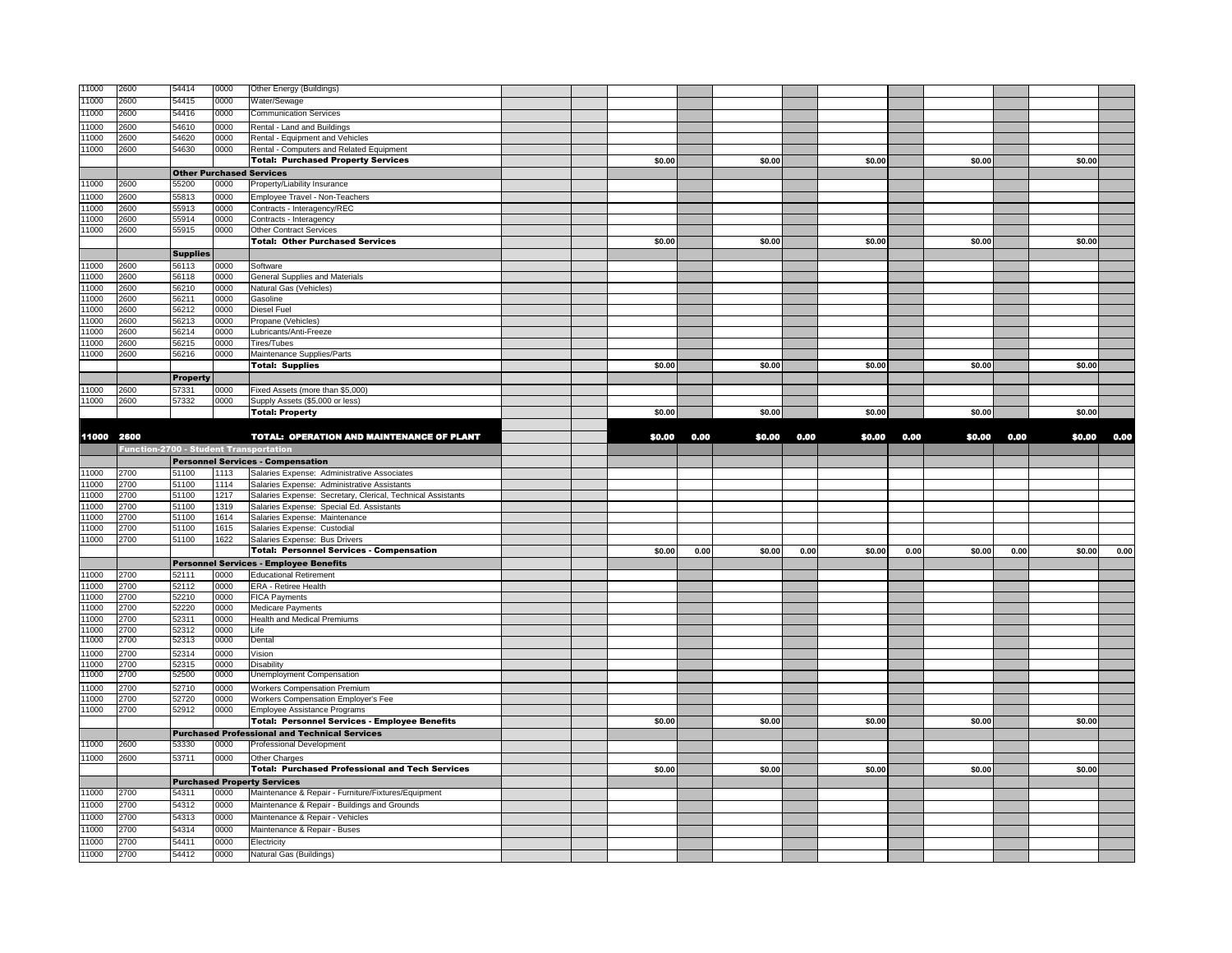| 11000          | 2700         | 54413           | 0000         | Propane/Butane (Buildings)                                                       |        |      |        |      |        |      |        |      |        |      |
|----------------|--------------|-----------------|--------------|----------------------------------------------------------------------------------|--------|------|--------|------|--------|------|--------|------|--------|------|
| 11000          | 2700         | 54414           | 0000         | Other Energy (Buildings)                                                         |        |      |        |      |        |      |        |      |        |      |
| 11000          | 2700         | 54415           | 0000         | Water/Sewage                                                                     |        |      |        |      |        |      |        |      |        |      |
| 11000          | 2700         | 54416           | 0000         | <b>Communication Services</b>                                                    |        |      |        |      |        |      |        |      |        |      |
| 11000          | 2700         | 54610           | 0000         | Rental - Land and Buildings                                                      |        |      |        |      |        |      |        |      |        |      |
| 11000          | 2700         | 54620           | 0000         | Rental - Equipment and Vehicles                                                  |        |      |        |      |        |      |        |      |        |      |
| 11000          | 2700         | 54630           | 0000         | Rental - Computers and Related Equipment                                         |        |      |        |      |        |      |        |      |        |      |
|                |              |                 |              | <b>Total: Purchased Property Services</b>                                        | \$0.00 |      | \$0.00 |      | \$0.00 |      | \$0.00 |      | \$0.00 |      |
|                |              |                 |              | <b>Other Purchased Services</b>                                                  |        |      |        |      |        |      |        |      |        |      |
| 11000          | 2700         | 55111           | 0000         | <b>Transportation Per-Capita Feeders</b>                                         |        |      |        |      |        |      |        |      |        |      |
| 11000          | 2700         | 55112           | 0000         | <b>Transportation Contractors</b>                                                |        |      |        |      |        |      |        |      |        |      |
| 11000          | 2700         | 55200           | 0000         | Property/Liability Insurance                                                     |        |      |        |      |        |      |        |      |        |      |
| 11000          | 2700         | 55813           | 0000         | Employee Travel - Non-Teachers                                                   |        |      |        |      |        |      |        |      |        |      |
| 11000          | 2700         | 55815           | 0000         | <b>Bus Driver Institute Training</b>                                             |        |      |        |      |        |      |        |      |        |      |
| 11000          | 2700         | 55816           | 0000         | <b>Bus Driver In-Service Training</b>                                            |        |      |        |      |        |      |        |      |        |      |
| 11000          | 2700         | 55913           | 0000         | Contracts - Interagency/REC                                                      |        |      |        |      |        |      |        |      |        |      |
| 11000          | 2700         | 55914           | 0000         | Contracts - Interagency                                                          |        |      |        |      |        |      |        |      |        |      |
| 11000          | 2700         | 55915           | 0000         | <b>Other Contract Services</b>                                                   |        |      |        |      |        |      |        |      |        |      |
|                |              |                 |              | <b>Total: Other Purchased Services</b>                                           | \$0.00 |      | \$0.00 |      | \$0.00 |      | \$0.00 |      | \$0.00 |      |
|                |              | <b>Supplies</b> |              |                                                                                  |        |      |        |      |        |      |        |      |        |      |
| 11000          | 2700         | 56113           | 0000         | Software                                                                         |        |      |        |      |        |      |        |      |        |      |
| 11000          | 2700         | 56118           | 0000         | General Supplies and Materials                                                   |        |      |        |      |        |      |        |      |        |      |
| 11000          | 2700         | 56210           | 0000         | Natural Gas (Vehicles)                                                           |        |      |        |      |        |      |        |      |        |      |
| 11000          | 2700         | 56211           | 0000         | Gasoline                                                                         |        |      |        |      |        |      |        |      |        |      |
| 11000          | 2700         | 56212           | 0000         | Diesel Fuel                                                                      |        |      |        |      |        |      |        |      |        |      |
| 11000<br>11000 | 2700<br>2700 | 56213<br>56214  | 0000<br>0000 | Propane (Vehicles)<br>Lubricants/Anti-Freeze                                     |        |      |        |      |        |      |        |      |        |      |
| 11000          | 2700         | 56215           | 0000         | Tires/Tubes                                                                      |        |      |        |      |        |      |        |      |        |      |
| 11000          | 2700         | 56216           | 0000         | Maintenance Supplies/Parts                                                       |        |      |        |      |        |      |        |      |        |      |
|                |              |                 |              | <b>Total: Supplies</b>                                                           | \$0.00 |      | \$0.00 |      | \$0.00 |      | \$0.00 |      | \$0.00 |      |
|                |              | <b>Property</b> |              |                                                                                  |        |      |        |      |        |      |        |      |        |      |
| 1000           | 2700         | 57311           | 0000         | Vehicles General                                                                 |        |      |        |      |        |      |        |      |        |      |
| 1000           | 2700         | 57312           | 0000         | Buses                                                                            |        |      |        |      |        |      |        |      |        |      |
| 11000          | 2700         | 57313           | 0000         | Heavy Equipment                                                                  |        |      |        |      |        |      |        |      |        |      |
|                |              |                 |              |                                                                                  |        |      |        |      |        |      |        |      |        |      |
|                |              |                 |              |                                                                                  |        |      |        |      |        |      |        |      |        |      |
| 11000          | 2700         | 57331           | 0000         | Fixed Assets (more than \$5,000)                                                 |        |      |        |      |        |      |        |      |        |      |
| 11000          | 2700         | 57332           | 0000         | Supply Assets (\$5,000 or less)<br><b>Total: Property</b>                        | \$0.00 |      | \$0.00 |      | \$0.00 |      | \$0.00 |      | \$0.00 |      |
|                |              |                 |              |                                                                                  |        |      |        |      |        |      |        |      |        |      |
| 11000 2700     |              |                 |              | <b>TOTAL: STUDENT TRANSPORTATION</b>                                             | \$0.00 | 0.00 | \$0.00 | 0.00 | \$0.00 | 0.00 | \$0.00 | 0.00 | \$0.00 | 0.00 |
|                |              |                 |              |                                                                                  |        | 0.00 |        |      |        |      |        |      |        |      |
| 11000          | 2000         |                 |              | <b>TOTAL: SUPPORT SERVICES</b>                                                   | \$0.00 |      | \$0.00 | 0.00 | \$0.00 | 0.00 | \$0.00 | 0.00 | \$0.00 |      |
|                |              |                 |              | <b>Function-3300 - Community Services Operations</b>                             |        |      |        |      |        |      |        |      |        | 0.00 |
|                |              |                 |              | <b>Personnel Services - Compensation</b>                                         |        |      |        |      |        |      |        |      |        |      |
| 11000          | 3300<br>3300 | 51100<br>51100  | 1619<br>1620 | Salaries Expense: Adult Education                                                |        |      |        |      |        |      |        |      |        |      |
| 11000<br>11000 | 3300         | 51100           | 1621         | Salaries Expense: Recreation<br>Salaries Expense: Summer School/After School     |        |      |        |      |        |      |        |      |        |      |
| 11000          | 3300         | 51100           | 1622         |                                                                                  |        |      |        |      |        |      |        |      |        |      |
| 11000          | 3300         | 51100           | 1625         | Salaries Expense: Bus Drivers<br>Salaries Expense: Extended Services to Students |        |      |        |      |        |      |        |      |        |      |
|                |              |                 |              | <b>Total: Personnel Services - Compensation</b>                                  | \$0.00 | 0.00 | \$0.00 | 0.00 | \$0.00 | 0.00 | \$0.00 | 0.00 | \$0.00 |      |
|                |              |                 |              | <b>Personnel Services - Employee Benefits</b>                                    |        |      |        |      |        |      |        |      |        |      |
| 11000          | 3300         | 52111           | 0000         | <b>Educational Retirement</b>                                                    |        |      |        |      |        |      |        |      |        |      |
| 11000          | 3300         | 52112           | 0000         | ERA - Retiree Health                                                             |        |      |        |      |        |      |        |      |        | 0.00 |
| 11000          | 3300         | 52210           | 0000         | <b>FICA Payments</b>                                                             |        |      |        |      |        |      |        |      |        |      |
| 11000          | 3300         | 52220           | 0000         | Medicare Payments                                                                |        |      |        |      |        |      |        |      |        |      |
| 11000          | 3300         | 52311           | 0000         | Health and Medical Premiums                                                      |        |      |        |      |        |      |        |      |        |      |
| 11000          | 3300         | 52312           | 0000         | Life                                                                             |        |      |        |      |        |      |        |      |        |      |
| 11000          | 3300         | 52313           | 0000         | Dental                                                                           |        |      |        |      |        |      |        |      |        |      |
| 11000          | 3300         | 52314           | 0000         | Vision                                                                           |        |      |        |      |        |      |        |      |        |      |
| 11000          | 3300         | 52315           | 0000         | <b>Disability</b>                                                                |        |      |        |      |        |      |        |      |        |      |
| 11000          | 3300         | 52500           | 0000         | Unemployment Compensation                                                        |        |      |        |      |        |      |        |      |        |      |
| 1000           | 3300         | 52710           | 0000         | <b>Workers Compensation Premium</b>                                              |        |      |        |      |        |      |        |      |        |      |
| 11000          | 3300         | 52720           | 0000         | Workers Compensation Employer's Fee                                              |        |      |        |      |        |      |        |      |        |      |
| 11000          | 3300         | 52912           | 0000         | Employee Assistance Programs                                                     |        |      |        |      |        |      |        |      |        |      |
|                |              |                 |              | <b>Total: Personnel Services - Employee Benefits</b>                             | \$0.00 |      | \$0.00 |      | \$0.00 |      | \$0.00 |      | \$0.00 |      |
|                |              |                 |              | <b>Purchased Professional and Technical Services</b>                             |        |      |        |      |        |      |        |      |        |      |
| 1000           | 3300         | 53211           | 0000         | Diagnosticians - Contracted                                                      |        |      |        |      |        |      |        |      |        |      |
| 11000<br>11000 | 3300<br>3300 | 53212<br>53213  | 0000<br>0000 | Speech Therapists - Contracted<br>Occupational Therapists - Contracted           |        |      |        |      |        |      |        |      |        |      |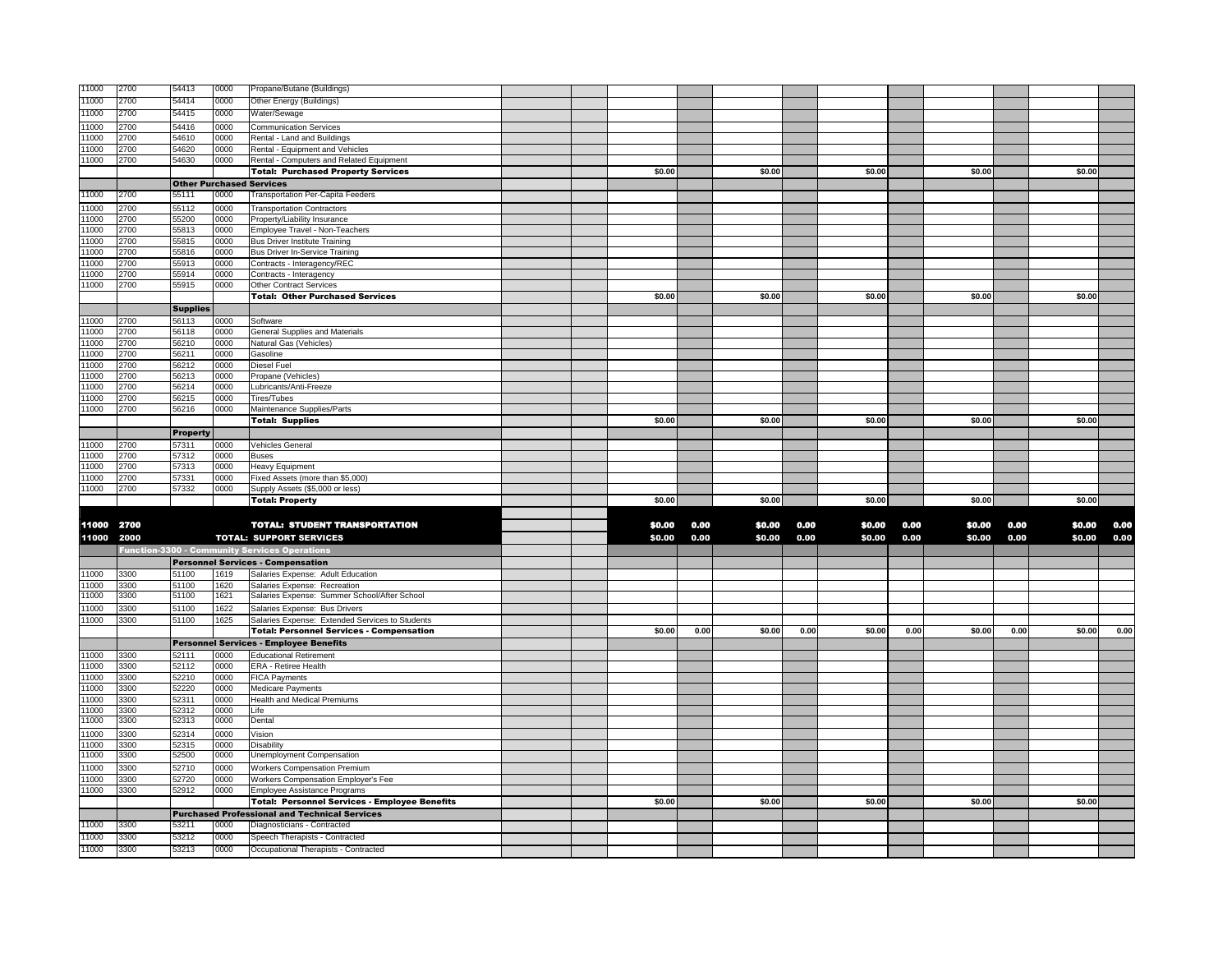| 11000          | 3300                                          | 53214           | 0000         | Physical/Recreational Therapists - Contracted                                   |        |      |        |      |        |      |        |      |        |      |
|----------------|-----------------------------------------------|-----------------|--------------|---------------------------------------------------------------------------------|--------|------|--------|------|--------|------|--------|------|--------|------|
| 11000          | 3300                                          | 53215           | 0000         | Psychologists/Counselors - Contracted                                           |        |      |        |      |        |      |        |      |        |      |
| 11000          | 3300                                          | 53216           | 0000         | Audiologists - Contracted                                                       |        |      |        |      |        |      |        |      |        |      |
| 11000          | 3300                                          | 53217           | 0000         | Interpreters - Contracted                                                       |        |      |        |      |        |      |        |      |        |      |
| 11000          | 3300                                          | 53218           | 0000         | Specialists - Contracted                                                        |        |      |        |      |        |      |        |      |        |      |
| 11000          | 3300                                          | 53330           | 0000         | Professional Development                                                        |        |      |        |      |        |      |        |      |        |      |
| 11000          | 3300                                          | 53711           | 0000         | Other Charges                                                                   |        |      |        |      |        |      |        |      |        |      |
|                |                                               |                 |              | <b>Total: Purchased Professional and Tech Services</b>                          | \$0.00 |      | \$0.00 |      | \$0.00 |      | \$0.00 |      | \$0.00 |      |
|                |                                               |                 |              | <b>Purchased Property Services</b>                                              |        |      |        |      |        |      |        |      |        |      |
| 11000          | 3300                                          | 54610           | 0000         | Rental - Land and Buildings                                                     |        |      |        |      |        |      |        |      |        |      |
| 11000          | 3300                                          | 54620           | 0000         | Rental - Equipment and Vehicles                                                 |        |      |        |      |        |      |        |      |        |      |
| 11000          | 3300                                          | 54630           | 0000         | Rental - Computers and Related Equipment                                        |        |      |        |      |        |      |        |      |        |      |
|                |                                               |                 |              | <b>Total: Purchased Property Services</b>                                       | \$0.00 |      | \$0.00 |      | \$0.00 |      | \$0.00 |      | \$0.00 |      |
|                |                                               |                 |              | <b>Other Purchased Services</b>                                                 |        |      |        |      |        |      |        |      |        |      |
| 11000          | 3300                                          | 55200           | 0000         | Property/Liability Insurance                                                    |        |      |        |      |        |      |        |      |        |      |
| 11000          | 3300                                          | 55813           | 0000         | Employee Travel - Non-Teachers                                                  |        |      |        |      |        |      |        |      |        |      |
| 11000          | 3300                                          | 55817           | 0000         | <b>Student Travel</b>                                                           |        |      |        |      |        |      |        |      |        |      |
| 11000          | 3300                                          | 55818           | 0000         | Other Travel - Non-Employees                                                    |        |      |        |      |        |      |        |      |        |      |
| 11000          | 3300                                          | 55913           | 0000         | Contracts - Interagency/REC                                                     |        |      |        |      |        |      |        |      |        |      |
| 11000          | 3300                                          | 55914           | 0000         | Contracts - Interagency                                                         |        |      |        |      |        |      |        |      |        |      |
| 11000          | 3300                                          | 55915           | 0000         | Other Contract Services                                                         |        |      |        |      |        |      |        |      |        |      |
|                |                                               |                 |              | <b>Total: Other Purchased Services</b>                                          | \$0.00 |      | \$0.00 |      | \$0.00 |      | \$0.00 |      | \$0.00 |      |
|                |                                               | <b>Supplies</b> |              |                                                                                 |        |      |        |      |        |      |        |      |        |      |
| 11000          | 3300                                          | 56118           | 0000         | General Supplies and Materials                                                  |        |      |        |      |        |      |        |      |        |      |
|                |                                               |                 |              | <b>Total: Supplies</b>                                                          | \$0.00 |      | \$0.00 |      | \$0.00 |      | \$0.00 |      | \$0.00 |      |
|                |                                               | <b>Property</b> |              |                                                                                 |        |      |        |      |        |      |        |      |        |      |
| 11000          | 3300                                          | 57331           | 0000         | Fixed Assets (more than \$5,000)                                                |        |      |        |      |        |      |        |      |        |      |
| 11000          | 3300                                          | 57332           | 0000         | Supply Assets (\$5,000 or less)                                                 |        |      |        |      |        |      |        |      |        |      |
|                |                                               |                 |              | <b>Total: Property</b>                                                          | \$0.00 |      | \$0.00 |      | \$0.00 |      | \$0.00 |      | \$0.00 |      |
|                |                                               |                 |              |                                                                                 |        |      |        |      |        |      |        |      |        |      |
| 11000 3300     |                                               |                 |              | TOTAL: COMMUNITY SERVICES OPERATIONS                                            | \$0.00 | 0.00 | \$0.00 | 0.00 | \$0.00 | 0.00 | \$0.00 | 0.00 | \$0.00 | 0.00 |
| 11000          |                                               |                 |              | <b>TOTAL: OPERATIONAL FUND</b>                                                  | \$0.00 | 0.00 | \$0.00 | 0.00 | \$0.00 | 0.00 | \$0.00 | 0.00 | \$0.00 | 0.00 |
|                |                                               |                 |              |                                                                                 |        |      |        |      |        |      |        |      |        |      |
|                |                                               |                 |              |                                                                                 |        |      |        |      |        |      |        |      |        |      |
|                |                                               |                 |              | <b>13000 PUPIL TRANSPORTATION EXPENDITURES</b>                                  |        |      |        |      |        |      |        |      |        |      |
|                | <b>Function-2700 - Student Transportation</b> |                 |              |                                                                                 |        |      |        |      |        |      |        |      |        |      |
|                |                                               |                 |              | <b>Personnel Services - Compensation</b>                                        |        |      |        |      |        |      |        |      |        |      |
| 13000          | 2700                                          | 51100           | 1113         | Salaries Expense: Administrative Associates                                     |        |      |        |      |        |      |        |      |        |      |
| 13000          | 2700                                          | 51100           | 1114         | Salaries Expense: Administrative Assistants                                     |        |      |        |      |        |      |        |      |        |      |
| 13000          | 2700                                          | 51100           | 1217         | Salaries Expense: Secretary, Clerical, Technical Assistants                     |        |      |        |      |        |      |        |      |        |      |
| 13000          | 2700                                          | 51100           | 1319         | Salaries Expense: Special Ed. Assistants                                        |        |      |        |      |        |      |        |      |        |      |
| 13000          | 2700                                          | 51100           | 1614         | Salaries Expense: Maintenance                                                   |        |      |        |      |        |      |        |      |        |      |
| 13000          | 2700<br>2700                                  | 51100           | 1615         | Salaries Expense: Custodial                                                     |        |      |        |      |        |      |        |      |        |      |
| 13000          |                                               | 51100           | 1622         | Salaries Expense: Bus Drivers                                                   |        |      |        |      |        |      |        |      |        |      |
|                |                                               |                 |              | <b>Total: Personnel Services - Compensation</b>                                 |        |      | \$0.00 | 0.00 | \$0.00 | 0.00 | \$0.00 | 0.00 | \$0.00 |      |
| 13000          | 2700                                          | 52111           | 0000         | <b>Personnel Services - Employee Benefits</b><br><b>Educational Retirement</b>  |        |      |        |      |        |      |        |      |        |      |
| 13000          | 2700                                          | 52112           | 0000         | ERA - Retiree Health                                                            |        |      |        |      |        |      |        |      |        |      |
| 13000          | 2700                                          | 52210           | 0000         | <b>FICA Payments</b>                                                            |        |      |        |      |        |      |        |      |        |      |
| 13000          | 2700                                          | 52220           | 0000         | Medicare Payments                                                               |        |      |        |      |        |      |        |      |        |      |
| 13000          | 2700                                          | 52311           | 0000         | Health and Medical Premiums                                                     |        |      |        |      |        |      |        |      |        |      |
| 13000          | 2700                                          | 52312           | 0000         | Life                                                                            |        |      |        |      |        |      |        |      |        |      |
| 13000          | 2700                                          | 52313           | 0000         | Dental                                                                          |        |      |        |      |        |      |        |      |        | 0.00 |
| 13000          | 2700                                          | 52314           | 0000         | /ision                                                                          |        |      |        |      |        |      |        |      |        |      |
| 13000          | 2700                                          | 52315           | 0000         | Disability                                                                      |        |      |        |      |        |      |        |      |        |      |
| 13000          | 2700                                          | 52500           | 0000         | Unemployment Compensation                                                       |        |      |        |      |        |      |        |      |        |      |
| 13000          | 2700                                          | 52710           | 0000         | <b>Workers Compensation Premium</b>                                             |        |      |        |      |        |      |        |      |        |      |
| 13000          | 2700                                          | 52720           | 0000         | Workers Compensation Employer's Fee                                             |        |      |        |      |        |      |        |      |        |      |
| 13000          | 2700                                          | 52912           | 0000         | Employee Assistance Programs                                                    |        |      |        |      |        |      |        |      |        |      |
|                |                                               |                 |              | <b>Total: Personnel Services - Employee Benefits</b>                            |        |      | \$0.00 |      | \$0.00 |      | \$0.00 |      | \$0.00 |      |
|                |                                               |                 |              | <b>Purchased Professional and Technical Services</b>                            |        |      |        |      |        |      |        |      |        |      |
| 13000          | 2600                                          | 53330           | 0000         | Professional Development                                                        |        |      |        |      |        |      |        |      |        |      |
| 13000          | 2600                                          | 53711           | 0000         | Other Charges                                                                   |        |      |        |      |        |      |        |      |        |      |
|                |                                               |                 |              | <b>Total: Purchased Professional and Tech Services</b>                          |        |      | \$0.00 |      | \$0.00 |      | \$0.00 |      | \$0.00 |      |
|                |                                               |                 |              | <b>Purchased Property Services</b>                                              |        |      |        |      |        |      |        |      |        |      |
| 13000          | 2700                                          | 54311           | 0000         | Maintenance & Repair - Furniture/Fixtures/Equipment                             |        |      |        |      |        |      |        |      |        |      |
| 13000<br>13000 | 2700<br>2700                                  | 54312<br>54313  | 0000<br>0000 | Maintenance & Repair - Buildings and Grounds<br>Maintenance & Repair - Vehicles |        |      |        |      |        |      |        |      |        |      |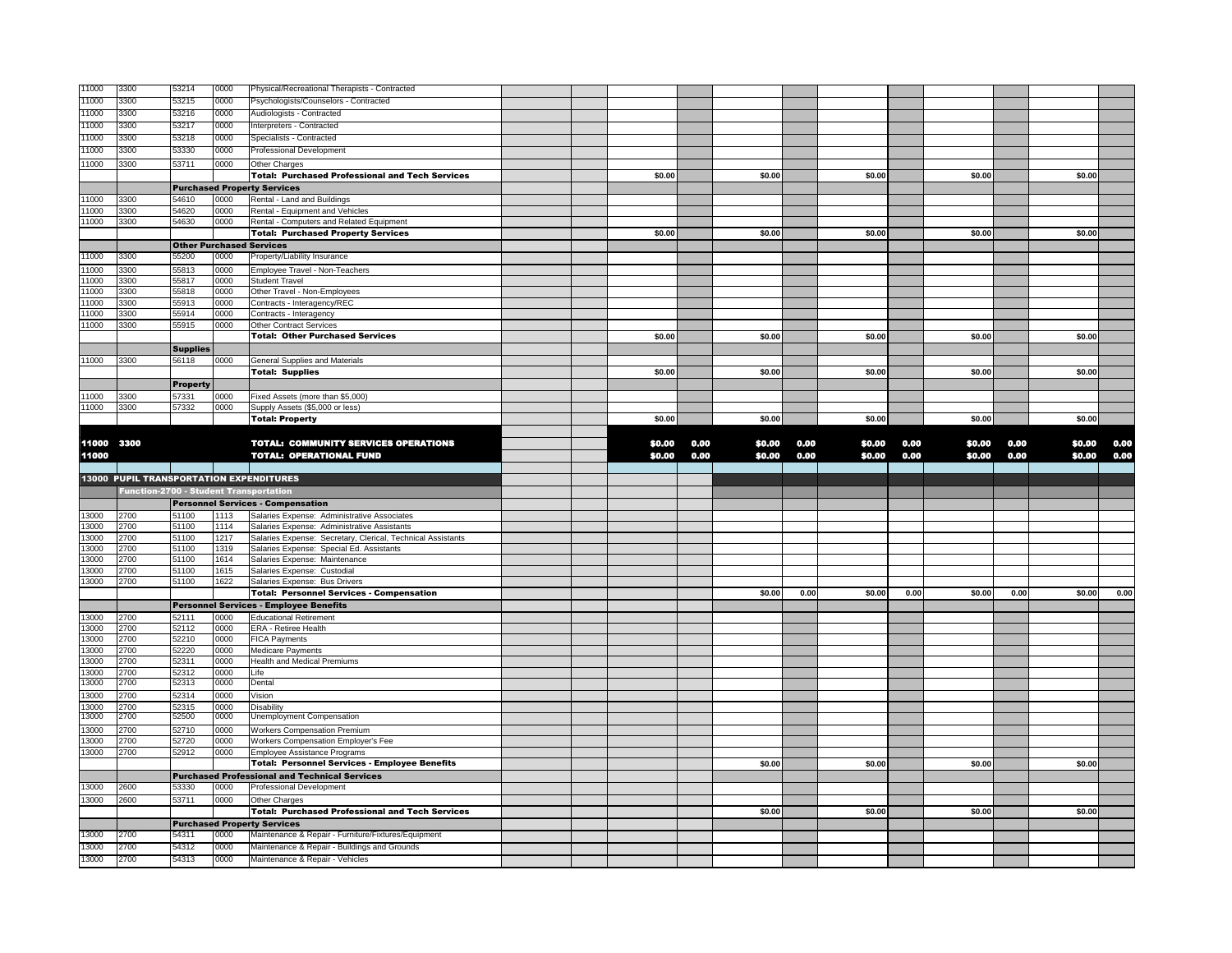| 13000          | 2700                               | 54314             | 0000         | Maintenance & Repair - Buses                             |                                           |        |      |        |        |        |        |        |        |        |         |
|----------------|------------------------------------|-------------------|--------------|----------------------------------------------------------|-------------------------------------------|--------|------|--------|--------|--------|--------|--------|--------|--------|---------|
| 13000          | 2700                               | 54411             | 0000         | Electricity                                              |                                           |        |      |        |        |        |        |        |        |        |         |
| 13000          | 2700                               | 54412             | 0000         | Natural Gas (Buildings)                                  |                                           |        |      |        |        |        |        |        |        |        |         |
| 13000          | 2700                               | 54413             | 0000         | Propane/Butane (Buildings)                               |                                           |        |      |        |        |        |        |        |        |        |         |
| 13000          | 2700                               | 54414             | 0000         | Other Energy (Buildings)                                 |                                           |        |      |        |        |        |        |        |        |        |         |
| 13000          | 2700                               | 54415             | 0000         | Water/Sewage                                             |                                           |        |      |        |        |        |        |        |        |        |         |
| 13000          | 2700                               | 54416             | 0000         | <b>Communication Services</b>                            |                                           |        |      |        |        |        |        |        |        |        |         |
| 13000          | 2700                               | 54610             | 0000         | Rental - Land and Buildings                              |                                           |        |      |        |        |        |        |        |        |        |         |
| 13000          | 2700                               | 54620             | 0000         | Rental - Equipment and Vehicles                          |                                           |        |      |        |        |        |        |        |        |        |         |
| 13000          | 2700                               | 54630             | 0000         | Rental - Computers and Related Equipment                 |                                           |        |      |        |        |        |        |        |        |        |         |
|                |                                    |                   |              | <b>Total: Purchased Property Services</b>                |                                           |        |      | \$0.00 |        | \$0.00 |        | \$0.00 |        | \$0.00 |         |
|                |                                    |                   |              | <b>Other Purchased Services</b>                          |                                           |        |      |        |        |        |        |        |        |        |         |
| 13000          | 2700                               | 55111             | 0000         | Transportation Per-Capita Feeders                        |                                           |        |      |        |        |        |        |        |        |        |         |
| 13000          | 2700                               | 55112             | 0000         | <b>Transportation Contractors</b>                        |                                           |        |      |        |        |        |        |        |        |        |         |
| 13000          | 2700                               | 55200             | 0000         | Property/Liability Insurance                             |                                           |        |      |        |        |        |        |        |        |        |         |
| 13000          | 2700                               | 55813             | 0000         | Employee Travel - Non-Teachers                           |                                           |        |      |        |        |        |        |        |        |        |         |
| 13000          | 2700                               | 55815             | 0000         | <b>Bus Driver Institute Training</b>                     |                                           |        |      |        |        |        |        |        |        |        |         |
| 13000<br>3000  | 2700<br>2700                       | 55816<br>55913    | 0000<br>0000 | <b>Bus Driver In-Service Training</b>                    |                                           |        |      |        |        |        |        |        |        |        |         |
| 3000           | 2700                               | 55914             | 0000         | Contracts - Interagency/REC<br>Contracts - Interagency   |                                           |        |      |        |        |        |        |        |        |        |         |
| 13000          | 2700                               | 55915             | 0000         | <b>Other Contract Services</b>                           |                                           |        |      |        |        |        |        |        |        |        |         |
|                |                                    |                   |              | <b>Total: Other Purchased Services</b>                   |                                           |        |      | \$0.00 |        | \$0.00 |        | \$0.00 |        | \$0.00 |         |
|                |                                    | <b>Supplies</b>   |              |                                                          |                                           |        |      |        |        |        |        |        |        |        |         |
| 13000          | 2700                               | 56113             | 0000         | Software                                                 |                                           |        |      |        |        |        |        |        |        |        |         |
| 13000          | 2700                               | 56118             | 0000         | <b>General Supplies and Materials</b>                    |                                           |        |      |        |        |        |        |        |        |        |         |
| 13000          | 2700                               | 56210             | 0000         | Natural Gas (Vehicles)                                   |                                           |        |      |        |        |        |        |        |        |        |         |
| 13000          | 2700                               | 56211             | 0000         | Gasoline                                                 |                                           |        |      |        |        |        |        |        |        |        |         |
| 13000          | 2700                               | 56212             | 0000         | Diesel Fuel                                              |                                           |        |      |        |        |        |        |        |        |        |         |
| 13000          | 2700                               | 56213             | 0000         | Propane (Vehicles)                                       |                                           |        |      |        |        |        |        |        |        |        |         |
| 13000          | 2700                               | 56214             | 0000         | Lubricants/Anti-Freeze                                   |                                           |        |      |        |        |        |        |        |        |        |         |
| 13000<br>13000 | 2700<br>2700                       | 56215<br>56216    | 0000<br>0000 | Tires/Tubes                                              |                                           |        |      |        |        |        |        |        |        |        |         |
|                |                                    |                   |              | Maintenance Supplies/Parts<br><b>Total: Supplies</b>     |                                           |        |      | \$0.00 |        | \$0.00 |        | \$0.00 |        | \$0.00 |         |
|                |                                    | <b>Property</b>   |              |                                                          |                                           |        |      |        |        |        |        |        |        |        |         |
| 13000          | 2700                               | 57311             | 0000         | Vehicles General                                         |                                           |        |      |        |        |        |        |        |        |        |         |
| 13000          | 2700                               | 57312             | 0000         | <b>Buses</b>                                             |                                           |        |      |        |        |        |        |        |        |        |         |
| 13000          | 2700                               | 57313             | 0000         | <b>Heavy Equipment</b>                                   |                                           |        |      |        |        |        |        |        |        |        |         |
| 13000          | 2700                               | 57331             | 0000         | Fixed Assets (more than \$5,000)                         |                                           |        |      |        |        |        |        |        |        |        |         |
| 13000          | 2700                               | 57332             | 0000         | Supply Assets (\$5,000 or less)                          |                                           |        |      |        |        |        |        |        |        |        |         |
|                |                                    |                   |              | <b>Total: Property</b>                                   |                                           |        |      | \$0.00 |        | \$0.00 |        | \$0.00 |        | \$0.00 |         |
|                |                                    |                   |              |                                                          |                                           |        |      |        |        |        |        |        |        |        |         |
| 13000          | 2700                               |                   |              | <b>TOTAL: STUDENT TRANSPORTATION</b>                     |                                           |        |      | \$0.00 | 0.00   | \$0.00 | 0.00   | \$0.00 | 0.00   | \$0.00 | 0.00    |
| 13000          |                                    |                   |              | <b>TOTAL: PUPIL TRANSPORTATION FUND</b>                  |                                           |        |      | \$0.00 | \$0,00 | \$0.00 | \$0,00 | \$0.00 | \$0.00 | \$0.00 | \$0,00  |
|                |                                    |                   |              |                                                          |                                           |        |      |        |        |        |        |        |        |        |         |
|                |                                    |                   |              | <b>14000 INSTRUCTIONAL MATERIALS EXPENDITURES</b>        |                                           |        |      |        |        |        |        |        |        |        |         |
|                | <b>Function-1000 - Instruction</b> |                   |              |                                                          |                                           |        |      |        |        |        |        |        |        |        |         |
|                |                                    | <b>Supplies</b>   |              |                                                          |                                           |        |      |        |        |        |        |        |        |        |         |
| 14000          | 1000                               | 56107             | 0000         | Instructional Materials Credit - 50% Textbooks           |                                           |        |      |        |        |        |        |        |        |        |         |
| 14000          | 1000                               | 56108             | 0000         | Instructional Materials 25% of 56111                     |                                           |        |      |        |        |        |        |        |        |        |         |
| 14000          | 1000                               | 56109             | 0000         | Instructional Materials On Line Digital Subscriptions    |                                           |        |      |        |        |        |        |        |        |        |         |
| 14000<br>14000 | 1000<br>1000                       | 56111<br>56113    | 0000<br>0000 | Instructional Materials Cash - 50% Textbooks<br>Software |                                           |        |      |        |        |        |        |        |        |        |         |
|                |                                    |                   |              |                                                          |                                           |        |      |        |        |        |        |        |        |        |         |
|                |                                    |                   |              |                                                          |                                           |        |      |        |        |        |        |        |        |        |         |
| 14000          | 1000                               | Property<br>57331 | 0000         | Fixed Assets (more than \$5,000)                         |                                           |        |      |        |        |        |        |        |        |        |         |
| 14000          | 1000                               | 57332             | 0000         | Supply Assets (\$5,000 or less)                          |                                           |        |      |        |        |        |        |        |        |        |         |
|                |                                    |                   |              |                                                          |                                           |        |      |        |        |        |        |        |        |        |         |
| 14000          | 1000                               |                   |              | <b>TOTAL: INSTRUCTION</b>                                |                                           | \$0.00 |      | \$0.00 |        | \$0.00 |        | \$0.00 |        | \$0.00 |         |
|                |                                    |                   |              | Function-2200 - Support Services - Instruction           |                                           |        |      |        |        |        |        |        |        |        |         |
|                |                                    | <b>Supplies</b>   |              |                                                          |                                           |        |      |        |        |        |        |        |        |        |         |
| 14000          | 2200                               | 56114             | 0000         | Library And Audio-Visual                                 |                                           |        |      |        |        |        |        |        |        |        |         |
|                |                                    |                   |              |                                                          |                                           |        |      |        |        |        |        |        |        |        |         |
| 14000          | 2000                               |                   |              | <b>TOTAL: SUPPORT SERVICES - INSTRUCTION</b>             |                                           | \$0.00 |      | \$0.00 |        | \$0.00 |        | \$0.00 |        | \$0.00 |         |
| 14000          |                                    |                   |              | <b>TOTAL: INSTRUCTIONAL MATERIALS</b>                    |                                           | \$0.00 |      | \$0,00 |        | \$0.00 |        | \$0.00 |        | \$0.00 |         |
| 10000          |                                    |                   |              | <b>TOTAL: GENERAL FUND EXPENDITURES</b>                  |                                           | \$0.00 | 0.00 | \$0.00 | 0.00   | \$0.00 | 0.00   | \$0.00 | 0.00   | \$0.00 | $-0.00$ |
|                |                                    |                   |              |                                                          | 20000 - SPECIAL REVENUE FUND EXPENDITURES |        |      |        |        |        |        |        |        |        |         |
|                | 21000 FOOD SERVICES EXPENDITURES   |                   |              |                                                          |                                           |        |      |        |        |        |        |        |        |        |         |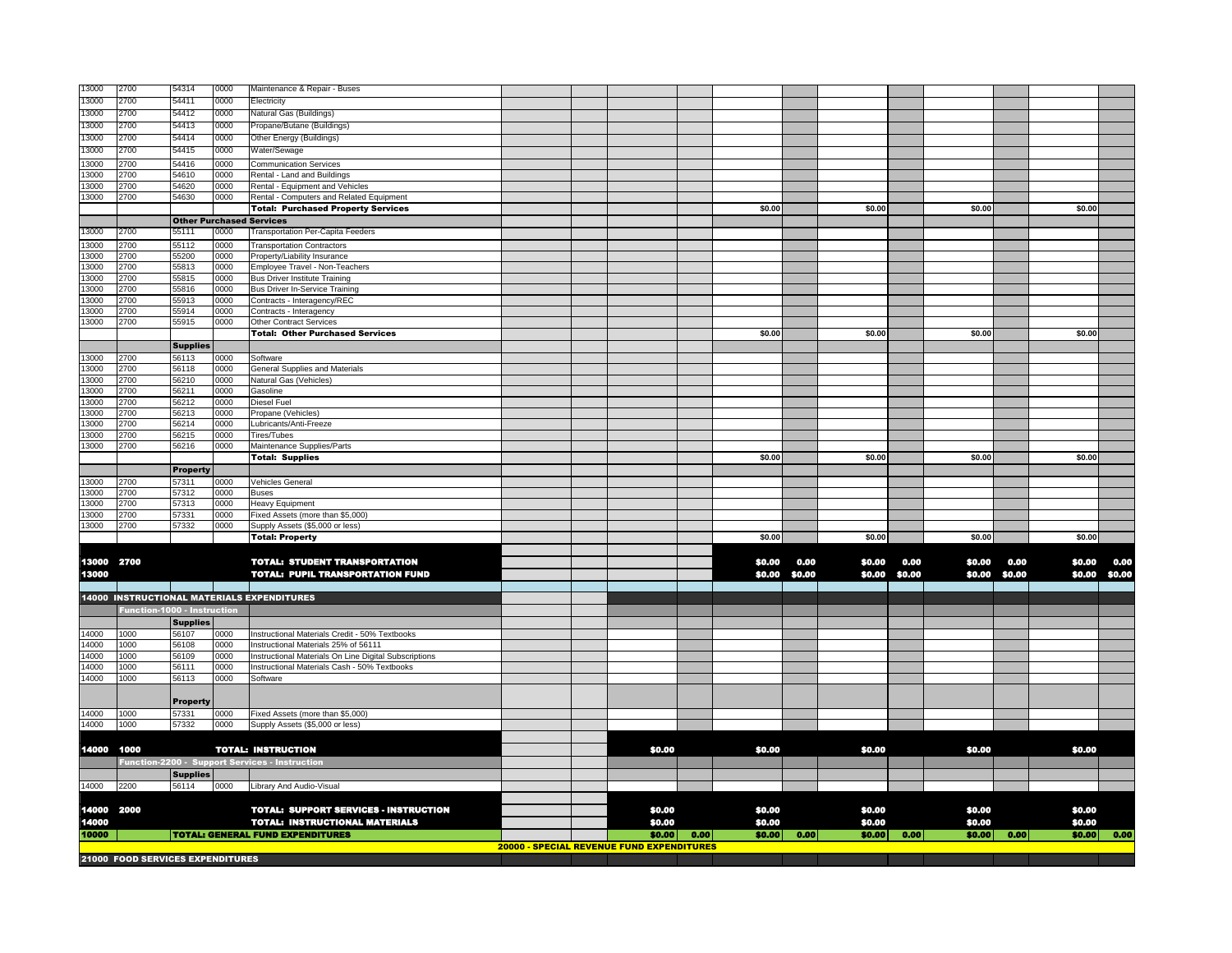|               | <b>Function-3100 - Food Service Operations</b> |                 |              |                                                                     |  |        |      |        |      |        |      |        |      |        |      |
|---------------|------------------------------------------------|-----------------|--------------|---------------------------------------------------------------------|--|--------|------|--------|------|--------|------|--------|------|--------|------|
|               |                                                |                 |              | <b>Personnel Services - Compensation</b>                            |  |        |      |        |      |        |      |        |      |        |      |
| 21000         | 3100                                           | 51100           | 1113         | Salaries Expense: Administrative Associates                         |  |        |      |        |      |        |      |        |      |        |      |
| 1000          | 3100                                           | 51100           | 1114         | Salaries Expense: Administrative Assistants                         |  |        |      |        |      |        |      |        |      |        |      |
| 1000          | 3100                                           | 51100           | 1217         | Salaries Expense: Secretary, Clerical, Technical Assistants         |  |        |      |        |      |        |      |        |      |        |      |
| 21000         | 3100                                           | 51100           | 1617         | Salaries Expense: Food Service                                      |  |        |      |        |      |        |      |        |      |        |      |
|               |                                                |                 |              | <b>Total: Personnel Services - Compensation</b>                     |  | \$0.00 | 0.00 | \$0.00 | 0.00 | \$0.00 | 0.00 | \$0.00 | 0.00 | \$0.00 | 0.00 |
|               |                                                |                 |              | <b>Personnel Services - Employee Benefits</b>                       |  |        |      |        |      |        |      |        |      |        |      |
| 1000          | 3100                                           | 52111           | 0000         | <b>Educational Retirement</b>                                       |  |        |      |        |      |        |      |        |      |        |      |
| 1000<br>21000 | 3100<br>3100                                   | 52112<br>52210  | 0000<br>0000 | ERA - Retiree Health<br><b>FICA Payments</b>                        |  |        |      |        |      |        |      |        |      |        |      |
| 21000         | 3100                                           | 52220           | 0000         | <b>Medicare Payments</b>                                            |  |        |      |        |      |        |      |        |      |        |      |
| 1000          | 3100                                           | 52311           | 0000         | Health and Medical Premiums                                         |  |        |      |        |      |        |      |        |      |        |      |
| 21000         | 3100                                           | 52312           | 0000         | Life                                                                |  |        |      |        |      |        |      |        |      |        |      |
| 21000         | 3100                                           | 52313           | 0000         | Dental                                                              |  |        |      |        |      |        |      |        |      |        |      |
| 21000         | 3100                                           | 52314           | 0000         | Vision                                                              |  |        |      |        |      |        |      |        |      |        |      |
| 21000         | 3100                                           | 52315           | 0000         | Disability                                                          |  |        |      |        |      |        |      |        |      |        |      |
| 21000         | 3100                                           | 52500           | 0000         | Unemployment Compensation                                           |  |        |      |        |      |        |      |        |      |        |      |
| 1000<br>21000 | 3100<br>3100                                   | 52710<br>52720  | 0000<br>0000 | <b>Workers Compensation Premium</b>                                 |  |        |      |        |      |        |      |        |      |        |      |
| 1000          | 3100                                           | 52912           | 0000         | Workers Compensation Employer's Fee<br>Employee Assistance Programs |  |        |      |        |      |        |      |        |      |        |      |
|               |                                                |                 |              | <b>Total: Personnel Services - Employee Benefits</b>                |  | \$0.00 |      | \$0.00 |      | \$0.00 |      | \$0.00 |      | \$0.00 |      |
|               |                                                |                 |              | <b>Purchased Professional and Technical Services</b>                |  |        |      |        |      |        |      |        |      |        |      |
| 21000         | 3100                                           | 53330           | 0000         | Professional Development                                            |  |        |      |        |      |        |      |        |      |        |      |
| 21000         | 3100                                           | 53411           | 0000         | Auditing                                                            |  |        |      |        |      |        |      |        |      |        |      |
| 21000         | 3100                                           | 53413           | 0000         | Legal                                                               |  |        |      |        |      |        |      |        |      |        |      |
| 21000         | 3100                                           | 53414           | 0000         | <b>Other Services</b>                                               |  |        |      |        |      |        |      |        |      |        |      |
| 21000         | 3100                                           | 53711           | 0000         | Other Charges                                                       |  |        |      |        |      |        |      |        |      |        |      |
|               |                                                |                 |              | <b>Total: Purchased Professional and Tech Services</b>              |  | \$0.00 |      | \$0.00 |      | \$0.00 |      | \$0.00 |      | \$0.00 |      |
|               |                                                |                 |              | <b>Purchased Property Services</b>                                  |  |        |      |        |      |        |      |        |      |        |      |
| 21000         | 3100                                           | 54311           | 0000         | Maintenance & Repair - Furniture/Fixtures/Equipment                 |  |        |      |        |      |        |      |        |      |        |      |
| 21000         | 3100                                           | 54312           | 0000         | Maintenance & Repair - Buildings and Grounds                        |  |        |      |        |      |        |      |        |      |        |      |
| 21000         | 3100                                           | 54313           | 0000         | Maintenance & Repair - Vehicles                                     |  |        |      |        |      |        |      |        |      |        |      |
| 21000         | 3100                                           | 54411           | 0000         | Electricity                                                         |  |        |      |        |      |        |      |        |      |        |      |
| 21000         | 3100                                           | 54412           | 0000         | Natural Gas (Buildings)                                             |  |        |      |        |      |        |      |        |      |        |      |
| 21000         | 3100                                           | 54413           | 0000         | Propane/Butane (Buildings)                                          |  |        |      |        |      |        |      |        |      |        |      |
| 21000         | 3100                                           | 54414           | 0000         | Other Energy (Buildings)                                            |  |        |      |        |      |        |      |        |      |        |      |
| 21000         | 3100                                           | 54415           | 0000         | Water/Sewage                                                        |  |        |      |        |      |        |      |        |      |        |      |
| 21000         | 3100                                           | 54416           | 0000         | <b>Communication Services</b>                                       |  |        |      |        |      |        |      |        |      |        |      |
| 1000          | 3100                                           | 54610           | 0000         | Rental - Land and Buildings                                         |  |        |      |        |      |        |      |        |      |        |      |
| 1000          | 3100                                           | 54620           | 0000         | Rental - Equipment and Vehicles                                     |  |        |      |        |      |        |      |        |      |        |      |
| 21000         | 3100                                           | 54630           | 0000         | Rental - Computers and Related Equipment                            |  |        |      |        |      |        |      |        |      |        |      |
|               |                                                |                 |              | <b>Total: Purchased Property Services</b>                           |  | \$0.00 |      | \$0.00 |      | \$0.00 |      | \$0.00 |      | \$0.00 |      |
|               |                                                |                 |              | <b>Other Purchased Services</b>                                     |  |        |      |        |      |        |      |        |      |        |      |
| 21000         | 3100                                           | 55813           | 0000         | Employee Travel - Non-Teachers                                      |  |        |      |        |      |        |      |        |      |        |      |
| 1000          | 3100                                           | 55913           | 0000         | Contracts - Interagency/REC                                         |  |        |      |        |      |        |      |        |      |        |      |
| 1000<br>21000 | 3100<br>3100                                   | 55914<br>55915  | 0000<br>0000 | Contracts - Interagency<br><b>Other Contract Services</b>           |  |        |      |        |      |        |      |        |      |        |      |
|               |                                                |                 |              | <b>Total: Other Purchased Services</b>                              |  | \$0.00 |      | \$0.00 |      | \$0.00 |      | \$0.00 |      | \$0.00 |      |
|               |                                                | <b>Supplies</b> |              |                                                                     |  |        |      |        |      |        |      |        |      |        |      |
| 21000         | 3100                                           | 56113           | 0000         | Software                                                            |  |        |      |        |      |        |      |        |      |        |      |
| 1000          | 3100                                           | 56116           | 0000         | Food                                                                |  |        |      |        |      |        |      |        |      |        |      |
| 21000         | 3100                                           | 56117           | 0000         | Non-Food                                                            |  |        |      |        |      |        |      |        |      |        |      |
| 21000         | 3100                                           | 56118           | 0000         | General Supplies and Materials                                      |  |        |      |        |      |        |      |        |      |        |      |
|               |                                                |                 |              | <b>Total: Supplies</b>                                              |  | \$0.00 |      | \$0.00 |      | \$0.00 |      | \$0.00 |      | \$0.00 |      |
|               |                                                | <b>Property</b> |              |                                                                     |  |        |      |        |      |        |      |        |      |        |      |
| 21000         | 3100                                           | 57331           | 0000         | Fixed Assets (more than \$5,000)                                    |  |        |      |        |      |        |      |        |      |        |      |
| 21000         | 3100                                           | 57332           | 0000         | Supply Assets (\$5,000 or less)                                     |  |        |      |        |      |        |      |        |      | \$0.00 |      |
|               |                                                |                 |              | <b>Total: Property</b>                                              |  | \$0.00 |      | \$0.00 |      | \$0.00 |      | \$0.00 |      |        |      |
| 21000 3100    |                                                |                 |              | <b>TOTAL: FOOD SERVICES OPERATIONS</b>                              |  | \$0.00 | 0.00 | \$0.00 | 0.00 | \$0.00 | 0.00 | \$0.00 | 0.00 | \$0.00 | 0.00 |
|               |                                                |                 |              |                                                                     |  |        |      |        |      |        |      |        |      |        |      |
|               |                                                |                 |              | 24101 FEDERAL FLOW-THROUGH GRANTS - TITLE 1 ESEA EXPENDITURES       |  |        |      |        |      |        |      |        |      |        |      |
|               | Function-1000 - Instruction                    |                 |              |                                                                     |  |        |      |        |      |        |      |        |      |        |      |
|               |                                                |                 |              | <b>Personnel Services - Compensation</b>                            |  |        |      |        |      |        |      |        |      |        |      |
| 24101         | 1000                                           |                 |              | 51100 1411 Salaries Expense: Teachers-Grades 1-12                   |  |        |      |        |      |        |      |        |      |        |      |
|               |                                                |                 |              |                                                                     |  |        |      |        |      |        |      |        |      |        |      |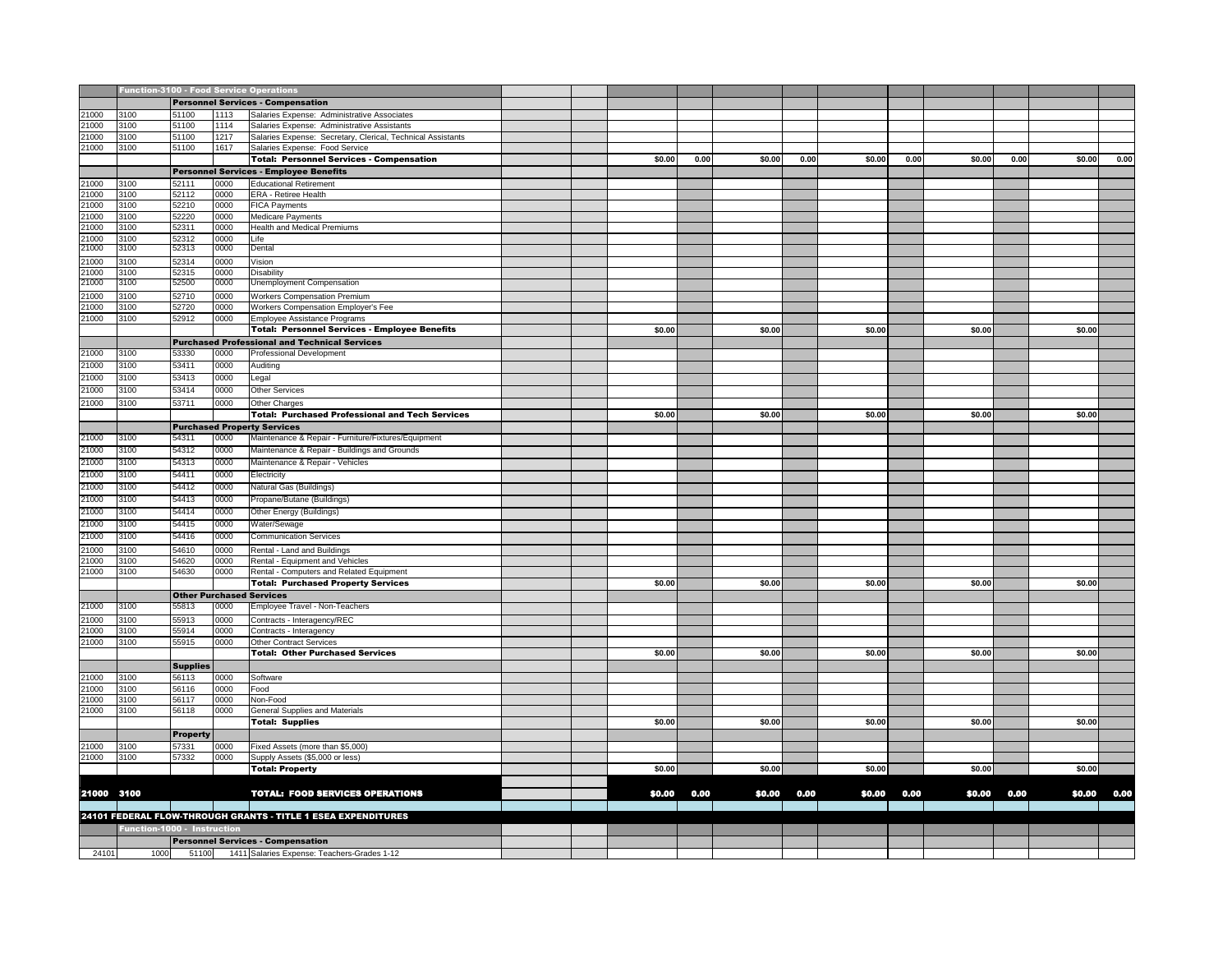| 2410       | 1000         | 51100           |      | 1415 Salaries Expense: Teachers-Vocational and Technical |  |        |      |        |      |        |      |        |      |        |      |
|------------|--------------|-----------------|------|----------------------------------------------------------|--|--------|------|--------|------|--------|------|--------|------|--------|------|
| 2410       | 1000         | 51100           | 1416 | Salaries Expense: Teachers-Other Instruction             |  |        |      |        |      |        |      |        |      |        |      |
| 2410       | 1000         | 51100           | 1610 | Salaries Expense: Substitutes Professional Development   |  |        |      |        |      |        |      |        |      |        |      |
| 24101      | 1000         | 51100           | 1711 |                                                          |  |        |      |        |      |        |      |        |      |        |      |
|            |              |                 |      | Salaries Expense: Instructional Assistants-Grades 1-12   |  |        |      |        |      |        |      |        |      |        |      |
|            |              |                 |      | <b>Total: Personnel Services Compensation</b>            |  | \$0.00 | 0.00 | \$0.00 | 0.00 | \$0.00 | 0.00 | \$0.00 | 0.00 | \$0.00 | 0.00 |
|            |              |                 |      | <b>Personnel Services - Employee Benefits</b>            |  |        |      |        |      |        |      |        |      |        |      |
| 24101      | 1000         | 52111           | 0000 | <b>Educational Retirement</b>                            |  |        |      |        |      |        |      |        |      |        |      |
| 24101 1000 |              | 52112           | 0000 | ERA - Retiree Health                                     |  |        |      |        |      |        |      |        |      |        |      |
| 24101      | 1000         | 52210           | 0000 | <b>FICA Payments</b>                                     |  |        |      |        |      |        |      |        |      |        |      |
| 2410       | 1000         | 52220           | 0000 | Medicare Payments                                        |  |        |      |        |      |        |      |        |      |        |      |
| 2410       | 1000         | 52311           | 0000 | Health and Medical Premiums                              |  |        |      |        |      |        |      |        |      |        |      |
| 2410       | 1000         | 52312           | 0000 | Life                                                     |  |        |      |        |      |        |      |        |      |        |      |
| 2410       | 1000         | 52313           | 0000 | Dental                                                   |  |        |      |        |      |        |      |        |      |        |      |
| 2410       |              | 52314           | 0000 |                                                          |  |        |      |        |      |        |      |        |      |        |      |
| 2410       | 1000<br>1000 |                 | 0000 | /ision<br>Disability                                     |  |        |      |        |      |        |      |        |      |        |      |
| 2410       |              | 52315           |      |                                                          |  |        |      |        |      |        |      |        |      |        |      |
|            | 1000         | 52500           | 0000 | Jnemployment Compensation                                |  |        |      |        |      |        |      |        |      |        |      |
| 24101      | 1000         | 52710           | 0000 | <b>Workers Compensation Premium</b>                      |  |        |      |        |      |        |      |        |      |        |      |
| 24101      | 1000         | 52720           | 0000 | Workers Compensation Employer's Fee                      |  |        |      |        |      |        |      |        |      |        |      |
|            |              |                 |      | <b>Total: Personnel Services Employee Benefits</b>       |  | \$0.00 |      | \$0.00 |      | \$0.00 |      | \$0.00 |      | \$0.00 |      |
|            |              |                 |      | <b>Purchased Professional and Technical Services</b>     |  |        |      |        |      |        |      |        |      |        |      |
|            | 24101 1000   | 53330           | 0000 | Professional Development                                 |  |        |      |        |      |        |      |        |      |        |      |
| 2410       | 1000         | 53414           | 0000 | Other Professional Services                              |  |        |      |        |      |        |      |        |      |        |      |
| 24101      | 1000         | 53711           | 0000 | Other Charges                                            |  |        |      |        |      |        |      |        |      |        |      |
|            |              |                 |      | <b>Total: Purchased Professional and Tech Services</b>   |  | \$0.00 |      | \$0.00 |      | \$0.00 |      | \$0.00 |      | \$0.00 |      |
|            |              |                 |      |                                                          |  |        |      |        |      |        |      |        |      |        |      |
|            |              |                 |      | <b>Other Purchased Services</b>                          |  |        |      |        |      |        |      |        |      |        |      |
| 24101      | 1000         | 55813           | 0000 | Employee Travel - Non-Teachers                           |  |        |      |        |      |        |      |        |      |        |      |
| 2410       | 1000         | 55817           | 0000 | Student Travel                                           |  |        |      |        |      |        |      |        |      |        |      |
| 24101      | 1000         | 55818           | 0000 | Other Travel - Non-Employees                             |  |        |      |        |      |        |      |        |      |        |      |
| 24101      | 1000         | 55819           | 0000 | Employee Travel - Teachers                               |  |        |      |        |      |        |      |        |      |        |      |
| 2410       | 1000         | 55913           | 0000 | Contracts - Interagency/REC                              |  |        |      |        |      |        |      |        |      |        |      |
| 2410       | 1000         | 55914           | 0000 | Contracts - Interagency                                  |  |        |      |        |      |        |      |        |      |        |      |
|            | 24101 1000   | 55915           | 0000 | Other Contract Services                                  |  |        |      |        |      |        |      |        |      |        |      |
|            |              |                 |      | <b>Total: Other Purchased Services</b>                   |  | \$0.00 |      | \$0.00 |      | \$0.00 |      | \$0.00 |      | \$0.00 |      |
|            |              | <b>Supplies</b> |      |                                                          |  |        |      |        |      |        |      |        |      |        |      |
| 2410       | 1000         | 56112           | 0000 | Other Textbooks                                          |  |        |      |        |      |        |      |        |      |        |      |
| 2410       | 1000         | 56113           | 0000 | Software                                                 |  |        |      |        |      |        |      |        |      |        |      |
| 24101 1000 |              | 56118           | 0000 | General Supplies and Materials                           |  |        |      |        |      |        |      |        |      |        |      |
|            |              |                 |      | <b>Total: Supplies</b>                                   |  | \$0.00 |      | \$0.00 |      | \$0.00 |      | \$0.00 |      | \$0.00 |      |
|            |              |                 |      |                                                          |  |        |      |        |      |        |      |        |      |        |      |
|            |              | <b>Property</b> |      |                                                          |  |        |      |        |      |        |      |        |      |        |      |
|            | 24101 1000   | 57331           | 0000 | Fixed Assets (more than \$5,000)                         |  |        |      |        |      |        |      |        |      |        |      |
|            | 24101 1000   | 57332           | 0000 | Supply Assets (\$5,000 or less)                          |  |        |      |        |      |        |      |        |      |        |      |
|            |              |                 |      | <b>Total: Property</b>                                   |  | \$0.00 |      | \$0.00 |      | \$0.00 |      | \$0.00 |      | \$0.00 |      |
|            |              |                 |      |                                                          |  |        |      |        |      |        |      |        |      |        |      |
| 24101 1000 |              |                 |      | <b>TOTAL: INSTRUCTION</b>                                |  | \$0.00 | 0.00 | \$0.00 | 0.00 | \$0,00 | 0.00 | \$0.00 | 0.00 | \$0,00 | 0.00 |
|            |              |                 |      | Function-2100 - Support Services - Students              |  |        |      |        |      |        |      |        |      |        |      |
|            |              |                 |      | <b>Personnel Services - Compensation</b>                 |  |        |      |        |      |        |      |        |      |        |      |
|            |              |                 |      |                                                          |  |        |      |        |      |        |      |        |      |        |      |
| 24101 2100 |              | 51100           | 1211 | Salaries Expense: Coordinator/Subject Matter Specialist  |  |        |      |        |      |        |      |        |      |        |      |
| 24101      | 2100         | 51100           | 1214 | Salaries Expense: Guidance Counselors/Social Workers     |  |        |      |        |      |        |      |        |      |        |      |
| 24101      | 2100         | 51100           | 1215 | Salaries Expense: Registered Nurse                       |  |        |      |        |      |        |      |        |      |        |      |
| 2410       | 2100         | 51100           | 1216 | Salaries Expense: Health Assistants                      |  |        |      |        |      |        |      |        |      |        |      |
| 24101      | 2100         | 51100           | 1218 | Salaries Expense: School/Student Support                 |  |        |      |        |      |        |      |        |      |        |      |
| 24101      | 2100         | 51100           | 1315 | Salaries Expense: Psychologist Counselors                |  |        |      |        |      |        |      |        |      |        |      |
|            |              |                 |      | <b>Total: Personnel Services - Compensation</b>          |  | \$0.00 | 0.00 | \$0.00 | 0.00 | \$0.00 | 0.00 | \$0.00 | 0.00 | \$0.00 | 0.00 |
|            |              |                 |      | <b>Personnel Services - Employee Benefits</b>            |  |        |      |        |      |        |      |        |      |        |      |
| 24101      | 2100         | 52111           | 0000 | <b>Educational Retirement</b>                            |  |        |      |        |      |        |      |        |      |        |      |
| 24101      | 2100         | 52112           | 0000 | ERA - Retiree Health                                     |  |        |      |        |      |        |      |        |      |        |      |
| 24101      | 2100         | 52210           | 0000 | FICA Payments                                            |  |        |      |        |      |        |      |        |      |        |      |
| 24101 2100 |              | 52220           | 0000 | Medicare Payments                                        |  |        |      |        |      |        |      |        |      |        |      |
| 24101      | 2100         | 52311           | 0000 | <b>Health and Medical Premiums</b>                       |  |        |      |        |      |        |      |        |      |        |      |
| 24101      | 2100         | 52312           | 0000 | Life                                                     |  |        |      |        |      |        |      |        |      |        |      |
|            |              |                 |      |                                                          |  |        |      |        |      |        |      |        |      |        |      |
| 2410       | 2100         | 52313           | 0000 | Dental                                                   |  |        |      |        |      |        |      |        |      |        |      |
| 24101      | 2100         | 52314           | 0000 | /ision                                                   |  |        |      |        |      |        |      |        |      |        |      |
| 24101      | 2100         | 52315           | 0000 | Disability                                               |  |        |      |        |      |        |      |        |      |        |      |
| 2410       | 2100         | 52316           | 0000 | Other Insurance                                          |  |        |      |        |      |        |      |        |      |        |      |
| 2410       | 2100         | 52500           | 0000 | Unemployment Compensation                                |  |        |      |        |      |        |      |        |      |        |      |
| 2410       | 2100         | 52710           | 0000 | <b>Workers Compensation Premium</b>                      |  |        |      |        |      |        |      |        |      |        |      |
| 24101      | 2100         | 52720           | 0000 | Workers Compensation Employer's Fee                      |  |        |      |        |      |        |      |        |      |        |      |
| 24101      | 2100         | 52912           | 0000 | Employee Assistance Programs                             |  |        |      |        |      |        |      |        |      |        |      |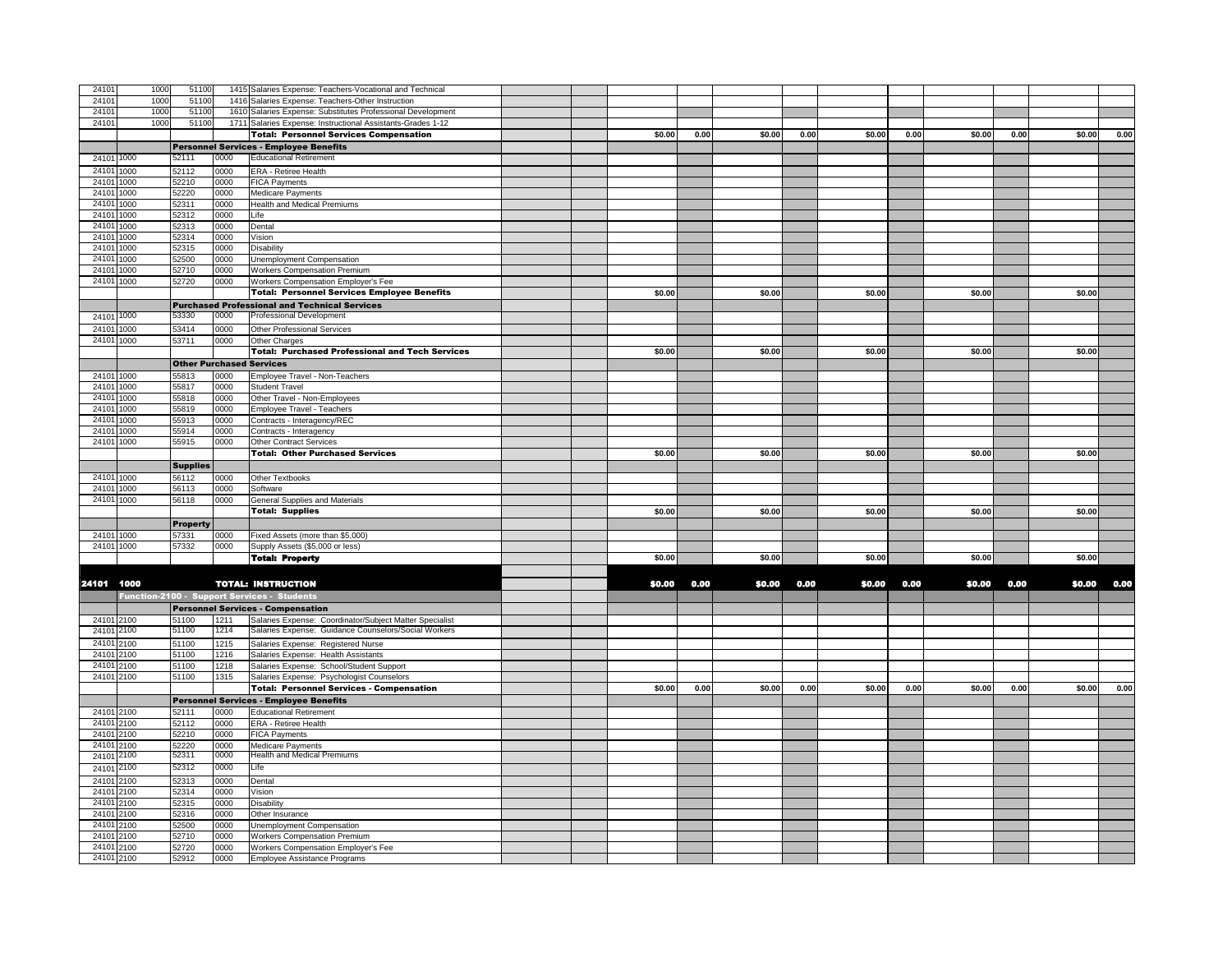| 24101 2100 |      | 52913                           | 0000 | Workers Compensation Employee Fees                      |        |      |        |      |        |      |        |      |        |      |
|------------|------|---------------------------------|------|---------------------------------------------------------|--------|------|--------|------|--------|------|--------|------|--------|------|
|            |      |                                 |      | <b>Total: Personnel Services - Employee Benefits</b>    | \$0.00 |      | \$0.00 |      | \$0.00 |      | \$0.00 |      | \$0.00 |      |
|            |      |                                 |      | <b>Purchased Professional and Technical Services</b>    |        |      |        |      |        |      |        |      |        |      |
|            |      |                                 |      |                                                         |        |      |        |      |        |      |        |      |        |      |
| 24101 2100 |      | 53215                           | 0000 | Psychologists/Counselors - Contracted                   |        |      |        |      |        |      |        |      |        |      |
| 24101      | 2100 | 53330                           | 0000 | Professional Development                                |        |      |        |      |        |      |        |      |        |      |
| 24101      | 2100 | 53414                           | 0000 | <b>Other Services</b>                                   |        |      |        |      |        |      |        |      |        |      |
| 24101      | 2100 | 53711                           | 0000 | Other Charges                                           |        |      |        |      |        |      |        |      |        |      |
|            |      |                                 |      | <b>Total: Purchased Professional and Tech Services</b>  | \$0.00 |      | \$0.00 |      | \$0.00 |      | \$0.00 |      | \$0.00 |      |
|            |      | <b>Other Purchased Services</b> |      |                                                         |        |      |        |      |        |      |        |      |        |      |
| 24101      | 2100 | 55813                           | 0000 | Employee Travel - Non-Teachers                          |        |      |        |      |        |      |        |      |        |      |
| 24101      | 2100 | 55818                           | 0000 | Other Travel - Non-Employees                            |        |      |        |      |        |      |        |      |        |      |
| 24101      | 2100 | 55913                           | 0000 | Contracts - Interagency/REC                             |        |      |        |      |        |      |        |      |        |      |
| 24101      | 2100 | 55914                           | 0000 | Contracts - Interagency                                 |        |      |        |      |        |      |        |      |        |      |
| 24101 2100 |      | 55915                           | 0000 | <b>Other Contract Services</b>                          |        |      |        |      |        |      |        |      |        |      |
|            |      |                                 |      | <b>Total: Other Purchased Services</b>                  | \$0.00 |      | \$0.00 |      | \$0.00 |      | \$0.00 |      | \$0.00 |      |
|            |      | <b>Supplies</b>                 |      |                                                         |        |      |        |      |        |      |        |      |        |      |
| 24101 2100 |      | 56113                           | 0000 | Software                                                |        |      |        |      |        |      |        |      |        |      |
| 24101 2100 |      |                                 |      |                                                         |        |      |        |      |        |      |        |      |        |      |
|            |      | 56118                           | 0000 | General Supplies and Materials                          |        |      |        |      |        |      |        |      |        |      |
|            |      |                                 |      | <b>Total: Supplies</b>                                  | \$0.00 |      | \$0.00 |      | \$0.00 |      | \$0.00 |      | \$0.00 |      |
|            |      | <b>Property</b>                 |      |                                                         |        |      |        |      |        |      |        |      |        |      |
| 24101 2100 |      | 57331                           | 0000 | Fixed Assets (more than \$5,000)                        |        |      |        |      |        |      |        |      |        |      |
| 24101 2100 |      | 57332                           | 0000 | Supply Assets (\$5,000 or less)                         |        |      |        |      |        |      |        |      |        |      |
|            |      |                                 |      | <b>Total: Property</b>                                  | \$0.00 |      | \$0.00 |      | \$0.00 |      | \$0.00 |      | \$0.00 |      |
|            |      |                                 |      |                                                         |        |      |        |      |        |      |        |      |        |      |
| 24101 2100 |      |                                 |      | <b>TOTAL: SUPPORT SERVICES - STUDENTS</b>               | \$0.00 | 0.00 | \$0.00 | 0.00 | \$0.00 | 0.00 | \$0.00 | 0.00 | \$0.00 | 0.00 |
|            |      |                                 |      | Function-2200 - Support Services - Instruction          |        |      |        |      |        |      |        |      |        |      |
|            |      |                                 |      |                                                         |        |      |        |      |        |      |        |      |        |      |
|            |      |                                 |      | <b>Personnel Services - Compensation</b>                |        |      |        |      |        |      |        |      |        |      |
| 24101 2200 |      | 51100                           | 1211 | Salaries Expense: Coordinator/Subject Matter Specialist |        |      |        |      |        |      |        |      |        |      |
| 24101      | 2200 | 51100                           | 1212 | Salaries Expense: Library/Media Specialist              |        |      |        |      |        |      |        |      |        |      |
| 24101      | 2200 | 51100                           | 1213 | Salaries Expense: Library/Media Assistants              |        |      |        |      |        |      |        |      |        |      |
|            |      |                                 |      | <b>Total: Support Services - Instruction</b>            | \$0.00 | 0.00 | \$0.00 | 0.00 | \$0.00 | 0.00 | \$0.00 | 0.00 | \$0.00 | 0.00 |
|            |      |                                 |      | <b>Personnel Services - Employee Benefits</b>           |        |      |        |      |        |      |        |      |        |      |
| 24101 2200 |      | 52111                           | 0000 | <b>Educational Retirement</b>                           |        |      |        |      |        |      |        |      |        |      |
| 24101      | 2200 | 52112                           | 0000 | ERA - Retiree Health                                    |        |      |        |      |        |      |        |      |        |      |
| 24101      | 2200 | 52210                           | 0000 | <b>FICA Payments</b>                                    |        |      |        |      |        |      |        |      |        |      |
| 2410'      | 2200 | 52220                           | 0000 | Medicare Payments                                       |        |      |        |      |        |      |        |      |        |      |
| 24101      | 2200 | 52311                           | 0000 | Health and Medical Premiums                             |        |      |        |      |        |      |        |      |        |      |
| 24101      | 2200 | 52312                           | 0000 | Life                                                    |        |      |        |      |        |      |        |      |        |      |
| 24101      | 2200 | 52313                           | 0000 | Dental                                                  |        |      |        |      |        |      |        |      |        |      |
| 24101      | 2200 | 52314                           | 0000 | Vision                                                  |        |      |        |      |        |      |        |      |        |      |
| 24101      | 2200 | 52315                           | 0000 | <b>Disability</b>                                       |        |      |        |      |        |      |        |      |        |      |
| 24101      | 2200 | 52500                           | 0000 | <b>Unemployment Compensation</b>                        |        |      |        |      |        |      |        |      |        |      |
| 2410'      |      |                                 |      |                                                         |        |      |        |      |        |      |        |      |        |      |
|            | 2200 | 52710                           | 0000 | <b>Workers Compensation Premium</b>                     |        |      |        |      |        |      |        |      |        |      |
| 2410'      | 2200 | 52720                           | 0000 | Workers Compensation Employer's Fee                     |        |      |        |      |        |      |        |      |        |      |
| 24101      | 2200 | 52912                           | 0000 | Employee Assistance Programs                            |        |      |        |      |        |      |        |      |        |      |
|            |      |                                 |      | <b>Total: Personnel Services - Employee Benefits</b>    | \$0.00 |      | \$0.00 |      | \$0.00 |      | \$0.00 |      | \$0.00 |      |
|            |      |                                 |      | <b>Purchased Professional and Technical Services</b>    |        |      |        |      |        |      |        |      |        |      |
| 24101 2200 |      | 53330                           | 0000 | Professional Development                                |        |      |        |      |        |      |        |      |        |      |
| 24101 2200 |      | 53414                           | 0000 | <b>Other Professional Services</b>                      |        |      |        |      |        |      |        |      |        |      |
| 24101 2200 |      | 53711                           | 0000 | <b>Other Charges</b>                                    |        |      |        |      |        |      |        |      |        |      |
|            |      |                                 |      | <b>Total: Purchased Professional and Tech Services</b>  | \$0.00 |      | \$0.00 |      | \$0.00 |      | \$0.00 |      | \$0.00 |      |
|            |      | <b>Other Purchased Services</b> |      |                                                         |        |      |        |      |        |      |        |      |        |      |
| 24101 2200 |      | 55813                           | 0000 | Employee Travel - Non-Teachers                          |        |      |        |      |        |      |        |      |        |      |
| 24101      | 2200 | 55818                           | 0000 | Other Travel - Non-Employees                            |        |      |        |      |        |      |        |      |        |      |
| 2410'      | 2200 | 55913                           | 0000 | Contracts - Interagency/REC                             |        |      |        |      |        |      |        |      |        |      |
| 24101      | 2200 | 55914                           | 0000 | Contracts - Interagency                                 |        |      |        |      |        |      |        |      |        |      |
| 24101 2200 |      | 55915                           | 0000 | <b>Other Contract Services</b>                          |        |      |        |      |        |      |        |      |        |      |
|            |      |                                 |      | <b>Total: Other Purchased Services</b>                  | \$0.00 |      | \$0.00 |      | \$0.00 |      | \$0.00 |      | \$0.00 |      |
|            |      |                                 |      |                                                         |        |      |        |      |        |      |        |      |        |      |
|            |      | <b>Supplies</b>                 |      |                                                         |        |      |        |      |        |      |        |      |        |      |
| 24101 2200 |      | 56113                           | 0000 | Software                                                |        |      |        |      |        |      |        |      |        |      |
| 24101 2200 |      | 56114                           | 0000 | Library And Audio-Visual                                |        |      |        |      |        |      |        |      |        |      |
| 24101 2200 |      | 56118                           | 0000 | General Supplies and Materials                          |        |      |        |      |        |      |        |      |        |      |
|            |      |                                 |      | <b>Total: Supplies</b>                                  | \$0.00 |      | \$0.00 |      | \$0.00 |      | \$0.00 |      | \$0.00 |      |
|            |      | <b>Property</b>                 |      |                                                         |        |      |        |      |        |      |        |      |        |      |
| 24101 2200 |      | 57331                           | 0000 | Fixed Assets (more than \$5,000)                        |        |      |        |      |        |      |        |      |        |      |
| 24101 2200 |      | 57332                           | 0000 | Supply Assets (\$5,000 or less)                         |        |      |        |      |        |      |        |      |        |      |
|            |      |                                 |      | <b>Total: Property</b>                                  | \$0.00 |      | \$0.00 |      | \$0.00 |      | \$0.00 |      | \$0.00 |      |
|            |      |                                 |      |                                                         |        |      |        |      |        |      |        |      |        |      |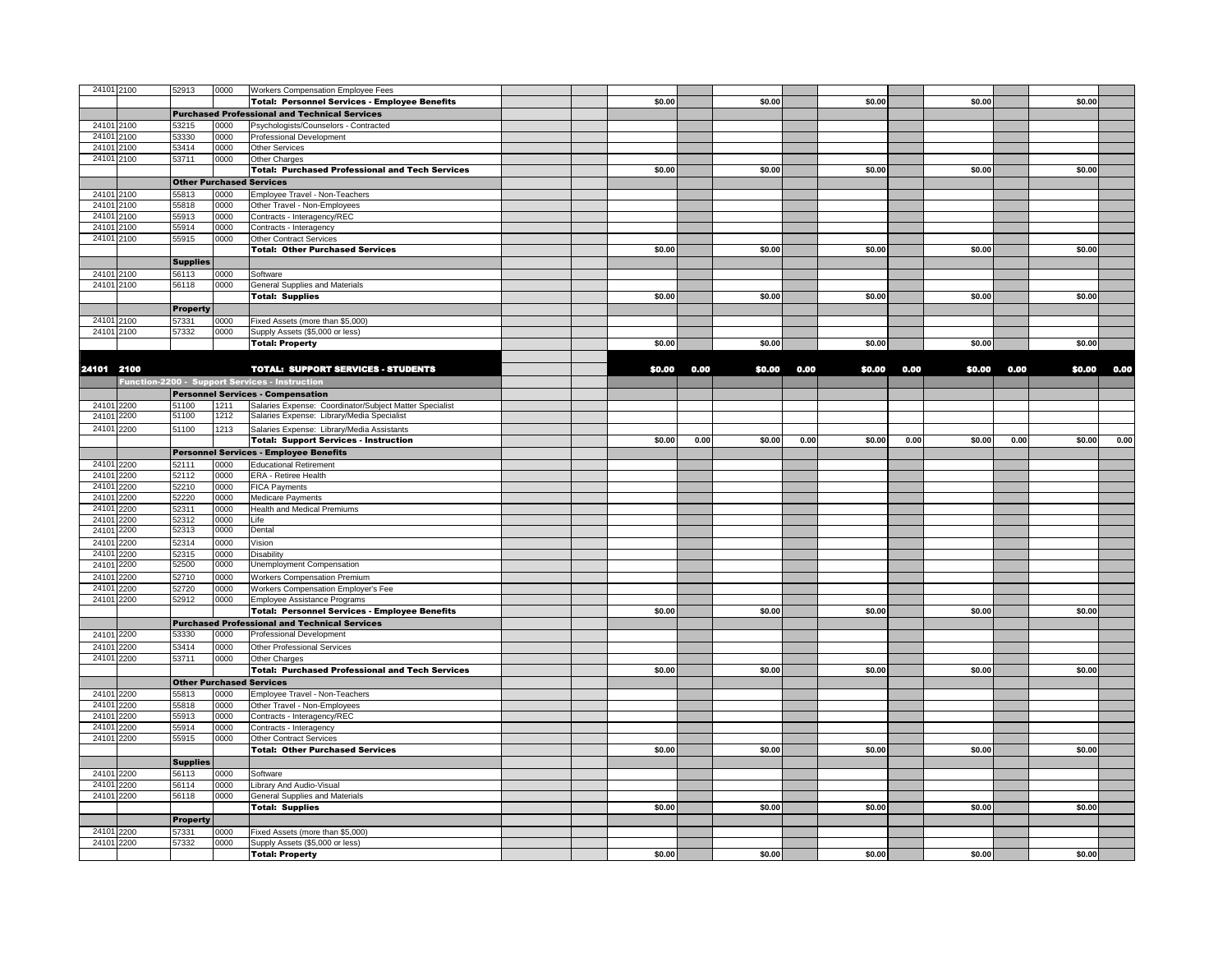| 24101 2200          |                                       |                 |              | <b>TOTAL: SUPPORT SERVICES - INSTRUCTION</b>                                                               | \$0.00 | 0.00 | \$0,00           | 0.00 | \$0,00           | 0.00         | \$0.00           | 0.00 | \$0.00 | 0.00         |
|---------------------|---------------------------------------|-----------------|--------------|------------------------------------------------------------------------------------------------------------|--------|------|------------------|------|------------------|--------------|------------------|------|--------|--------------|
|                     | Function-2400 - School Administration |                 |              |                                                                                                            |        |      |                  |      |                  |              |                  |      |        |              |
|                     |                                       |                 |              | <b>Personnel Services - Compensation</b>                                                                   |        |      |                  |      |                  |              |                  |      |        |              |
| 24101 2400          |                                       | 51100           | 1211         | Salaries Expense: Coordinator/Subject Matter Specialist<br><b>Total: Personnel Services - Compensation</b> | \$0.00 | 0.00 | \$0.00           | 0.00 | \$0.00           | 0.00         | \$0.00           | 0.00 | \$0.00 | 0.00         |
|                     |                                       |                 |              | <b>Personnel Services - Employee Benefits</b>                                                              |        |      |                  |      |                  |              |                  |      |        |              |
| 24101 2400          |                                       | 52111           | 0000         | <b>Educational Retirement</b>                                                                              |        |      |                  |      |                  |              |                  |      |        |              |
| 24101               | 2400                                  | 52112           | 0000         | ERA - Retiree Health                                                                                       |        |      |                  |      |                  |              |                  |      |        |              |
| 24101               | 2400                                  | 52210           | 0000         | <b>FICA Payments</b>                                                                                       |        |      |                  |      |                  |              |                  |      |        |              |
| 2410'               | 2400                                  | 52220           | 0000         | Medicare Payments                                                                                          |        |      |                  |      |                  |              |                  |      |        |              |
| 24101               | 2400                                  | 52311           | 0000         | <b>Health and Medical Premiums</b>                                                                         |        |      |                  |      |                  |              |                  |      |        |              |
| 24101               | 2400                                  | 52312           | 0000         | Life                                                                                                       |        |      |                  |      |                  |              |                  |      |        |              |
| 24101               | 2400                                  | 52313           | 0000         | Dental                                                                                                     |        |      |                  |      |                  |              |                  |      |        |              |
| 24101<br>24101      | 2400<br>2400                          | 52314<br>52315  | 0000<br>0000 | Vision<br><b>Disability</b>                                                                                |        |      |                  |      |                  |              |                  |      |        |              |
| 24101               | 2400                                  | 52500           | 0000         | Unemployment Compensation                                                                                  |        |      |                  |      |                  |              |                  |      |        |              |
| 2410'               | 2400                                  | 52710           | 0000         | <b>Workers Compensation Premium</b>                                                                        |        |      |                  |      |                  |              |                  |      |        |              |
| 2410'               | 2400                                  | 52720           | 0000         | Workers Compensation Employer's Fee                                                                        |        |      |                  |      |                  |              |                  |      |        |              |
| 24101               | 2400                                  | 52912           | 0000         | Employee Assistance Programs                                                                               |        |      |                  |      |                  |              |                  |      |        |              |
|                     |                                       |                 |              | <b>Total: Personnel Services - Employee Benefits</b>                                                       | \$0.00 |      | \$0.00           |      | \$0.00           |              | \$0.00           |      | \$0.00 |              |
|                     |                                       |                 |              | <b>Purchased Professional and Technical Services</b>                                                       |        |      |                  |      |                  |              |                  |      |        |              |
| 24101 2400          |                                       | 53330           | 0000         | Professional Development                                                                                   |        |      |                  |      |                  |              |                  |      |        |              |
| 24101 2400          |                                       | 53414           | 0000         | <b>Other Services</b>                                                                                      |        |      |                  |      |                  |              |                  |      |        |              |
| 24101 2400          |                                       | 53711           | 0000         | Other Charges                                                                                              |        |      |                  |      |                  |              |                  |      |        |              |
|                     |                                       |                 |              | <b>Total: Purchased Professional and Tech Services</b>                                                     | \$0.00 |      | \$0.00           |      | \$0.00           |              | \$0.00           |      | \$0.00 |              |
|                     |                                       |                 |              | <b>Other Purchased Services</b>                                                                            |        |      |                  |      |                  |              |                  |      |        |              |
| 24101               | 2400                                  | 55813           | 0000         | Employee Travel - Non-Teachers                                                                             |        |      |                  |      |                  |              |                  |      |        |              |
| 24101<br>24101      | 2400<br>2400                          | 55913<br>55914  | 0000<br>0000 | Contracts - Interagency/REC<br>Contracts - Interagency                                                     |        |      |                  |      |                  |              |                  |      |        |              |
| 24101 2400          |                                       | 55915           | 0000         | <b>Other Contract Services</b>                                                                             |        |      |                  |      |                  |              |                  |      |        |              |
|                     |                                       |                 |              | <b>Total: Other Purchased Services</b>                                                                     | \$0.00 |      | \$0.00           |      | \$0.00           |              | \$0.00           |      | \$0.00 |              |
|                     |                                       | <b>Supplies</b> |              |                                                                                                            |        |      |                  |      |                  |              |                  |      |        |              |
| 24101 2400          |                                       | 56113           | 0000         | Software                                                                                                   |        |      |                  |      |                  |              |                  |      |        |              |
| 24101 2400          |                                       | 56118           | 0000         | General Supplies and Materials                                                                             |        |      |                  |      |                  |              |                  |      |        |              |
|                     |                                       |                 |              | <b>Total: Supplies</b>                                                                                     | \$0.00 |      | \$0.00           |      | \$0.00           |              | \$0.00           |      | \$0.00 |              |
|                     |                                       | <b>Property</b> |              |                                                                                                            |        |      |                  |      |                  |              |                  |      |        |              |
| 24101 2400          |                                       | 57331           | 0000         | Fixed Assets (more than \$5,000)                                                                           |        |      |                  |      |                  |              |                  |      |        |              |
| 24101 2400          |                                       | 57332           | 0000         | Supply Assets (\$5,000 or less)                                                                            |        |      |                  |      |                  |              |                  |      |        |              |
|                     |                                       |                 |              | <b>Total: Property</b>                                                                                     | \$0.00 |      | \$0.00           |      | \$0.00           |              | \$0.00           |      | \$0.00 |              |
|                     |                                       |                 |              |                                                                                                            | \$0.00 | 0.00 | \$0.00           | 0.00 |                  |              | \$0.00           | 0.00 | \$0.00 |              |
| 24101 2400          |                                       |                 |              | <b>TOTAL: SCHOOL ADMINISTRATION</b>                                                                        | \$0.00 | 0.00 |                  | 0.00 | \$0.00           | 0.00<br>0.00 |                  | 0.00 | \$0.00 | 0.00         |
| 24101 2000<br>24101 |                                       |                 |              | <b>TOTAL: SUPPORT SERVICES</b><br><b>TOTAL: TITLE 1 ESEA EXPENDITURES</b>                                  | \$0.00 | 0.00 | \$0.00<br>\$0.00 | 0.00 | \$0.00<br>\$0.00 | 0.00         | \$0.00<br>\$0.00 | 0.00 | \$0.00 | 0.00<br>0.00 |
|                     |                                       |                 |              |                                                                                                            |        |      |                  |      |                  |              |                  |      |        |              |
|                     |                                       |                 |              | 24106 FEDERAL FLOW-THROUGH GRANTS - ENTITLEMENT IDEA-B EXPENDITURES                                        |        |      |                  |      |                  |              |                  |      |        |              |
|                     | Function-1000 - Instruction           |                 |              |                                                                                                            |        |      |                  |      |                  |              |                  |      |        |              |
|                     |                                       |                 |              | <b>Personnel Services - Compensation</b>                                                                   |        |      |                  |      |                  |              |                  |      |        |              |
| 24106               | 1000                                  | 5110            |              | 1412 Salaries Expense: Teachers- Special Education                                                         |        |      |                  |      |                  |              |                  |      |        |              |
| 24106               | 1000                                  | 51100           |              | 1712 Salaries Expense: Instructional Assistants-Special Education                                          |        |      |                  |      |                  |              |                  |      |        |              |
| 24106               | 1000                                  | 51300           |              | 1411 Additional Compensation: Teachers-Grades 1-12                                                         |        |      |                  |      |                  |              |                  |      |        |              |
| 24106               | 1000                                  | 51300           |              | 1712 Additional Compensation: Instructional Assistants-Special Education                                   |        |      |                  |      |                  |              |                  |      |        |              |
|                     |                                       |                 |              | <b>Total: Personnel Services Compensation</b>                                                              | \$0.00 | 0.00 | \$0.00           | 0.00 | \$0.00           | 0.00         | \$0.00           | 0.00 | \$0.00 | 0.00         |
|                     |                                       |                 |              | <b>Personnel Services - Employee Benefits</b>                                                              |        |      |                  |      |                  |              |                  |      |        |              |
| 24106               | 1000                                  | 52111           | 0000         | <b>Educational Retirement</b>                                                                              |        |      |                  |      |                  |              |                  |      |        |              |
| 24106               | 1000                                  | 52112           | 0000         | <b>ERA - Retiree Health</b>                                                                                |        |      |                  |      |                  |              |                  |      |        |              |
| 24106               | 1000                                  | 52210           | 0000         | <b>FICA Payments</b>                                                                                       |        |      |                  |      |                  |              |                  |      |        |              |
| 24106               | 1000                                  | 52220           | 0000         | Medicare Payments                                                                                          |        |      |                  |      |                  |              |                  |      |        |              |
| 24106               | 1000                                  | 52311           | 0000         | <b>Health and Medical Premiums</b>                                                                         |        |      |                  |      |                  |              |                  |      |        |              |
| 24106               | 1000                                  | 52312           | 0000         | Life                                                                                                       |        |      |                  |      |                  |              |                  |      |        |              |
| 24106<br>24106      | 1000                                  | 52313           | 0000         | Dental                                                                                                     |        |      |                  |      |                  |              |                  |      |        |              |
| 24106               | 1000<br>1000                          | 52314<br>52315  | 0000<br>0000 | Vision<br>Disability                                                                                       |        |      |                  |      |                  |              |                  |      |        |              |
| 24106               | 1000                                  | 52500           | 0000         | Unemployment Compensation                                                                                  |        |      |                  |      |                  |              |                  |      |        |              |
| 24106               | 1000                                  | 52710           | 0000         | <b>Workers Compensation Premium</b>                                                                        |        |      |                  |      |                  |              |                  |      |        |              |
| 24106 1000          |                                       | 52720           | 0000         | Workers Compensation Employer's Fee                                                                        |        |      |                  |      |                  |              |                  |      |        |              |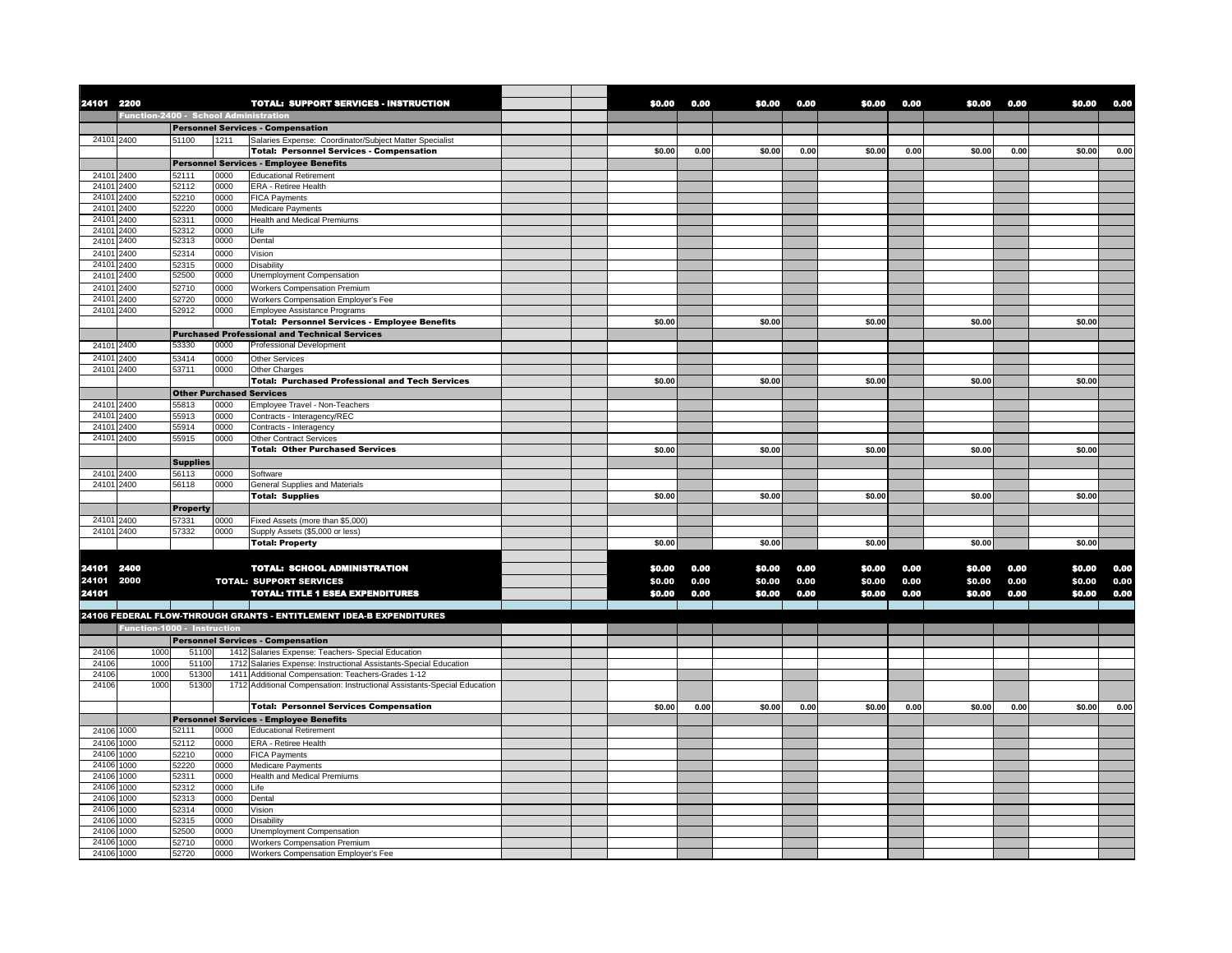|                |              |                 |              | <b>Total: Personnel Services Employee Benefits</b>                                                       | \$0.00 |      | \$0.00 |      | \$0.00 |      | \$0.00 |      | \$0.00 |      |
|----------------|--------------|-----------------|--------------|----------------------------------------------------------------------------------------------------------|--------|------|--------|------|--------|------|--------|------|--------|------|
|                |              |                 |              | <b>Purchased Professional and Technical Services</b>                                                     |        |      |        |      |        |      |        |      |        |      |
| 24106          | 1000         | 53330           | 0000         | <b>Professional Development</b>                                                                          |        |      |        |      |        |      |        |      |        |      |
| 24106          | 1000         | 53414           | 0000         | <b>Other Professional Services</b>                                                                       |        |      |        |      |        |      |        |      |        |      |
|                |              |                 |              | <b>Total: Purchased Professional and Tech Services</b>                                                   | \$0.00 |      | \$0.00 |      | \$0.00 |      | \$0.00 |      | \$0.00 |      |
|                |              |                 |              | <b>Other Purchased Services</b>                                                                          |        |      |        |      |        |      |        |      |        |      |
| 24106 1000     |              | 55813           | 0000         | Employee Travel - Non-Teachers                                                                           |        |      |        |      |        |      |        |      |        |      |
| 24106 1000     |              | 55817           | 0000         | <b>Student Travel</b>                                                                                    |        |      |        |      |        |      |        |      |        |      |
| 24106          | 1000         | 55818           | 0000         | Other Travel - Non-Employees                                                                             |        |      |        |      |        |      |        |      |        |      |
| 24106 1000     |              | 55819           | 0000         | <b>Employee Travel - Teachers</b>                                                                        |        |      |        |      |        |      |        |      |        |      |
| 24106          | 1000         | 55913           | 0000         | Contracts - Interagency/REC                                                                              |        |      |        |      |        |      |        |      |        |      |
| 24106 1000     |              | 55915           | 0000         | <b>Other Contract Services</b>                                                                           |        |      |        |      |        |      |        |      |        |      |
|                |              |                 |              | <b>Total: Other Purchased Services</b>                                                                   | \$0.00 |      | \$0.00 |      | \$0.00 |      | \$0.00 |      | \$0.00 |      |
|                |              | <b>Supplies</b> |              |                                                                                                          |        |      |        |      |        |      |        |      |        |      |
| 24106 1000     |              | 56112           | 0000         | Other Textbooks                                                                                          |        |      |        |      |        |      |        |      |        |      |
| 24106 1000     |              | 56113           | 0000         | Software                                                                                                 |        |      |        |      |        |      |        |      |        |      |
| 24106 1000     |              | 56118           | 0000         | <b>General Supplies and Materials</b>                                                                    |        |      |        |      |        |      |        |      |        |      |
|                |              |                 |              | <b>Total: Supplies</b>                                                                                   | \$0.00 |      | \$0.00 |      | \$0.00 |      | \$0.00 |      | \$0.00 |      |
|                |              |                 |              |                                                                                                          |        |      |        |      |        |      |        |      |        |      |
| 24106 1000     |              |                 |              | <b>TOTAL: INSTRUCTION</b>                                                                                | \$0.00 | 0.00 | \$0.00 | 0.00 | \$0.00 | 0.00 | \$0.00 | 0.00 | \$0.00 | 0.00 |
|                |              |                 |              | Function-2100 - Support Services - Students                                                              |        |      |        |      |        |      |        |      |        |      |
|                |              |                 |              | <b>Personnel Services - Compensation</b>                                                                 |        |      |        |      |        |      |        |      |        |      |
| 24106 2100     |              | 51100           | 1211         | Salaries Expense: Coordinator/Subject Matter Specialist                                                  |        |      |        |      |        |      |        |      |        |      |
| 24106 2100     |              | 51100           | 1214         | Salaries Expense: Guidance Counselors/Social Workers                                                     |        |      |        |      |        |      |        |      |        |      |
| 24106 2100     |              | 51100           | 1215         | Salaries Expense: Registered Nurse                                                                       |        |      |        |      |        |      |        |      |        |      |
| 24106          | 2100         | 51100           | 1216         | Salaries Expense: Health Assistants                                                                      |        |      |        |      |        |      |        |      |        |      |
| 24106          | 2100         | 51100           | 1311         | Salaries Expense: Diagnostician                                                                          |        |      |        |      |        |      |        |      |        |      |
| 24106 2100     |              | 51100           | 1312         | Salaries Expense: Speech Therapist                                                                       |        |      |        |      |        |      |        |      |        |      |
| 24106<br>24106 | 2100<br>2100 | 51100<br>51100  | 1313<br>1314 | Salaries Expense: Occupational Therapist                                                                 |        |      |        |      |        |      |        |      |        |      |
| 24106          | 2100         | 51100           | 1315         | Salaries Expense: Physical Therapist/Recreational Therapist<br>Salaries Expense: Psychologist Counselors |        |      |        |      |        |      |        |      |        |      |
| 24106 2100     |              | 51100           | 1316         | Salaries Expense: Audiologists                                                                           |        |      |        |      |        |      |        |      |        |      |
| 24106          | 2100         | 51100           | 1317         | Salaries Expense: Interpreters                                                                           |        |      |        |      |        |      |        |      |        |      |
| 24106          | 2100         | 51100           | 1318         | Salaries Expense: Specialists                                                                            |        |      |        |      |        |      |        |      |        |      |
| 24106 2100     |              | 51100           | 1319         | Salaries Expense: Special Ed. Assistants                                                                 |        |      |        |      |        |      |        |      |        |      |
|                |              |                 |              | <b>Total: Personnel Services - Compensation</b>                                                          | \$0.00 | 0.00 | \$0.00 | 0.00 | \$0.00 | 0.00 | \$0.00 | 0.00 | \$0.00 | 0.00 |
|                |              |                 |              | <b>Personnel Services - Employee Benefits</b>                                                            |        |      |        |      |        |      |        |      |        |      |
| 24106 2100     |              | 52111           | 0000         | <b>Educational Retirement</b>                                                                            |        |      |        |      |        |      |        |      |        |      |
| 24106 2100     |              | 52112           | 0000         | <b>ERA - Retiree Health</b>                                                                              |        |      |        |      |        |      |        |      |        |      |
| 24106 2100     |              | 52210           | 0000         | <b>FICA Payments</b>                                                                                     |        |      |        |      |        |      |        |      |        |      |
| 24106          | 2100         | 52220           | 0000         | Medicare Payments                                                                                        |        |      |        |      |        |      |        |      |        |      |
| 24106          | 2100         | 52311           | 0000         | <b>Health and Medical Premiums</b>                                                                       |        |      |        |      |        |      |        |      |        |      |
| 24106 2100     |              | 52312           | 0000         | Life                                                                                                     |        |      |        |      |        |      |        |      |        |      |
| 24106 2100     |              | 52313           | 0000         | Dental                                                                                                   |        |      |        |      |        |      |        |      |        |      |
| 24106          | 2100         | 52314           | 0000         | Vision                                                                                                   |        |      |        |      |        |      |        |      |        |      |
| 24106 2100     |              | 52315           | 0000         | <b>Disability</b>                                                                                        |        |      |        |      |        |      |        |      |        |      |
| 24106 2100     |              | 52316           | 0000         | Other Insurance                                                                                          |        |      |        |      |        |      |        |      |        |      |
| 24106 2100     |              | 52500           | 0000         | Unemployment Compensation                                                                                |        |      |        |      |        |      |        |      |        |      |
| 24106<br>24106 | 2100         | 52710<br>52720  | 0000<br>0000 | <b>Workers Compensation Premium</b>                                                                      |        |      |        |      |        |      |        |      |        |      |
| 24106          | 2100<br>2100 | 52912           | 0000         | Workers Compensation Employer's Fee<br>Employee Assistance Programs                                      |        |      |        |      |        |      |        |      |        |      |
| 24106 2100     |              | 52913           | 0000         | Workers Compensation Employee Fees                                                                       |        |      |        |      |        |      |        |      |        |      |
|                |              |                 |              | <b>Total: Personnel Services - Employee Benefits</b>                                                     | \$0.00 |      | \$0.00 |      | \$0.00 |      | \$0.00 |      | \$0.00 |      |
|                |              |                 |              | <b>Purchased Professional and Technical Services</b>                                                     |        |      |        |      |        |      |        |      |        |      |
| 24106 2100     |              | 53211           | 0000         | Diagnosticians - Contracted                                                                              |        |      |        |      |        |      |        |      |        |      |
| 24106 2100     |              | 53212           | 0000         | Speech Therapists - Contracted                                                                           |        |      |        |      |        |      |        |      |        |      |
| 24106 2100     |              | 53213           | 0000         | Occupational Therapists - Contracted                                                                     |        |      |        |      |        |      |        |      |        |      |
| 24106 2100     |              | 53214           | 0000         | Physical/Recreational Therapists - Contracted                                                            |        |      |        |      |        |      |        |      |        |      |
| 24106 2100     |              | 53215           | 0000         | Psychologists/Counselors - Contracted                                                                    |        |      |        |      |        |      |        |      |        |      |
| 24106          | 2100         | 53216           | 0000         | Audiologists - Contracted                                                                                |        |      |        |      |        |      |        |      |        |      |
| 24106          | 2100         | 53217           | 0000         | Interpreters - Contracted                                                                                |        |      |        |      |        |      |        |      |        |      |
| 24106          | 2100         | 53218           | 0000         | Specialists - Contracted                                                                                 |        |      |        |      |        |      |        |      |        |      |
| 24106          | 2100         | 53219           | 0000         | Special Ed Assistants (Non-Instructional) - Contracted                                                   |        |      |        |      |        |      |        |      |        |      |
| 24106          | 2100         | 53330           | 0000         | Professional Development                                                                                 |        |      |        |      |        |      |        |      |        |      |
| 24106          | 2100         | 53414           | 0000         | <b>Other Services</b>                                                                                    |        |      |        |      |        |      |        |      |        |      |
| 24106          | 2100         | 53711           | 0000         | Other Charges                                                                                            |        |      |        |      |        |      |        |      |        |      |
|                |              |                 |              | <b>Total: Purchased Professional and Tech Services</b>                                                   | \$0.00 |      | \$0.00 |      | \$0.00 |      | \$0.00 |      | \$0.00 |      |
|                |              |                 |              | <b>Other Purchased Services</b>                                                                          |        |      |        |      |        |      |        |      |        |      |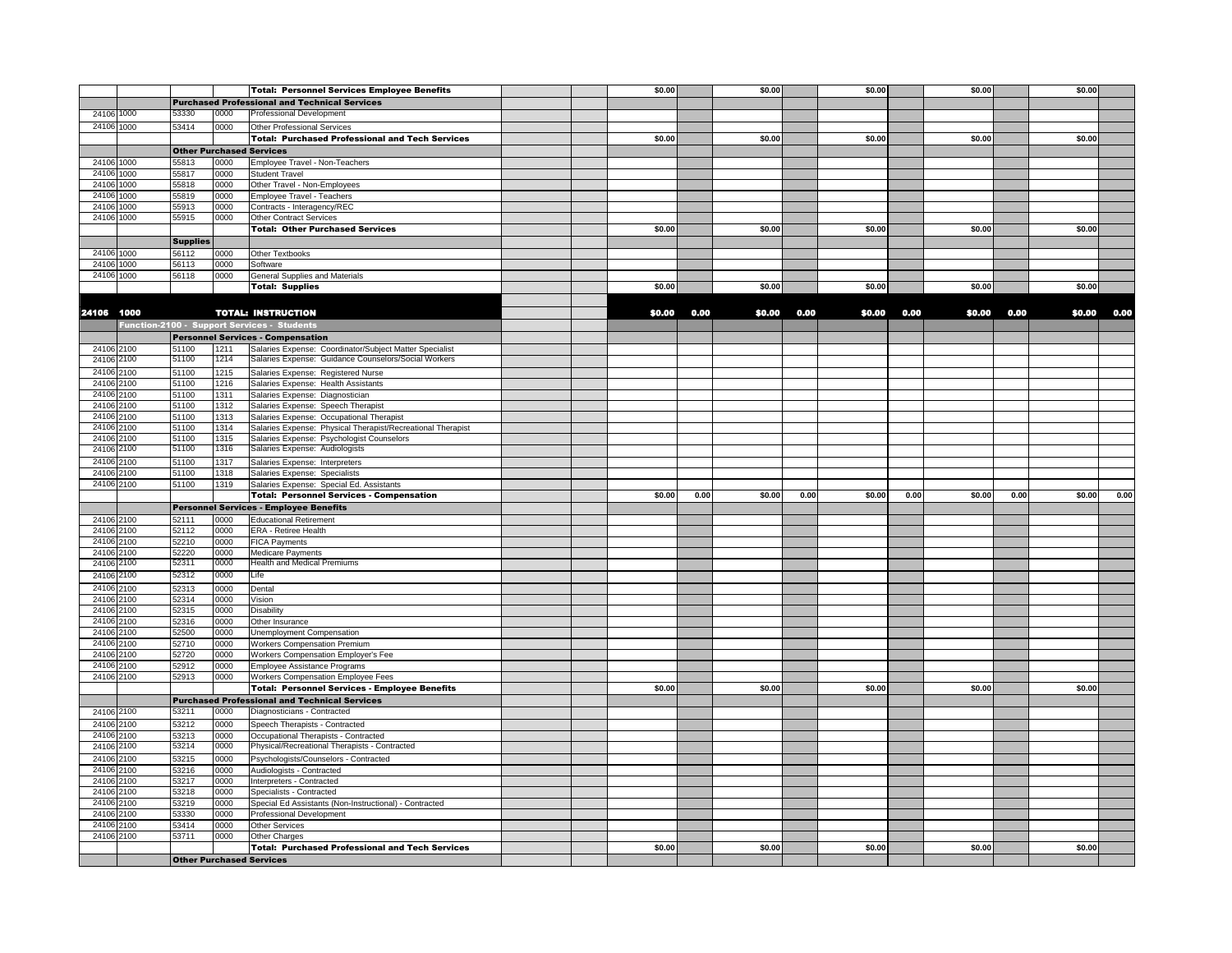| 24106 2100          |                             | 55813                           | 0000 | Employee Travel - Non-Teachers                                          |        |      |        |      |        |      |        |      |        |      |        |      |
|---------------------|-----------------------------|---------------------------------|------|-------------------------------------------------------------------------|--------|------|--------|------|--------|------|--------|------|--------|------|--------|------|
| 24106               | 2100                        | 55818                           | 0000 | Other Travel - Non-Employees                                            |        |      |        |      |        |      |        |      |        |      |        |      |
| 24106               | 2100                        | 55913                           | 0000 | Contracts - Interagency/REC                                             |        |      |        |      |        |      |        |      |        |      |        |      |
| 24106 2100          |                             | 55915                           | 0000 | Other Contract Services                                                 |        |      |        |      |        |      |        |      |        |      |        |      |
|                     |                             |                                 |      | <b>Total: Other Purchased Services</b>                                  |        |      | \$0.00 |      | \$0.00 |      | \$0.00 |      | \$0.00 |      | \$0.00 |      |
|                     |                             |                                 |      |                                                                         |        |      |        |      |        |      |        |      |        |      |        |      |
|                     |                             | <b>Supplies</b>                 |      |                                                                         |        |      |        |      |        |      |        |      |        |      |        |      |
| 24106               | 2100                        | 56113                           | 0000 | Software                                                                |        |      |        |      |        |      |        |      |        |      |        |      |
| 24106 2100          |                             | 56118                           | 0000 | General Supplies and Materials                                          |        |      |        |      |        |      |        |      |        |      |        |      |
|                     |                             |                                 |      | <b>Total: Supplies</b>                                                  |        |      | \$0.00 |      | \$0.00 |      | \$0.00 |      | \$0.00 |      | \$0.00 |      |
|                     |                             |                                 |      |                                                                         |        |      |        |      |        |      |        |      |        |      |        |      |
|                     |                             |                                 |      | <b>TOTAL: SUPPORT SERVICES - STUDENTS</b>                               |        |      | \$0.00 | 0.00 | \$0.00 | 0.00 | \$0.00 | 0.00 | \$0.00 | 0.00 | \$0.00 | 0.00 |
| 24106 2100<br>24106 |                             |                                 |      | TOTAL: IDEA-B ENTITLEMENT EXPENDITURES                                  |        |      | \$0.00 | 0.00 | \$0.00 | 0.00 | \$0.00 | 0.00 | \$0.00 | 0.00 | \$0.00 | 0.00 |
|                     |                             |                                 |      |                                                                         |        |      |        |      |        |      |        |      |        |      |        |      |
|                     |                             |                                 |      | 24146 FEDERAL FLOW-THROUGH GRANTS - CHARTER SCHOOL PROGRAM EXPENDITURES |        |      |        |      |        |      |        |      |        |      |        |      |
|                     | Function-1000 - Instruction |                                 |      |                                                                         |        |      |        |      |        |      |        |      |        |      |        |      |
|                     |                             |                                 |      |                                                                         |        |      |        |      |        |      |        |      |        |      |        |      |
|                     |                             |                                 |      | <b>Personnel Services - Compensation</b>                                |        |      |        |      |        |      |        |      |        |      |        |      |
| 24146               | 1000                        | 51100                           |      | 1411 Salaries Expense: Teachers-Grades 1-12                             |        |      |        |      |        |      |        |      |        |      |        |      |
| 24146               | 1000                        | 51100                           |      | 1412 Salaries Expense: Teachers- Special Education                      |        |      |        |      |        |      |        |      |        |      |        |      |
| 24146               | 1000                        | 51100                           |      | 1413 Salaries Expense: Teachers-Early Childhood Ed                      |        |      |        |      |        |      |        |      |        |      |        |      |
| 24146               | 1000                        | 51100                           |      | 1415 Salaries Expense: Teachers-Vocational and Technical                |        |      |        |      |        |      |        |      |        |      |        |      |
| 24146               | 1000                        | 51100                           |      | 1416 Salaries Expense: Teachers-Other Instruction                       |        |      |        |      |        |      |        |      |        |      |        |      |
| 24146               | 1000                        | 51100                           |      | 1422 Salaries Expense: Teachers Special Education - Gifted              |        |      |        |      |        |      |        |      |        |      |        |      |
|                     |                             |                                 |      | <b>Total: Personnel Services Compensation</b>                           | \$0.00 | 0.00 | \$0.00 | 0.00 | \$0.00 | 0.00 |        |      |        |      |        |      |
|                     |                             |                                 |      | <b>Personnel Services - Employee Benefits</b>                           |        |      |        |      |        |      |        |      |        |      |        |      |
| 24146 1000          |                             | 52111                           | 0000 | <b>Educational Retirement</b>                                           |        |      |        |      |        |      |        |      |        |      |        |      |
| 24146 1000          |                             | 52112                           | 0000 | ERA - Retiree Health                                                    |        |      |        |      |        |      |        |      |        |      |        |      |
| 24146               | 1000                        | 52210                           | 0000 | <b>FICA Payments</b>                                                    |        |      |        |      |        |      |        |      |        |      |        |      |
| 24146               | 1000                        | 52220                           | 0000 | Medicare Payments                                                       |        |      |        |      |        |      |        |      |        |      |        |      |
| 24146               | 1000                        | 52311                           | 0000 | Health and Medical Premiums                                             |        |      |        |      |        |      |        |      |        |      |        |      |
| 24146               | 1000                        | 52312                           | 0000 | Life                                                                    |        |      |        |      |        |      |        |      |        |      |        |      |
| 24146               | 1000                        | 52313                           | 0000 | Dental                                                                  |        |      |        |      |        |      |        |      |        |      |        |      |
| 24146               | 1000                        | 52314                           | 0000 | Vision                                                                  |        |      |        |      |        |      |        |      |        |      |        |      |
| 24146               | 1000                        | 52315                           | 0000 | Disability                                                              |        |      |        |      |        |      |        |      |        |      |        |      |
| 24146               | 1000                        | 52500                           | 0000 | Unemployment Compensation                                               |        |      |        |      |        |      |        |      |        |      |        |      |
| 24146               | 1000                        | 52710                           | 0000 | <b>Workers Compensation Premium</b>                                     |        |      |        |      |        |      |        |      |        |      |        |      |
| 24146               | 1000                        |                                 | 0000 |                                                                         |        |      |        |      |        |      |        |      |        |      |        |      |
|                     |                             | 52720                           |      | Workers Compensation Employer's Fee                                     | \$0.00 |      |        |      |        |      |        |      |        |      |        |      |
|                     |                             |                                 |      | <b>Total: Personnel Services Employee Benefits</b>                      |        |      | \$0.00 |      | \$0.00 |      |        |      |        |      |        |      |
|                     |                             |                                 |      | <b>Purchased Professional and Technical Services</b>                    |        |      |        |      |        |      |        |      |        |      |        |      |
| 24146 1000          |                             | 53330                           | 0000 | <b>Professional Development</b>                                         |        |      |        |      |        |      |        |      |        |      |        |      |
| 24146 1000          |                             | 53414                           | 0000 | Other Professional Services                                             |        |      |        |      |        |      |        |      |        |      |        |      |
| 24146 1000          |                             | 53711                           | 0000 | Other Charges                                                           |        |      |        |      |        |      |        |      |        |      |        |      |
|                     |                             |                                 |      | <b>Total: Purchased Professional and Tech Services</b>                  | \$0.00 |      | \$0.00 |      | \$0.00 |      |        |      |        |      |        |      |
|                     |                             | <b>Other Purchased Services</b> |      |                                                                         |        |      |        |      |        |      |        |      |        |      |        |      |
| 24146 1000          |                             | 55819                           | 0000 | Employee Travel - Teachers                                              |        |      |        |      |        |      |        |      |        |      |        |      |
| 24146 1000          |                             | 55915                           | 0000 | <b>Other Contract Services</b>                                          |        |      |        |      |        |      |        |      |        |      |        |      |
|                     |                             |                                 |      | <b>Total: Other Purchased Services</b>                                  | \$0.00 |      | \$0.00 |      | \$0.00 |      |        |      |        |      |        |      |
|                     |                             | <b>Supplies</b>                 |      |                                                                         |        |      |        |      |        |      |        |      |        |      |        |      |
| 24146               | 1000                        | 56109                           | 0000 | Instructional Materials On-Line Digital Subscriptions                   |        |      |        |      |        |      |        |      |        |      |        |      |
| 24146               |                             | 1000 56112                      | 0000 | Other Textbooks                                                         |        |      |        |      |        |      |        |      |        |      |        |      |
| 24146               |                             | 1000 56113                      | 0000 | Software                                                                |        |      |        |      |        |      |        |      |        |      |        |      |
| 24146               |                             | 1000 56114                      | 0000 | Library and Audio Visual                                                |        |      |        |      |        |      |        |      |        |      |        |      |
|                     |                             |                                 |      | <b>Total: Supplies</b>                                                  | \$0.00 |      | \$0.00 |      | \$0.00 |      |        |      |        |      |        |      |
|                     |                             |                                 |      |                                                                         |        |      |        |      |        |      |        |      |        |      |        |      |
|                     |                             | <b>Property</b>                 |      |                                                                         |        |      |        |      |        |      |        |      |        |      |        |      |
| 24146 1000          |                             | 57331                           | 0000 | Fixed Assets (more than \$5,000)                                        |        |      |        |      |        |      |        |      |        |      |        |      |
| 24146 1000          |                             | 57332                           | 0000 | Supply Assets (\$5,000 or less)                                         |        |      |        |      |        |      |        |      |        |      |        |      |
|                     |                             |                                 |      | <b>Total: Property</b>                                                  | \$0.00 |      | \$0.00 |      | \$0.00 |      |        |      |        |      |        |      |
|                     |                             |                                 |      |                                                                         |        |      |        |      |        |      |        |      |        |      |        |      |
| 24146 1000          |                             |                                 |      | <b>TOTAL: INSTRUCTION</b>                                               | \$0.00 | 0.00 | \$0.00 | 0.00 | \$0,00 | 0.00 |        |      |        |      |        |      |
|                     |                             |                                 |      | Function-2200 - Support Services - Instruction                          |        |      |        |      |        |      |        |      |        |      |        |      |
|                     |                             |                                 |      | <b>Personnel Services - Compensation</b>                                |        |      |        |      |        |      |        |      |        |      |        |      |
| 24146 2200          |                             | 51100                           |      |                                                                         |        |      |        |      |        |      |        |      |        |      |        |      |
|                     |                             |                                 | 1211 | Salaries Expense: Coordinator/Subject Matter Specialist                 |        |      |        |      |        |      |        |      |        |      |        |      |
|                     |                             |                                 |      | <b>Total: Support Services - Instruction</b>                            | \$0.00 | 0.00 | \$0.00 | 0.00 | \$0.00 | 0.00 |        |      |        |      |        |      |
|                     |                             |                                 |      | <b>Personnel Services - Employee Benefits</b>                           |        |      |        |      |        |      |        |      |        |      |        |      |
| 24146 2200          |                             | 52111                           | 0000 | <b>Educational Retirement</b>                                           |        |      |        |      |        |      |        |      |        |      |        |      |
| 24146               | 2200                        | 52112                           | 0000 | ERA - Retiree Health                                                    |        |      |        |      |        |      |        |      |        |      |        |      |
| 24146               | 2200                        | 52210                           | 0000 | <b>FICA Payments</b>                                                    |        |      |        |      |        |      |        |      |        |      |        |      |
| 24146 2200          |                             | 52220                           | 0000 | Medicare Payments                                                       |        |      |        |      |        |      |        |      |        |      |        |      |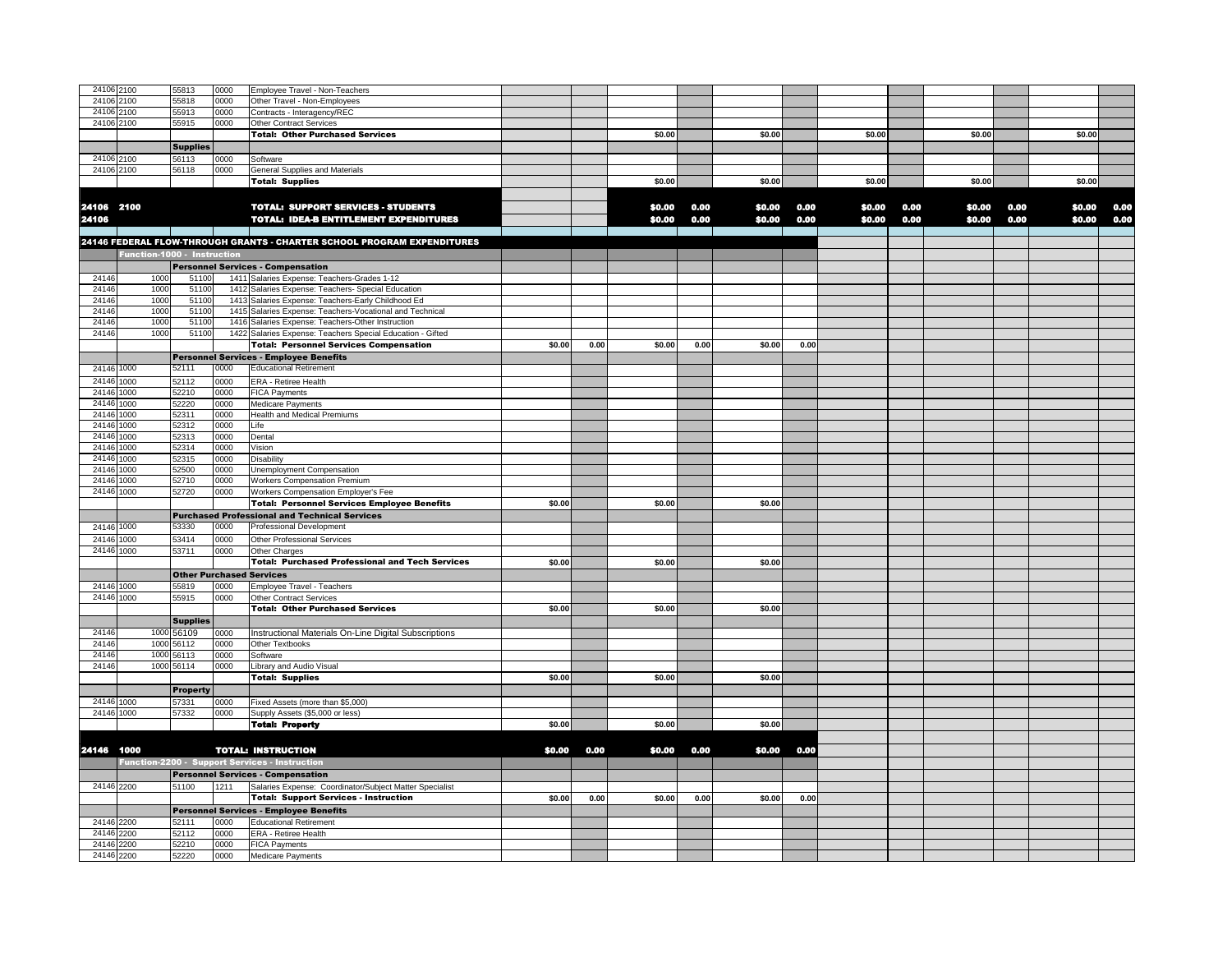| 24146 2200               |                                        | 52311                           | 0000         | <b>Health and Medical Premiums</b>                                       |        |      |        |      |        |      |  |  |  |
|--------------------------|----------------------------------------|---------------------------------|--------------|--------------------------------------------------------------------------|--------|------|--------|------|--------|------|--|--|--|
| 24146 2200               |                                        | 52312                           | nnnn         | l ife                                                                    |        |      |        |      |        |      |  |  |  |
| 24146 2200               |                                        | 52313                           | 0000         | Dental                                                                   |        |      |        |      |        |      |  |  |  |
| 24146                    | 2200                                   | 52314                           | 0000         | Vision                                                                   |        |      |        |      |        |      |  |  |  |
| 24146                    | 2200                                   | 52315                           | 0000         | Disability                                                               |        |      |        |      |        |      |  |  |  |
| 24146                    | 2200                                   | 52500                           | 0000         | Unemployment Compensation                                                |        |      |        |      |        |      |  |  |  |
| 24146                    | 2200                                   | 52710                           | 0000         | <b>Workers Compensation Premium</b>                                      |        |      |        |      |        |      |  |  |  |
| 24146                    | 2200                                   | 52720                           | 0000         | Workers Compensation Employer's Fee                                      |        |      |        |      |        |      |  |  |  |
| 24146                    | 2200                                   | 52912                           | 0000         | Employee Assistance Programs                                             |        |      |        |      |        |      |  |  |  |
|                          |                                        |                                 |              | <b>Total: Personnel Services - Employee Benefits</b>                     | \$0.00 |      | \$0.00 |      | \$0.00 |      |  |  |  |
|                          |                                        |                                 |              | <b>Purchased Professional and Technical Services</b>                     |        |      |        |      |        |      |  |  |  |
| 24146 2200               |                                        | 53330                           | 0000         | <b>Professional Development</b>                                          |        |      |        |      |        |      |  |  |  |
|                          |                                        |                                 |              |                                                                          |        |      |        |      |        |      |  |  |  |
|                          | 24146 2200                             | 53414                           | 0000         | Other Professional Services                                              |        |      |        |      |        |      |  |  |  |
| 24146 2200               |                                        | 53711                           | 0000         | Other Charges                                                            |        |      |        |      |        |      |  |  |  |
|                          |                                        |                                 |              | <b>Total: Purchased Professional and Tech Services</b>                   | \$0.00 |      | \$0.00 |      | \$0.00 |      |  |  |  |
|                          |                                        |                                 |              | <b>Other Purchased Services</b>                                          |        |      |        |      |        |      |  |  |  |
|                          | 24146 2200                             | 55813                           | 0000         | Employee Travel - Non-Teachers                                           |        |      |        |      |        |      |  |  |  |
|                          |                                        |                                 |              | <b>Total: Other Purchased Services</b>                                   | \$0.00 |      | \$0.00 |      | \$0.00 |      |  |  |  |
|                          |                                        | <b>Supplies</b>                 |              |                                                                          |        |      |        |      |        |      |  |  |  |
| 24146                    | 2200                                   | 56113                           | 0000         | Software                                                                 |        |      |        |      |        |      |  |  |  |
|                          | 24146 2200                             | 56114                           | 0000         | Library And Audio-Visual                                                 |        |      |        |      |        |      |  |  |  |
|                          | 24146 2200                             | 56118                           | 0000         | General Supplies and Materials                                           |        |      |        |      |        |      |  |  |  |
|                          |                                        |                                 |              | <b>Total: Supplies</b>                                                   | \$0.00 |      | \$0.00 |      | \$0.00 |      |  |  |  |
|                          |                                        | Property                        |              |                                                                          |        |      |        |      |        |      |  |  |  |
| 24146 2200               |                                        | 57331                           | 0000         | Fixed Assets (more than \$5,000)                                         |        |      |        |      |        |      |  |  |  |
|                          | 24146 2200                             | 57332                           | 0000         | Supply Assets (\$5,000 or less)                                          |        |      |        |      |        |      |  |  |  |
|                          |                                        |                                 |              | <b>Total: Property</b>                                                   | \$0.00 |      | \$0.00 |      | \$0.00 |      |  |  |  |
|                          |                                        |                                 |              |                                                                          |        |      |        |      |        |      |  |  |  |
| 11000 2200               |                                        |                                 |              | <b>TOTAL: SUPPORT SERVICES - INSTRUCTION</b>                             | \$0.00 | 0.00 | \$0.00 | 0.00 | \$0.00 | 0.00 |  |  |  |
|                          | Function-2300 - General Administration |                                 |              |                                                                          |        |      |        |      |        |      |  |  |  |
|                          |                                        |                                 |              |                                                                          |        |      |        |      |        |      |  |  |  |
|                          |                                        | 51100                           | 1111         | <b>Personnel Services - Compensation</b>                                 |        |      |        |      |        |      |  |  |  |
| 24146 2300               |                                        |                                 |              | Salaries Expense: Superintendent                                         |        |      |        |      |        |      |  |  |  |
|                          |                                        |                                 |              |                                                                          |        |      |        |      |        |      |  |  |  |
|                          |                                        |                                 |              | <b>Total: Personnel Services - Compensation</b>                          | \$0.00 | 0.00 | \$0.00 | 0.00 | \$0.00 | 0.00 |  |  |  |
|                          |                                        |                                 |              | <b>Personnel Services - Employee Benefits</b>                            |        |      |        |      |        |      |  |  |  |
| 24146 2300               |                                        | 52111                           | 0000         | <b>Educational Retirement</b>                                            |        |      |        |      |        |      |  |  |  |
| 24146 2300               |                                        | 52112                           | 0000         | ERA - Retiree Health                                                     |        |      |        |      |        |      |  |  |  |
| 24146                    | 2300                                   | 52210                           | 0000         | <b>FICA Payments</b>                                                     |        |      |        |      |        |      |  |  |  |
| 24146                    | 2300                                   | 52220                           | 0000         | Medicare Payments                                                        |        |      |        |      |        |      |  |  |  |
| 24146                    | 2300                                   | 52311                           | 0000         | <b>Health and Medical Premiums</b>                                       |        |      |        |      |        |      |  |  |  |
| 24146                    | 2300                                   | 52312                           | 0000         | Life                                                                     |        |      |        |      |        |      |  |  |  |
| 24146                    | 2300                                   | 52313                           | 0000         | Dental                                                                   |        |      |        |      |        |      |  |  |  |
| 24146                    | 2300                                   | 52314                           | 0000         | Vision                                                                   |        |      |        |      |        |      |  |  |  |
| 24146                    | 2300                                   | 52315                           | 0000         | <b>Disability</b>                                                        |        |      |        |      |        |      |  |  |  |
| 24146                    | 2300                                   | 52500                           | 0000         | Unemployment Compensation                                                |        |      |        |      |        |      |  |  |  |
| 24146                    | 2300                                   | 52710                           | 0000         | Workers Compensation Premium                                             |        |      |        |      |        |      |  |  |  |
| 24146                    | 2300                                   | 52720                           | 0000         | Workers Compensation Employer's Fee                                      |        |      |        |      |        |      |  |  |  |
|                          | 24146 2300                             | 52912                           | 0000         | Employee Assistance Programs                                             |        |      |        |      |        |      |  |  |  |
|                          |                                        |                                 |              | <b>Total: Personnel Services - Employee Benefits</b>                     | \$0.00 |      | \$0.00 |      | \$0.00 |      |  |  |  |
|                          |                                        |                                 |              | <b>Purchased Professional and Technical Services</b>                     |        |      |        |      |        |      |  |  |  |
| 24146 2300               |                                        | 53330                           | 0000         | Professional Development                                                 |        |      |        |      |        |      |  |  |  |
| 24146 2300               |                                        | 53411                           | 0000         | Auditing                                                                 |        |      |        |      |        |      |  |  |  |
| 24146                    | 2300                                   | 53413                           | 0000         | Legal                                                                    |        |      |        |      |        |      |  |  |  |
| 24146                    | 2300                                   | 53414                           | 0000         | <b>Other Services</b>                                                    |        |      |        |      |        |      |  |  |  |
| 24146 2300               |                                        | 53711                           | 0000         | Other Charges                                                            |        |      |        |      |        |      |  |  |  |
|                          |                                        |                                 |              | <b>Total: Purchased Professional and Tech Services</b>                   | \$0.00 |      | \$0.00 |      | \$0.00 |      |  |  |  |
|                          |                                        |                                 |              | <b>Purchased Property Services</b>                                       |        |      |        |      |        |      |  |  |  |
| 24146 2300               |                                        | 54311                           | 0000         | Maintenance & Repair - Furniture/Fixtures/Equipment                      |        |      |        |      |        |      |  |  |  |
| 24146 2300               |                                        | 54630                           | 0000         | Rental - Computers and Related Equipment                                 |        |      |        |      |        |      |  |  |  |
|                          |                                        |                                 |              | <b>Total: Purchased Property Services</b>                                | \$0.00 |      | \$0.00 |      | \$0.00 |      |  |  |  |
|                          |                                        | <b>Other Purchased Services</b> |              |                                                                          |        |      |        |      |        |      |  |  |  |
|                          |                                        |                                 |              |                                                                          |        |      |        |      |        |      |  |  |  |
| 24146 2300<br>24146 2300 |                                        | 55400                           | 0000         | Advertising                                                              |        |      |        |      |        |      |  |  |  |
|                          |                                        | 55813                           | 0000         | Employee Travel - Non-Teachers<br><b>Total: Other Purchased Services</b> | \$0.00 |      | \$0.00 |      | \$0.00 |      |  |  |  |
|                          |                                        |                                 |              |                                                                          |        |      |        |      |        |      |  |  |  |
|                          |                                        | <b>Supplies</b>                 |              |                                                                          |        |      |        |      |        |      |  |  |  |
| 24146 2300               | 24146 2300                             | 56113<br>56115                  | 0000<br>0000 | Software<br><b>Board Expenses</b>                                        |        |      |        |      |        |      |  |  |  |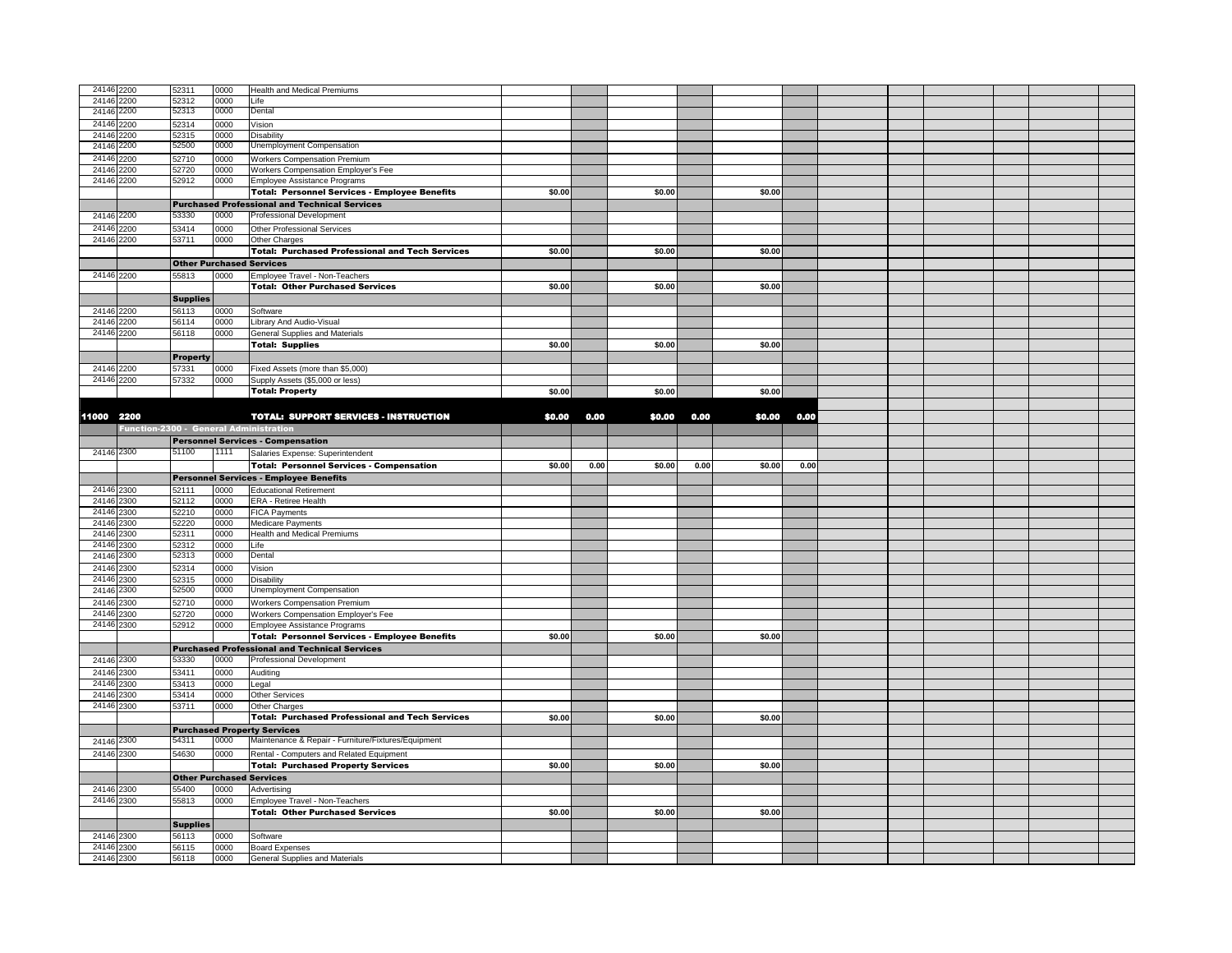|                          |                                         |                                          |      | <b>Total: Supplies</b>                                                                    | \$0.00 |      | \$0.00 |      | \$0.00 |      |  |  |  |
|--------------------------|-----------------------------------------|------------------------------------------|------|-------------------------------------------------------------------------------------------|--------|------|--------|------|--------|------|--|--|--|
|                          |                                         | <b>Property</b>                          |      |                                                                                           |        |      |        |      |        |      |  |  |  |
| 24146 2300               |                                         | 57331                                    | 0000 | Fixed Assets (more than \$5,000)                                                          |        |      |        |      |        |      |  |  |  |
| 24146 2300               |                                         | 57332                                    | 0000 | Supply Assets (\$5,000 or less)                                                           |        |      |        |      |        |      |  |  |  |
|                          |                                         |                                          |      | <b>Total: Property</b>                                                                    | \$0.00 |      | \$0.00 |      | \$0.00 |      |  |  |  |
|                          |                                         |                                          |      |                                                                                           |        |      |        |      |        |      |  |  |  |
| 11000 2300               |                                         |                                          |      | <b>TOTAL: GENERAL ADMINISTRATION</b>                                                      | \$0,00 | 0.00 | \$0.00 | 0.00 | \$0.00 | 0.00 |  |  |  |
|                          | Function-2400 - School Administration   |                                          |      |                                                                                           |        |      |        |      |        |      |  |  |  |
|                          |                                         |                                          |      | <b>Personnel Services - Compensation</b>                                                  |        |      |        |      |        |      |  |  |  |
| 24146 2400               |                                         | 51100                                    | 1112 | Salaries Expense: Principal                                                               |        |      |        |      |        |      |  |  |  |
| 24146 2400               |                                         | 51100                                    | 1211 | Salaries Expense: Coordinator/Subject Matter Specialist                                   |        |      |        |      |        |      |  |  |  |
|                          |                                         |                                          |      | <b>Total: Personnel Services - Compensation</b>                                           | \$0.00 | 0.00 | \$0.00 | 0.00 | \$0.00 | 0.00 |  |  |  |
|                          |                                         |                                          |      | <b>Personnel Services - Employee Benefits</b>                                             |        |      |        |      |        |      |  |  |  |
| 24146 2400               |                                         | 52111                                    | 0000 | <b>Educational Retirement</b>                                                             |        |      |        |      |        |      |  |  |  |
| 24146 2400               |                                         | 52112                                    | 0000 | ERA - Retiree Health                                                                      |        |      |        |      |        |      |  |  |  |
| 24146                    | 2400                                    | 52210                                    | 0000 | <b>FICA Payments</b>                                                                      |        |      |        |      |        |      |  |  |  |
| 24146                    | 2400                                    | 52220                                    | 0000 | Medicare Payments                                                                         |        |      |        |      |        |      |  |  |  |
| 24146 2400               |                                         | 52311                                    | 0000 | Health and Medical Premiums                                                               |        |      |        |      |        |      |  |  |  |
| 24146                    | 2400                                    | 52312                                    | 0000 | Life                                                                                      |        |      |        |      |        |      |  |  |  |
| 24146                    | 2400                                    | 52313                                    | 0000 | Dental                                                                                    |        |      |        |      |        |      |  |  |  |
| 24146                    | 2400                                    | 52314                                    | 0000 | Vision                                                                                    |        |      |        |      |        |      |  |  |  |
| 24146                    | 2400                                    | 52315                                    | 0000 | <b>Disability</b>                                                                         |        |      |        |      |        |      |  |  |  |
| 24146                    | 2400                                    | 52500                                    | 0000 | Unemployment Compensation                                                                 |        |      |        |      |        |      |  |  |  |
| 24146                    | 2400                                    | 52710                                    | 0000 | Workers Compensation Premium                                                              |        |      |        |      |        |      |  |  |  |
| 24146                    | 2400                                    | 52720                                    | 0000 | Workers Compensation Employer's Fee                                                       |        |      |        |      |        |      |  |  |  |
| 24146 2400               |                                         | 52912                                    | 0000 | Employee Assistance Programs                                                              |        |      |        |      |        |      |  |  |  |
|                          |                                         |                                          |      | <b>Total: Personnel Services - Employee Benefits</b>                                      | \$0.00 |      | \$0.00 |      | \$0.00 |      |  |  |  |
|                          |                                         |                                          |      | <b>Purchased Professional and Technical Services</b>                                      |        |      |        |      |        |      |  |  |  |
| 24146 2400               |                                         | 53330                                    | 0000 | <b>Professional Development</b>                                                           |        |      |        |      |        |      |  |  |  |
|                          |                                         |                                          |      | <b>Total: Purchased Professional and Tech Services</b>                                    | \$0.00 |      | \$0.00 |      | \$0.00 |      |  |  |  |
|                          |                                         |                                          |      | <b>Purchased Property Services</b>                                                        |        |      |        |      |        |      |  |  |  |
| 24146 2400               |                                         | 54311                                    | 0000 | Maintenance & Repair - Furniture/Fixtures/Equipment                                       |        |      |        |      |        |      |  |  |  |
| 24146 2400               |                                         | 54630                                    | 0000 | Rental - Computers and Related Equipment                                                  |        |      |        |      |        |      |  |  |  |
|                          |                                         |                                          |      | <b>Total: Purchased Property Services</b>                                                 | \$0.00 |      | \$0.00 |      | \$0.00 |      |  |  |  |
|                          |                                         | <b>Other Purchased Services</b>          |      |                                                                                           |        |      |        |      |        |      |  |  |  |
| 24146 2400               |                                         | 55813                                    | 0000 | Employee Travel - Non-Teachers                                                            |        |      |        |      |        |      |  |  |  |
|                          |                                         |                                          |      | <b>Total: Other Purchased Services</b>                                                    | \$0.00 |      | \$0.00 |      | \$0.00 |      |  |  |  |
|                          |                                         | <b>Supplies</b>                          |      |                                                                                           |        |      |        |      |        |      |  |  |  |
| 24146 2400               |                                         | 56113                                    | 0000 | Software                                                                                  |        |      |        |      |        |      |  |  |  |
| 24146 2400               |                                         | 56118                                    | 0000 | General Supplies and Materials                                                            |        |      |        |      |        |      |  |  |  |
|                          |                                         |                                          |      | <b>Total: Supplies</b>                                                                    | \$0.00 |      | \$0.00 |      | \$0.00 |      |  |  |  |
|                          |                                         | <b>Property</b>                          |      |                                                                                           |        |      |        |      |        |      |  |  |  |
| 24146 2400               |                                         | 57331                                    | 0000 | Fixed Assets (more than \$5,000)                                                          |        |      |        |      |        |      |  |  |  |
| 24146 2400               |                                         | 57332                                    | 0000 | Supply Assets (\$5,000 or less)                                                           |        |      |        |      |        |      |  |  |  |
|                          |                                         |                                          |      | <b>Total: Property</b>                                                                    | \$0.00 |      | \$0.00 |      | \$0.00 |      |  |  |  |
|                          |                                         |                                          |      |                                                                                           |        |      |        |      |        |      |  |  |  |
| 11000 2400               | <b>Function-2500 - Central Services</b> |                                          |      | <b>TOTAL: SCHOOL ADMINISTRATION</b>                                                       | \$0.00 | 0.00 | \$0.00 | 0.00 | \$0.00 | 0.00 |  |  |  |
|                          |                                         |                                          |      |                                                                                           |        |      |        |      |        |      |  |  |  |
| 24146 2500               |                                         | 53330                                    | 0000 | <b>Purchased Professional and Technical Services</b><br><b>Professional Development</b>   |        |      |        |      |        |      |  |  |  |
|                          |                                         |                                          |      |                                                                                           |        |      |        |      |        |      |  |  |  |
| 24146 2500<br>24146 2500 |                                         | 53414<br>53711                           | 0000 | <b>Other Services</b><br>Other Charges                                                    |        |      |        |      |        |      |  |  |  |
|                          |                                         |                                          | 0000 | <b>Total: Purchased Professional and Tech Services</b>                                    | \$0.00 |      | \$0.00 |      | \$0.00 |      |  |  |  |
|                          |                                         |                                          |      |                                                                                           |        |      |        |      |        |      |  |  |  |
| 24146 2500               |                                         | 54311                                    | 0000 | <b>Purchased Property Services</b><br>Maintenance & Repair - Furniture/Fixtures/Equipment |        |      |        |      |        |      |  |  |  |
|                          |                                         |                                          |      |                                                                                           |        |      |        |      |        |      |  |  |  |
| 24146 2500               |                                         | 54630                                    | 0000 | Rental - Computers and Related Equipment<br><b>Total: Purchased Property Services</b>     | \$0.00 |      | \$0.00 |      | \$0.00 |      |  |  |  |
|                          |                                         |                                          |      |                                                                                           |        |      |        |      |        |      |  |  |  |
|                          | 24146 2500                              | <b>Other Purchased Services</b><br>55400 | 0000 | Advertising                                                                               |        |      |        |      |        |      |  |  |  |
| 24146 2500               |                                         | 55813                                    | 0000 |                                                                                           |        |      |        |      |        |      |  |  |  |
| 24146 2500               |                                         | 55915                                    | 0000 | Employee Travel - Non-Teachers<br><b>Other Contract Services</b>                          |        |      |        |      |        |      |  |  |  |
|                          |                                         |                                          |      | <b>Total: Other Purchased Services</b>                                                    | \$0.00 |      | \$0.00 |      | \$0.00 |      |  |  |  |
|                          |                                         | <b>Supplies</b>                          |      |                                                                                           |        |      |        |      |        |      |  |  |  |
|                          |                                         |                                          |      |                                                                                           |        |      |        |      |        |      |  |  |  |
|                          |                                         |                                          |      |                                                                                           |        |      |        |      |        |      |  |  |  |
|                          | 24146 2500                              | 56113                                    | 0000 | Software                                                                                  |        |      |        |      |        |      |  |  |  |
| 24146 2500               |                                         | 56118                                    | 0000 | General Supplies and Materials<br><b>Total: Supplies</b>                                  | \$0.00 |      | \$0.00 |      | \$0.00 |      |  |  |  |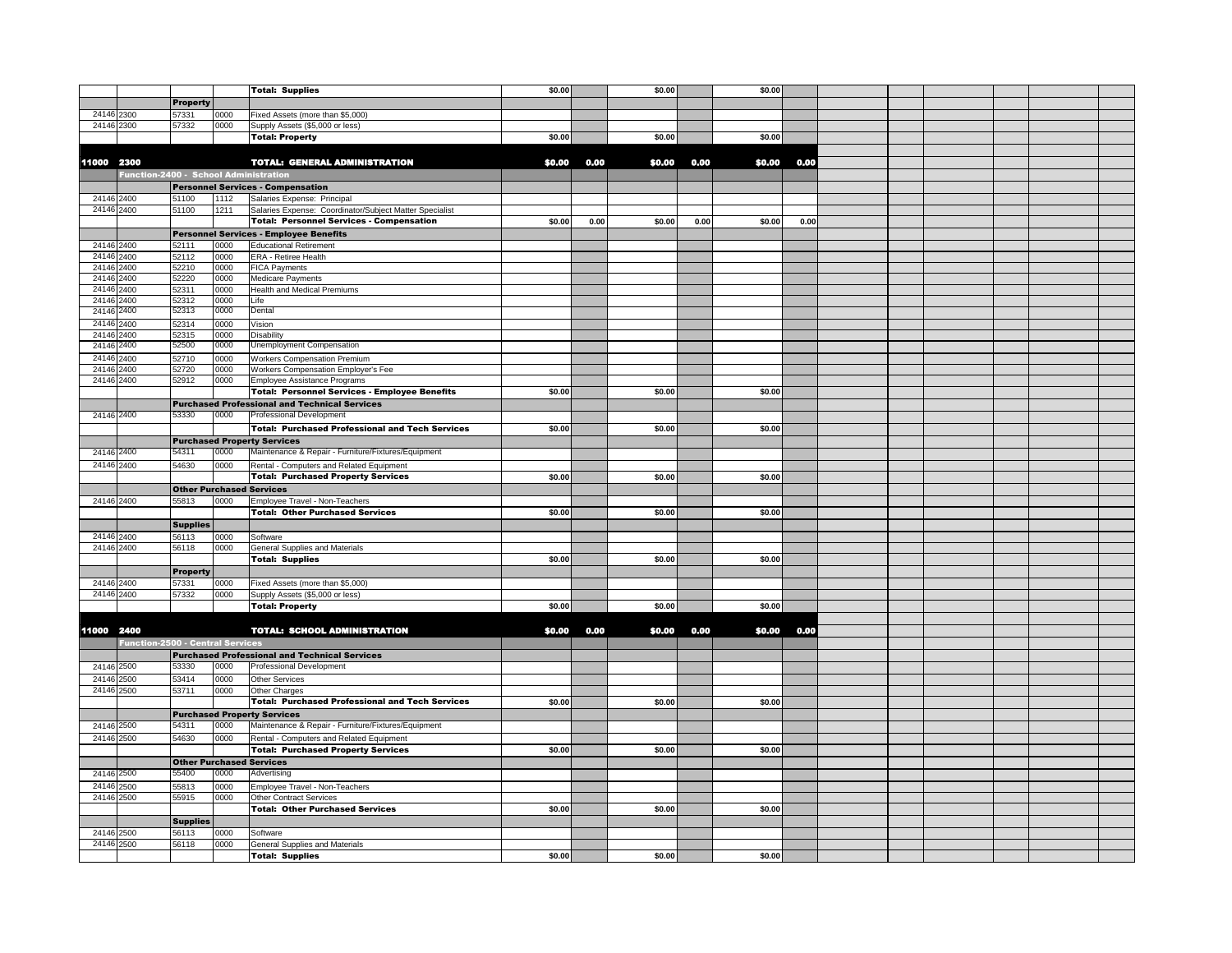|                          |                                               | Property        |              |                                                                               |        |      |        |      |        |      |        |      |        |      |        |      |
|--------------------------|-----------------------------------------------|-----------------|--------------|-------------------------------------------------------------------------------|--------|------|--------|------|--------|------|--------|------|--------|------|--------|------|
| 24146 2500               |                                               | 57331           | 0000         | Fixed Assets (more than \$5,000)                                              |        |      |        |      |        |      |        |      |        |      |        |      |
| 24146 2500               |                                               | 57332           | 0000         | Supply Assets (\$5,000 or less)                                               |        |      |        |      |        |      |        |      |        |      |        |      |
|                          |                                               |                 |              | <b>Total: Property</b>                                                        | \$0.00 |      | \$0.00 |      | \$0.00 |      |        |      |        |      |        |      |
|                          |                                               |                 |              |                                                                               |        |      |        |      |        |      |        |      |        |      |        |      |
| 11000 2500               |                                               |                 |              | <b>TOTAL: CENTRAL SERVICES</b>                                                | \$0,00 |      | \$0,00 |      | \$0,00 |      |        |      |        |      |        |      |
|                          |                                               |                 |              |                                                                               |        |      |        |      |        |      |        |      |        |      |        |      |
|                          |                                               |                 |              | Function-2600 - Operation and Maintenance of Plant                            |        |      |        |      |        |      |        |      |        |      |        |      |
|                          |                                               |                 |              | <b>Purchased Property Services</b>                                            |        |      |        |      |        |      |        |      |        |      |        |      |
| 24146 2600               |                                               | 54416           | 0000         | <b>Communication Services</b>                                                 |        |      |        |      |        |      |        |      |        |      |        |      |
| 24146 2600               |                                               | 54500           | 0000         | <b>Construction Services</b>                                                  |        |      |        |      |        |      |        |      |        |      |        |      |
|                          |                                               |                 |              | <b>Total: Purchased Property Services</b>                                     | \$0.00 |      | \$0.00 |      | \$0.00 |      |        |      |        |      |        |      |
|                          |                                               |                 |              |                                                                               |        |      |        |      |        |      |        |      |        |      |        |      |
| 11000 2600               |                                               |                 |              | <b>TOTAL: OPERATION AND MAINTENANCE OF PLANT</b>                              | \$0.00 |      | \$0.00 |      | \$0.00 |      |        |      |        |      |        |      |
|                          | <b>Function-2700 - Student Transportation</b> |                 |              |                                                                               |        |      |        |      |        |      |        |      |        |      |        |      |
|                          |                                               |                 |              | <b>Personnel Services - Compensation</b>                                      |        |      |        |      |        |      |        |      |        |      |        |      |
|                          |                                               |                 |              |                                                                               |        |      |        |      |        |      |        |      |        |      |        |      |
|                          |                                               |                 |              | <b>Other Purchased Services</b>                                               |        |      |        |      |        |      |        |      |        |      |        |      |
| 24146 2700               |                                               | 55112           | 0000         | <b>Transportation Contractors</b>                                             |        |      |        |      |        |      |        |      |        |      |        |      |
| 24146 2700               |                                               | 55200           | 0000         | Property/Liability Insurance                                                  |        |      |        |      |        |      |        |      |        |      |        |      |
|                          |                                               |                 |              | <b>Total: Other Purchased Services</b>                                        | \$0.00 |      | \$0.00 |      | \$0.00 |      |        |      |        |      |        |      |
|                          |                                               | <b>Property</b> |              |                                                                               |        |      |        |      |        |      |        |      |        |      |        |      |
| 24146 2700               |                                               | 57312           | 0000         | <b>Buses</b>                                                                  |        |      |        |      |        |      |        |      |        |      |        |      |
|                          |                                               |                 |              | <b>Total: Property</b>                                                        | \$0.00 |      | \$0.00 |      | \$0.00 |      |        |      |        |      |        |      |
|                          |                                               |                 |              |                                                                               |        |      |        |      |        |      |        |      |        |      |        |      |
| 24146 2700               |                                               |                 |              | <b>TOTAL: STUDENT TRANSPORTATION</b>                                          | \$0.00 |      | \$0.00 |      | \$0.00 |      |        |      |        |      |        |      |
| 24146 2000               |                                               |                 |              | <b>TOTAL: SUPPORT SERVICES</b>                                                | \$0.00 | 0.00 | \$0.00 | 0.00 | \$0.00 | 0.00 |        |      |        |      |        |      |
|                          |                                               |                 |              |                                                                               |        |      |        |      |        |      |        |      |        |      |        |      |
|                          |                                               |                 |              |                                                                               |        |      |        |      |        |      |        |      |        |      |        |      |
| 24146                    |                                               |                 |              | <b>TOTAL: CHARTER SCHOOL PROGRAM EXPENDITURES</b>                             | \$0.00 | 0.00 | \$0.00 | 0.00 | \$0.00 | 0.00 |        |      |        |      |        |      |
|                          |                                               |                 |              |                                                                               |        |      |        |      |        |      |        |      |        |      |        |      |
|                          |                                               |                 |              | 24153 FEDERAL FLOW-THROUGH GRANTS - ENGLISH LANGUAGE ACQUISITION EXPENDITURES |        |      |        |      |        |      |        |      |        |      |        |      |
|                          | Function-1000 - Instruction                   |                 |              |                                                                               |        |      |        |      |        |      |        |      |        |      |        |      |
|                          |                                               |                 |              | <b>Personnel Services - Compensation</b>                                      |        |      |        |      |        |      |        |      |        |      |        |      |
| 24153                    | 1000                                          | 51100           |              | 1416 Salaries Expense: Teachers-Other Instruction                             |        |      |        |      |        |      |        |      |        |      |        |      |
| 24153                    | 1000                                          | 51300           |              | 1411 Additional Compensation: Teachers-Grades 1-12                            |        |      |        |      |        |      |        |      |        |      |        |      |
|                          |                                               |                 |              |                                                                               |        |      |        |      |        |      |        |      |        |      |        |      |
| 2415                     | 1000                                          | 51300           |              | 1412 Additional Compensation: Teachers- Special Education                     |        |      |        |      |        |      |        |      |        |      |        |      |
| 2415                     | 1000                                          | 51300           |              | 1415 Additional Compensation: Teachers-Vocational and Technical               |        |      |        |      |        |      |        |      |        |      |        |      |
| 24153                    | 1000                                          | 51300           |              | 1416 Additional Compensation: Teachers-Other Instruction                      |        |      |        |      |        |      |        |      |        |      |        |      |
|                          |                                               |                 |              | <b>Total: Personnel Services Compensation</b>                                 |        |      | \$0.00 | 0.00 | \$0.00 | 0.00 | \$0.00 | 0.00 | \$0.00 | 0.00 | \$0.00 | 0.00 |
|                          |                                               |                 |              | Personnel Services - Employee Benefits                                        |        |      |        |      |        |      |        |      |        |      |        |      |
| 24153 1000               |                                               | 52111           | 0000         | <b>Educational Retirement</b>                                                 |        |      |        |      |        |      |        |      |        |      |        |      |
|                          |                                               |                 |              |                                                                               |        |      |        |      |        |      |        |      |        |      |        |      |
| 24153 1000               |                                               | 52112           | 0000         | ERA - Retiree Health                                                          |        |      |        |      |        |      |        |      |        |      |        |      |
| 24153 1000               |                                               | 52210           | 0000         | <b>FICA Payments</b>                                                          |        |      |        |      |        |      |        |      |        |      |        |      |
| 24153 1000               |                                               | 52220           | 0000         | Medicare Payments                                                             |        |      |        |      |        |      |        |      |        |      |        |      |
| 24153 1000               |                                               | 52311           | 0000         | <b>Health and Medical Premiums</b>                                            |        |      |        |      |        |      |        |      |        |      |        |      |
| 24153 1000               |                                               | 52312           | 0000         | Life                                                                          |        |      |        |      |        |      |        |      |        |      |        |      |
| 24153 1000               |                                               | 52313           | 0000         | Dental                                                                        |        |      |        |      |        |      |        |      |        |      |        |      |
| 24153 1000<br>24153 1000 |                                               | 52314<br>52315  | 0000<br>0000 | Vision<br><b>Disability</b>                                                   |        |      |        |      |        |      |        |      |        |      |        |      |
| 2415                     | 1000                                          | 52500           | 0000         |                                                                               |        |      |        |      |        |      |        |      |        |      |        |      |
| 2415                     | 1000                                          | 52710           | 0000         | Unemployment Compensation<br><b>Workers Compensation Premium</b>              |        |      |        |      |        |      |        |      |        |      |        |      |
|                          |                                               |                 | 0000         |                                                                               |        |      |        |      |        |      |        |      |        |      |        |      |
| 24153 1000               |                                               | 52720           |              | Workers Compensation Employer's Fee                                           |        |      | \$0.00 |      | \$0.00 |      | \$0.00 |      | \$0.00 |      | \$0.00 |      |
|                          |                                               |                 |              | <b>Total: Personnel Services Employee Benefits</b>                            |        |      |        |      |        |      |        |      |        |      |        |      |
|                          |                                               |                 |              | <b>Purchased Professional and Technical Services</b>                          |        |      |        |      |        |      |        |      |        |      |        |      |
| 24153 1000               |                                               | 53330           | 0000         | Professional Development                                                      |        |      |        |      |        |      |        |      |        |      |        |      |
|                          |                                               |                 |              | <b>Total: Purchased Professional and Tech Services</b>                        |        |      | \$0.00 |      | \$0.00 |      | \$0.00 |      | \$0.00 |      | \$0.00 |      |
|                          |                                               |                 |              |                                                                               |        |      |        |      |        |      |        |      |        |      |        |      |
| 24153 1000               |                                               |                 |              | <b>TOTAL: INSTRUCTION</b>                                                     |        |      | \$0.00 | 0.00 | \$0.00 | 0.00 | \$0.00 | 0.00 | \$0.00 | 0.00 | \$0.00 | 0.00 |
|                          |                                               |                 |              | Function-2100 - Support Services - Students                                   |        |      |        |      |        |      |        |      |        |      |        |      |
|                          |                                               |                 |              | <b>Personnel Services - Compensation</b>                                      |        |      |        |      |        |      |        |      |        |      |        |      |
| 24153 2100               |                                               | 51100           | 1211         | Salaries Expense: Coordinator/Subject Matter Specialist                       |        |      |        |      |        |      |        |      |        |      |        |      |
|                          |                                               |                 |              | <b>Total: Personnel Services - Compensation</b>                               |        |      | \$0.00 | 0.00 | \$0.00 | 0.00 | \$0.00 | 0.00 | \$0.00 | 0.00 | \$0.00 | 0.00 |
|                          |                                               |                 |              |                                                                               |        |      |        |      |        |      |        |      |        |      |        |      |
|                          |                                               |                 |              | <b>Personnel Services - Employee Benefits</b>                                 |        |      |        |      |        |      |        |      |        |      |        |      |
| 24153 2100               |                                               | 52111           | 0000         | <b>Educational Retirement</b>                                                 |        |      |        |      |        |      |        |      |        |      |        |      |
| 24153 2100               |                                               | 52112           | 0000         | ERA - Retiree Health                                                          |        |      |        |      |        |      |        |      |        |      |        |      |
| 24153 2100               |                                               | 52210           | 0000         | <b>FICA Payments</b>                                                          |        |      |        |      |        |      |        |      |        |      |        |      |
| 24153 2100<br>24153 2100 |                                               | 52220<br>52311  | 0000<br>0000 | Medicare Payments<br>Health and Medical Premiums                              |        |      |        |      |        |      |        |      |        |      |        |      |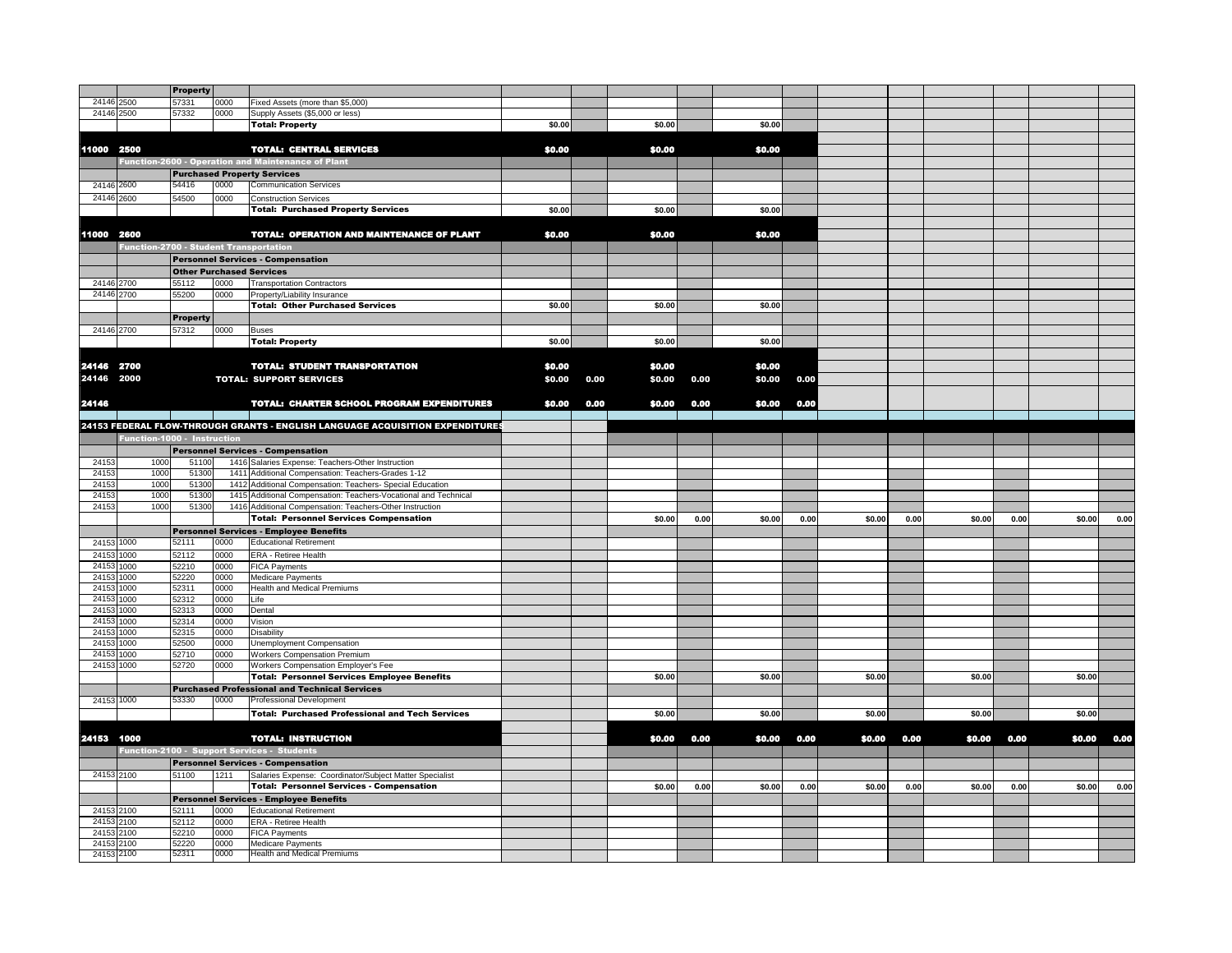| 24153      | 2100                        | 52312 | 0000 | Life                                                                          |  |        |      |        |      |        |      |        |      |        |      |
|------------|-----------------------------|-------|------|-------------------------------------------------------------------------------|--|--------|------|--------|------|--------|------|--------|------|--------|------|
| 24153      | 2100                        | 52313 | 0000 | Dental                                                                        |  |        |      |        |      |        |      |        |      |        |      |
| 24153      | 2100                        | 52314 | 0000 | Vision                                                                        |  |        |      |        |      |        |      |        |      |        |      |
| 24153      | 2100                        | 52315 | 0000 | <b>Disability</b>                                                             |  |        |      |        |      |        |      |        |      |        |      |
| 2415       | 2100                        | 52316 | 0000 | Other Insurance                                                               |  |        |      |        |      |        |      |        |      |        |      |
| 24153      | 2100                        | 52500 | 0000 | Unemployment Compensation                                                     |  |        |      |        |      |        |      |        |      |        |      |
| 24153      | 2100                        | 52710 | 0000 | <b>Workers Compensation Premium</b>                                           |  |        |      |        |      |        |      |        |      |        |      |
| 2415       | 100                         | 52720 | 0000 | Workers Compensation Employer's Fee                                           |  |        |      |        |      |        |      |        |      |        |      |
| 2415       | 2100                        | 52912 | 0000 | Employee Assistance Programs                                                  |  |        |      |        |      |        |      |        |      |        |      |
| 24153      | 2100                        | 52913 | 0000 | Workers Compensation Employee Fees                                            |  |        |      |        |      |        |      |        |      |        |      |
|            |                             |       |      | <b>Total: Personnel Services - Employee Benefits</b>                          |  | \$0.00 |      | \$0.00 |      | \$0.00 |      | \$0.00 |      | \$0.00 |      |
|            |                             |       |      | <b>Purchased Professional and Technical Services</b>                          |  |        |      |        |      |        |      |        |      |        |      |
| 24153 2100 |                             | 53330 | 0000 | Professional Development                                                      |  |        |      |        |      |        |      |        |      |        |      |
|            |                             |       |      | <b>Total: Purchased Professional and Tech Services</b>                        |  | \$0.00 |      | \$0.00 |      | \$0.00 |      | \$0.00 |      | \$0.00 |      |
|            |                             |       |      |                                                                               |  |        |      |        |      |        |      |        |      |        |      |
| 24153 2100 |                             |       |      | <b>TOTAL: SUPPORT SERVICES - STUDENTS</b>                                     |  | \$0.00 | 0.00 | \$0.00 | 0.00 | \$0.00 | 0.00 | \$0.00 | 0.00 | \$0.00 | 0.00 |
|            |                             |       |      |                                                                               |  |        |      |        |      |        |      |        | 0.00 |        |      |
| 24153      |                             |       |      | TOTAL: CARL D PERKINS SECONDARY CURRENT                                       |  | \$0.00 | 0.00 | \$0.00 | 0.00 | \$0,00 | 0.00 | \$0.00 |      | \$0.00 | 0.00 |
|            |                             |       |      |                                                                               |  |        |      |        |      |        |      |        |      |        |      |
|            |                             |       |      | 24154 FEDERAL FLOW-THROUGH GRANTS - TEACHER/PRINCIPAL TRAINING AND RECRUITING |  |        |      |        |      |        |      |        |      |        |      |
|            | Function-1000 - Instruction |       |      |                                                                               |  |        |      |        |      |        |      |        |      |        |      |
|            |                             |       |      | <b>Personnel Services - Compensation</b>                                      |  |        |      |        |      |        |      |        |      |        |      |
| 2415       | 1000                        | 51100 |      | 1610 Salaries Expense: Substitutes Professional Development                   |  |        |      |        |      |        |      |        |      |        |      |
| 24154      | 1000                        | 51300 |      | 1411 Additional Compensation: Teachers-Grades 1-12                            |  |        |      |        |      |        |      |        |      |        |      |
| 24154      | 1000                        | 51300 |      | 1412 Additional Compensation: Teachers- Special Education                     |  |        |      |        |      |        |      |        |      |        |      |
| 24154      | 1000                        | 51300 |      | 1415 Additional Compensation: Teachers-Vocational and Technical               |  |        |      |        |      |        |      |        |      |        |      |
| 24154      | 1000                        | 51300 |      | 1416 Additional Compensation: Teachers-Other Instruction                      |  |        |      |        |      |        |      |        |      |        |      |
|            |                             |       |      | <b>Total: Personnel Services Compensation</b>                                 |  | \$0.00 |      | \$0.00 |      | \$0.00 |      | \$0.00 |      | \$0.00 |      |
|            |                             |       |      | <b>Personnel Services - Employee Benefits</b>                                 |  |        |      |        |      |        |      |        |      |        |      |
| 24154 1000 |                             | 52111 | 0000 | <b>Educational Retirement</b>                                                 |  |        |      |        |      |        |      |        |      |        |      |
| 24154 1000 |                             | 52112 | 0000 | ERA - Retiree Health                                                          |  |        |      |        |      |        |      |        |      |        |      |
| 24154      | 1000                        | 52210 | 0000 | <b>FICA Payments</b>                                                          |  |        |      |        |      |        |      |        |      |        |      |
| 24154      | 1000                        | 52220 | 0000 | Medicare Payments                                                             |  |        |      |        |      |        |      |        |      |        |      |
| 24154      | 1000                        | 52311 | 0000 | Health and Medical Premiums                                                   |  |        |      |        |      |        |      |        |      |        |      |
| 24154      | 1000                        | 52312 | 0000 | Life                                                                          |  |        |      |        |      |        |      |        |      |        |      |
| 24154      | 1000                        | 52313 | 0000 | Dental                                                                        |  |        |      |        |      |        |      |        |      |        |      |
| 24154      | 1000                        | 52314 | 0000 | Vision                                                                        |  |        |      |        |      |        |      |        |      |        |      |
| 24154      | 1000                        | 52315 | 0000 | Disability                                                                    |  |        |      |        |      |        |      |        |      |        |      |
| 2415       | 1000                        | 52500 | 0000 | Unemployment Compensation                                                     |  |        |      |        |      |        |      |        |      |        |      |
| 2415       | 1000                        | 52710 | 0000 | <b>Workers Compensation Premium</b>                                           |  |        |      |        |      |        |      |        |      |        |      |
| 24154      | 1000                        | 52720 | 0000 | Workers Compensation Employer's Fee                                           |  |        |      |        |      |        |      |        |      |        |      |
|            |                             |       |      | <b>Total: Personnel Services Employee Benefits</b>                            |  | \$0.00 |      | \$0.00 |      | \$0.00 |      | \$0.00 |      | \$0.00 |      |
|            |                             |       |      | <b>Purchased Professional and Technical Services</b>                          |  |        |      |        |      |        |      |        |      |        |      |
| 24154 1000 |                             | 53330 | 0000 | Professional Development                                                      |  |        |      |        |      |        |      |        |      |        |      |
|            |                             |       |      | <b>Total: Purchased Professional and Tech Services</b>                        |  | \$0.00 |      | \$0.00 |      | \$0.00 |      | \$0.00 |      | \$0.00 |      |
|            |                             |       |      |                                                                               |  |        |      |        |      |        |      |        |      |        |      |
| 24154      |                             |       |      | <b>TOTAL: TEACHER/PRINCIPAL TRAINING AND RECRUITING</b>                       |  | \$0.00 |      | \$0.00 |      | \$0.00 |      | \$0.00 |      | \$0.00 |      |
|            |                             |       |      |                                                                               |  |        |      |        |      |        |      |        |      |        |      |
|            |                             |       |      | 24174 FEDERAL FLOW-THROUGH GRANTS - CARL D PERKINS SECONDARY CURRENT EXPENDIT |  |        |      |        |      |        |      |        |      |        |      |
|            | Function-1000 - Instruction |       |      |                                                                               |  |        |      |        |      |        |      |        |      |        |      |
|            |                             |       |      | <b>Personnel Services - Compensation</b>                                      |  |        |      |        |      |        |      |        |      |        |      |
| 24174      | 1000                        | 51100 |      | 1415 Salaries Expense: Teachers-Vocational and Technical                      |  |        |      |        |      |        |      |        |      |        |      |
|            |                             |       |      | <b>Total: Personnel Services Compensation</b>                                 |  | \$0.00 | 0.00 | \$0.00 | 0.00 | \$0.00 | 0.00 | \$0.00 | 0.00 | \$0.00 | 0.00 |
|            |                             |       |      | <b>Personnel Services - Employee Benefits</b>                                 |  |        |      |        |      |        |      |        |      |        |      |
| 24174      | 1000                        | 52111 | 0000 | <b>Educational Retirement</b>                                                 |  |        |      |        |      |        |      |        |      |        |      |
| 24174      | 1000                        | 52112 | 0000 | ERA - Retiree Health                                                          |  |        |      |        |      |        |      |        |      |        |      |
| 24174      | 1000                        | 52210 | 0000 | <b>FICA Payments</b>                                                          |  |        |      |        |      |        |      |        |      |        |      |
| 24174      | 1000                        | 52220 | 0000 | <b>Medicare Payments</b>                                                      |  |        |      |        |      |        |      |        |      |        |      |
| 24174      | 1000                        | 52311 | 0000 | Health and Medical Premiums                                                   |  |        |      |        |      |        |      |        |      |        |      |
| 24174      | 1000                        | 52312 | 0000 | Life                                                                          |  |        |      |        |      |        |      |        |      |        |      |
| 24174      | 1000                        | 52313 | 0000 | Dental                                                                        |  |        |      |        |      |        |      |        |      |        |      |
| 2417       | 1000                        | 52314 | 0000 | Vision                                                                        |  |        |      |        |      |        |      |        |      |        |      |
| 24174      | 1000                        | 52315 | 0000 | <b>Disability</b>                                                             |  |        |      |        |      |        |      |        |      |        |      |
| 2417       | 1000                        | 52500 | 0000 | Unemployment Compensation                                                     |  |        |      |        |      |        |      |        |      |        |      |
| 24174      | 1000                        | 52710 | 0000 | <b>Workers Compensation Premium</b>                                           |  |        |      |        |      |        |      |        |      |        |      |
| 24174 1000 |                             | 52720 | 0000 | Workers Compensation Employer's Fee                                           |  |        |      |        |      |        |      |        |      |        |      |
|            |                             |       |      | <b>Total: Personnel Services Employee Benefits</b>                            |  | \$0.00 |      | \$0.00 |      | \$0.00 |      | \$0.00 |      | \$0.00 |      |
|            |                             |       |      | <b>Purchased Professional and Technical Services</b>                          |  |        |      |        |      |        |      |        |      |        |      |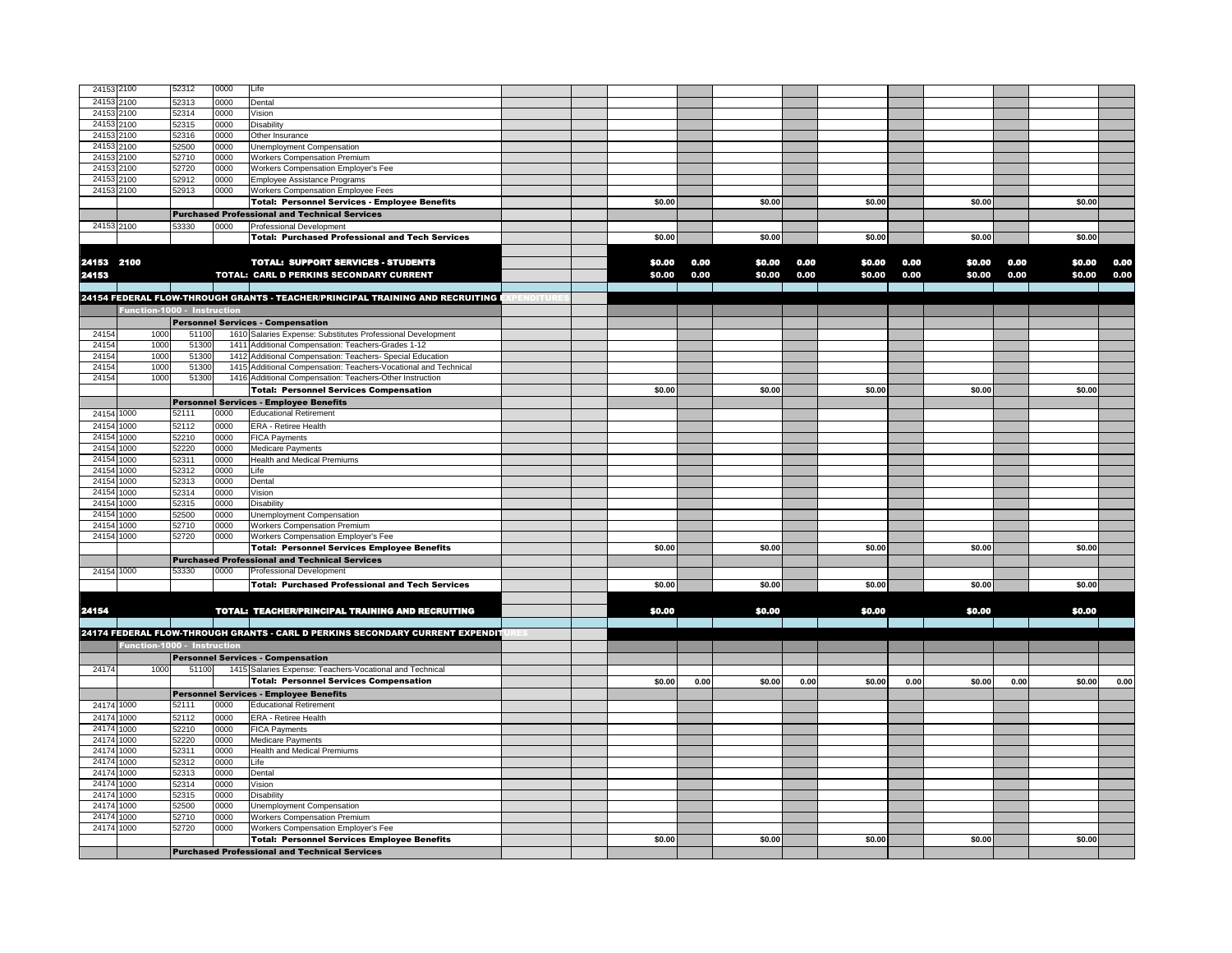| 24174 1000     |                                        | 53330           | 0000         | <b>Professional Development</b>                                                                               |        |      |        |      |        |      |        |      |        |      |        |      |
|----------------|----------------------------------------|-----------------|--------------|---------------------------------------------------------------------------------------------------------------|--------|------|--------|------|--------|------|--------|------|--------|------|--------|------|
|                |                                        |                 |              | <b>Total: Purchased Professional and Tech Services</b>                                                        |        |      | \$0.00 |      | \$0.00 |      | \$0.00 |      | \$0.00 |      | \$0.00 |      |
|                |                                        |                 |              | <b>Purchased Property Services</b>                                                                            |        |      |        |      |        |      |        |      |        |      |        |      |
| 24174 1000     |                                        | 54311           | 0000         | Maintenance & Repair - Furniture/Fixtures/Equipment                                                           |        |      |        |      |        |      |        |      |        |      |        |      |
|                |                                        |                 |              | <b>Total: Purchased Property Services</b>                                                                     |        |      | \$0.00 |      | \$0.00 |      | \$0.00 |      | \$0.00 |      | \$0.00 |      |
|                |                                        |                 |              | <b>Other Purchased Services</b>                                                                               |        |      |        |      |        |      |        |      |        |      |        |      |
| 24174          | 1000                                   | 55817           | 0000         | <b>Student Travel</b>                                                                                         |        |      |        |      |        |      |        |      |        |      |        |      |
| 24174 1000     |                                        | 55819           | 0000         | Employee Travel - Teachers                                                                                    |        |      |        |      |        |      |        |      |        |      |        |      |
|                |                                        |                 |              | <b>Total: Other Purchased Services</b>                                                                        |        |      | \$0.00 |      | \$0.00 |      | \$0.00 |      | \$0.00 |      | \$0.00 |      |
|                |                                        | <b>Supplies</b> |              |                                                                                                               |        |      |        |      |        |      |        |      |        |      |        |      |
| 24174          | 1000                                   | 56112           | 0000         | Other Textbooks                                                                                               |        |      |        |      |        |      |        |      |        |      |        |      |
| 24174          | 1000                                   | 56113           | 0000         | Software                                                                                                      |        |      |        |      |        |      |        |      |        |      |        |      |
| 24174 1000     |                                        | 56118           | 0000         | General Supplies and Materials                                                                                |        |      |        |      |        |      |        |      |        |      |        |      |
|                |                                        |                 |              | <b>Total: Supplies</b>                                                                                        |        |      | \$0.00 |      | \$0.00 |      | \$0.00 |      | \$0.00 |      | \$0.00 |      |
|                |                                        | <b>Property</b> |              |                                                                                                               |        |      |        |      |        |      |        |      |        |      |        |      |
| 24174          | 1000                                   | 57331           | 0000         | Fixed Assets (more than \$5,000)                                                                              |        |      |        |      |        |      |        |      |        |      |        |      |
| 24174 1000     |                                        | 57332           | 0000         | Supply Assets (\$5,000 or less)                                                                               |        |      |        |      |        |      |        |      |        |      |        |      |
|                |                                        |                 |              | <b>Total: Property</b>                                                                                        |        |      | \$0.00 |      | \$0.00 |      | \$0.00 |      | \$0.00 |      | \$0.00 |      |
|                |                                        |                 |              |                                                                                                               |        |      |        |      |        |      |        |      |        |      |        |      |
| 24174 1000     |                                        |                 |              | <b>TOTAL: INSTRUCTION</b>                                                                                     |        |      | \$0.00 | 0.00 | \$0.00 | 0.00 | \$0.00 | 0.00 | \$0.00 | 0.00 | \$0.00 | 0.00 |
|                |                                        |                 |              | Function-2100 - Support Services - Students                                                                   |        |      |        |      |        |      |        |      |        |      |        |      |
|                |                                        |                 |              | <b>Personnel Services - Compensation</b>                                                                      |        |      |        |      |        |      |        |      |        |      |        |      |
| 24174 2100     |                                        | 51100           | 1211         | Salaries Expense: Coordinator/Subject Matter Specialist                                                       |        |      |        |      |        |      |        |      |        |      |        |      |
| 24174 2100     |                                        | 51100           | 1511         | Salaries Expense: Data Processing                                                                             |        |      |        |      |        |      |        |      |        |      |        |      |
|                |                                        |                 |              | <b>Total: Personnel Services - Compensation</b>                                                               |        |      | \$0.00 | 0.00 | \$0.00 | 0.00 | \$0.00 | 0.00 | \$0.00 | 0.00 | \$0.00 | 0.00 |
|                |                                        |                 |              | <b>Personnel Services - Employee Benefits</b>                                                                 |        |      |        |      |        |      |        |      |        |      |        |      |
| 24174 2100     |                                        | 52111           | 0000         | <b>Educational Retirement</b>                                                                                 |        |      |        |      |        |      |        |      |        |      |        |      |
| 24174 2100     |                                        | 52112           | 0000         | ERA - Retiree Health                                                                                          |        |      |        |      |        |      |        |      |        |      |        |      |
| 24174 2100     |                                        | 52210           | 0000         | <b>FICA Payments</b>                                                                                          |        |      |        |      |        |      |        |      |        |      |        |      |
| 24174          | 2100<br>2100                           | 52220<br>52311  | 0000<br>0000 | <b>Medicare Payments</b><br>Health and Medical Premiums                                                       |        |      |        |      |        |      |        |      |        |      |        |      |
| 24174          |                                        | 52312           | 0000         |                                                                                                               |        |      |        |      |        |      |        |      |        |      |        |      |
| 24174          | 2100                                   |                 |              | Life                                                                                                          |        |      |        |      |        |      |        |      |        |      |        |      |
| 24174<br>24174 | 2100<br>2100                           | 52313<br>52314  | 0000<br>0000 | Dental                                                                                                        |        |      |        |      |        |      |        |      |        |      |        |      |
| 2417           | 2100                                   | 52315           | 0000         | Vision<br>Disability                                                                                          |        |      |        |      |        |      |        |      |        |      |        |      |
| 24174          | 2100                                   | 52316           | 0000         | Other Insurance                                                                                               |        |      |        |      |        |      |        |      |        |      |        |      |
| 24174          | 2100                                   | 52500           | 0000         | Unemployment Compensation                                                                                     |        |      |        |      |        |      |        |      |        |      |        |      |
| 24174          | 2100                                   | 52710           | 0000         | <b>Workers Compensation Premium</b>                                                                           |        |      |        |      |        |      |        |      |        |      |        |      |
| 24174          | 2100                                   | 52720           | ეიიი         | Workers Compensation Employer's Fee                                                                           |        |      |        |      |        |      |        |      |        |      |        |      |
| 24174          | 2100                                   | 52912           | 0000         | Employee Assistance Programs                                                                                  |        |      |        |      |        |      |        |      |        |      |        |      |
| 24174 2100     |                                        | 52913           | 0000         | Workers Compensation Employee Fees                                                                            |        |      |        |      |        |      |        |      |        |      |        |      |
|                |                                        |                 |              | <b>Total: Personnel Services - Employee Benefits</b>                                                          |        |      | \$0.00 |      | \$0.00 |      | \$0.00 |      | \$0.00 |      | \$0.00 |      |
|                |                                        |                 |              | <b>Purchased Professional and Technical Services</b>                                                          |        |      |        |      |        |      |        |      |        |      |        |      |
| 24174 2100     |                                        | 53330           | 0000         | <b>Professional Development</b>                                                                               |        |      |        |      |        |      |        |      |        |      |        |      |
|                |                                        |                 |              | <b>Total: Purchased Professional and Tech Services</b>                                                        |        |      | \$0.00 |      | \$0.00 |      | \$0.00 |      | \$0.00 |      | \$0.00 |      |
|                |                                        |                 |              |                                                                                                               |        |      |        |      |        |      |        |      |        |      |        |      |
| 24174 2100     |                                        |                 |              | <b>TOTAL: SUPPORT SERVICES - STUDENTS</b>                                                                     |        |      | \$0.00 | 0.00 | \$0.00 | 0.00 | \$0.00 | 0.00 | \$0.00 | 0.00 | \$0.00 | 0.00 |
| 24174          |                                        |                 |              | TOTAL: CARL D PERKINS SECONDARY CURRENT                                                                       |        |      | \$0.00 | 0.00 | \$0.00 | 0.00 | \$0.00 | 0.00 | \$0.00 | 0.00 | \$0.00 | 0.00 |
|                |                                        |                 |              |                                                                                                               |        |      |        |      |        |      |        |      |        |      |        |      |
|                | <b>26XXX LOCAL GRANTS EXPENDITURES</b> |                 |              |                                                                                                               |        |      |        |      |        |      |        |      |        |      |        |      |
|                | Function-1000 - Instruction            |                 |              |                                                                                                               |        |      |        |      |        |      |        |      |        |      |        |      |
|                |                                        |                 |              | <b>Personnel Services - Compensation</b>                                                                      |        |      |        |      |        |      |        |      |        |      |        |      |
| 26XX)          | 1000                                   | 51100           |              | 1411 Salaries Expense: Teachers-Grades 1-12                                                                   |        |      |        |      |        |      |        |      |        |      |        |      |
| 26XX           | 1000                                   | 51100           |              | 1412 Salaries Expense: Teachers- Special Education                                                            |        |      |        |      |        |      |        |      |        |      |        |      |
| 26XX           | 1000                                   | 51100           |              | 1413 Salaries Expense: Teachers-Early Childhood Ed                                                            |        |      |        |      |        |      |        |      |        |      |        |      |
| 26XX<br>26XX   | 1000<br>1000                           | 5110<br>5110    |              | 1415 Salaries Expense: Teachers-Vocational and Technical<br>1416 Salaries Expense: Teachers-Other Instruction |        |      |        |      |        |      |        |      |        |      |        |      |
| 26XX)          | 1000                                   | 5110            |              | 1422 Salaries Expense: Teachers Special Education - Gifted                                                    |        |      |        |      |        |      |        |      |        |      |        |      |
| 26XX           | 1000                                   | 5110            |              | 1610 Salaries Expense: Substitutes Professional Development                                                   |        |      |        |      |        |      |        |      |        |      |        |      |
| 26XX           | 1000                                   | 5110            |              | 1618 Salaries Expense: Athletics Salaries                                                                     |        |      |        |      |        |      |        |      |        |      |        |      |
| 26XX)          | 1000                                   | 5110            |              | 1624 Salaries Expense: Activities Salary                                                                      |        |      |        |      |        |      |        |      |        |      |        |      |
| 26XX)          | 1000                                   | 51300           |              | 1411 Additional Compensation: Teachers-Grades 1-12                                                            |        |      |        |      |        |      |        |      |        |      |        |      |
| 26XX           | 1000                                   | 5130            |              | 1412 Additional Compensation: Teachers- Special Education                                                     |        |      |        |      |        |      |        |      |        |      |        |      |
| 26XX)          | 1000                                   | 5130            | 1415         | Additional Compensation: Teachers-Vocational and Technical                                                    |        |      |        |      |        |      |        |      |        |      |        |      |
| 26XX)          | 1000                                   | 51300           |              | 1416 Additional Compensation: Teachers-Other Instruction                                                      |        |      |        |      |        |      |        |      |        |      |        |      |
|                |                                        |                 |              | <b>Total: Personnel Services Compensation</b>                                                                 | \$0.00 | 0.00 | \$0.00 | 0.00 | \$0.00 | 0.00 | \$0.00 | 0.00 | \$0.00 | 0.00 | \$0.00 | 0.00 |
|                |                                        |                 |              | <b>Personnel Services - Employee Benefits</b>                                                                 |        |      |        |      |        |      |        |      |        |      |        |      |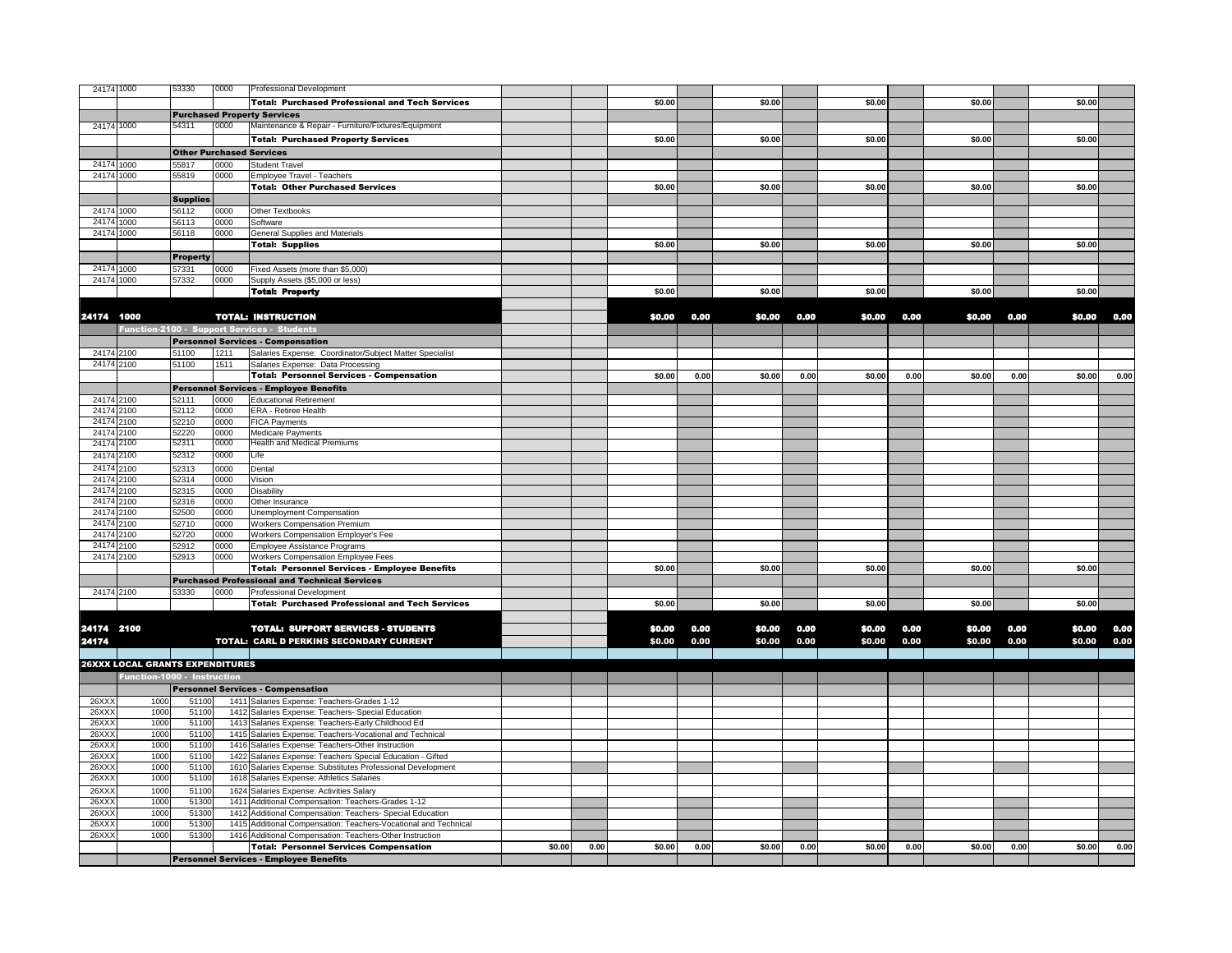| 26XX           |              | 1000 52111                      | 0000         | <b>Educational Retirement</b>                                                  |        |      |        |      |        |      |        |      |        |      |        |      |
|----------------|--------------|---------------------------------|--------------|--------------------------------------------------------------------------------|--------|------|--------|------|--------|------|--------|------|--------|------|--------|------|
| 26XX)          | 1000         | 52112                           | 0000         | ERA - Retiree Health                                                           |        |      |        |      |        |      |        |      |        |      |        |      |
| 26XX           |              | 1000 52210                      | 0000         | <b>FICA Payments</b>                                                           |        |      |        |      |        |      |        |      |        |      |        |      |
| 26XX           | 1000         | 52220                           | 0000         | Medicare Payments                                                              |        |      |        |      |        |      |        |      |        |      |        |      |
| 26XX           | 1000         | 52311                           | 0000         | <b>Health and Medical Premiums</b>                                             |        |      |        |      |        |      |        |      |        |      |        |      |
| 26XX           |              | 1000 52312                      | 0000         | ife                                                                            |        |      |        |      |        |      |        |      |        |      |        |      |
| 26XX           |              | 1000 52313                      | 0000         | Dental                                                                         |        |      |        |      |        |      |        |      |        |      |        |      |
| 26XX           |              | 1000 52314                      | 0000         | Vision                                                                         |        |      |        |      |        |      |        |      |        |      |        |      |
| 26XX           | 1000         | 52315                           | 0000         | Disability                                                                     |        |      |        |      |        |      |        |      |        |      |        |      |
| 26XX<br>26XX   | 1000         | 52500<br>1000 52710             | 2000<br>0000 | Unemployment Compensation                                                      |        |      |        |      |        |      |        |      |        |      |        |      |
| 26XX)          |              | 1000 52720                      | 0000         | <b>Workers Compensation Premium</b><br>Workers Compensation Employer's Fee     |        |      |        |      |        |      |        |      |        |      |        |      |
|                |              |                                 |              | <b>Total: Personnel Services Employee Benefits</b>                             | \$0.00 |      | \$0.00 |      | \$0.00 |      | \$0.00 |      | \$0.00 |      | \$0.00 |      |
|                |              |                                 |              | <b>Purchased Professional and Technical Services</b>                           |        |      |        |      |        |      |        |      |        |      |        |      |
| 26XX)          | 1000         | 53330                           | 0000         | Professional Development                                                       |        |      |        |      |        |      |        |      |        |      |        |      |
| 26XX           | 1000         | 53414                           | 0000         | Other Professional Services                                                    |        |      |        |      |        |      |        |      |        |      |        |      |
| 26XX           | 1000         | 53711                           | 0000         | Other Charges                                                                  |        |      |        |      |        |      |        |      |        |      |        |      |
| 26XX)          |              | 1000 53760                      | 0000         | Tuition for Concurrent Enrollment                                              |        |      |        |      |        |      |        |      |        |      |        |      |
|                |              |                                 |              | <b>Total: Purchased Professional and Tech Services</b>                         | \$0.00 |      | \$0.00 |      | \$0.00 |      | \$0.00 |      | \$0.00 |      | \$0.00 |      |
|                |              | <b>Other Purchased Services</b> |              |                                                                                |        |      |        |      |        |      |        |      |        |      |        |      |
| 26XX           |              | 1000 55817                      | 0000         | <b>Student Travel</b>                                                          |        |      |        |      |        |      |        |      |        |      |        |      |
|                |              |                                 |              | <b>Total: Other Purchased Services</b>                                         | \$0.00 |      | \$0.00 |      | \$0.00 |      | \$0.00 |      | \$0.00 |      | \$0.00 |      |
|                |              | <b>Supplies</b>                 |              |                                                                                |        |      |        |      |        |      |        |      |        |      |        |      |
| 26XX           |              | 1000 56109                      | 0000         | Instructional Materials On-Line Digital Subscriptions                          |        |      |        |      |        |      |        |      |        |      |        |      |
| 26XX           |              | 1000 56112                      | 0000         | <b>Other Textbooks</b>                                                         |        |      |        |      |        |      |        |      |        |      |        |      |
| 26XX)          |              | 1000 56113                      | 0000         | Software                                                                       |        |      |        |      |        |      |        |      |        |      |        |      |
| 26XX)          |              | 1000 56114                      | 0000         | Library and Audio Visual                                                       |        |      |        |      |        |      |        |      |        |      |        |      |
|                |              |                                 |              | <b>Total: Supplies</b>                                                         | \$0.00 |      | \$0.00 |      | \$0.00 |      | \$0.00 |      | \$0.00 |      | \$0.00 |      |
|                |              | <b>Property</b>                 |              |                                                                                |        |      |        |      |        |      |        |      |        |      |        |      |
| 26XX)          | 1000         |                                 |              |                                                                                |        |      |        |      |        |      |        |      |        |      |        |      |
|                |              | 57331                           | 0000         | Fixed Assets (more than \$5,000)                                               |        |      |        |      |        |      |        |      |        |      |        |      |
| 26XX)          |              | 1000 57332                      | 0000         | Supply Assets (\$5,000 or less)                                                |        |      |        |      |        |      |        |      |        |      |        |      |
|                |              |                                 |              | <b>Total: Property</b>                                                         | \$0.00 |      | \$0.00 |      | \$0.00 |      | \$0.00 |      | \$0.00 |      | \$0.00 |      |
|                |              |                                 |              |                                                                                |        |      |        |      |        |      |        |      |        |      |        |      |
|                |              |                                 |              |                                                                                |        |      |        |      |        |      |        |      |        |      |        |      |
| 26XXX 1000     |              |                                 |              | <b>TOTAL: INSTRUCTION</b>                                                      | \$0.00 | 0.00 | \$0.00 | 0.00 | \$0.00 | 0.00 | \$0.00 | 0.00 | \$0.00 | 0.00 | \$0.00 | 0.00 |
|                |              |                                 |              | Function-2100 - Support Services - Students                                    |        |      |        |      |        |      |        |      |        |      |        |      |
|                |              |                                 |              | <b>Personnel Services - Compensation</b>                                       |        |      |        |      |        |      |        |      |        |      |        |      |
| 26XXX          | 2100         | 51100                           | 1211         | Salaries Expense: Coordinator/Subject Matter Specialist                        |        |      |        |      |        |      |        |      |        |      |        |      |
| 26XXX          | 2100         | 51100                           | 1214         | Salaries Expense: Guidance Counselors/Social Workers                           |        |      |        |      |        |      |        |      |        |      |        |      |
| 26XXX          | 2100         | 51100                           | 1215         | Salaries Expense: Registered Nurse                                             |        |      |        |      |        |      |        |      |        |      |        |      |
| 26XXX          | 2100         | 51100                           | 1218         | Salaries Expense: School/Student Support                                       |        |      |        |      |        |      | \$0.00 |      |        |      | \$0.00 |      |
|                |              |                                 |              | <b>Total: Personnel Services - Compensation</b>                                | \$0.00 | 0.00 | \$0.00 | 0.00 | \$0.00 | 0.00 |        | 0.00 | \$0.00 | 0.00 |        | 0.00 |
| 26XXX          | 2100         | 52111                           | 0000         | <b>Personnel Services - Employee Benefits</b><br><b>Educational Retirement</b> |        |      |        |      |        |      |        |      |        |      |        |      |
| 26XXX          | 2100         | 52112                           | 0000         | ERA - Retiree Health                                                           |        |      |        |      |        |      |        |      |        |      |        |      |
| 26XXX          | 2100         | 52210                           | 0000         | <b>FICA Payments</b>                                                           |        |      |        |      |        |      |        |      |        |      |        |      |
| 26XXX          | 2100         | 52220                           | 0000         | <b>Medicare Payments</b>                                                       |        |      |        |      |        |      |        |      |        |      |        |      |
| 26XXX          | 2100         | 52311                           | 0000         | Health and Medical Premiums                                                    |        |      |        |      |        |      |        |      |        |      |        |      |
| 26XXX          | 2100         | 52312                           | 0000         | Life                                                                           |        |      |        |      |        |      |        |      |        |      |        |      |
| 26XXX          | 2100         | 52313                           | 0000         | Dental                                                                         |        |      |        |      |        |      |        |      |        |      |        |      |
| 26XXX          | 2100         | 52314                           | 0000         | /ision                                                                         |        |      |        |      |        |      |        |      |        |      |        |      |
| 26XXX          | 2100         | 52315                           | 0000         | <b>Disability</b>                                                              |        |      |        |      |        |      |        |      |        |      |        |      |
| 26XXX          | 2100         | 52316                           | 0000         | Other Insurance                                                                |        |      |        |      |        |      |        |      |        |      |        |      |
| 26XXX<br>26XXX | 2100         | 52500                           | 0000<br>0000 | Unemployment Compensation                                                      |        |      |        |      |        |      |        |      |        |      |        |      |
| 26XXX          | 2100<br>2100 | 52710                           | 0000         | <b>Workers Compensation Premium</b>                                            |        |      |        |      |        |      |        |      |        |      |        |      |
| 26XXX          | 2100         | 52720<br>52912                  | 0000         | Workers Compensation Employer's Fee<br>Employee Assistance Programs            |        |      |        |      |        |      |        |      |        |      |        |      |
| 26XXX          | 2100         | 52913                           | 0000         | Workers Compensation Employee Fees                                             |        |      |        |      |        |      |        |      |        |      |        |      |
|                |              |                                 |              | <b>Total: Personnel Services - Employee Benefits</b>                           | \$0.00 |      | \$0.00 |      | \$0.00 |      | \$0.00 |      | \$0.00 |      | \$0.00 |      |
|                |              | <b>Supplies</b>                 |              |                                                                                |        |      |        |      |        |      |        |      |        |      |        |      |
| 26XXX          | 2100         | 56113                           | 0000         | Software                                                                       |        |      |        |      |        |      |        |      |        |      |        |      |
| 26XXX          | 2100         | 56118                           | 0000         | General Supplies and Materials                                                 |        |      |        |      |        |      |        |      |        |      |        |      |
|                |              |                                 |              | <b>Total: Supplies</b>                                                         | \$0.00 |      | \$0.00 |      | \$0.00 |      | \$0.00 |      | \$0.00 |      | \$0.00 |      |
|                |              | <b>Property</b>                 |              |                                                                                |        |      |        |      |        |      |        |      |        |      |        |      |
| 26XXX          | 2100         | 57331                           | 0000         | Fixed Assets (more than \$5,000)                                               |        |      |        |      |        |      |        |      |        |      |        |      |
| 26XXX          | 2100         | 57332                           | 0000         | Supply Assets (\$5,000 or less)<br><b>Total: Property</b>                      | \$0.00 |      | \$0.00 |      | \$0.00 |      | \$0.00 |      | \$0.00 |      | \$0.00 |      |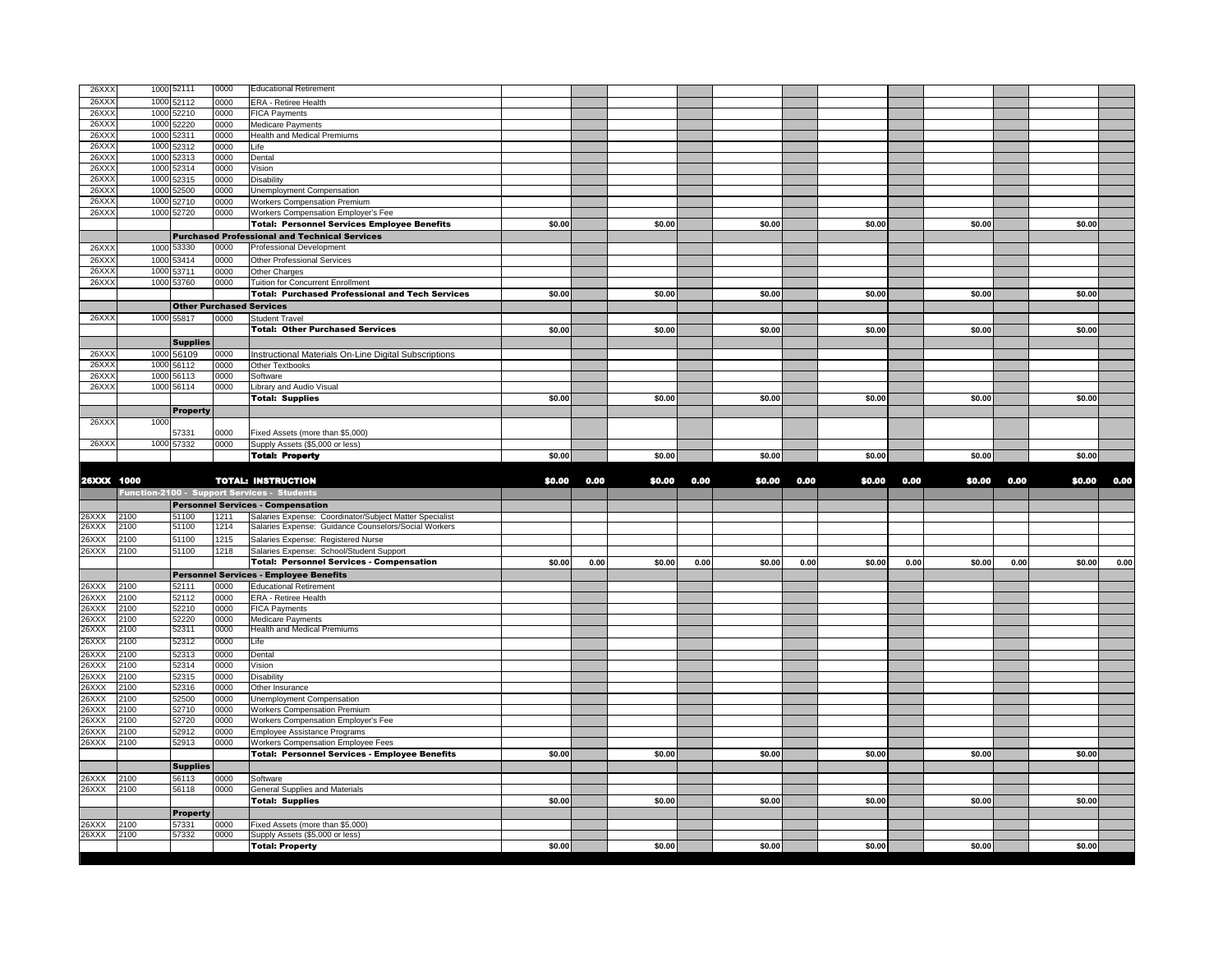| 26XXX 2100     |                                               |                 |              | <b>TOTAL: SUPPORT SERVICES - STUDENTS</b>                 | \$0.00 | 0.00 | \$0.00 | 0.00 | \$0.00 | 0.00 | \$0.00 | 0.00 | \$0.00 | 0.00 | \$0.00 | 0.00 |
|----------------|-----------------------------------------------|-----------------|--------------|-----------------------------------------------------------|--------|------|--------|------|--------|------|--------|------|--------|------|--------|------|
|                |                                               |                 |              | Function-2200 - Support Services - Instruction            |        |      |        |      |        |      |        |      |        |      |        |      |
|                |                                               |                 |              | <b>Personnel Services - Compensation</b>                  |        |      |        |      |        |      |        |      |        |      |        |      |
| 26XXX          | 2200                                          | 51100           | 1211         | Salaries Expense: Coordinator/Subject Matter Specialist   |        |      |        |      |        |      |        |      |        |      |        |      |
| 26XXX          | 2200                                          | 51100           | 1212         | Salaries Expense: Library/Media Specialist                |        |      |        |      |        |      |        |      |        |      |        |      |
| 26XXX          | 2200                                          | 51100           | 1213         | Salaries Expense: Library/Media Assistants                |        |      |        |      |        |      |        |      |        |      |        |      |
|                |                                               |                 |              | <b>Total: Support Services - Instruction</b>              | \$0.00 | 0.00 | \$0.00 | 0.00 | \$0.00 | 0.00 | \$0.00 | 0.00 | \$0.00 | 0.00 | \$0.00 | 0.00 |
|                |                                               |                 |              | <b>Personnel Services - Employee Benefits</b>             |        |      |        |      |        |      |        |      |        |      |        |      |
| 26XXX          | 2200                                          | 52111           | 0000         | <b>Educational Retirement</b>                             |        |      |        |      |        |      |        |      |        |      |        |      |
| 26XXX          | 2200                                          | 52112           | 0000         | ERA - Retiree Health                                      |        |      |        |      |        |      |        |      |        |      |        |      |
| 26XXX          | 2200                                          | 52210           | 0000         | <b>FICA Payments</b>                                      |        |      |        |      |        |      |        |      |        |      |        |      |
| 26XXX          | 2200                                          | 52220           | 0000         | <b>Medicare Payments</b>                                  |        |      |        |      |        |      |        |      |        |      |        |      |
| 26XXX          | 2200                                          | 52311           | 0000         | <b>Health and Medical Premiums</b>                        |        |      |        |      |        |      |        |      |        |      |        |      |
| 26XXX<br>26XXX | 2200<br>2200                                  | 52312<br>52313  | 0000<br>0000 | Life<br>Dental                                            |        |      |        |      |        |      |        |      |        |      |        |      |
|                |                                               |                 |              |                                                           |        |      |        |      |        |      |        |      |        |      |        |      |
| 26XXX<br>26XXX | 2200<br>2200                                  | 52314<br>52315  | 0000<br>0000 | Vision<br><b>Disability</b>                               |        |      |        |      |        |      |        |      |        |      |        |      |
| 26XXX          | 2200                                          | 52500           | 0000         | <b>Unemployment Compensation</b>                          |        |      |        |      |        |      |        |      |        |      |        |      |
| 26XXX          | 2200                                          | 52710           | 0000         | <b>Workers Compensation Premium</b>                       |        |      |        |      |        |      |        |      |        |      |        |      |
| 26XXX          | 2200                                          | 52720           | 0000         | Workers Compensation Employer's Fee                       |        |      |        |      |        |      |        |      |        |      |        |      |
| 26XXX          | 2200                                          | 52912           | 0000         | <b>Employee Assistance Programs</b>                       |        |      |        |      |        |      |        |      |        |      |        |      |
|                |                                               |                 |              | <b>Total: Personnel Services - Employee Benefits</b>      | \$0.00 |      | \$0.00 |      | \$0.00 |      | \$0.00 |      | \$0.00 |      | \$0.00 |      |
|                |                                               |                 |              | <b>Purchased Professional and Technical Services</b>      |        |      |        |      |        |      |        |      |        |      |        |      |
| 26XXX          | 2200                                          | 53330           | 0000         | <b>Professional Development</b>                           |        |      |        |      |        |      |        |      |        |      |        |      |
| 26XXX          | 2200                                          | 53414           | 0000         | Other Professional Services                               |        |      |        |      |        |      |        |      |        |      |        |      |
| 26XXX          | 2200                                          | 53711           | 0000         | Other Charges                                             |        |      |        |      |        |      |        |      |        |      |        |      |
|                |                                               |                 |              | <b>Total: Purchased Professional and Tech Services</b>    | \$0.00 |      | \$0.00 |      | \$0.00 |      | \$0.00 |      | \$0.00 |      | \$0.00 |      |
|                |                                               | <b>Supplies</b> |              |                                                           |        |      |        |      |        |      |        |      |        |      |        |      |
| 26XXX          | 2200                                          | 56113           | 0000         | Software                                                  |        |      |        |      |        |      |        |      |        |      |        |      |
| 26XXX          | 2200                                          | 56114           | 0000         | Library And Audio-Visual                                  |        |      |        |      |        |      |        |      |        |      |        |      |
| 26XXX          | 2200                                          | 56118           | 0000         | General Supplies and Materials                            |        |      |        |      |        |      |        |      |        |      |        |      |
|                |                                               |                 |              | <b>Total: Supplies</b>                                    | \$0.00 |      | \$0.00 |      | \$0.00 |      | \$0.00 |      | \$0.00 |      | \$0.00 |      |
|                |                                               | <b>Property</b> |              |                                                           |        |      |        |      |        |      |        |      |        |      |        |      |
| 26XXX          | 2200                                          | 57331           | 0000         | Fixed Assets (more than \$5,000)                          |        |      |        |      |        |      |        |      |        |      |        |      |
| 26XXX          | 2200                                          | 57332           | 0000         | Supply Assets (\$5,000 or less)                           |        |      |        |      |        |      |        |      |        |      |        |      |
|                |                                               |                 |              | <b>Total: Property</b>                                    | \$0.00 |      | \$0.00 |      | \$0.00 |      | \$0.00 |      | \$0.00 |      | \$0.00 |      |
|                |                                               |                 |              |                                                           |        |      |        |      |        |      |        |      |        |      |        |      |
| 26XXX 2200     |                                               |                 |              | <b>TOTAL: SUPPORT SERVICES - INSTRUCTION</b>              | \$0.00 | 0.00 | \$0.00 | 0.00 | \$0.00 | 0.00 | \$0.00 | 0.00 | \$0.00 | 0.00 | \$0.00 | 0.00 |
|                |                                               |                 |              | <b>Function-2600 - Operation and Maintenance of Plant</b> |        |      |        |      |        |      |        |      |        |      |        |      |
|                |                                               |                 |              | <b>Purchased Property Services</b>                        |        |      |        |      |        |      |        |      |        |      |        |      |
| 26XX)          | 2600                                          | 54311           | 0000         | Maintenance & Repair - Furniture/Fixtures/Equipment       |        |      |        |      |        |      |        |      |        |      |        |      |
| 26XX           | 2600                                          | 54312           | 0000         | Maintenance & Repair - Buildings and Grounds              |        |      |        |      |        |      |        |      |        |      |        |      |
| 26XX           | 2600                                          | 54500           | 0000         | <b>Construction Services</b>                              |        |      |        |      |        |      |        |      |        |      |        |      |
| 26XX)          | 2600                                          | 54610           | 0000         | Rental - Land and Buildings                               |        |      |        |      |        |      |        |      |        |      |        |      |
| 26XX)          |                                               | 2600 54640      | 0000         | Rental - Lease to Purchase                                |        |      |        |      |        |      |        |      |        |      |        |      |
|                |                                               |                 |              | <b>Total: Purchased Property Services</b>                 | \$0.00 |      | \$0.00 |      | \$0.00 |      | \$0.00 |      | \$0.00 |      | \$0.00 |      |
|                |                                               |                 |              |                                                           |        |      |        |      |        |      |        |      |        |      |        |      |
| 26XXX 2600     |                                               |                 |              | <b>TOTAL: OPERATION AND MAINTENANCE OF PLANT</b>          | \$0.00 |      | \$0.00 |      | \$0.00 |      | \$0.00 |      | \$0.00 |      | \$0.00 |      |
|                | <b>Function-2700 - Student Transportation</b> |                 |              |                                                           |        |      |        |      |        |      |        |      |        |      |        |      |
|                |                                               |                 |              | <b>Purchased Property Services</b>                        |        |      |        |      |        |      |        |      |        |      |        |      |
| 26XX)          | 2700                                          | 54313           | 0000         | Maintenance & Repair - Vehicles                           |        |      |        |      |        |      |        |      |        |      |        |      |
| 26XX)          | 2700                                          | 54314           | 0000         | Maintenance & Repair - Buses                              |        |      |        |      |        |      |        |      |        |      |        |      |
| 26XX           | 2700                                          | 54620           | 0000         | Rental - Equipment and Vehicles                           |        |      |        |      |        |      |        |      |        |      |        |      |
| 26XX)          |                                               | 2700 54640      | 0000         | Rental - Lease to Purchase                                |        |      |        |      |        |      |        |      |        |      |        |      |
|                |                                               |                 |              | <b>Total: Purchased Property Services</b>                 | \$0.00 |      | \$0.00 |      | \$0.00 |      | \$0.00 |      | \$0.00 |      | \$0.00 |      |
|                |                                               |                 |              | <b>Other Purchased Services</b>                           |        |      |        |      |        |      |        |      |        |      |        |      |
| 26XXX          | 2700                                          | 55112           | 0000         | <b>Transportation Contractors</b>                         |        |      |        |      |        |      |        |      |        |      |        |      |
|                |                                               |                 |              | <b>Total: Other Purchased Services</b>                    | \$0.00 |      | \$0.00 |      | \$0.00 |      | \$0.00 |      | \$0.00 |      | \$0.00 |      |
|                |                                               | <b>Supplies</b> |              |                                                           |        |      |        |      |        |      |        |      |        |      |        |      |
| 6XXX           | 2700                                          | 56210           | 0000         | Natural Gas (Vehicles)                                    |        |      |        |      |        |      |        |      |        |      |        |      |
| 26XXX          | 2700                                          | 56211           | 0000         | Gasoline                                                  |        |      |        |      |        |      |        |      |        |      |        |      |
| 6XXX           | 2700                                          | 56212           | 0000         | <b>Diesel Fuel</b>                                        |        |      |        |      |        |      |        |      |        |      |        |      |
| 26XXX          | 2700                                          | 56213           | 0000         | Propane (Vehicles)                                        |        |      |        |      |        |      |        |      |        |      |        |      |
|                |                                               |                 |              | <b>Total: Supplies</b>                                    | \$0.00 |      | \$0.00 |      | \$0.00 |      | \$0.00 |      | \$0.00 |      | \$0.00 |      |
|                |                                               | <b>Property</b> |              |                                                           |        |      |        |      |        |      |        |      |        |      |        |      |
| 26XXX 2700     |                                               | 57311           | 0000         | Vehicles General                                          |        |      |        |      |        |      |        |      |        |      |        |      |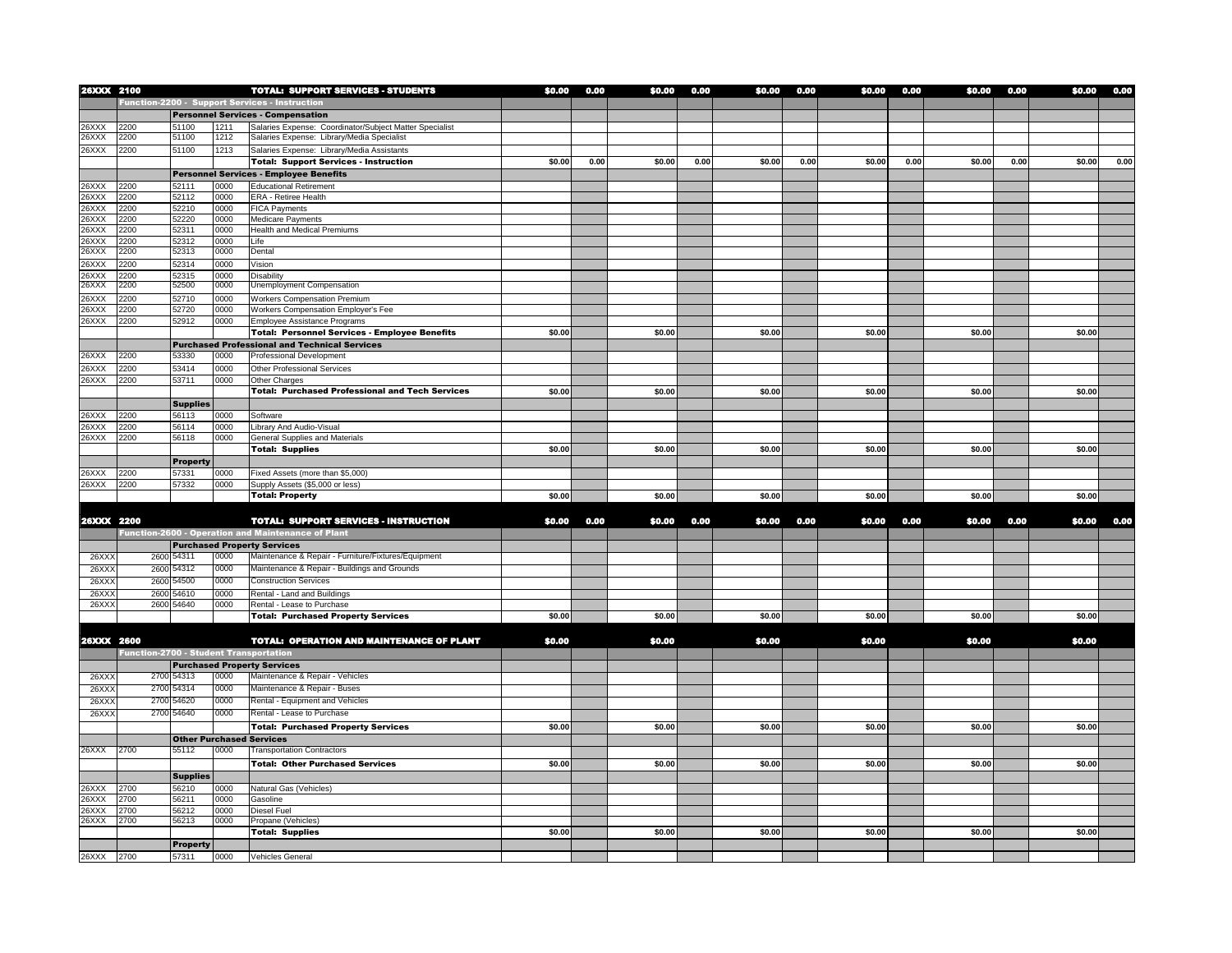| 26XXX             | 2700                                   | 57312               | 0000         | <b>Buses</b>                                                                                                              |        |      |        |      |        |      |        |      |        |      |        |      |
|-------------------|----------------------------------------|---------------------|--------------|---------------------------------------------------------------------------------------------------------------------------|--------|------|--------|------|--------|------|--------|------|--------|------|--------|------|
|                   |                                        |                     |              | <b>Total: Property</b>                                                                                                    | \$0.00 |      | \$0.00 |      | \$0.00 |      | \$0.00 |      | \$0.00 |      | \$0.00 |      |
|                   |                                        |                     |              |                                                                                                                           |        |      |        |      |        |      |        |      |        |      |        |      |
|                   |                                        |                     |              |                                                                                                                           |        |      |        |      |        |      |        |      |        |      |        |      |
| 26XXX 2700        |                                        |                     |              | <b>TOTAL: STUDENT TRANSPORTATION</b>                                                                                      | \$0,00 |      | \$0.00 |      | \$0,00 |      | \$0.00 |      | \$0.00 |      | \$0.00 |      |
| <b>26XXX 2000</b> |                                        |                     |              | <b>TOTAL: SUPPORT SERVICES</b>                                                                                            | \$0,00 | 0.00 | \$0.00 | 0.00 | \$0.00 | 0.00 | \$0.00 | 0.00 | \$0.00 | 0.00 | \$0.00 | 0.00 |
|                   |                                        |                     |              | <b>Function-3300 - Community Services Operations</b>                                                                      |        |      |        |      |        |      |        |      |        |      |        |      |
|                   |                                        |                     |              | <b>Personnel Services - Compensation</b>                                                                                  |        |      |        |      |        |      |        |      |        |      |        |      |
| 26XXX             | 3300                                   | 51100               | 1619         | Salaries Expense: Adult Education                                                                                         |        |      |        |      |        |      |        |      |        |      |        |      |
| 26XXX             | 3300                                   | 51100               | 1620         | Salaries Expense: Recreation                                                                                              |        |      |        |      |        |      |        |      |        |      |        |      |
| 26XXX             | 3300                                   | 51100               | 1621         | Salaries Expense: Summer School/After School                                                                              |        |      |        |      |        |      |        |      |        |      |        |      |
| 26XXX             | 3300                                   | 51100               | 1622         | Salaries Expense: Bus Drivers                                                                                             |        |      |        |      |        |      |        |      |        |      |        |      |
| 26XXX             | 3300                                   | 51100               | 1625         |                                                                                                                           |        |      |        |      |        |      |        |      |        |      |        |      |
|                   |                                        |                     |              | Salaries Expense: Extended Services to Students                                                                           |        |      |        |      |        |      |        |      |        |      |        |      |
|                   |                                        |                     |              | <b>Total: Personnel Services - Compensation</b>                                                                           | \$0.00 | 0.00 | \$0.00 | 0.00 | \$0.00 | 0.00 | \$0.00 | 0.00 | \$0.00 | 0.00 | \$0.00 | 0.00 |
|                   |                                        |                     |              | <b>Personnel Services - Employee Benefits</b>                                                                             |        |      |        |      |        |      |        |      |        |      |        |      |
| 26XXX             | 3300                                   | 52111               | 0000         | <b>Educational Retirement</b>                                                                                             |        |      |        |      |        |      |        |      |        |      |        |      |
| 26XXX             | 3300                                   | 52112               | 0000         | <b>ERA - Retiree Health</b>                                                                                               |        |      |        |      |        |      |        |      |        |      |        |      |
| 26XXX             | 3300                                   | 52210               | 0000         | <b>FICA Payments</b>                                                                                                      |        |      |        |      |        |      |        |      |        |      |        |      |
| 26XXX             | 3300                                   | 52220               | 0000         | <b>Medicare Payments</b>                                                                                                  |        |      |        |      |        |      |        |      |        |      |        |      |
| 26XXX             | 3300                                   | 52311               | 0000         | <b>Health and Medical Premiums</b>                                                                                        |        |      |        |      |        |      |        |      |        |      |        |      |
| 26XXX             | 3300                                   | 52312               | 0000         | Life                                                                                                                      |        |      |        |      |        |      |        |      |        |      |        |      |
| 26XXX             | 3300                                   | 52313               | 0000         | Dental                                                                                                                    |        |      |        |      |        |      |        |      |        |      |        |      |
| 26XXX             | 3300                                   | 52314               | 0000         | Vision                                                                                                                    |        |      |        |      |        |      |        |      |        |      |        |      |
|                   |                                        |                     |              |                                                                                                                           |        |      |        |      |        |      |        |      |        |      |        |      |
| 26XXX<br>26XXX    | 3300                                   | 52315<br>52500      | 0000<br>0000 | Disability                                                                                                                |        |      |        |      |        |      |        |      |        |      |        |      |
|                   | 3300                                   |                     |              | Unemployment Compensation                                                                                                 |        |      |        |      |        |      |        |      |        |      |        |      |
| 26XXX             | 3300                                   | 52710               | 0000         | Workers Compensation Premium                                                                                              |        |      |        |      |        |      |        |      |        |      |        |      |
| 26XXX             | 3300                                   | 52720               | 0000         | Workers Compensation Employer's Fee                                                                                       |        |      |        |      |        |      |        |      |        |      |        |      |
| 26XXX             | 3300                                   | 52912               | 0000         | <b>Employee Assistance Programs</b>                                                                                       |        |      |        |      |        |      |        |      |        |      |        |      |
|                   |                                        |                     |              | <b>Total: Personnel Services - Employee Benefits</b>                                                                      | \$0.00 |      | \$0.00 |      | \$0.00 |      | \$0.00 |      | \$0.00 |      | \$0.00 |      |
|                   |                                        |                     |              | <b>Purchased Professional and Technical Services</b>                                                                      |        |      |        |      |        |      |        |      |        |      |        |      |
| 26XXX             | 3300                                   | 53711               | 0000         | Other Charges                                                                                                             |        |      |        |      |        |      |        |      |        |      |        |      |
|                   |                                        |                     |              | <b>Total: Purchased Professional and Tech Services</b>                                                                    | \$0.00 |      | \$0.00 |      | \$0.00 |      | \$0.00 |      | \$0.00 |      | \$0.00 |      |
|                   |                                        |                     |              |                                                                                                                           |        |      |        |      |        |      |        |      |        |      |        |      |
|                   |                                        |                     |              | <b>Other Purchased Services</b>                                                                                           |        |      |        |      |        |      |        |      |        |      |        |      |
| 26XXX             | 3300                                   | 55915               | 0000         | <b>Other Contract Services</b>                                                                                            |        |      |        |      |        |      |        |      |        |      |        |      |
|                   |                                        |                     |              | <b>Total: Other Purchased Services</b>                                                                                    | \$0.00 |      | \$0.00 |      | \$0.00 |      | \$0.00 |      | \$0.00 |      | \$0.00 |      |
|                   |                                        |                     |              |                                                                                                                           |        |      |        |      |        |      |        |      |        |      |        |      |
|                   |                                        | <b>Supplies</b>     |              |                                                                                                                           |        |      |        |      |        |      |        |      |        |      |        |      |
|                   | 3300                                   |                     |              |                                                                                                                           |        |      |        |      |        |      |        |      |        |      |        |      |
| 26XXX             |                                        | 56118               | 0000         | <b>General Supplies and Materials</b>                                                                                     |        |      |        |      |        |      |        |      |        |      |        |      |
|                   |                                        |                     |              | <b>Total: Supplies</b>                                                                                                    | \$0.00 |      | \$0.00 |      | \$0.00 |      | \$0.00 |      | \$0.00 |      | \$0.00 |      |
|                   |                                        | <b>Property</b>     |              |                                                                                                                           |        |      |        |      |        |      |        |      |        |      |        |      |
| 26XXX             | 3300                                   | 57331               | 0000         | Fixed Assets (more than \$5,000)                                                                                          |        |      |        |      |        |      |        |      |        |      |        |      |
| 26XXX             | 3300                                   | 57332               | 0000         | Supply Assets (\$5,000 or less)                                                                                           |        |      |        |      |        |      |        |      |        |      |        |      |
|                   |                                        |                     |              | <b>Total: Property</b>                                                                                                    | \$0.00 |      | \$0.00 |      | \$0.00 |      | \$0.00 |      | \$0.00 |      | \$0.00 |      |
|                   |                                        |                     |              |                                                                                                                           |        |      |        |      |        |      |        |      |        |      |        |      |
| 26XXX 3300        |                                        |                     |              | <b>TOTAL: COMMUNITY SERVICES OPERATIONS</b>                                                                               | \$0,00 | 0,00 | \$0.00 | 0,00 | \$0.00 | 0.00 | \$0.00 | 0.00 | \$0.00 | 0.00 | \$0.00 | 0.00 |
| <b>26XXX</b>      |                                        |                     |              | <b>TOTAL: LOCAL GRANTS EXPENDITURES</b>                                                                                   | \$0,00 |      | \$0.00 | 0,00 | \$0,00 | 0,00 | \$0.00 | 0,00 |        | 0.00 | \$0.00 | 0.00 |
|                   |                                        |                     |              |                                                                                                                           |        | 0.00 |        |      |        |      |        |      | \$0.00 |      |        |      |
|                   |                                        |                     |              |                                                                                                                           |        |      |        |      |        |      |        |      |        |      |        |      |
|                   | <b>26XXX LOCAL GRANTS EXPENDITURES</b> |                     |              |                                                                                                                           |        |      |        |      |        |      |        |      |        |      |        |      |
|                   | Function-1000 - Instruction            |                     |              |                                                                                                                           |        |      |        |      |        |      |        |      |        |      |        |      |
|                   |                                        |                     |              | <b>Personnel Services - Compensation</b>                                                                                  |        |      |        |      |        |      |        |      |        |      |        |      |
| 26XX)             | 1000                                   | 51100               |              | 1411 Salaries Expense: Teachers-Grades 1-12                                                                               |        |      |        |      |        |      |        |      |        |      |        |      |
| 26XX              | 1000                                   | 5110                | 1412         | Salaries Expense: Teachers- Special Education                                                                             |        |      |        |      |        |      |        |      |        |      |        |      |
| 26XX              | 1000                                   | 51100               |              | 1413 Salaries Expense: Teachers-Early Childhood Ed                                                                        |        |      |        |      |        |      |        |      |        |      |        |      |
| 26XX              | 1000                                   | 51100               |              | 1415 Salaries Expense: Teachers-Vocational and Technical                                                                  |        |      |        |      |        |      |        |      |        |      |        |      |
| 26XX              | 1000                                   | 5110                |              | 1416 Salaries Expense: Teachers-Other Instruction                                                                         |        |      |        |      |        |      |        |      |        |      |        |      |
| 26XX)             | 1000                                   | 51100               |              |                                                                                                                           |        |      |        |      |        |      |        |      |        |      |        |      |
| 26XX)             | 1000                                   | 5110                |              | 1422 Salaries Expense: Teachers Special Education - Gifted<br>1610 Salaries Expense: Substitutes Professional Development |        |      |        |      |        |      |        |      |        |      |        |      |
| 26XX)             | 1000                                   | 5110                |              | 1618 Salaries Expense: Athletics Salaries                                                                                 |        |      |        |      |        |      |        |      |        |      |        |      |
|                   |                                        |                     |              |                                                                                                                           |        |      |        |      |        |      |        |      |        |      |        |      |
| 26XX              | 1000                                   | 5110                |              | 1624 Salaries Expense: Activities Salary                                                                                  |        |      |        |      |        |      |        |      |        |      |        |      |
| 26XX)             | 1000                                   | 51300               | 1412         | 1411 Additional Compensation: Teachers-Grades 1-12                                                                        |        |      |        |      |        |      |        |      |        |      |        |      |
| 26XX)             | 1000                                   | 51300               |              | Additional Compensation: Teachers- Special Education                                                                      |        |      |        |      |        |      |        |      |        |      |        |      |
| 26XX              | 1000                                   | 51300               |              | 1415 Additional Compensation: Teachers-Vocational and Technical                                                           |        |      |        |      |        |      |        |      |        |      |        |      |
| 26XX              | 1000                                   | 51300               |              | 1416 Additional Compensation: Teachers-Other Instruction                                                                  |        |      |        |      |        |      |        |      |        |      |        |      |
|                   |                                        |                     |              | <b>Total: Personnel Services Compensation</b>                                                                             | \$0.00 | 0.00 | \$0.00 | 0.00 | \$0.00 | 0.00 | \$0.00 | 0.00 | \$0.00 | 0.00 | \$0.00 | 0.00 |
|                   |                                        |                     |              | <b>Personnel Services - Employee Benefits</b>                                                                             |        |      |        |      |        |      |        |      |        |      |        |      |
| 26XX              | 1000                                   | 52111               | 0000         | <b>Educational Retirement</b>                                                                                             |        |      |        |      |        |      |        |      |        |      |        |      |
| 26XX              | 1000                                   | 52112               | 0000         | ERA - Retiree Health                                                                                                      |        |      |        |      |        |      |        |      |        |      |        |      |
| 26XX)             | 1000                                   | 52210<br>1000 52220 | 0000         | <b>FICA Payments</b>                                                                                                      |        |      |        |      |        |      |        |      |        |      |        |      |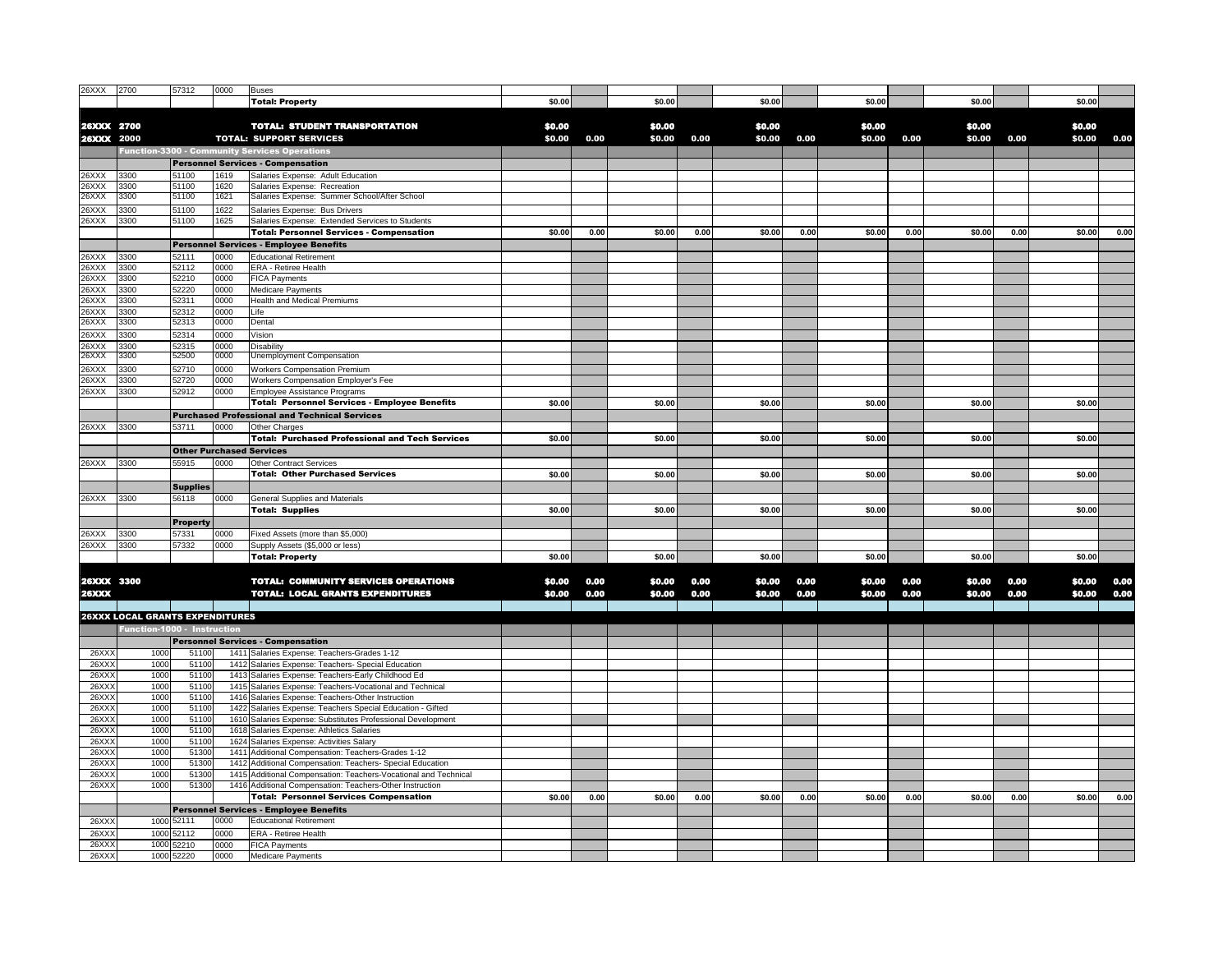| 26XX       |      | 1000 52311      | 0000 | <b>Health and Medical Premiums</b>                           |        |      |        |      |        |      |        |      |        |      |        |      |
|------------|------|-----------------|------|--------------------------------------------------------------|--------|------|--------|------|--------|------|--------|------|--------|------|--------|------|
| 26XX       | 1000 | 52312           | 0000 | Life                                                         |        |      |        |      |        |      |        |      |        |      |        |      |
| 26XX       | 1000 | 52313           | 0000 | Dental                                                       |        |      |        |      |        |      |        |      |        |      |        |      |
| 26XX       | 1000 | 52314           | 0000 | Vision                                                       |        |      |        |      |        |      |        |      |        |      |        |      |
| 26XX       | 1000 | 52315           | 0000 | Disability                                                   |        |      |        |      |        |      |        |      |        |      |        |      |
| 26XX       | 1000 | 52500           | 0000 | Unemployment Compensation                                    |        |      |        |      |        |      |        |      |        |      |        |      |
| 26XX       | 1000 | 52710           | 0000 | <b>Workers Compensation Premium</b>                          |        |      |        |      |        |      |        |      |        |      |        |      |
| 26XX)      |      | 1000 52720      | 0000 | Workers Compensation Employer's Fee                          |        |      |        |      |        |      |        |      |        |      |        |      |
|            |      |                 |      | <b>Total: Personnel Services Employee Benefits</b>           | \$0.00 |      | \$0.00 |      | \$0.00 |      | \$0.00 |      | \$0.00 |      | \$0.00 |      |
|            |      |                 |      |                                                              |        |      |        |      |        |      |        |      |        |      |        |      |
|            |      |                 |      | <b>Purchased Professional and Technical Services</b>         |        |      |        |      |        |      |        |      |        |      |        |      |
| 26XX       | 1000 | 53330           | 0000 | Professional Development                                     |        |      |        |      |        |      |        |      |        |      |        |      |
| 26XX       | 1000 | 53414           | 0000 | Other Professional Services                                  |        |      |        |      |        |      |        |      |        |      |        |      |
| 26XX       | 1000 | 53711           | 0000 | Other Charges                                                |        |      |        |      |        |      |        |      |        |      |        |      |
| 26XX       | 1000 | 53760           | 0000 | <b>Tuition for Concurrent Enrollment</b>                     |        |      |        |      |        |      |        |      |        |      |        |      |
|            |      |                 |      | <b>Total: Purchased Professional and Tech Services</b>       | \$0.00 |      | \$0.00 |      | \$0.00 |      | \$0.00 |      | \$0.00 |      | \$0.00 |      |
|            |      |                 |      | <b>Other Purchased Services</b>                              |        |      |        |      |        |      |        |      |        |      |        |      |
| 26XX       |      | 1000 55817      | 0000 | <b>Student Travel</b>                                        |        |      |        |      |        |      |        |      |        |      |        |      |
|            |      |                 |      |                                                              |        |      |        |      |        |      |        |      |        |      |        |      |
|            |      |                 |      | <b>Total: Other Purchased Services</b>                       | \$0.00 |      | \$0.00 |      | \$0.00 |      | \$0.00 |      | \$0.00 |      | \$0.00 |      |
|            |      | <b>Supplies</b> |      |                                                              |        |      |        |      |        |      |        |      |        |      |        |      |
| 26XX       | 1000 | 56109           | 0000 | Instructional Materials On-Line Digital Subscriptions        |        |      |        |      |        |      |        |      |        |      |        |      |
| 26XX       | 1000 | 56112           | 0000 | Other Textbooks                                              |        |      |        |      |        |      |        |      |        |      |        |      |
| 26XX       | 1000 | 56113           | 0000 | Software                                                     |        |      |        |      |        |      |        |      |        |      |        |      |
| 26XX)      | 1000 | 56114           | 0000 | Library and Audio Visual                                     |        |      |        |      |        |      |        |      |        |      |        |      |
|            |      |                 |      | <b>Total: Supplies</b>                                       | \$0.00 |      | \$0.00 |      | \$0.00 |      | \$0.00 |      | \$0.00 |      | \$0.00 |      |
|            |      | <b>Property</b> |      |                                                              |        |      |        |      |        |      |        |      |        |      |        |      |
|            |      |                 |      |                                                              |        |      |        |      |        |      |        |      |        |      |        |      |
| 26XX       |      | 1000 57331      | 0000 | Fixed Assets (more than \$5,000)                             |        |      |        |      |        |      |        |      |        |      |        |      |
| 26XX       |      | 1000 57332      | 0000 | Supply Assets (\$5,000 or less)                              |        |      |        |      |        |      |        |      |        |      |        |      |
|            |      |                 |      | <b>Total: Property</b>                                       | \$0.00 |      | \$0.00 |      | \$0.00 |      | \$0.00 |      | \$0.00 |      | \$0.00 |      |
|            |      |                 |      |                                                              |        |      |        |      |        |      |        |      |        |      |        |      |
| 26XXX 1000 |      |                 |      | <b>TOTAL: INSTRUCTION</b>                                    | \$0.00 | 0.00 | \$0.00 | 0.00 | \$0.00 | 0.00 | \$0.00 | 0.00 | \$0.00 | 0.00 | \$0.00 | 0.00 |
|            |      |                 |      | Function-2100 - Support Services - Students                  |        |      |        |      |        |      |        |      |        |      |        |      |
|            |      |                 |      | <b>Personnel Services - Compensation</b>                     |        |      |        |      |        |      |        |      |        |      |        |      |
|            |      |                 |      |                                                              |        |      |        |      |        |      |        |      |        |      |        |      |
| 26XXX      | 2100 | 51100           | 1211 | Salaries Expense: Coordinator/Subject Matter Specialist      |        |      |        |      |        |      |        |      |        |      |        |      |
|            |      |                 |      |                                                              |        |      |        |      |        |      |        |      |        |      |        |      |
| 26XXX      | 2100 | 51100           | 1214 | Salaries Expense: Guidance Counselors/Social Workers         |        |      |        |      |        |      |        |      |        |      |        |      |
| 26XXX      | 2100 | 51100           | 1215 | Salaries Expense: Registered Nurse                           |        |      |        |      |        |      |        |      |        |      |        |      |
| 26XXX      | 2100 | 51100           | 1218 | Salaries Expense: School/Student Support                     |        |      |        |      |        |      |        |      |        |      |        |      |
|            |      |                 |      | <b>Total: Personnel Services - Compensation</b>              | \$0.00 | 0.00 | \$0.00 | 0.00 | \$0.00 | 0.00 | \$0.00 | 0.00 | \$0.00 | 0.00 | \$0.00 | 0.00 |
|            |      |                 |      |                                                              |        |      |        |      |        |      |        |      |        |      |        |      |
|            |      |                 |      | Personnel Services - Employee Benefits                       |        |      |        |      |        |      |        |      |        |      |        |      |
| 26XXX      | 2100 | 52111           | 0000 | <b>Educational Retirement</b>                                |        |      |        |      |        |      |        |      |        |      |        |      |
| 26XXX      | 2100 | 52112           | 0000 | ERA - Retiree Health                                         |        |      |        |      |        |      |        |      |        |      |        |      |
| 26XXX      | 2100 | 52210           | 0000 | <b>FICA Payments</b>                                         |        |      |        |      |        |      |        |      |        |      |        |      |
| 26XXX      | 2100 | 52220           | 0000 | Medicare Payments                                            |        |      |        |      |        |      |        |      |        |      |        |      |
| 26XXX      | 2100 | 52311           | 0000 | <b>Health and Medical Premiums</b>                           |        |      |        |      |        |      |        |      |        |      |        |      |
| 26XXX      | 2100 | 52312           | 0000 | Life                                                         |        |      |        |      |        |      |        |      |        |      |        |      |
| 26XXX      | 2100 | 52313           | 0000 | Dental                                                       |        |      |        |      |        |      |        |      |        |      |        |      |
| 26XXX      | 2100 | 52314           | 0000 | Vision                                                       |        |      |        |      |        |      |        |      |        |      |        |      |
| 26XXX      | 2100 | 52315           | 0000 | Disability                                                   |        |      |        |      |        |      |        |      |        |      |        |      |
| 26XXX      | :100 | 52316           | 0000 | Other Insurance                                              |        |      |        |      |        |      |        |      |        |      |        |      |
| 26XXX      | 2100 | 52500           | 0000 |                                                              |        |      |        |      |        |      |        |      |        |      |        |      |
| 26XXX      | 2100 |                 | 0000 | Unemployment Compensation                                    |        |      |        |      |        |      |        |      |        |      |        |      |
| 26XXX      | 2100 | 52710           |      | <b>Workers Compensation Premium</b>                          |        |      |        |      |        |      |        |      |        |      |        |      |
|            |      | 52720           | 0000 | Workers Compensation Employer's Fee                          |        |      |        |      |        |      |        |      |        |      |        |      |
| 26XXX      | 2100 | 52912           | 0000 | Employee Assistance Programs                                 |        |      |        |      |        |      |        |      |        |      |        |      |
| 26XXX      | 2100 | 52913           | 0000 | <b>Workers Compensation Employee Fees</b>                    |        |      |        |      |        |      |        |      |        |      |        |      |
|            |      |                 |      | <b>Total: Personnel Services - Employee Benefits</b>         | \$0.00 |      | \$0.00 |      | \$0.00 |      | \$0.00 |      | \$0.00 |      | \$0.00 |      |
|            |      | <b>Supplies</b> |      |                                                              |        |      |        |      |        |      |        |      |        |      |        |      |
| 26XXX      | 2100 | 56113           | 0000 | Software                                                     |        |      |        |      |        |      |        |      |        |      |        |      |
| 26XXX      | 2100 | 56118           | 0000 | General Supplies and Materials                               |        |      |        |      |        |      |        |      |        |      |        |      |
|            |      |                 |      | <b>Total: Supplies</b>                                       | \$0.00 |      | \$0.00 |      | \$0.00 |      | \$0.00 |      | \$0.00 |      | \$0.00 |      |
|            |      | Property        |      |                                                              |        |      |        |      |        |      |        |      |        |      |        |      |
| 26XXX      | 2100 | 57331           | 0000 | Fixed Assets (more than \$5,000)                             |        |      |        |      |        |      |        |      |        |      |        |      |
|            |      |                 |      |                                                              |        |      |        |      |        |      |        |      |        |      |        |      |
| 26XXX      | 2100 | 57332           | 0000 | Supply Assets (\$5,000 or less)                              |        |      |        |      |        |      |        |      |        |      |        |      |
|            |      |                 |      | <b>Total: Property</b>                                       | \$0.00 |      | \$0.00 |      | \$0.00 |      | \$0.00 |      | \$0.00 |      | \$0.00 |      |
|            |      |                 |      |                                                              |        |      |        |      |        |      |        |      |        |      |        |      |
| 26XXX 2100 |      |                 |      | <b>TOTAL: SUPPORT SERVICES - STUDENTS</b>                    | \$0.00 | 0.00 | \$0.00 | 0.00 | \$0.00 | 0.00 | \$0.00 | 0.00 | \$0.00 | 0.00 | \$0.00 | 0.00 |
|            |      |                 |      | <b>Function-2200 - Support Services - Instructior</b>        |        |      |        |      |        |      |        |      |        |      |        |      |
|            |      |                 |      | <b>Personnel Services - Compensation</b>                     |        |      |        |      |        |      |        |      |        |      |        |      |
| 26XXX 2200 |      | 51100           |      | 1211 Salaries Expense: Coordinator/Subject Matter Specialist |        |      |        |      |        |      |        |      |        |      |        |      |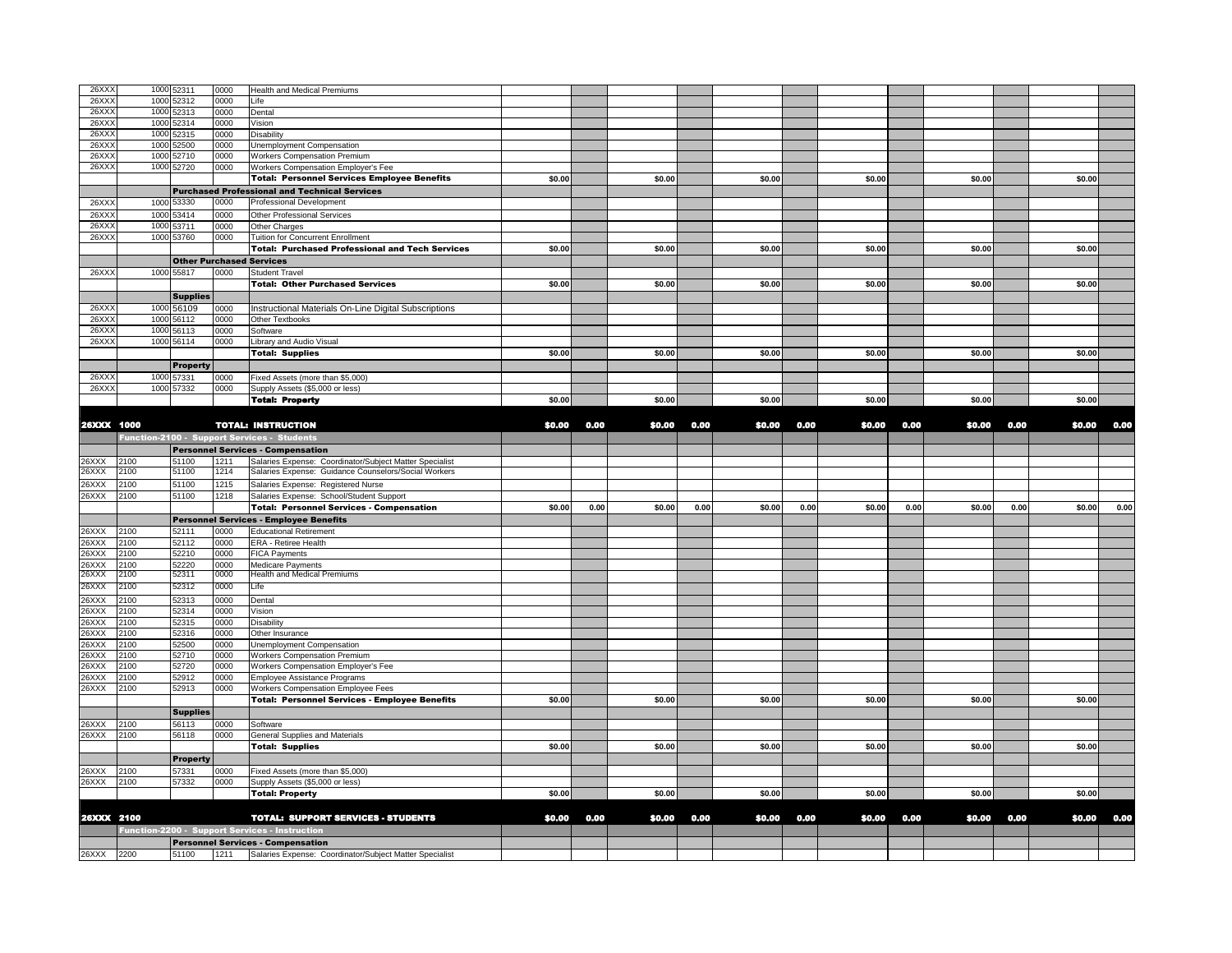| 26XXX          | 2200         |      | 51100           | 1212         | Salaries Expense: Library/Media Specialist                                                |        |      |        |      |        |      |        |      |        |      |        |      |
|----------------|--------------|------|-----------------|--------------|-------------------------------------------------------------------------------------------|--------|------|--------|------|--------|------|--------|------|--------|------|--------|------|
| 26XXX          | 2200         |      | 51100           | 1213         | Salaries Expense: Library/Media Assistants                                                |        |      |        |      |        |      |        |      |        |      |        |      |
|                |              |      |                 |              | <b>Total: Support Services - Instruction</b>                                              | \$0.00 | 0.00 | \$0.00 | 0.00 | \$0.00 | 0.00 | \$0.00 | 0.00 | \$0.00 | 0.00 | \$0.00 | 0.00 |
|                |              |      |                 |              | <b>Personnel Services - Employee Benefits</b>                                             |        |      |        |      |        |      |        |      |        |      |        |      |
| 26XXX          | 2200         |      | 52111           | 0000         | <b>Educational Retirement</b>                                                             |        |      |        |      |        |      |        |      |        |      |        |      |
| 26XXX<br>26XXX | 2200<br>2200 |      | 52112<br>52210  | 0000<br>0000 | ERA - Retiree Health<br><b>FICA Payments</b>                                              |        |      |        |      |        |      |        |      |        |      |        |      |
| 26XXX          | 2200         |      | 52220           | 0000         | <b>Medicare Payments</b>                                                                  |        |      |        |      |        |      |        |      |        |      |        |      |
| 26XXX          | 2200         |      | 52311           | 0000         | Health and Medical Premiums                                                               |        |      |        |      |        |      |        |      |        |      |        |      |
| 26XXX          | 2200         |      | 52312           | 0000         | Life                                                                                      |        |      |        |      |        |      |        |      |        |      |        |      |
| 26XXX          | 2200         |      | 52313           | 0000         | Dental                                                                                    |        |      |        |      |        |      |        |      |        |      |        |      |
| 26XXX          | 2200         |      | 52314           | 0000         | Vision                                                                                    |        |      |        |      |        |      |        |      |        |      |        |      |
| 26XXX          | 2200         |      | 52315           | 0000         | <b>Disability</b>                                                                         |        |      |        |      |        |      |        |      |        |      |        |      |
| 26XXX          | 2200         |      | 52500           | 0000         | Unemployment Compensation                                                                 |        |      |        |      |        |      |        |      |        |      |        |      |
| 26XXX          | 2200         |      | 52710           | 0000         | <b>Workers Compensation Premium</b>                                                       |        |      |        |      |        |      |        |      |        |      |        |      |
| 26XXX<br>26XXX | 2200<br>2200 |      | 52720<br>52912  | 0000         | Workers Compensation Employer's Fee                                                       |        |      |        |      |        |      |        |      |        |      |        |      |
|                |              |      |                 | 0000         | Employee Assistance Programs<br><b>Total: Personnel Services - Employee Benefits</b>      | \$0.00 |      | \$0.00 |      | \$0.00 |      | \$0.00 |      | \$0.00 |      | \$0.00 |      |
|                |              |      |                 |              | <b>Purchased Professional and Technical Services</b>                                      |        |      |        |      |        |      |        |      |        |      |        |      |
| 26XXX          | 2200         |      | 53330           | 0000         | <b>Professional Development</b>                                                           |        |      |        |      |        |      |        |      |        |      |        |      |
| 26XXX          | 2200         |      | 53414           | 0000         | Other Professional Services                                                               |        |      |        |      |        |      |        |      |        |      |        |      |
| 26XXX          | 2200         |      | 53711           | 0000         | Other Charges                                                                             |        |      |        |      |        |      |        |      |        |      |        |      |
|                |              |      |                 |              | <b>Total: Purchased Professional and Tech Services</b>                                    | \$0.00 |      | \$0.00 |      | \$0.00 |      | \$0.00 |      | \$0.00 |      | \$0.00 |      |
|                |              |      | <b>Supplies</b> |              |                                                                                           |        |      |        |      |        |      |        |      |        |      |        |      |
| 26XXX          | 2200         |      | 56113           | 0000         | Software                                                                                  |        |      |        |      |        |      |        |      |        |      |        |      |
| 26XXX          | 2200         |      | 56114           | 0000         | Library And Audio-Visual                                                                  |        |      |        |      |        |      |        |      |        |      |        |      |
| 26XXX          | 2200         |      | 56118           | 0000         | General Supplies and Materials                                                            |        |      |        |      |        |      |        |      |        |      |        |      |
|                |              |      |                 |              | <b>Total: Supplies</b>                                                                    | \$0.00 |      | \$0.00 |      | \$0.00 |      | \$0.00 |      | \$0.00 |      | \$0.00 |      |
|                |              |      | <b>Property</b> |              |                                                                                           |        |      |        |      |        |      |        |      |        |      |        |      |
| 26XXX          | 2200         |      | 57331           | 0000         | Fixed Assets (more than \$5,000)                                                          |        |      |        |      |        |      |        |      |        |      |        |      |
| 26XXX          | 2200         |      | 57332           | 0000         | Supply Assets (\$5,000 or less)                                                           |        |      |        |      |        |      |        |      |        |      |        |      |
|                |              |      |                 |              | <b>Total: Property</b>                                                                    | \$0.00 |      | \$0.00 |      | \$0.00 |      | \$0.00 |      | \$0.00 |      | \$0.00 |      |
|                |              |      |                 |              |                                                                                           |        |      |        |      |        |      |        |      |        |      |        |      |
| 26XXX 2200     |              |      |                 |              | TOTAL: SUPPORT SERVICES - INSTRUCTION                                                     | \$0.00 | 0.00 | \$0.00 | 0.00 | \$0.00 | 0.00 | \$0.00 | 0.00 | \$0.00 | 0.00 | \$0.00 | 0.00 |
|                |              |      |                 |              | Function-2600 - Operation and Maintenance of Plant                                        |        |      |        |      |        |      |        |      |        |      |        |      |
| 26XX           |              | 2600 | 54311           | 0000         | <b>Purchased Property Services</b><br>Maintenance & Repair - Furniture/Fixtures/Equipment |        |      |        |      |        |      |        |      |        |      |        |      |
| 26XX           |              | 2600 | 54312           | 0000         | Maintenance & Repair - Buildings and Grounds                                              |        |      |        |      |        |      |        |      |        |      |        |      |
| 26XX           |              | 2600 | 54500           | 0000         | <b>Construction Services</b>                                                              |        |      |        |      |        |      |        |      |        |      |        |      |
| 26XX           |              | 2600 | 54610           | 0000         | Rental - Land and Buildings                                                               |        |      |        |      |        |      |        |      |        |      |        |      |
| 26XX           |              | 2600 | 54640           | 0000         | Rental - Lease to Purchase                                                                |        |      |        |      |        |      |        |      |        |      |        |      |
|                |              |      |                 |              | <b>Total: Purchased Property Services</b>                                                 | \$0.00 |      | \$0.00 |      | \$0.00 |      | \$0.00 |      | \$0.00 |      | \$0.00 |      |
|                |              |      |                 |              |                                                                                           |        |      |        |      |        |      |        |      |        |      |        |      |
| 26XXX 2600     |              |      |                 |              | <b>TOTAL: OPERATION AND MAINTENANCE OF PLANT</b>                                          | \$0.00 |      | \$0.00 |      | \$0.00 |      | \$0.00 |      | \$0.00 |      | \$0.00 |      |
|                |              |      |                 |              | Function-2700 - Student Transportation                                                    |        |      |        |      |        |      |        |      |        |      |        |      |
|                |              |      |                 |              | <b>Purchased Property Services</b>                                                        |        |      |        |      |        |      |        |      |        |      |        |      |
| 26XX)          |              | 2700 | 54313           | 0000         | Maintenance & Repair - Vehicles                                                           |        |      |        |      |        |      |        |      |        |      |        |      |
| 26XX           |              | 2700 | 54314           | 0000         | Maintenance & Repair - Buses                                                              |        |      |        |      |        |      |        |      |        |      |        |      |
| 26XX)          |              | 2700 | 54620           | 0000         | Rental - Equipment and Vehicles                                                           |        |      |        |      |        |      |        |      |        |      |        |      |
| 26XX)          |              | 2700 | 54640           | 0000         | Rental - Lease to Purchase                                                                |        |      |        |      |        |      |        |      |        |      |        |      |
|                |              |      |                 |              | <b>Total: Purchased Property Services</b>                                                 | \$0.00 |      | \$0.00 |      | \$0.00 |      | \$0.00 |      | \$0.00 |      | \$0.00 |      |
|                |              |      |                 |              | <b>Other Purchased Services</b>                                                           |        |      |        |      |        |      |        |      |        |      |        |      |
| 26XXX          | 2700         |      | 55112           | 0000         | <b>Transportation Contractors</b>                                                         |        |      |        |      |        |      |        |      |        |      |        |      |
|                |              |      |                 |              | <b>Total: Other Purchased Services</b>                                                    | \$0.00 |      | \$0.00 |      | \$0.00 |      | \$0.00 |      | \$0.00 |      | \$0.00 |      |
|                |              |      | <b>Supplies</b> |              |                                                                                           |        |      |        |      |        |      |        |      |        |      |        |      |
| 26XXX          | 2700         |      | 56210           | 0000         | Natural Gas (Vehicles)                                                                    |        |      |        |      |        |      |        |      |        |      |        |      |
| 6XXX           | 2700         |      | 56211           | 0000         | Gasoline                                                                                  |        |      |        |      |        |      |        |      |        |      |        |      |
| 26XXX<br>26XXX | 2700<br>2700 |      | 56212<br>56213  | 0000<br>0000 | <b>Diesel Fuel</b><br>Propane (Vehicles)                                                  |        |      |        |      |        |      |        |      |        |      |        |      |
|                |              |      |                 |              | <b>Total: Supplies</b>                                                                    | \$0.00 |      | \$0.00 |      | \$0.00 |      | \$0.00 |      | \$0.00 |      | \$0.00 |      |
|                |              |      | <b>Property</b> |              |                                                                                           |        |      |        |      |        |      |        |      |        |      |        |      |
| 26XXX          |              |      | 57311           | 0000         | Vehicles General                                                                          |        |      |        |      |        |      |        |      |        |      |        |      |
|                |              |      |                 |              |                                                                                           |        |      |        |      |        |      |        |      |        |      |        |      |
|                | 2700<br>2700 |      |                 |              |                                                                                           |        |      |        |      |        |      |        |      |        |      |        |      |
| 26XXX          |              |      | 57312           | 0000         | <b>Buses</b>                                                                              | \$0.00 |      | \$0.00 |      | \$0.00 |      | \$0.00 |      | \$0.00 |      | \$0.00 |      |
|                |              |      |                 |              | <b>Total: Property</b>                                                                    |        |      |        |      |        |      |        |      |        |      |        |      |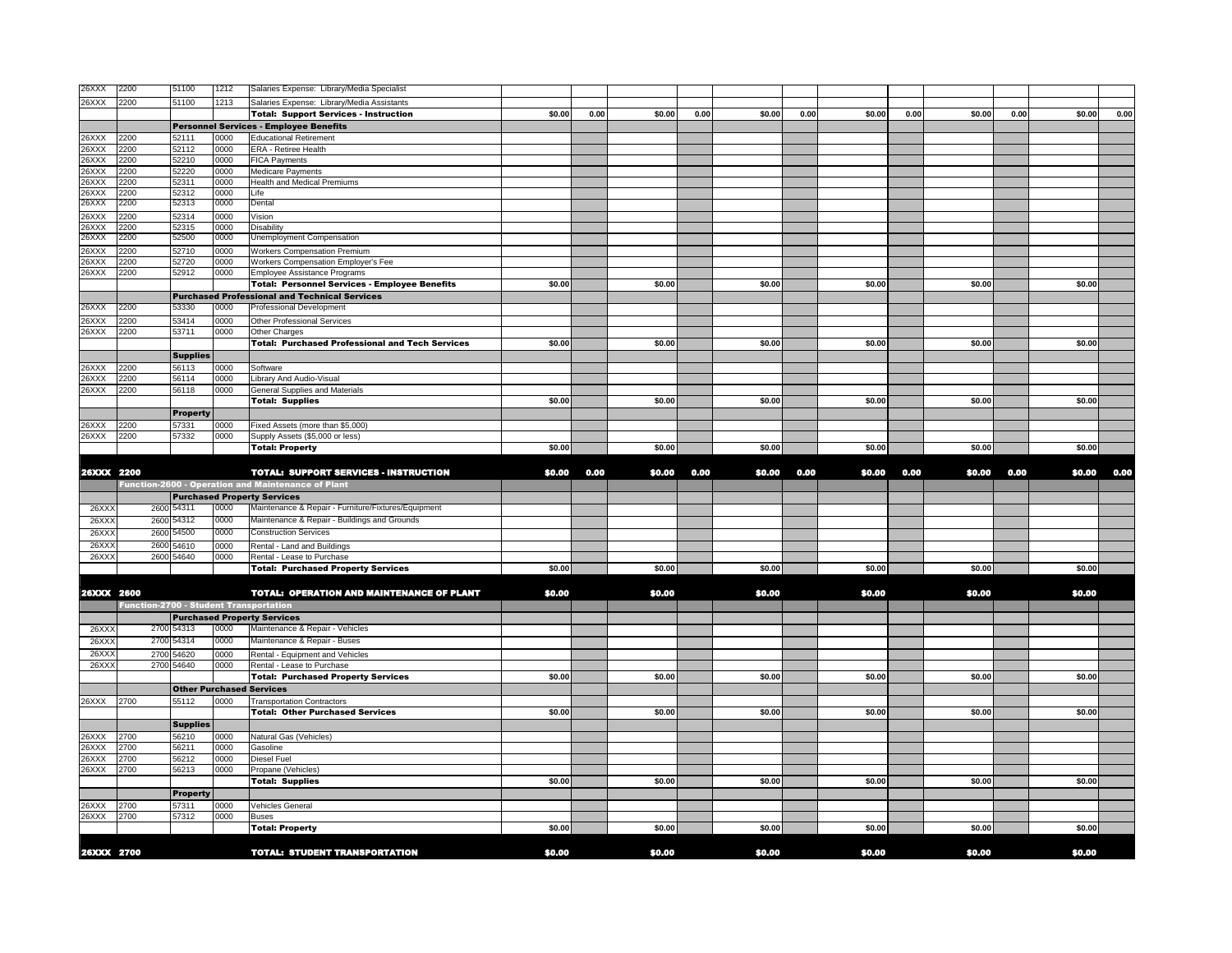| 26XXX 2000   |                                                      |                                 |      | <b>TOTAL: SUPPORT SERVICES</b>                                      | \$0.00 | 0.00 | \$0.00 | 0.00 | \$0.00 | 0.00 | \$0.00 | 0.00 | \$0.00 | 0.00 | \$0.00 | 0.00 |
|--------------|------------------------------------------------------|---------------------------------|------|---------------------------------------------------------------------|--------|------|--------|------|--------|------|--------|------|--------|------|--------|------|
|              | <b>Function-3300 - Community Services Operations</b> |                                 |      |                                                                     |        |      |        |      |        |      |        |      |        |      |        |      |
|              |                                                      |                                 |      | <b>Personnel Services - Compensation</b>                            |        |      |        |      |        |      |        |      |        |      |        |      |
| 26XXX        | 3300                                                 | 51100                           | 1619 | Salaries Expense: Adult Education                                   |        |      |        |      |        |      |        |      |        |      |        |      |
| 26XXX        | 3300                                                 | 51100                           | 1620 | Salaries Expense: Recreation                                        |        |      |        |      |        |      |        |      |        |      |        |      |
| 26XXX        | 3300                                                 | 51100                           | 1621 | Salaries Expense: Summer School/After School                        |        |      |        |      |        |      |        |      |        |      |        |      |
| 26XXX        | 3300                                                 | 51100                           | 1622 | Salaries Expense: Bus Drivers                                       |        |      |        |      |        |      |        |      |        |      |        |      |
| 26XXX        | 3300                                                 | 51100                           | 1625 | Salaries Expense: Extended Services to Students                     |        |      |        |      |        |      |        |      |        |      |        |      |
|              |                                                      |                                 |      | <b>Total: Personnel Services - Compensation</b>                     | \$0.00 | 0.00 | \$0.00 | 0.00 | \$0.00 | 0.00 | \$0.00 | 0.00 | \$0.00 | 0.00 | \$0.00 | 0.00 |
|              |                                                      |                                 |      | <b>Personnel Services - Employee Benefits</b>                       |        |      |        |      |        |      |        |      |        |      |        |      |
| 26XXX        | 3300                                                 | 52111                           | 0000 | <b>Educational Retirement</b>                                       |        |      |        |      |        |      |        |      |        |      |        |      |
| 26XXX        | 3300                                                 | 52112                           | 0000 | ERA - Retiree Health                                                |        |      |        |      |        |      |        |      |        |      |        |      |
| 26XXX        | 3300                                                 | 52210                           | 0000 | <b>FICA Payments</b>                                                |        |      |        |      |        |      |        |      |        |      |        |      |
| 26XXX        | 3300                                                 | 52220                           | 0000 | Medicare Payments                                                   |        |      |        |      |        |      |        |      |        |      |        |      |
| 26XXX        | 3300                                                 | 52311                           | 0000 | <b>Health and Medical Premiums</b>                                  |        |      |        |      |        |      |        |      |        |      |        |      |
| 26XXX        | 3300                                                 | 52312                           | 0000 | Life                                                                |        |      |        |      |        |      |        |      |        |      |        |      |
| 26XXX        | 3300                                                 | 52313                           | 0000 | Dental                                                              |        |      |        |      |        |      |        |      |        |      |        |      |
| 26XXX        | 3300                                                 | 52314                           | 0000 | Vision                                                              |        |      |        |      |        |      |        |      |        |      |        |      |
| 26XXX        | 3300                                                 | 52315                           | 0000 | <b>Disability</b>                                                   |        |      |        |      |        |      |        |      |        |      |        |      |
| 26XXX        | 3300                                                 | 52500                           | 0000 | Unemployment Compensation                                           |        |      |        |      |        |      |        |      |        |      |        |      |
| 26XXX        | 3300                                                 | 52710                           | 0000 | Workers Compensation Premium                                        |        |      |        |      |        |      |        |      |        |      |        |      |
| 26XXX        | 3300                                                 | 52720                           | 0000 | Workers Compensation Employer's Fee                                 |        |      |        |      |        |      |        |      |        |      |        |      |
| 26XXX        | 3300                                                 | 52912                           | 0000 | Employee Assistance Programs                                        |        |      |        |      |        |      |        |      |        |      |        |      |
|              |                                                      |                                 |      | <b>Total: Personnel Services - Employee Benefits</b>                | \$0.00 |      | \$0.00 |      | \$0.00 |      | \$0.00 |      | \$0.00 |      | \$0.00 |      |
|              |                                                      |                                 |      | <b>Purchased Professional and Technical Services</b>                |        |      |        |      |        |      |        |      |        |      |        |      |
| 26XXX        | 3300                                                 | 53711                           | 0000 | Other Charges                                                       |        |      |        |      |        |      |        |      |        |      |        |      |
|              |                                                      |                                 |      | <b>Total: Purchased Professional and Tech Services</b>              | \$0.00 |      | \$0.00 |      | \$0.00 |      | \$0.00 |      | \$0.00 |      | \$0.00 |      |
|              |                                                      | <b>Other Purchased Services</b> |      |                                                                     |        |      |        |      |        |      |        |      |        |      |        |      |
| 26XXX        | 3300                                                 | 55915                           | 0000 | <b>Other Contract Services</b>                                      |        |      |        |      |        |      |        |      |        |      |        |      |
|              |                                                      |                                 |      | <b>Total: Other Purchased Services</b>                              | \$0.00 |      | \$0.00 |      | \$0.00 |      | \$0.00 |      | \$0.00 |      | \$0.00 |      |
|              |                                                      | <b>Supplies</b>                 |      |                                                                     |        |      |        |      |        |      |        |      |        |      |        |      |
| 26XXX        | 3300                                                 | 56118                           | 0000 | General Supplies and Materials                                      |        |      |        |      |        |      |        |      |        |      |        |      |
|              |                                                      |                                 |      | <b>Total: Supplies</b>                                              | \$0.00 |      | \$0.00 |      | \$0.00 |      | \$0.00 |      | \$0.00 |      | \$0.00 |      |
|              |                                                      |                                 |      |                                                                     |        |      |        |      |        |      |        |      |        |      |        |      |
|              |                                                      | <b>Property</b>                 |      |                                                                     |        |      |        |      |        |      |        |      |        |      |        |      |
| 26XXX        | 3300                                                 | 57331                           | 0000 | Fixed Assets (more than \$5,000)<br>Supply Assets (\$5,000 or less) |        |      |        |      |        |      |        |      |        |      |        |      |
| 26XXX        | 3300                                                 | 57332                           | 0000 |                                                                     | \$0.00 |      | \$0.00 |      | \$0.00 |      | \$0.00 |      | \$0.00 |      | \$0.00 |      |
|              |                                                      |                                 |      | <b>Total: Property</b>                                              |        |      |        |      |        |      |        |      |        |      |        |      |
| 26XXX 3300   |                                                      |                                 |      | <b>TOTAL: COMMUNITY SERVICES OPERATIONS</b>                         | \$0.00 | 0.00 | \$0.00 | 0.00 | \$0.00 | 0.00 | \$0.00 | 0.00 | \$0.00 | 0.00 | \$0.00 | 0.00 |
| <b>26XXX</b> |                                                      |                                 |      | <b>TOTAL: LOCAL GRANTS EXPENDITURES</b>                             |        |      |        | 0.00 |        | 0.00 |        | 0.00 |        |      |        | 0.00 |
|              |                                                      |                                 |      |                                                                     | \$0.00 | 0.00 | \$0.00 |      | \$0.00 |      | \$0.00 |      | \$0.00 | 0.00 | \$0.00 |      |
|              |                                                      |                                 |      | 27114 STATE FLOW-THROUGH GRANTS - READS TO LEAD EXPENDITURES        |        |      |        |      |        |      |        |      |        |      |        |      |
|              |                                                      |                                 |      |                                                                     |        |      |        |      |        |      |        |      |        |      |        |      |
|              | Function-1000 - Instruction                          |                                 |      |                                                                     |        |      |        |      |        |      |        |      |        |      |        |      |
|              |                                                      |                                 |      | <b>Personnel Services - Compensation</b>                            |        |      |        |      |        |      |        |      |        |      |        |      |
| 27114        | 1000                                                 | 51100                           |      | 1411 Salaries Expense: Teachers-Grades 1-12                         |        |      |        |      |        |      |        |      |        |      |        |      |
|              |                                                      |                                 |      | <b>Total: Personnel Services Compensation</b>                       |        |      | \$0.00 | 0.00 | \$0.00 | 0.00 | \$0.00 | 0.00 | \$0.00 | 0.00 | \$0.00 | 0.00 |
|              |                                                      |                                 |      | <b>Personnel Services - Employee Benefits</b>                       |        |      |        |      |        |      |        |      |        |      |        |      |
| 27114 1000   |                                                      | 52111                           | 0000 | <b>Educational Retirement</b>                                       |        |      |        |      |        |      |        |      |        |      |        |      |
| 27114        | 1000                                                 | 52112                           | 0000 | <b>ERA - Retiree Health</b>                                         |        |      |        |      |        |      |        |      |        |      |        |      |
| 27114        | 1000                                                 | 52210                           | 0000 | <b>FICA Payments</b>                                                |        |      |        |      |        |      |        |      |        |      |        |      |
| 27114        | 1000                                                 | 52220                           | 0000 | Medicare Payments                                                   |        |      |        |      |        |      |        |      |        |      |        |      |
| 27114        | 1000                                                 | 52311                           | 0000 | Health and Medical Premiums                                         |        |      |        |      |        |      |        |      |        |      |        |      |
| 27114        | 1000                                                 | 52312                           | 0000 | Life                                                                |        |      |        |      |        |      |        |      |        |      |        |      |
| 27114        | 1000                                                 | 52313                           | 0000 | Dental                                                              |        |      |        |      |        |      |        |      |        |      |        |      |
| 27114        | 1000                                                 | 52314                           | 0000 | Vision                                                              |        |      |        |      |        |      |        |      |        |      |        |      |
| 27114        | 1000                                                 | 52315                           | 0000 | <b>Disability</b>                                                   |        |      |        |      |        |      |        |      |        |      |        |      |
| 27114        | 1000                                                 | 52500                           | 0000 | <b>Unemployment Compensation</b>                                    |        |      |        |      |        |      |        |      |        |      |        |      |
| 27114        | 1000                                                 | 52710                           | 0000 | <b>Workers Compensation Premium</b>                                 |        |      |        |      |        |      |        |      |        |      |        |      |
| 27114 1000   |                                                      | 52720                           | 0000 | Workers Compensation Employer's Fee                                 |        |      |        |      |        |      |        |      |        |      |        |      |
|              |                                                      |                                 |      | <b>Total: Personnel Services Employee Benefits</b>                  |        |      | \$0.00 |      | \$0.00 |      | \$0.00 |      | \$0.00 |      | \$0.00 |      |
|              |                                                      |                                 |      | <b>Purchased Professional and Technical Services</b>                |        |      |        |      |        |      |        |      |        |      |        |      |
| 27114 1000   |                                                      | 53330                           | 0000 | Professional Development                                            |        |      |        |      |        |      |        |      |        |      |        |      |
| 27114 1000   |                                                      | 53414                           | 0000 | <b>Other Professional Services</b>                                  |        |      |        |      |        |      |        |      |        |      |        |      |
| 27114 1000   |                                                      | 53711                           | 0000 | Other Charges                                                       |        |      |        |      |        |      |        |      |        |      |        |      |
|              |                                                      |                                 |      | <b>Total: Purchased Professional and Tech Services</b>              |        |      | \$0.00 |      | \$0.00 |      | \$0.00 |      | \$0.00 |      | \$0.00 |      |
|              |                                                      | <b>Supplies</b>                 |      |                                                                     |        |      |        |      |        |      |        |      |        |      |        |      |
| 27114 1000   |                                                      | 56112                           | 0000 | Other Textbooks                                                     |        |      |        |      |        |      |        |      |        |      |        |      |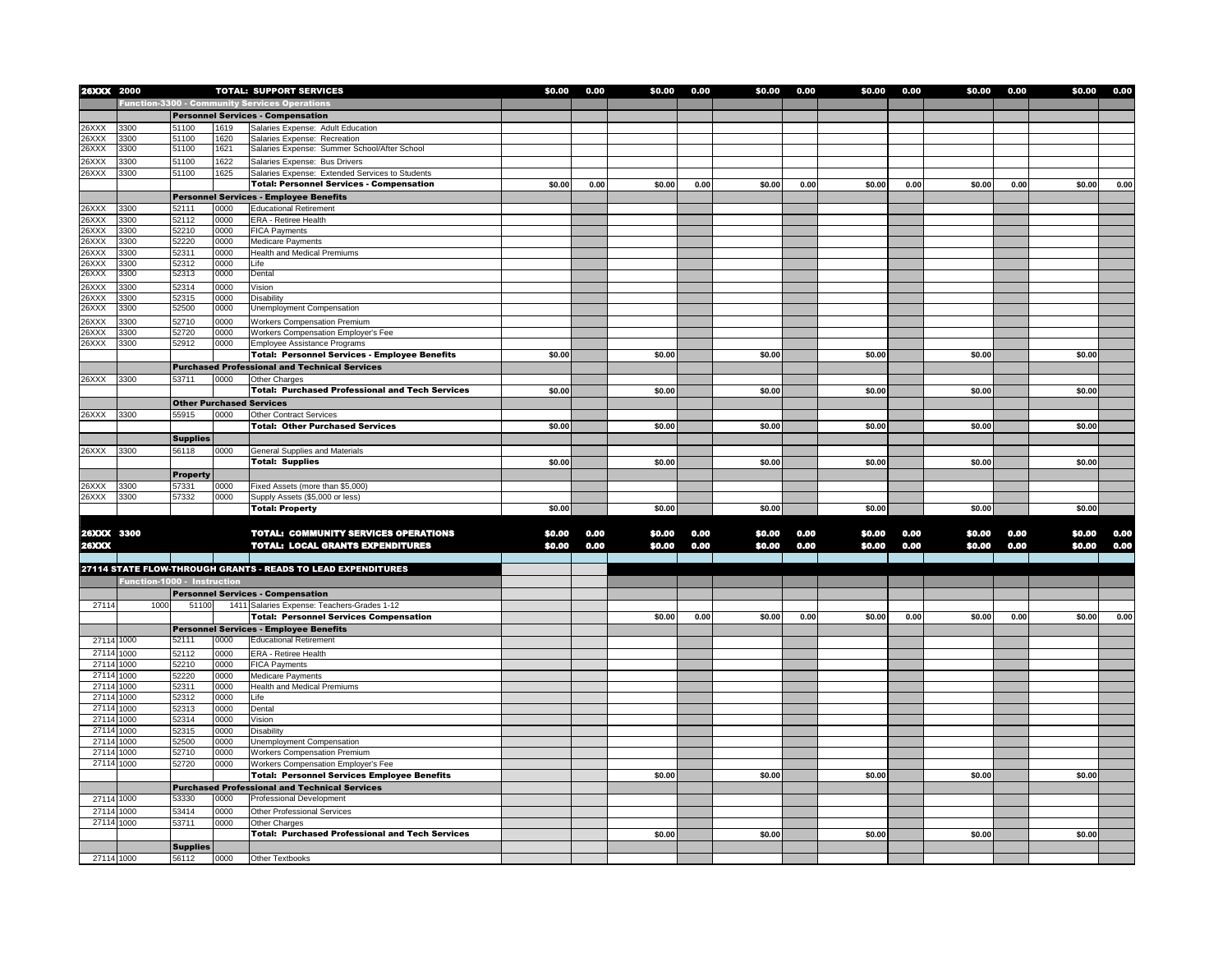| 27114 1000          |                             | 56113                           | 0000         | Software                                                                  |        |      |        |      |        |      |        |      |        |      |
|---------------------|-----------------------------|---------------------------------|--------------|---------------------------------------------------------------------------|--------|------|--------|------|--------|------|--------|------|--------|------|
| 27114 1000          |                             | 56118                           | 0000         | General Supplies and Materials                                            |        |      |        |      |        |      |        |      |        |      |
|                     |                             |                                 |              | <b>Total: Supplies</b>                                                    | \$0.00 |      | \$0.00 |      | \$0.00 |      | \$0.00 |      | \$0.00 |      |
|                     |                             | <b>Property</b>                 |              |                                                                           |        |      |        |      |        |      |        |      |        |      |
| 27114 1000          |                             | 57331                           | 0000         | Fixed Assets (more than \$5,000)                                          |        |      |        |      |        |      |        |      |        |      |
| 27114 1000          |                             | 57332                           | 0000         | Supply Assets (\$5,000 or less)                                           |        |      |        |      |        |      |        |      |        |      |
|                     |                             |                                 |              | <b>Total: Property</b>                                                    | \$0.00 |      | \$0.00 |      | \$0.00 |      | \$0.00 |      | \$0.00 |      |
|                     |                             |                                 |              |                                                                           |        |      |        |      |        |      |        |      |        |      |
|                     |                             |                                 |              |                                                                           |        |      |        |      |        |      |        |      |        |      |
| 27114 1000          |                             |                                 |              | <b>TOTAL: INSTRUCTION</b>                                                 | \$0.00 | 0.00 | \$0.00 | 0.00 | \$0.00 | 0.00 | \$0.00 | 0.00 | \$0.00 | 0.00 |
|                     |                             |                                 |              | Function-2200 - Support Services - Instruction                            |        |      |        |      |        |      |        |      |        |      |
|                     |                             |                                 |              | <b>Personnel Services - Compensation</b>                                  |        |      |        |      |        |      |        |      |        |      |
| 27114               | 2200                        | 51100                           | 1211         | Salaries Expense: Coordinator/Subject Matter Specialist                   |        |      |        |      |        |      |        |      |        |      |
| 27114               | 2200                        | 51100                           | 1212         | Salaries Expense: Library/Media Specialist                                |        |      |        |      |        |      |        |      |        |      |
| 27114               | 2200                        | 51100                           | 1213         | Salaries Expense: Library/Media Assistants                                |        |      |        |      |        |      |        |      |        |      |
|                     |                             |                                 |              | <b>Total: Support Services - Instruction</b>                              | \$0.00 | 0.00 | \$0.00 | 0.00 | \$0.00 | 0.00 | \$0.00 | 0.00 | \$0.00 | 0.00 |
|                     |                             |                                 |              | <b>Personnel Services - Employee Benefits</b>                             |        |      |        |      |        |      |        |      |        |      |
| 27114 2200          |                             | 52111                           | 0000         | <b>Educational Retirement</b>                                             |        |      |        |      |        |      |        |      |        |      |
| 27114               | 2200                        | 52112                           | 0000         | ERA - Retiree Health                                                      |        |      |        |      |        |      |        |      |        |      |
| 27114               | 2200                        | 52210                           | 0000         | <b>FICA Payments</b>                                                      |        |      |        |      |        |      |        |      |        |      |
| 27114               | 2200                        | 52220                           | 0000         | Medicare Payments                                                         |        |      |        |      |        |      |        |      |        |      |
| 27114               | 2200                        | 52311                           | 0000         | Health and Medical Premiums                                               |        |      |        |      |        |      |        |      |        |      |
| 27114               | 2200                        | 52312                           | 0000         | Life                                                                      |        |      |        |      |        |      |        |      |        |      |
| 27114               | 2200                        | 52313                           | 0000         | Dental                                                                    |        |      |        |      |        |      |        |      |        |      |
| 2711                | 2200                        | 52314                           | 0000         | Vision                                                                    |        |      |        |      |        |      |        |      |        |      |
| 2711                | 2200                        | 52315                           | 0000         | <b>Disability</b>                                                         |        |      |        |      |        |      |        |      |        |      |
| 27114               | 2200                        | 52500                           | 0000         | Unemployment Compensation                                                 |        |      |        |      |        |      |        |      |        |      |
| 27114               | 2200                        | 52710                           | 0000         | <b>Workers Compensation Premium</b>                                       |        |      |        |      |        |      |        |      |        |      |
| 27114               | 2200                        | 52720                           | 0000         | Workers Compensation Employer's Fee                                       |        |      |        |      |        |      |        |      |        |      |
| 27114               | 2200                        | 52912                           | 0000         | Employee Assistance Programs                                              |        |      |        |      |        |      |        |      |        |      |
|                     |                             |                                 |              | <b>Total: Personnel Services - Employee Benefits</b>                      | \$0.00 |      | \$0.00 |      | \$0.00 |      | \$0.00 |      | \$0.00 |      |
|                     |                             |                                 |              | <b>Purchased Professional and Technical Services</b>                      |        |      |        |      |        |      |        |      |        |      |
| 27114 2200          |                             | 53330                           | 0000         | Professional Development                                                  |        |      |        |      |        |      |        |      |        |      |
| 27114               | 2200                        | 53414                           | 0000         | Other Professional Services                                               |        |      |        |      |        |      |        |      |        |      |
| 27114               | 2200                        | 53711                           | 0000         | Other Charges                                                             |        |      |        |      |        |      |        |      |        |      |
|                     |                             |                                 |              | <b>Total: Purchased Professional and Tech Services</b>                    | \$0.00 |      | \$0.00 |      | \$0.00 |      | \$0.00 |      | \$0.00 |      |
|                     |                             | <b>Supplies</b>                 |              |                                                                           |        |      |        |      |        |      |        |      |        |      |
| 27114               | 2200                        | 56113                           | 0000         |                                                                           |        |      |        |      |        |      |        |      |        |      |
| 27114               | 2200                        | 56114                           | 0000         | Software<br>Library And Audio-Visual                                      |        |      |        |      |        |      |        |      |        |      |
| 27114               | 2200                        | 56118                           | 0000         | General Supplies and Materials                                            |        |      |        |      |        |      |        |      |        |      |
|                     |                             |                                 |              | <b>Total: Supplies</b>                                                    | \$0.00 |      | \$0.00 |      | \$0.00 |      | \$0.00 |      | \$0.00 |      |
|                     |                             |                                 |              |                                                                           |        |      |        |      |        |      |        |      |        |      |
|                     |                             | <b>Property</b><br>57331        |              |                                                                           |        |      |        |      |        |      |        |      |        |      |
| 27114 2200          |                             |                                 | 0000         | Fixed Assets (more than \$5,000)                                          |        |      |        |      |        |      |        |      |        |      |
| 27114 2200          |                             | 57332                           | 0000         | Supply Assets (\$5,000 or less)                                           |        |      |        |      |        |      |        |      |        |      |
|                     |                             |                                 |              | <b>Total: Property</b>                                                    | \$0.00 |      | \$0.00 |      | \$0.00 |      | \$0.00 |      | \$0.00 |      |
|                     |                             |                                 |              |                                                                           |        |      |        |      |        |      |        |      |        |      |
| 27114 2200<br>27114 |                             |                                 |              | <b>TOTAL: SUPPORT SERVICES - INSTRUCTION</b>                              | \$0.00 | 0.00 | \$0.00 | 0.00 | \$0.00 | 0.00 | \$0.00 | 0.00 | \$0.00 | 0.00 |
|                     |                             |                                 |              | <b>TOTAL: READS TO LEAD EXPENDITURES</b>                                  | \$0.00 | 0.00 | \$0.00 | 0.00 | \$0.00 | 0.00 | \$0.00 | 0.00 | \$0.00 | 0.00 |
|                     |                             |                                 |              |                                                                           |        |      |        |      |        |      |        |      |        |      |
|                     |                             |                                 |              | 27141 STATE FLOW-THROUGH GRANTS - TRUANCY/DROPOUT PREVENTION EXPENDITURES |        |      |        |      |        |      |        |      |        |      |
|                     | Function-1000 - Instruction |                                 |              |                                                                           |        |      |        |      |        |      |        |      |        |      |
|                     |                             | <b>Other Purchased Services</b> |              |                                                                           |        |      |        |      |        |      |        |      |        |      |
| 11000               | 1000                        | 55817                           | 0000         | <b>Student Travel</b>                                                     |        |      |        |      |        |      |        |      |        |      |
|                     |                             |                                 |              | <b>Total: Other Purchased Services</b>                                    | \$0.00 |      | \$0.00 |      | \$0.00 |      | \$0.00 |      | \$0.00 |      |
|                     |                             |                                 |              |                                                                           |        |      |        |      |        |      |        |      |        |      |
| 11000               | 1000                        |                                 |              | <b>TOTAL: INSTRUCTION</b>                                                 | \$0.00 |      | \$0.00 |      | \$0.00 |      | \$0.00 |      | \$0.00 |      |
|                     |                             |                                 |              | Function-2100 - Support Services - Students                               |        |      |        |      |        |      |        |      |        |      |
|                     |                             |                                 |              | <b>Personnel Services - Compensation</b>                                  |        |      |        |      |        |      |        |      |        |      |
| 27141               | 2100                        | 51100                           | 1214         | Salaries Expense: Guidance Counselors/Social Workers                      |        |      |        |      |        |      |        |      |        |      |
| 27141               | 2100                        | 51100                           | 1218         |                                                                           |        |      |        |      |        |      |        |      |        |      |
|                     |                             |                                 |              | Salaries Expense: School/Student Support                                  | \$0.00 | 0.00 | \$0.00 | 0.00 | \$0.00 | 0.00 | \$0.00 | 0.00 | \$0.00 | 0.00 |
|                     |                             |                                 |              | <b>Total: Personnel Services - Compensation</b>                           |        |      |        |      |        |      |        |      |        |      |
|                     |                             |                                 |              | <b>Personnel Services - Employee Benefits</b>                             |        |      |        |      |        |      |        |      |        |      |
| 27141               | 2100                        | 52111                           | 0000         | <b>Educational Retirement</b>                                             |        |      |        |      |        |      |        |      |        |      |
| 27141<br>27141      | 2100<br>2100                | 52112<br>52210                  | 0000<br>0000 | ERA - Retiree Health                                                      |        |      |        |      |        |      |        |      |        |      |
| 27141               | 2100                        | 52220                           | 0000         | FICA Payments<br>Medicare Payments                                        |        |      |        |      |        |      |        |      |        |      |
| 27141               | 2100                        | 52311                           | 0000         | Health and Medical Premiums                                               |        |      |        |      |        |      |        |      |        |      |
|                     |                             |                                 |              |                                                                           |        |      |        |      |        |      |        |      |        |      |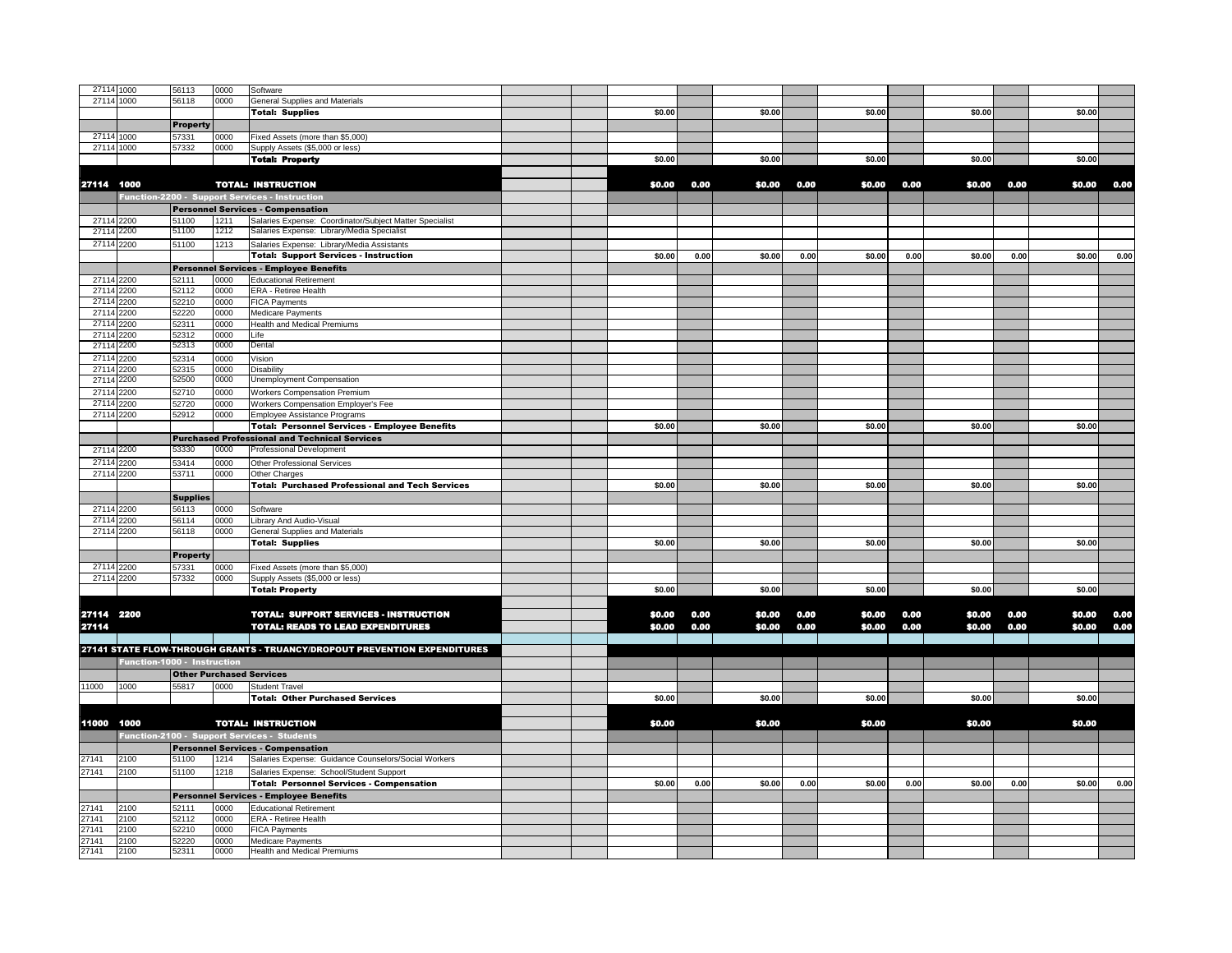| 27141          | 2100                        | 52312                    | 0000         | Life                                                                      |  |        |      |        |      |        |      |        |      |        |      |
|----------------|-----------------------------|--------------------------|--------------|---------------------------------------------------------------------------|--|--------|------|--------|------|--------|------|--------|------|--------|------|
| 27141          | 2100                        | 52313                    | 0000         | Dental                                                                    |  |        |      |        |      |        |      |        |      |        |      |
| 27141          | 2100                        | 52314                    | 0000         | Vision                                                                    |  |        |      |        |      |        |      |        |      |        |      |
| 27141          | 2100                        | 52315                    | 0000         | Disability                                                                |  |        |      |        |      |        |      |        |      |        |      |
| 27141          | 2100                        | 52316                    | 0000         | Other Insurance                                                           |  |        |      |        |      |        |      |        |      |        |      |
| 27141          | 2100                        | 52500                    | 0000         | Unemployment Compensation                                                 |  |        |      |        |      |        |      |        |      |        |      |
| 27141          | 2100                        | 52710                    | 0000         | <b>Workers Compensation Premium</b>                                       |  |        |      |        |      |        |      |        |      |        |      |
| 27141          | 2100                        | 52720<br>52912           | 0000         | Workers Compensation Employer's Fee                                       |  |        |      |        |      |        |      |        |      |        |      |
| 27141<br>27141 | 2100<br>2100                | 52913                    | 0000<br>0000 | Employee Assistance Programs<br><b>Workers Compensation Employee Fees</b> |  |        |      |        |      |        |      |        |      |        |      |
|                |                             |                          |              | <b>Total: Personnel Services - Employee Benefits</b>                      |  | \$0.00 |      | \$0.00 |      | \$0.00 |      | \$0.00 |      | \$0.00 |      |
|                |                             |                          |              | <b>Purchased Professional and Technical Services</b>                      |  |        |      |        |      |        |      |        |      |        |      |
| 27141          | 2100                        | 53330                    | 0000         | Professional Development                                                  |  |        |      |        |      |        |      |        |      |        |      |
| 27141          | 2100                        | 53414                    | 0000         | <b>Other Services</b>                                                     |  |        |      |        |      |        |      |        |      |        |      |
| 27141          | 2100                        | 53711                    | 0000         | Other Charges                                                             |  |        |      |        |      |        |      |        |      |        |      |
|                |                             |                          |              | <b>Total: Purchased Professional and Tech Services</b>                    |  | \$0.00 |      | \$0.00 |      | \$0.00 |      | \$0.00 |      | \$0.00 |      |
|                |                             | <b>Supplies</b>          |              |                                                                           |  |        |      |        |      |        |      |        |      |        |      |
| 27141          | 2100                        | 56113                    | 0000         | Software                                                                  |  |        |      |        |      |        |      |        |      |        |      |
| 27141          | 2100                        | 56118                    | 0000         | General Supplies and Materials                                            |  |        |      |        |      |        |      |        |      |        |      |
|                |                             |                          |              | <b>Total: Supplies</b>                                                    |  | \$0.00 |      | \$0.00 |      | \$0.00 |      | \$0.00 |      | \$0.00 |      |
|                |                             | <b>Property</b>          |              |                                                                           |  |        |      |        |      |        |      |        |      |        |      |
| 27141          | 2100                        | 57331                    | 0000         | Fixed Assets (more than \$5,000)                                          |  |        |      |        |      |        |      |        |      |        |      |
| 27141          | 2100                        | 57332                    | 0000         | Supply Assets (\$5,000 or less)                                           |  |        |      |        |      |        |      |        |      |        |      |
|                |                             |                          |              | <b>Total: Property</b>                                                    |  | \$0.00 |      | \$0.00 |      | \$0.00 |      | \$0.00 |      | \$0.00 |      |
|                |                             |                          |              |                                                                           |  |        |      |        |      |        |      |        |      |        |      |
| 11000 2100     |                             |                          |              | <b>TOTAL: SUPPORT SERVICES - STUDENTS</b>                                 |  | \$0.00 | 0.00 | \$0.00 | 0.00 | \$0.00 | 0.00 | \$0.00 | 0.00 | \$0.00 | 0.00 |
|                |                             |                          |              | <b>TOTAL: TRUANCY/DROPOUT PREVENTION</b>                                  |  |        |      |        |      |        |      |        |      |        |      |
| 27141          |                             |                          |              | <b>EXPENDITURES</b>                                                       |  | \$0.00 | 0.00 | \$0.00 | 0.00 | \$0.00 | 0.00 | \$0.00 | 0.00 | \$0.00 | 0.00 |
|                |                             |                          |              |                                                                           |  |        |      |        |      |        |      |        |      |        |      |
|                |                             |                          |              | 27149 STATE FLOW-THROUGH GRANTS - PREK EXPENDITURES                       |  |        |      |        |      |        |      |        |      |        |      |
|                | Function-1000 - Instruction |                          |              |                                                                           |  |        |      |        |      |        |      |        |      |        |      |
|                |                             |                          |              | <b>Personnel Services - Compensation</b>                                  |  |        |      |        |      |        |      |        |      |        |      |
| 27149          | 1000                        | 51000                    |              | 1414 Salaries: Teachers-Preschool (exclude Special Ed)                    |  |        |      |        |      |        |      |        |      |        |      |
| 27149          | 1000                        | 51000                    |              | 1412 Salaries: Instructional Assistants Preschool                         |  |        |      |        |      |        |      |        |      |        |      |
|                |                             |                          |              | <b>Total: Personnel Services Compensation</b>                             |  | \$0.00 |      | \$0.00 |      | \$0.00 |      | \$0.00 |      | \$0.00 |      |
|                |                             |                          |              | <b>Personnel Services - Employee Benefits</b>                             |  |        |      |        |      |        |      |        |      |        |      |
| 27149          | 1000                        | 52111                    |              | 0000 Educational Retirement                                               |  |        |      |        |      |        |      |        |      |        |      |
| 27149          | 1000                        | 52112                    |              | 0000 ERA - Retiree Health                                                 |  |        |      |        |      |        |      |        |      |        |      |
| 27149          | 1000                        | 52210                    |              | 0000 FICA Payments                                                        |  |        |      |        |      |        |      |        |      |        |      |
| 27149          | 1000                        | 52220                    |              | 0000 Medicare Payments                                                    |  |        |      |        |      |        |      |        |      |        |      |
| 27149          | 1000                        | 52311                    |              | 0000 Health and Medical Premiums                                          |  |        |      |        |      |        |      |        |      |        |      |
| 27149          | 1000                        | 5231                     | 0000 Life    |                                                                           |  |        |      |        |      |        |      |        |      |        |      |
| 27149<br>27149 | 1000<br>1000                | 5231<br>52314            |              | 0000 Dental                                                               |  |        |      |        |      |        |      |        |      |        |      |
| 27149          | 1000                        | 52315                    |              | 0000 Vision<br>0000 Disability                                            |  |        |      |        |      |        |      |        |      |        |      |
| 27149          | 1000                        | 52500                    |              | 0000 Unemployment Compensation                                            |  |        |      |        |      |        |      |        |      |        |      |
| 27149          | 1000                        | 52710                    |              | 0000 Workers Compensation Premium                                         |  |        |      |        |      |        |      |        |      |        |      |
| 27149          | 1000                        | 52720                    |              | 0000 Workers Compensation Employer's Fee                                  |  |        |      |        |      |        |      |        |      |        |      |
|                |                             |                          |              | <b>Total: Personnel Services Employee Benefits</b>                        |  | \$0.00 |      | \$0.00 |      | \$0.00 |      | \$0.00 |      | \$0.00 |      |
|                |                             |                          |              | <b>Purchased Professional and Technical Services</b>                      |  |        |      |        |      |        |      |        |      |        |      |
| 27149          | 1000                        | 53330                    |              | 0000 Professional Development                                             |  |        |      |        |      |        |      |        |      |        |      |
| 27149          | 1000                        | 53414                    |              | 0000 Other Professional Services                                          |  |        |      |        |      |        |      |        |      |        |      |
| 27149          | 1000                        | 53711                    |              | 0000 Other Charges                                                        |  |        |      |        |      |        |      |        |      |        |      |
|                |                             |                          |              | <b>Total: Purchased Professional and Tech Services</b>                    |  | \$0.00 |      | \$0.00 |      | \$0.00 |      | \$0.00 |      | \$0.00 |      |
|                |                             |                          |              | <b>Other Purchased Services</b>                                           |  |        |      |        |      |        |      |        |      |        |      |
| 27149          | 1000                        | 55819                    |              | 0000 Employee Travel - Teachers                                           |  |        |      |        |      |        |      |        |      |        |      |
| 27149          | 1000                        | 5591                     |              | 0000 Contracts - Interagency/REC                                          |  |        |      |        |      |        |      |        |      |        |      |
| 27149          | 1000                        | 55914                    |              | 0000 Contracts - Interagency                                              |  |        |      |        |      |        |      |        |      |        |      |
| 27149          | 1000                        | 55915                    |              | 0000 Other Contract Services                                              |  |        |      |        |      |        |      |        |      |        |      |
|                |                             |                          |              | <b>Total: Other Purchased Services</b>                                    |  | \$0.00 |      | \$0.00 |      | \$0.00 |      | \$0.00 |      | \$0.00 |      |
|                |                             | <b>Supplies</b>          |              |                                                                           |  |        |      |        |      |        |      |        |      |        |      |
| 27149          | 1000                        | 5611                     |              | 0000 Other Textbooks                                                      |  |        |      |        |      |        |      |        |      |        |      |
| 27149          | 1000                        | 56113                    | 0000         | Software                                                                  |  |        |      |        |      |        |      |        |      |        |      |
| 27149          | 1000                        | 56118                    |              | 0000 General Supplies and Materials<br><b>Total: Supplies</b>             |  | \$0.00 |      |        |      | \$0.00 |      | \$0.00 |      | \$0.00 |      |
|                |                             |                          |              |                                                                           |  |        |      | \$0.00 |      |        |      |        |      |        |      |
|                |                             | <b>Property</b><br>57331 |              | 0000 Fixed Assets (more than \$5,000)                                     |  |        |      |        |      |        |      |        |      |        |      |
| 27149          | 1000                        |                          |              |                                                                           |  |        |      |        |      |        |      |        |      |        |      |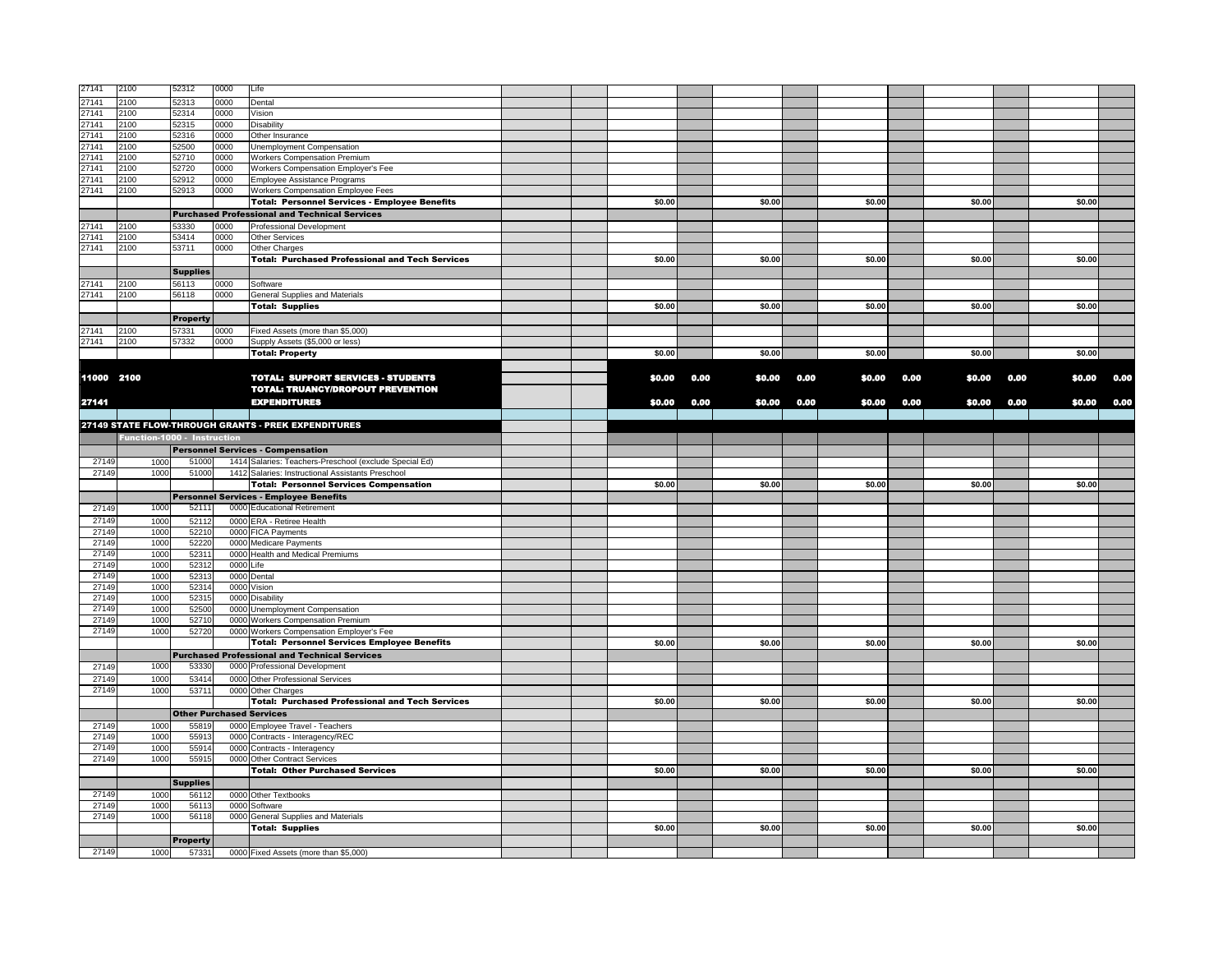| 27149          | 1000                                          | 57332                           |      | 0000 Supply Assets (\$5,000 or less)                                 |  |        |        |        |        |  |
|----------------|-----------------------------------------------|---------------------------------|------|----------------------------------------------------------------------|--|--------|--------|--------|--------|--|
|                |                                               |                                 |      | <b>Total: Property</b>                                               |  | \$0.00 | \$0.00 | \$0.00 | \$0.00 |  |
|                |                                               |                                 |      |                                                                      |  |        |        |        |        |  |
| 27149 1000     |                                               |                                 |      | <b>TOTAL: INSTRUCTION</b>                                            |  | \$0.00 | \$0.00 | \$0.00 | \$0.00 |  |
|                | <b>Function-2700 - Student Transportation</b> |                                 |      |                                                                      |  |        |        |        |        |  |
|                |                                               | <b>Other Purchased Services</b> |      |                                                                      |  |        |        |        |        |  |
| 27149          | 2700                                          |                                 |      | 55112 0000 Transportation Contractors                                |  |        |        |        |        |  |
|                |                                               |                                 |      | <b>Total: Other Purchased Services</b>                               |  | \$0.00 | \$0.00 | \$0.00 | \$0.00 |  |
|                |                                               |                                 |      |                                                                      |  |        |        |        |        |  |
| 27149 2700     |                                               |                                 |      | <b>TOTAL: STUDENT TRANSPORTATION</b>                                 |  | \$0.00 | \$0.00 | \$0.00 | \$0.00 |  |
| 27149          |                                               |                                 |      | <b>TOTAL: PREK EXPENDITURES</b>                                      |  | \$0.00 | \$0.00 | \$0.00 | \$0.00 |  |
|                |                                               |                                 |      | 27166 STATE FLOW-THROUGH GRANTS - K-3+ EXPENDITURES                  |  |        |        |        |        |  |
|                | Function-1000 - Instruction                   |                                 |      |                                                                      |  |        |        |        |        |  |
|                |                                               |                                 |      | <b>Personnel Services - Compensation</b>                             |  |        |        |        |        |  |
| 27166          | 1000                                          | 51300                           |      | 1411 Additional Compensation: Teachers-Grades 1-12                   |  |        |        |        |        |  |
| 27166          | 1000                                          | 51300                           |      | 1412 Additional Compensation: Teachers- Special Education            |  |        |        |        |        |  |
| 27166          | 1000                                          | 51300                           |      | 1413 Additional Compensation: Early Childhood Education              |  |        |        |        |        |  |
|                |                                               |                                 |      | <b>Total: Personnel Services Compensation</b>                        |  | \$0.00 | \$0.00 | \$0.00 | \$0.00 |  |
|                | Services - Employee Benefits                  |                                 |      |                                                                      |  |        |        |        |        |  |
| 27166          | 1000                                          | 52111                           |      | 0000 Educational Retirement                                          |  |        |        |        |        |  |
| 27166          | 1000                                          | 52112                           |      | 0000 ERA - Retiree Health                                            |  |        |        |        |        |  |
| 27166          | 1000                                          | 52210                           |      | 0000 FICA Payments                                                   |  |        |        |        |        |  |
| 27166          | 1000                                          | 52220                           |      | 0000 Medicare Payments                                               |  |        |        |        |        |  |
|                |                                               |                                 |      | <b>Total: Personnel Services Employee Benefits</b>                   |  | \$0.00 | \$0.00 | \$0.00 | \$0.00 |  |
|                | ional and Technical Services                  |                                 |      |                                                                      |  |        |        |        |        |  |
| 27166          | 1000                                          | 53330                           |      | 0000 Professional Development                                        |  |        |        |        |        |  |
| 27166<br>27166 | 1000<br>1000                                  | 53414<br>53711                  |      | 0000 Other Professional Services<br>0000 Other Charges               |  |        |        |        |        |  |
|                |                                               |                                 |      | <b>Total: Purchased Professional and Tech Services</b>               |  | \$0.00 | \$0.00 | \$0.00 | \$0.00 |  |
|                | <b>Other Purchased Services</b>               |                                 |      |                                                                      |  |        |        |        |        |  |
| 27166          | 1000                                          | 55817                           |      | 0000 Student Travel                                                  |  |        |        |        |        |  |
| 27166          | 1000                                          | 55819                           |      | 0000 Employee Travel - Teachers                                      |  |        |        |        |        |  |
| 27166          | 1000                                          | 55913                           |      | 0000 Contracts - Interagency/REC                                     |  |        |        |        |        |  |
| 2716           | 1000                                          | 55914                           |      | 0000 Contracts - Interagency                                         |  |        |        |        |        |  |
| 27166          | 1000                                          | 55915                           |      | 0000 Other Contract Services                                         |  |        |        |        |        |  |
|                |                                               |                                 |      | <b>Total: Other Purchased Services</b>                               |  | \$0.00 | \$0.00 | \$0.00 | \$0.00 |  |
|                |                                               | <b>Supplies</b>                 |      |                                                                      |  |        |        |        |        |  |
| 27166          | 1000                                          | 56112                           |      | 0000 Other Textbooks                                                 |  |        |        |        |        |  |
| 27166<br>27166 | 1000<br>1000                                  | 56113<br>56118                  |      | 0000 Software                                                        |  |        |        |        |        |  |
|                |                                               |                                 |      | 0000 General Supplies and Materials<br><b>Total: Supplies</b>        |  | \$0.00 | \$0.00 | \$0.00 | \$0.00 |  |
|                |                                               | <b>Property</b>                 |      |                                                                      |  |        |        |        |        |  |
| 27166          | 1000                                          | 57331                           |      | 0000 Fixed Assets (more than \$5,000)                                |  |        |        |        |        |  |
| 27166          | 1000                                          | 57332                           |      | 0000 Supply Assets (\$5,000 or less)                                 |  |        |        |        |        |  |
|                |                                               |                                 |      | <b>Total: Property</b>                                               |  | \$0.00 | \$0.00 | \$0.00 | \$0.00 |  |
|                |                                               |                                 |      |                                                                      |  |        |        |        |        |  |
| 27166 1000     |                                               |                                 |      | <b>TOTAL: INSTRUCTION</b>                                            |  | \$0.00 | \$0.00 | \$0.00 | \$0.00 |  |
|                | Function-2300 - General Administration        |                                 |      |                                                                      |  |        |        |        |        |  |
|                |                                               |                                 |      | <b>Personnel Services - Compensation</b>                             |  |        |        |        |        |  |
| 27166 2300     |                                               | 51300                           | 1217 | Additional Compensation: Secretarial/Clerical/Technical Assistants   |  |        |        |        |        |  |
| 27166          | 2300                                          | 51300                           | 1511 | Additional Compensation: Data Processing                             |  |        |        |        |        |  |
| 27166 2300     |                                               | 51300                           | 1111 | Additional Compensation: Superintendent                              |  |        |        |        |        |  |
|                |                                               |                                 |      | <b>Total: Personnel Services - Compensation</b>                      |  | \$0.00 | \$0.00 | \$0.00 | \$0.00 |  |
|                |                                               |                                 |      | <b>Personnel Services - Employee Benefits</b>                        |  |        |        |        |        |  |
| 27166 2300     |                                               | 52111                           | 0000 | <b>Educational Retirement</b>                                        |  |        |        |        |        |  |
| 27166          | 2300                                          | 52112                           | 0000 | ERA - Retiree Health                                                 |  |        |        |        |        |  |
| 27166          | 2300                                          | 52210                           | 0000 | <b>FICA Payments</b>                                                 |  |        |        |        |        |  |
| 27166          | 2300                                          | 52220                           | 0000 | Medicare Payments                                                    |  | \$0.00 | \$0.00 | \$0.00 | \$0.00 |  |
|                |                                               |                                 |      | <b>Total: Personnel Services - Employee Benefits</b>                 |  |        |        |        |        |  |
|                |                                               |                                 |      | <b>TOTAL: GENERAL ADMINISTRATION</b>                                 |  | \$0.00 | \$0.00 | \$0.00 | \$0.00 |  |
|                |                                               |                                 |      |                                                                      |  |        |        |        |        |  |
| 27166 2300     |                                               |                                 |      |                                                                      |  |        |        |        |        |  |
|                | <b>Function-2700 - Student Transportation</b> |                                 |      |                                                                      |  |        |        |        |        |  |
| 27166          | 2700                                          | 55112                           | 0000 | <b>Other Purchased Services</b><br><b>Transportation Contractors</b> |  |        |        |        |        |  |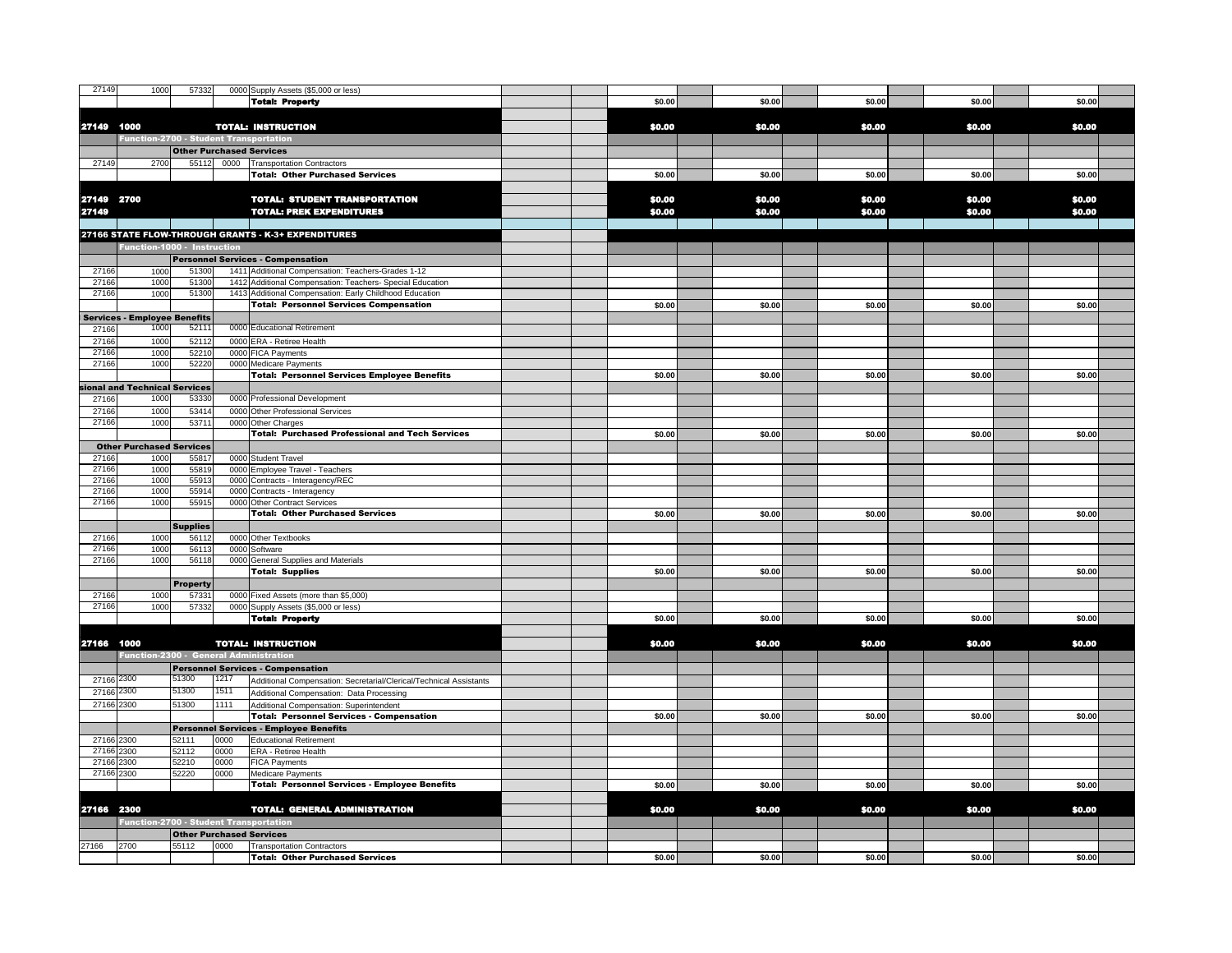| 27166 2700     |                                              |                 |              | <b>TOTAL: STUDENT TRANSPORTATION</b>                                                                              |                                             |      | \$0.00 |      | \$0,00 |      | \$0,00 |      | \$0.00 |                | \$0,00 |             |
|----------------|----------------------------------------------|-----------------|--------------|-------------------------------------------------------------------------------------------------------------------|---------------------------------------------|------|--------|------|--------|------|--------|------|--------|----------------|--------|-------------|
| 27188          |                                              |                 |              | <b>TOTAL: K-3+ EXPENDITURES</b>                                                                                   |                                             |      | \$0.00 |      | \$0,00 |      | \$0.00 |      | \$0.00 |                | \$0.00 |             |
|                |                                              |                 |              | 27188 STATE FLOW-THROUGH GRANTS - 4RFUTURE EXPENDITURES                                                           |                                             |      |        |      |        |      |        |      |        |                |        |             |
|                | Function-1000 - Instruction                  |                 |              |                                                                                                                   |                                             |      |        |      |        |      |        |      |        |                |        |             |
|                |                                              |                 |              | <b>Personnel Services - Compensation</b>                                                                          |                                             |      |        |      |        |      |        |      |        |                |        |             |
| 27188          | 1000                                         | 51300           |              | 1411 Additional Compensation: Teachers-Grades 1-12                                                                |                                             |      |        |      |        |      |        |      |        |                |        |             |
| 2718           | 1000                                         | 5130            |              | 1412 Additional Compensation: Teachers- Special Education                                                         |                                             |      |        |      |        |      |        |      |        |                |        |             |
| 2718           | 1000                                         | 5130            |              | 1415 Additional Compensation: Teachers-Vocational and Technical                                                   |                                             |      |        |      |        |      |        |      |        |                |        |             |
| 2718           | 1000                                         | 5130            |              | 1416 Additional Compensation: Teachers-Other Instruction                                                          |                                             |      |        |      |        |      |        |      |        |                |        |             |
| 2718           | 1000                                         | 51300           |              | 1711 Additional Compensation: Instructional Assistants-Grades 1-12                                                |                                             |      |        |      |        |      |        |      |        |                |        |             |
|                |                                              |                 |              | <b>Total: Personnel Services Compensation</b>                                                                     |                                             |      | \$0.00 |      | \$0.00 |      | \$0.00 |      | \$0.00 |                | \$0.00 |             |
|                |                                              |                 |              | <b>Personnel Services - Employee Benefits</b>                                                                     |                                             |      |        |      |        |      |        |      |        |                |        |             |
| 27188          | 1000                                         | 52210           | 0000         | <b>FICA Payments</b>                                                                                              |                                             |      |        |      |        |      |        |      |        |                |        |             |
| 27188 1000     |                                              | 52220           | 0000         | Medicare Payments                                                                                                 |                                             |      |        |      |        |      |        |      |        |                |        |             |
|                |                                              |                 |              | <b>Total: Personnel Services Employee Benefits</b>                                                                |                                             |      | \$0.00 |      | \$0.00 |      | \$0.00 |      | \$0.00 |                | \$0.00 |             |
|                |                                              |                 |              |                                                                                                                   |                                             |      |        |      |        |      |        |      |        |                |        |             |
| 27188 1000     |                                              |                 |              | <b>TOTAL: Instruction</b>                                                                                         |                                             |      | \$0.00 |      | \$0.00 |      | \$0.00 |      | \$0.00 |                | \$0.00 |             |
|                | Function-2300 - General Administration       |                 |              |                                                                                                                   |                                             |      |        |      |        |      |        |      |        |                |        |             |
|                |                                              |                 |              | <b>Personnel Services - Compensation</b>                                                                          |                                             |      |        |      |        |      |        |      |        |                |        |             |
| 27188 2300     |                                              | 51300           | 1111         | Additional Compensation: Superintendent<br><b>Total: Personnel Services - Compensation</b>                        |                                             |      | \$0.00 |      | \$0.00 |      | \$0.00 |      | \$0.00 |                | \$0.00 |             |
|                |                                              |                 |              |                                                                                                                   |                                             |      |        |      |        |      |        |      |        |                |        |             |
| 27188 2300     |                                              | 52210           | 0000         | <b>Personnel Services - Employee Benefits</b><br><b>FICA Payments</b>                                             |                                             |      |        |      |        |      |        |      |        |                |        |             |
| 27188 2300     |                                              | 52220           | 0000         | Medicare Payments                                                                                                 |                                             |      |        |      |        |      |        |      |        |                |        |             |
|                |                                              |                 |              | <b>Total: Personnel Services - Employee Benefits</b>                                                              |                                             |      | \$0.00 |      | \$0.00 |      | \$0.00 |      | \$0.00 |                | \$0.00 |             |
|                |                                              |                 |              |                                                                                                                   |                                             |      |        |      |        |      |        |      |        |                |        |             |
| 27188 2300     |                                              |                 |              | <b>TOTAL: General Administration</b>                                                                              |                                             |      | \$0.00 |      | \$0.00 |      | \$0.00 |      | \$0.00 |                | \$0.00 |             |
|                | <b>Function-2400 - School Administration</b> |                 |              |                                                                                                                   |                                             |      |        |      |        |      |        |      |        |                |        |             |
|                |                                              |                 |              | <b>Personnel Services - Compensation</b>                                                                          |                                             |      |        |      |        |      |        |      |        |                |        |             |
| 27188 2400     |                                              | 51300           | 1112         | Additional Compensation: Principal                                                                                |                                             |      |        |      |        |      |        |      |        |                |        |             |
| 2718           |                                              | 51300           | 1211         |                                                                                                                   |                                             |      |        |      |        |      |        |      |        |                |        |             |
|                | 2400                                         |                 |              | Additional Compensation: Coordinator/Subject Matter Specialist<br><b>Total: Personnel Services - Compensation</b> |                                             |      | \$0.00 |      | \$0.00 |      | \$0.00 |      | \$0.00 |                | \$0.00 |             |
|                |                                              |                 |              | <b>Personnel Services - Employee Benefits</b>                                                                     |                                             |      |        |      |        |      |        |      |        |                |        |             |
| 27188 2400     |                                              | 52210           | 0000         | <b>FICA Payments</b>                                                                                              |                                             |      |        |      |        |      |        |      |        |                |        |             |
| 27188 2400     |                                              | 52220           | 0000         | <b>Medicare Payments</b>                                                                                          |                                             |      |        |      |        |      |        |      |        |                |        |             |
|                |                                              |                 |              | <b>Total: Personnel Services - Employee Benefits</b>                                                              |                                             |      | \$0.00 |      | \$0.00 |      | \$0.00 |      | \$0.00 |                | \$0.00 |             |
|                |                                              |                 |              |                                                                                                                   |                                             |      |        |      |        |      |        |      |        |                |        |             |
| 27188 2400     |                                              |                 |              | <b>TOTAL: School Administration</b>                                                                               |                                             |      | \$0.00 |      | \$0.00 |      | \$0.00 |      | \$0.00 |                | \$0.00 |             |
| 27188          |                                              |                 |              | <b>TOTAL: 4RFUTURE EXPENDITURES</b>                                                                               |                                             |      | \$0.00 |      | \$0.00 |      | \$0.00 |      | \$0.00 |                | \$0.00 |             |
| 20000          |                                              |                 |              | <b>TOTAL: SPECIAL REVENUE FUND EXPENDITURES</b>                                                                   | \$0.00                                      | 0.00 | \$0.00 | 0.00 | \$0.00 | 0.00 | \$0.00 | 0.00 |        | $$0.00$ \$0.00 |        | \$0.00 0.00 |
|                |                                              |                 |              |                                                                                                                   | 30000 - CAPITAL PROJECTS FUNDS EXPENDITURES |      |        |      |        |      |        |      |        |                |        |             |
|                | <b>Function-4000 - Capital Outlay</b>        |                 |              | 31200 PUBLIC SCHOOL CAPITAL OUTLAY EXPENDITURES                                                                   |                                             |      |        |      |        |      |        |      |        |                |        |             |
|                |                                              |                 |              |                                                                                                                   |                                             |      |        |      |        |      |        |      |        |                |        |             |
| 31200          | 4000                                         | 53414           | 0000         | <b>Purchased Professional and Technical Services</b><br><b>Other Services</b>                                     |                                             |      |        |      |        |      |        |      |        |                |        |             |
|                |                                              |                 |              |                                                                                                                   |                                             |      |        |      |        |      |        |      |        |                |        |             |
|                |                                              |                 |              | <b>Total: Purchased Professional and Technical Services</b>                                                       |                                             |      | \$0.00 |      | \$0.00 |      | \$0.00 |      | \$0.00 |                | \$0.00 |             |
|                |                                              |                 |              | <b>Purchased Property Services</b>                                                                                |                                             |      |        |      |        |      |        |      |        |                |        |             |
| 31200          | 4000                                         | 54500           | 0000         | <b>Construction Services</b>                                                                                      |                                             |      |        |      |        |      |        |      |        |                |        |             |
| 31200          | 4000                                         | 54610           | 0000         | Rental - Land and Buildings                                                                                       |                                             |      |        |      |        |      |        |      |        |                |        |             |
| 31200          | 4000                                         | 54620           | 0000         | Rental - Equipment and Vehicles                                                                                   |                                             |      |        |      |        |      |        |      |        |                |        |             |
| 31200          | 4000                                         | 54630           | 0000         | Rental - Computers and Related Equipment                                                                          |                                             |      |        |      |        |      |        |      |        |                |        |             |
|                |                                              |                 |              | <b>Total: Purchased Property Services</b>                                                                         |                                             |      | \$0.00 |      | \$0.00 |      | \$0.00 |      | \$0.00 |                | \$0.00 |             |
|                |                                              |                 |              |                                                                                                                   |                                             |      |        |      |        |      |        |      |        |                |        |             |
|                |                                              | <b>Property</b> |              |                                                                                                                   |                                             |      |        |      |        |      |        |      |        |                |        |             |
| 31200          | 4000                                         | 57111           | 0000         | Land                                                                                                              |                                             |      |        |      |        |      |        |      |        |                |        |             |
| 31200          | 4000                                         | 57112           | 0000         | Land Improvements                                                                                                 |                                             |      |        |      |        |      |        |      |        |                |        |             |
| 31200<br>31200 | 4000<br>4000                                 | 57200<br>57331  | 0000<br>0000 | <b>Buildings Purchase</b><br>Fixed Assets (more than \$5,000)                                                     |                                             |      |        |      |        |      |        |      |        |                |        |             |
| 31200          | 4000                                         | 57332           | 0000         | Supply Assets (\$5,000 or less)                                                                                   |                                             |      |        |      |        |      |        |      |        |                |        |             |
|                |                                              |                 |              |                                                                                                                   |                                             |      | \$0.00 |      | \$0.00 |      | \$0.00 |      | \$0.00 |                | \$0.00 |             |
|                |                                              |                 |              | <b>Total: Property</b>                                                                                            |                                             |      |        |      |        |      |        |      |        |                |        |             |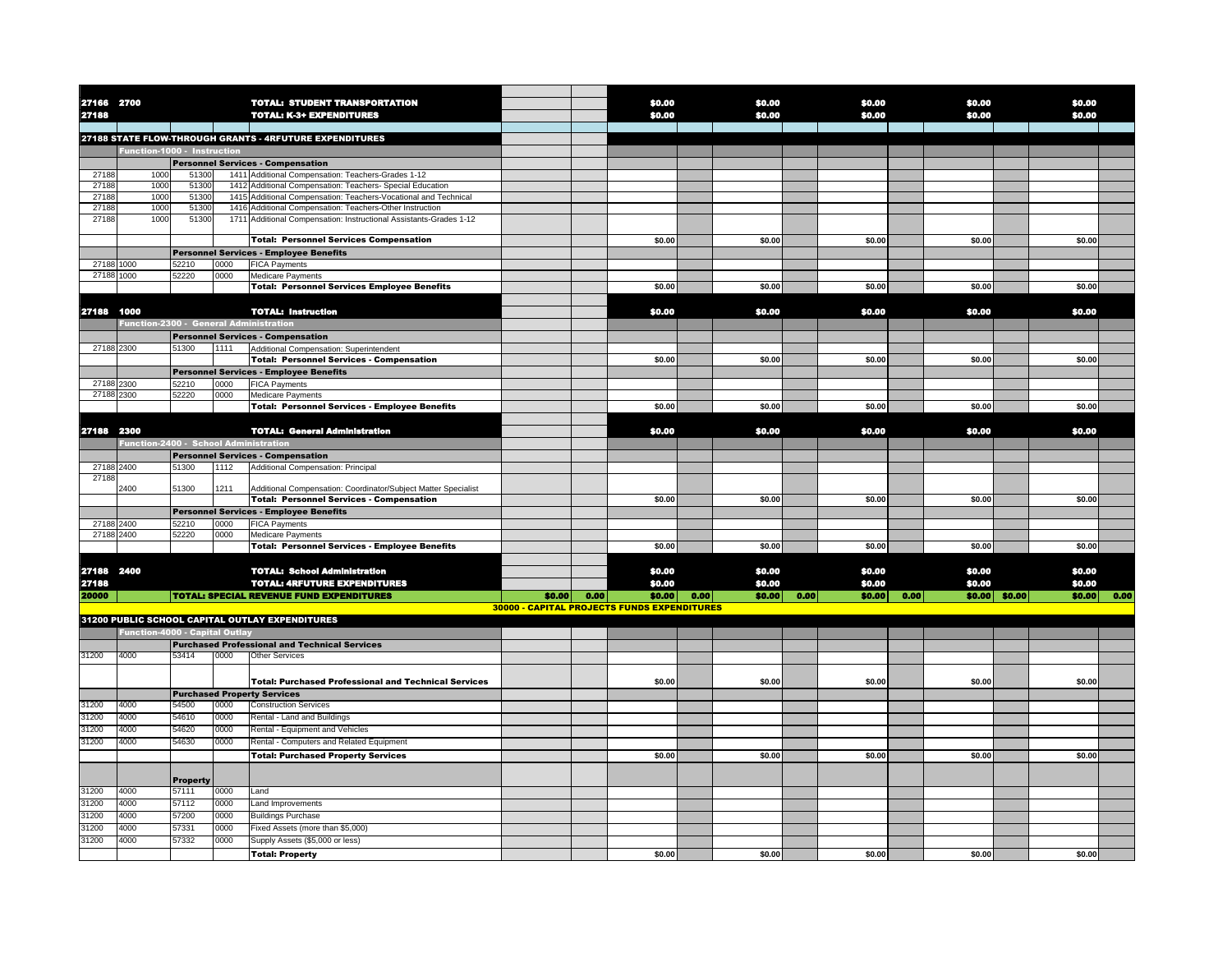| 31200 4000 |                                       |                          |      | <b>TOTAL: CAPITAL OUTLAY</b><br>TOTAL: PUBLIC SCHOOL CAPITAL OUTLAY                 | \$0.00 | \$0.00 | \$0.00 | \$0.00 | \$0.00 |  |
|------------|---------------------------------------|--------------------------|------|-------------------------------------------------------------------------------------|--------|--------|--------|--------|--------|--|
| 31200      |                                       |                          |      | <b>EXPENDITURES</b>                                                                 | \$0.00 | \$0.00 | \$0.00 | \$0.00 | \$0.00 |  |
|            |                                       |                          |      | 31600 CAPITAL IIMPROVEMENTS HB-33 EXPENDITURES                                      |        |        |        |        |        |  |
|            | <b>Function-4000 - Capital Outlay</b> |                          |      |                                                                                     |        |        |        |        |        |  |
|            |                                       |                          |      | <b>Purchased Property Services</b>                                                  |        |        |        |        |        |  |
| 31600      | 4000                                  | 54500                    | 0000 | <b>Construction Services</b>                                                        |        |        |        |        |        |  |
| 31600      | 4000                                  | 54640                    | 0000 | Rental/Lease to Purchase                                                            |        |        |        |        |        |  |
|            |                                       |                          |      | <b>Total: Purchased Property Services</b>                                           | \$0.00 | \$0.00 | \$0.00 | \$0.00 | \$0.00 |  |
|            |                                       | <b>Property</b>          |      |                                                                                     |        |        |        |        |        |  |
| 31600      | 4000                                  | 57111                    | 0000 | Land                                                                                |        |        |        |        |        |  |
| 31600      | 4000                                  | 57112                    | 0000 | Land Improvements                                                                   |        |        |        |        |        |  |
| 31600      | 4000                                  | 57200                    | 0000 | <b>Buildings Purchase</b>                                                           |        |        |        |        |        |  |
| 31600      | 4000                                  | 57331                    | 0000 | Fixed Assets (more than \$5,000)                                                    |        |        |        |        |        |  |
| 31600      | 4000                                  | 57332                    | 0000 | Supply Assets (\$5,000 or less)                                                     |        |        |        |        |        |  |
|            |                                       |                          |      | <b>Total: Property</b>                                                              | \$0.00 | \$0.00 | \$0.00 | \$0.00 | \$0.00 |  |
| 31600 4000 |                                       |                          |      | <b>TOTAL: CAPITAL OUTLAY</b>                                                        | \$0.00 | \$0.00 | \$0.00 | \$0.00 | \$0.00 |  |
|            |                                       |                          |      | <b>TOTAL: CAPITAL IIMPROVEMENTS HB-33</b>                                           |        |        |        |        |        |  |
| 31600      |                                       |                          |      | <b>EXPENDITURES</b>                                                                 | \$0.00 | \$0.00 | \$0.00 | \$0.00 | \$0.00 |  |
|            |                                       |                          |      |                                                                                     |        |        |        |        |        |  |
|            |                                       |                          |      | 31700 CAPITAL IMPROVEMENTS SB-9 (State) EXPENDITURES                                |        |        |        |        |        |  |
|            | <b>Function-4000 - Capital Outlay</b> |                          |      |                                                                                     |        |        |        |        |        |  |
| 31700      | 4000                                  | 54315                    | 0000 | <b>Purchased Property Services</b>                                                  |        |        |        |        |        |  |
| 31700      | 4000                                  | 54500                    | 0000 | Maintenance & Repair - Bldgs/Grnds/Equipment (SB-9)<br><b>Construction Services</b> |        |        |        |        |        |  |
| 31700      | 4000                                  | 54640                    | 0000 |                                                                                     |        |        |        |        |        |  |
|            |                                       |                          |      | Rental/Lease to Purchase                                                            |        |        |        |        |        |  |
|            |                                       |                          |      | <b>Total: Purchased Property Services</b>                                           | \$0.00 | \$0.00 | \$0.00 | \$0.00 | \$0.00 |  |
| 31700      | 4000                                  | <b>Supplies</b><br>56113 | 0000 | Software                                                                            |        |        |        |        |        |  |
| 31700      | 4000                                  | 56118                    | 0000 | General Supplies and Materials                                                      |        |        |        |        |        |  |
|            |                                       |                          |      | <b>Total: Supplies</b>                                                              | \$0.00 | \$0.00 | \$0.00 | \$0.00 | \$0.00 |  |
|            |                                       |                          |      |                                                                                     |        |        |        |        |        |  |
| 31700      | 4000                                  | <b>Property</b><br>57111 | 0000 | Land                                                                                |        |        |        |        |        |  |
| 31700      | 4000                                  | 57112                    | 0000 |                                                                                     |        |        |        |        |        |  |
| 31700      | 4000                                  | 57200                    | 0000 | Land Improvements<br><b>Buildings Purchase</b>                                      |        |        |        |        |        |  |
| 31700      | 4000                                  | 57311                    | 0000 | Vehicles General                                                                    |        |        |        |        |        |  |
| 31700      | 4000                                  | 57313                    | 0000 | Heavy Equipment                                                                     |        |        |        |        |        |  |
| 31700      | 4000                                  | 57312                    | 0000 | Buses                                                                               |        |        |        |        |        |  |
| 31700      | 4000                                  | 57331                    | 0000 | Fixed Assets (more than \$5,000)                                                    |        |        |        |        |        |  |
| 31700      | 4000                                  | 57332                    | 0000 | Supply Assets (\$5,000 or less)                                                     |        |        |        |        |        |  |
|            |                                       |                          |      | <b>Total: Property</b>                                                              | \$0.00 | \$0.00 | \$0.00 | \$0.00 | \$0.00 |  |
|            |                                       |                          |      |                                                                                     |        |        |        |        |        |  |
| 31700 4000 |                                       |                          |      | <b>TOTAL: CAPITAL OUTLAY</b><br><b>TOTAL: CAPITAL IIMPROVEMENTS SB-9</b>            | \$0.00 | \$0.00 | \$0.00 | \$0.00 | \$0.00 |  |
| 31600      |                                       |                          |      | <b>EXPENDITURES</b>                                                                 | \$0,00 | \$0,00 | \$0.00 | \$0.00 | \$0,00 |  |
|            |                                       |                          |      |                                                                                     |        |        |        |        |        |  |
|            |                                       |                          |      | 31701 CAPITAL IMPROVMENTS SB-9 (Local) EXPENDITURES                                 |        |        |        |        |        |  |
|            | <b>Function-4000 - Capital Outlay</b> |                          |      |                                                                                     |        |        |        |        |        |  |
|            |                                       |                          |      | <b>Purchased Property Services</b>                                                  |        |        |        |        |        |  |
| 31700      | 4000                                  | 54315                    | 0000 | Maintenance & Repair - Bldgs/Grnds/Equipment (SB-9)                                 |        |        |        |        |        |  |
| 31700      | 4000                                  | 54500                    | 0000 | <b>Construction Services</b>                                                        |        |        |        |        |        |  |
| 31700      | 4000                                  | 54640                    | 0000 | Rental/Lease to Purchase                                                            |        |        |        |        |        |  |
|            |                                       |                          |      | <b>Total: Purchased Property Services</b>                                           | \$0.00 | \$0.00 | \$0.00 | \$0.00 | \$0.00 |  |
|            |                                       | <b>Supplies</b>          |      |                                                                                     |        |        |        |        |        |  |
| 31700      | 4000                                  | 56113                    | 0000 | Software                                                                            |        |        |        |        |        |  |
| 31700      | 4000                                  | 56118                    | 0000 | General Supplies and Materials                                                      |        |        |        |        |        |  |
|            |                                       |                          |      | <b>Total: Supplies</b>                                                              | \$0.00 | \$0.00 | \$0.00 | \$0.00 | \$0.00 |  |